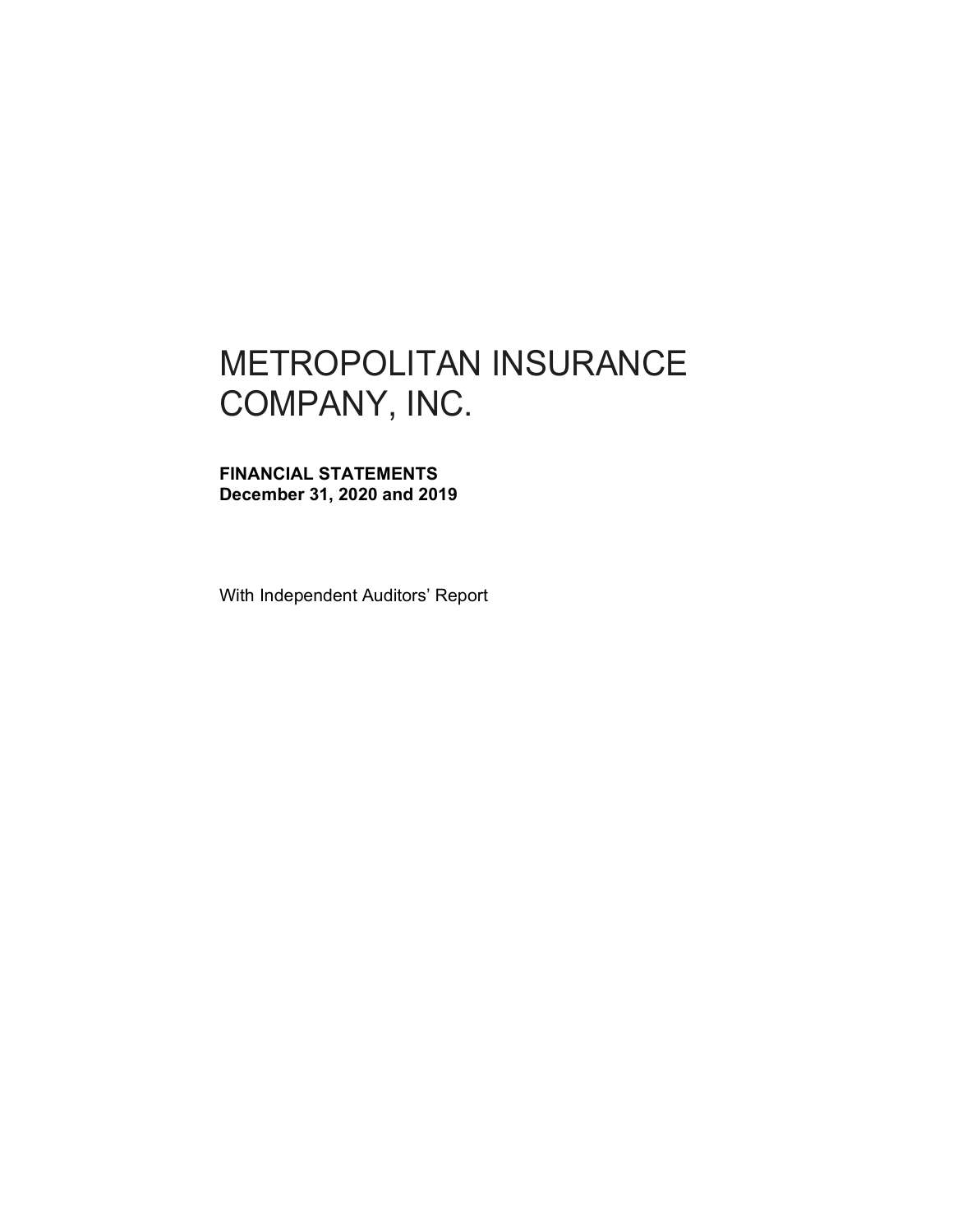

R.G. Manabat & Co. The KPMG Center, 9/F 6787 Ayala Avenue, Makati City Philippines 1226 Telephone +63 (2) 8885 7000<br>Fax +63 (2) 8894 1985 Fax +63 (2) 8894 1985 Internet www.home.kpmg/ph Email ph-inquiry@kpmg.com

## REPORT OF INDEPENDENT AUDITORS

The Board of Directors and Stockholders Metropolitan Insurance Company, Inc. 3<sup>rd</sup> Flr. Athenaeum Bldg., L.P Leviste St. Salcedo Village, Makati City

#### Report on the Audit of the Financial Statements

#### Qualified Opinion

We have audited the financial statements of Metropolitan Insurance Company, Inc. (the Company), which comprise the statement of financial position as at December 31, 2020, and the statements of profit or loss and other comprehensive loss, changes in equity and cash flows for the year then ended, and notes, comprising significant accounting policies and other explanatory information.

In our opinion, except for the effects on the financial statements of the matter described in the Basis for Qualified Opinion section of our report, the accompanying financial statements present fairly, in all material respects, the financial position of the Company as at December 31, 2020, and its financial performance and its cash flows for the year then ended in accordance with Philippine Financial Reporting Standards (PFRSs).

Firm Regulatory Registration & Accreditation:

- PRC-BOA Registration No. 0003, valid until November 21, 2023
- SEC Accreditation No. 0003-SEC, Group A, valid for five (5) years covering the audit of 2020 to 2024

 financial statements (2019 financial statements are covered by SEC Accreditation No. 0004-FR-5) IC Accreditation No. 0003-IC, Group A, valid for five (5) years covering the audit of 2020 to 2024

financial statements (2019 financial statements are covered by IC Circular Letter (CL) No. 2019-39, Transition clause)

BSP Accreditation No. 0003-BSP, Group A, valid for five (5) years covering the audit of 2020 to 2024 financial statements (2019 financial statements are covered by BSP Monetary Board Resolution No. 2161, Transition clause)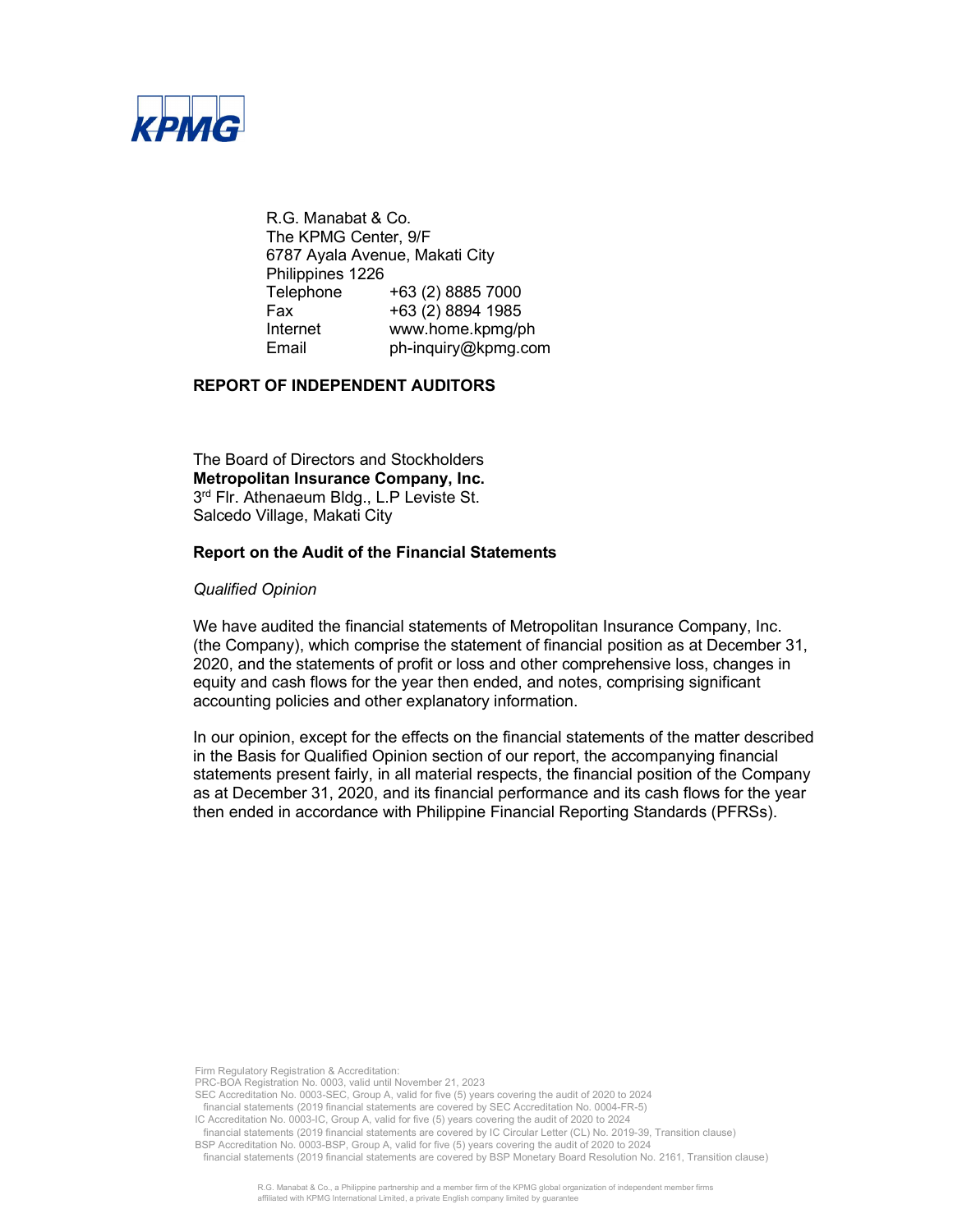

#### Basis for Qualified Opinion

The Company was able to obtain on November 27, 2019 and December 11, 2019 the appraisal values of its office condominium units and land, respectively, as basis for fair values on its property and equipment. There were no appraisals made from 2017 to 2018. The increase in value amounted to P37.44 Million from the last appraisal in 2016 to 2019. As disclosed by the Company in Note 30, it restated the comparative 2019 financial information and recognized the entire P37.44 Million for the said year. Philippine Accounting Standard 16 Property, Plant and Equipment requires that revaluations should be carried out with sufficient regularity that the carrying amount does not differ materially from that which would be determined using fair value at the end of the reporting period. Since there was a three-year gap between the last and the latest revaluation dates, we were unable to determine whether retrospective adjustments might have been necessary in respect of the statement of financial position as at January 1, 2019.

We conducted our audit in accordance with Philippine Standards on Auditing (PSA). Our responsibilities under those standards are further described in the Auditors Responsibilities for the Audit of the Financial Statements section of our report. We are independent of the Company in accordance with the Code of Ethics for Professional Accountants in the Philippines (Code of Ethics) together with the ethical requirements that are relevant to our audit of the financial statements in the Philippines, and we have fulfilled our other ethical responsibilities in accordance with these requirements and the Code of Ethics. We believe that the audit evidence we have obtained is sufficient and appropriate to provide a basis for our qualified opinion.

#### Emphasis of Matter - Comparative Information

We draw attention to Note 30 to the financial statements which indicates that the comparative information presented as at and for the year ended December 31, 2019 has been restated. Our opinion is not modified in respect of this matter except for the impact of the item discussed in the Basis for Qualified Opinion section of our report.

#### Other Matter Relating to Comparative Information

The financial statements of the Company as at and for the years ended December 31, 2019 and December 31, 2018 (from which the statement of financial position as at January 1, 2018 has been derived), excluding the adjustments described in Note 30 to the financial statements were audited by another auditor who expressed an unmodified opinion on those financial statements on July 27, 2020.

As part of our audit of the financial statements as at and for the year ended December 31, 2020, we audited the adjustments described in Note 30 that were applied to restate the comparative information presented as at and for the year ended December 31, 2019 and the statement of financial position as at January 1, 2019. We were not engaged to audit, review, or apply any procedures to the financial statements for the years ended December 31, 2019 or December 31, 2018 (not presented herein) or to the statement of financial position as at January 1, 2019, other than with respect to the adjustments described in Note 30 to the financial statements. Accordingly, we do not express an opinion or any other form of assurance on those respective financial statements taken as a whole. However, in our opinion, the adjustments described in Note 30 are appropriate and have been properly applied except for the restatement of property and equipment as described in the Basis for Qualified Opinion paragraph.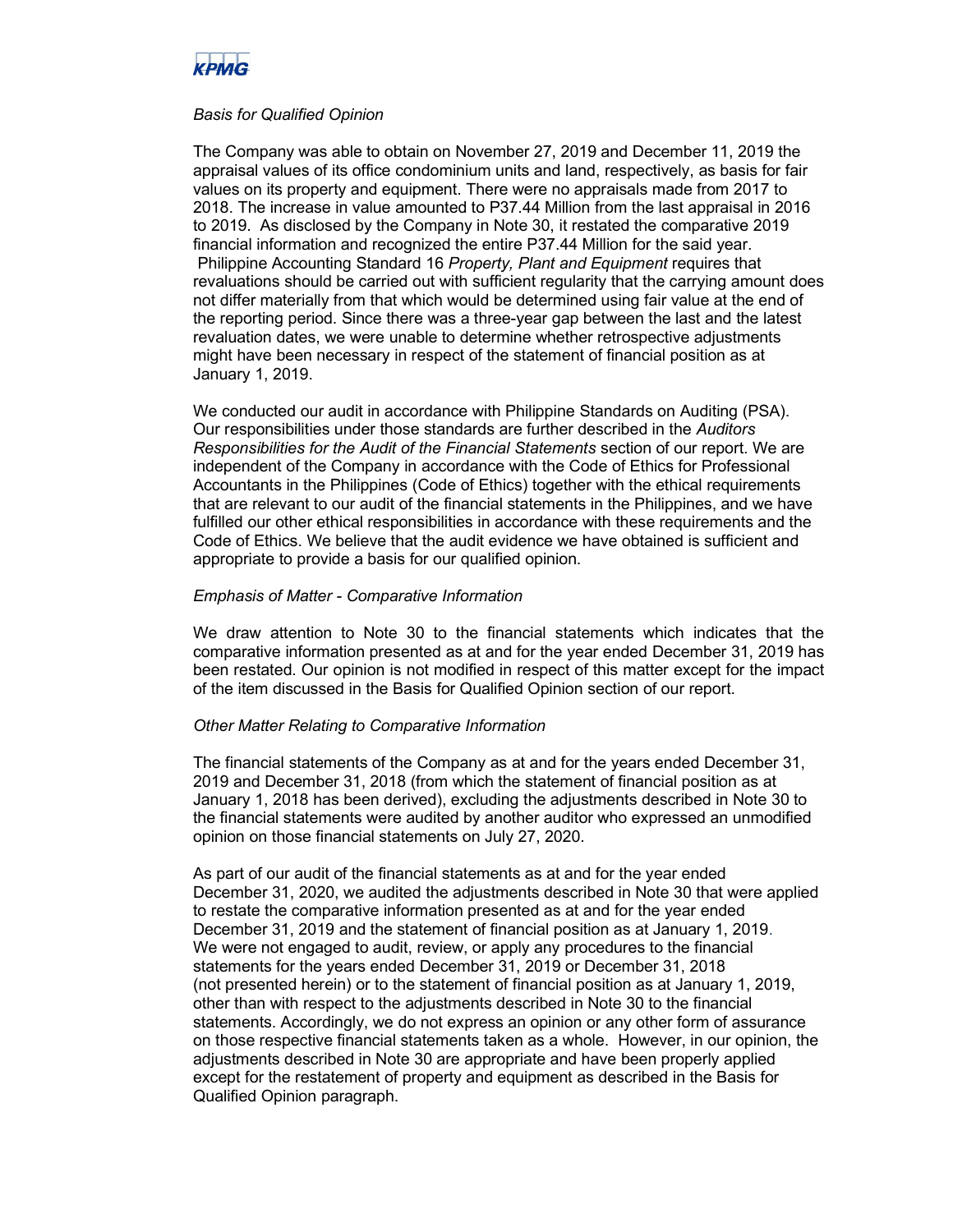

#### Responsibilities of Management and Those Charged with Governance for the Financial **Statements**

Management is responsible for the preparation and fair presentation of the financial statements in accordance with PFRSs, and for such internal control as management determines is necessary to enable the preparation of financial statements that are free from material misstatement, whether due to fraud or error.

In preparing the financial statements, management is responsible for assessing the Company's ability to continue as a going concern, disclosing, as applicable, matters related to going concern and using the going concern basis of accounting unless management either intends to liquidate the Company or to cease operations, or has no realistic alternative but to do so.

Those charged with governance are responsible for overseeing the Company's financial reporting process.

#### Auditors' Responsibilities for the Audit of the Financial Statements

Our objectives are to obtain reasonable assurance about whether the financial statements as a whole are free from material misstatement, whether due to fraud or error, and to issue an auditors' report that includes our opinion. Reasonable assurance is a high level of assurance, but is not a guarantee that an audit conducted in accordance with PSA will always detect a material misstatement when it exists. Misstatements can arise from fraud or error and are considered material if, individually or in the aggregate, they could reasonably be expected to influence the economic decisions of users taken on the basis of these financial statements.

As part of an audit in accordance with PSA, we exercise professional judgment and maintain professional skepticism throughout the audit. We also:

- Identify and assess the risks of material misstatement of the financial statements, whether due to fraud or error, design and perform audit procedures responsive to those risks, and obtain audit evidence that is sufficient and appropriate to provide a basis for our opinion. The risk of not detecting a material misstatement resulting from fraud is higher than for one resulting from error, as fraud may involve collusion, forgery, intentional omissions, misrepresentations, or the override of internal control.
- Obtain an understanding of internal control relevant to the audit in order to design audit procedures that are appropriate in the circumstances, but not for the purpose of expressing an opinion on the effectiveness of the Company's internal control.
- Evaluate the appropriateness of accounting policies used and the reasonableness of accounting estimates and related disclosures made by management.
- Conclude on the appropriateness of management's use of the going concern basis of accounting and, based on the audit evidence obtained, whether a material uncertainty exists related to events or conditions that may cast significant doubt on the Company's ability to continue as a going concern. If we conclude that a material uncertainty exists, we are required to draw attention in our auditors' report to the related disclosures in the financial statements or, if such disclosures are inadequate, to modify our opinion. Our conclusions are based on the audit evidence obtained up to the date of our auditors' report. However, future events or conditions may cause the Company to cease to continue as a going concern.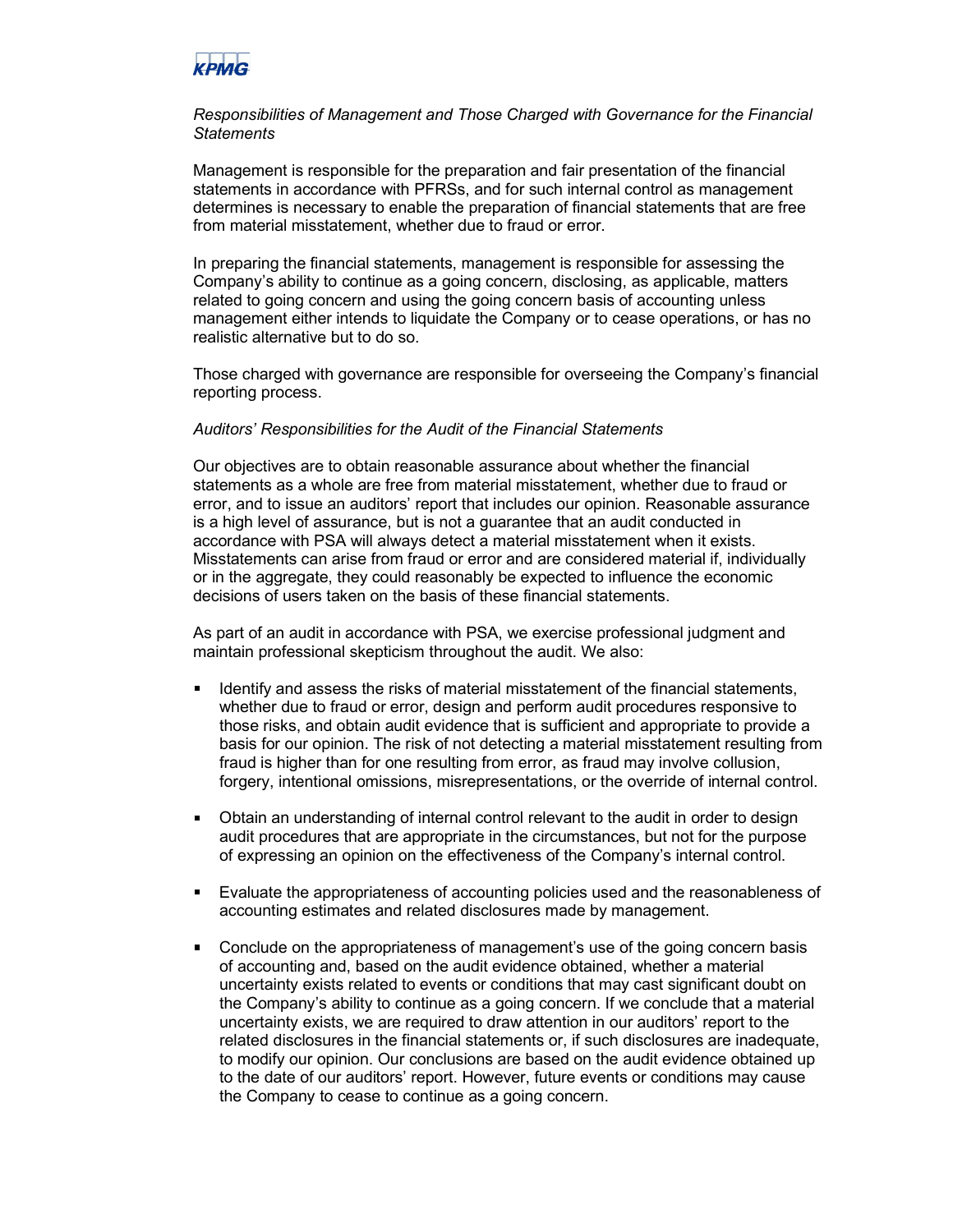

 Evaluate the overall presentation, structure and content of the financial statements, including the disclosures, and whether the financial statements represent the underlying transactions and events in a manner that achieves fair presentation.

We communicate with those charged with governance regarding, among other matters, the planned scope and timing of the audit and significant audit findings, including any significant deficiencies in internal control that we identify during our audit.

We also provide those charged with governance with a statement that we have complied with relevant ethical requirements regarding independence, and communicate with them all relationships and other matters that may reasonably be thought to bear on our independence, and where applicable, actions taken to eliminate threats or safeguards applied.

From the matters communicated with those charged with governance, we determine those matters that were of most significance in the audit of the financial statements of the current period and are therefore the key audit matters. We describe these matters in our auditors' report unless law or regulation precludes public disclosure about the matter or when, in extremely rare circumstances, we determine that a matter should not be communicated in our report because the adverse consequences of doing so would reasonably be expected to outweigh the public interest benefits of such communication.

#### Report on the Supplementary Information Required Under Revenue Regulation No. 15-2010 of the Bureau of Internal Revenue

Our audit was conducted for the purpose of forming an opinion on the basic financial statements taken as a whole. The supplementary information in Note 31 to the basic financial statements is presented for purposes of filing with the Bureau of Internal Revenue and is not a required part of the basic financial statements. Such supplementary information is the responsibility of management. The supplementary information has been subjected to the auditing procedures applied in our audit of the basic financial statements. In our opinion, the supplementary information is fairly stated, in all material respects, in relation to the basic financial statements taken as a whole.

## R.G. MANABAT & CO.

TIRESO RANDY F. LAPIDEZ **Partner** CPA License No. 0092183 IC Accreditation No. 92183-IC, Group A, valid for five (5) years covering the audit of 2019 to 2023 financial statements SEC Accreditation No. 92183-SEC, Group A, valid for one (1) year covering the audit of 2021 financial statements Tax Identification No. 162-411-175 BIR Accreditation No. 08-001987-034-2020 Issued July 20, 2020; valid until July 19, 2023 PTR No. MKT 8533905 Issued January 4, 2021 at Makati City

August 31, 2021 Makati City, Metro Manila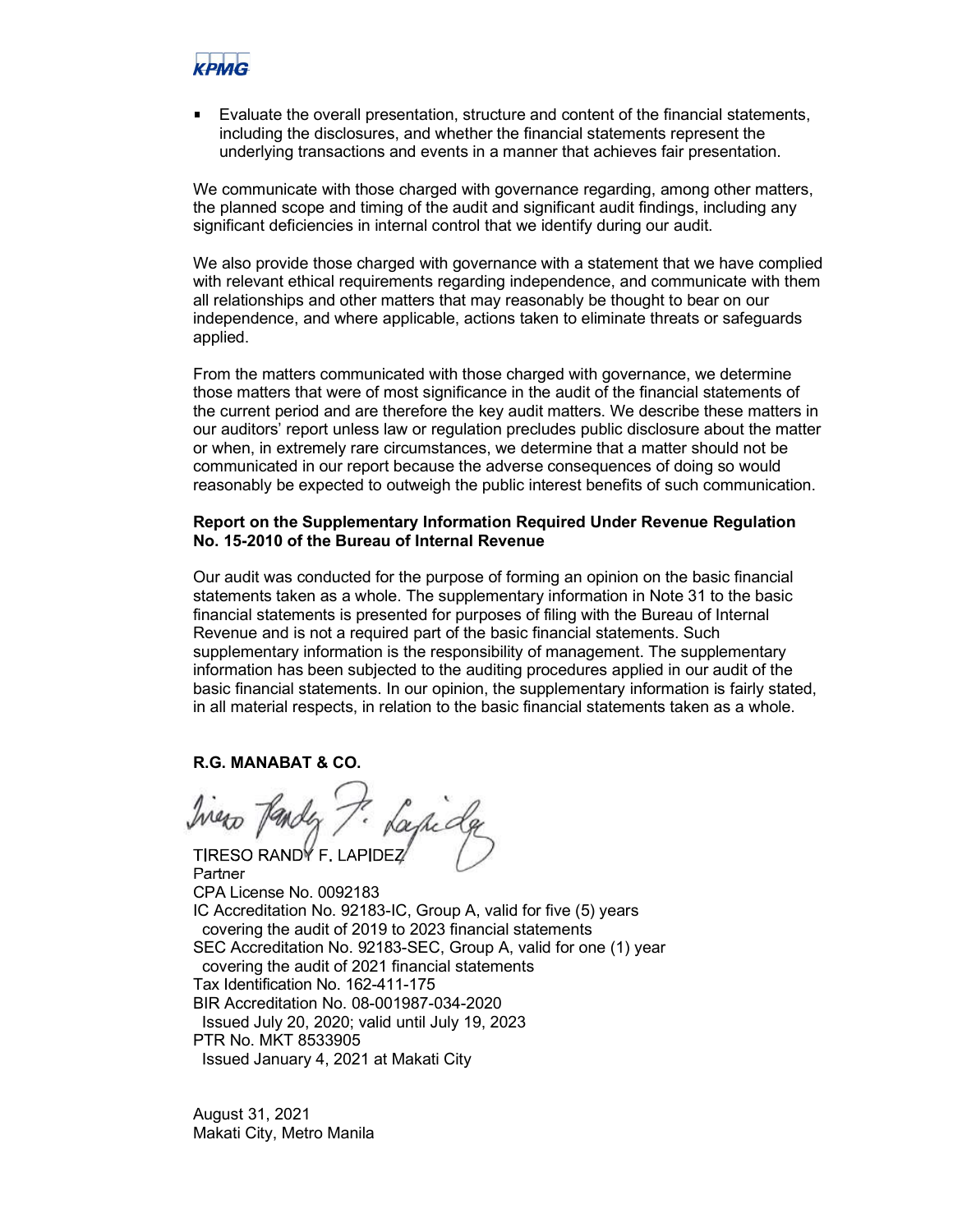## METROPOLITAN INSURANCE COMPANY, INC. STATEMENTS OF FINANCIAL POSITION

|                                                  |           |                 |                | 2019            |
|--------------------------------------------------|-----------|-----------------|----------------|-----------------|
|                                                  |           |                 | December 31    | January 1       |
|                                                  |           | December 31,    | (As restated - | (As restated -  |
|                                                  | Note      | 2020            | see Note 30)   | see Note 30)    |
| <b>ASSETS</b>                                    |           |                 |                |                 |
| Cash and cash equivalents                        | 4, 25     | P770,543,560    | P685,203,614   | P3,605,552      |
| Insurance receivables - net                      | 5, 25     | 13,983,087      | 15,549,586     | 8,700,676       |
| Financial assets:                                | 6, 25     |                 |                |                 |
| Available-for-sale financial<br>assets           |           | 4,509,496       | 5,667,906      | 3,982,861       |
| Held-to-maturity investments                     |           | 227,487,734     | 227,835,737    | 62,717,881      |
| Loans and receivables                            |           | 52,706,677      | 68,668,021     | 76,671,562      |
| Reinsurance assets                               | 7, 11, 25 | 6,170,416       | 7,486,362      | 2,889,946       |
| Deferred acquisition costs                       | 8, 25     | 4,413,122       | 4,993,644      | 869,949         |
| Property and equipment - net                     | 9, 25     | 82,083,201      | 86,962,671     | 52,457,392      |
| Other assets                                     | 10, 25    | 19,653,811      | 17,858,844     | 18,654,426      |
|                                                  |           | P1,181,551,104  | P1,120,226,385 | P230,550,245    |
|                                                  |           |                 |                |                 |
| <b>LIABILITIES AND EQUITY</b>                    |           |                 |                |                 |
| <b>Liabilities</b>                               |           |                 |                |                 |
| Insurance contract liabilities                   | 11, 25    | P30,888,278     | P25,962,486    | P13,157,167     |
| Insurance payable                                | 12, 25    | 9,901,887       | 6,957,757      | 3,401,281       |
| Commissions payable<br>Deferred reinsurance      | 25        | 1,510,747       | 1,090,074      | 768,277         |
| commissions                                      | 8, 25     | 936,985         | 1,156,965      | 157,984         |
| Pension liability                                | 14, 25    | 2,216,912       | 16,148,891     | 14,647,085      |
| Deposit for future subscription                  | 22, 25    | 520,076,753     | 438,482,753    |                 |
| Deferred tax liability - net                     | 21, 25    | 26,248,477      | 24,721,320     | 13,985,650      |
| Other payables                                   | 13, 25    | 6,416,440       | 1,345,807      | 3,073,778       |
| <b>Total Liabilities</b>                         |           | 598,196,479     | 515,866,053    | 49,191,222      |
| <b>Equity</b>                                    |           |                 |                |                 |
| Capital stock                                    | 22        | 672,000,000     | 672,000,000    | 250,000,000     |
| Contributed surplus                              | 22        | 20,603,655      | 20,603,655     | 20,603,655      |
| Revaluation reserve on:                          |           |                 |                |                 |
| Available-for-sale financial                     |           |                 |                |                 |
| assets                                           | 6<br>9    | 2,929,652       | 4,572,377      | 3,133,332       |
| Property and equipment<br>Remeasurement gains on |           | 50,947,224      | 55,960,498     | 31,675,701      |
| defined benefit plan                             | 14        | 1,604,176       | 3,830,341      | 3,614,680       |
| Deficit                                          | 22        | (164, 730, 082) | (152,606,539)  | (127, 668, 345) |
| <b>Total Equity</b>                              |           | 583,354,625     | 604,360,332    | 181,359,023     |
|                                                  |           | P1,181,551,104  | P1,120,226,385 | P230,550,245    |
|                                                  |           |                 |                |                 |

See Notes to the Financial Statements.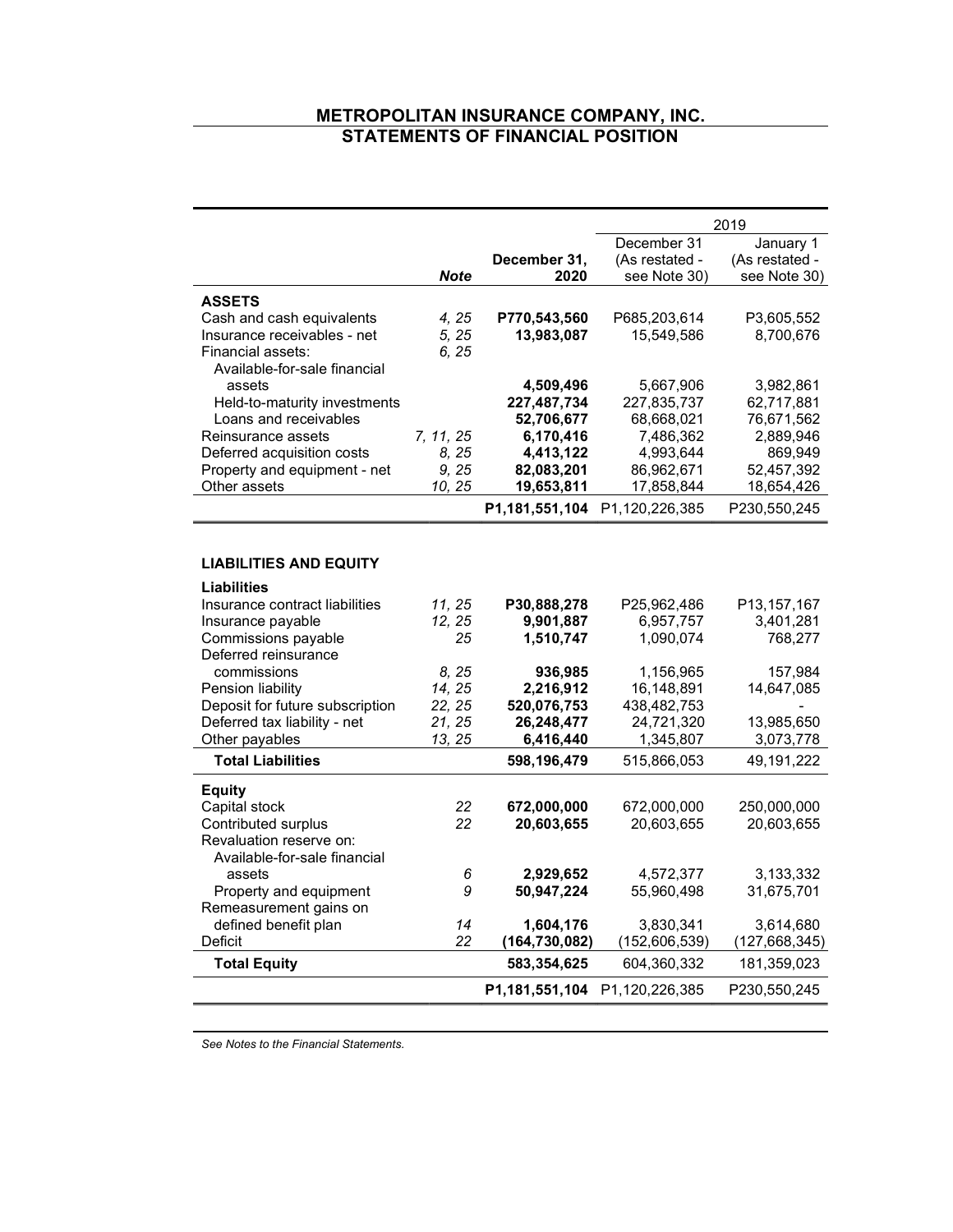# METROPOLITAN INSURANCE COMPANY, INC. STATEMENTS OF PROFIT OR LOSS AND OTHER COMPREHENSIVE LOSS

|                                                                                                  |             |                            | <b>Years Ended December 31</b> |
|--------------------------------------------------------------------------------------------------|-------------|----------------------------|--------------------------------|
|                                                                                                  |             |                            | 2019                           |
|                                                                                                  |             |                            | (As restated -                 |
|                                                                                                  | <b>Note</b> | 2020                       | see Note 30)                   |
| Gross earned premiums on insurance contracts<br>Reinsurers' share of gross earned premiums       |             | P52,398,217<br>(9,368,871) | P14,948,151<br>(6,679,977)     |
| <b>NET EARNED INSURANCE PREMIUMS</b>                                                             | 15          | 43,029,346                 | 8,268,174                      |
|                                                                                                  |             |                            |                                |
| Investment income<br>Commission income                                                           | 18<br>8     | 17,499,878<br>3,045,078    | 6,503,903                      |
| Other underwriting income                                                                        |             | 37,842                     | 533,959                        |
| Other income                                                                                     | 16          | 2,434,822                  | 3,419,882                      |
| <b>OTHER REVENUE</b>                                                                             |             | 23,017,620                 | 10,457,744                     |
| <b>TOTAL REVENUE</b>                                                                             |             | 66,046,966                 | 18,725,918                     |
| Gross insurance contract benefits and claims                                                     |             |                            |                                |
| paid                                                                                             | 11, 17      | 6,523,798                  | 8,067,964                      |
| Reinsurers' share of gross insurance contract                                                    |             |                            |                                |
| benefits and claims paid                                                                         | 11, 17      | (2, 278, 799)              | (2,961,636)                    |
| Gross change in insurance contract liabilities<br>Reinsurers' share of gross change in insurance | 17          | (3,239,990)                | (2,636,184)                    |
| contract liabilities                                                                             | 17          | 1,019,980                  | 386,340                        |
| <b>NET INSURANCE BENEFITS AND CLAIMS</b>                                                         |             | 2,024,989                  | 2,856,484                      |
| Operating expenses                                                                               | 19          | 42,138,055                 | 37,199,099                     |
| Commissions expense                                                                              | 8           | 12,540,990                 | 1,787,348                      |
| Other underwriting expense                                                                       | 20          | 23,745,976                 | 3,181,125                      |
| <b>OTHER EXPENSES</b>                                                                            |             | 78,425,021                 | 42, 167, 572                   |
| TOTAL BENEFITS, CLAIMS, AND OTHER                                                                |             |                            |                                |
| <b>EXPENSES</b>                                                                                  |             | 80,450,010                 | 45,024,056                     |
| <b>LOSS BEFORE INCOME TAX</b>                                                                    |             | (14, 403, 044)             | (26,298,138)                   |
| Current income tax                                                                               |             | 1,690,932                  | 1,310,073                      |
| Deferred income tax                                                                              |             | 1,042,841                  | 81,900                         |
| <b>PROVISION FOR INCOME TAX</b>                                                                  | 21          | 2,733,773                  | 1,391,973                      |
| <b>NET LOSS</b>                                                                                  |             | (17, 136, 817)             | (27,690,111)                   |
| <b>OTHER COMPREHENSIVE (LOSS) INCOME</b>                                                         |             |                            |                                |
| Item that will be reclassified to profit or loss                                                 |             |                            |                                |
| in subsequent periods                                                                            |             |                            |                                |
| Net changes in the revaluation reserves on<br>available-for-sale financial assets - net of tax   | 6           | (1,642,725)                | 1,439,045                      |
| Item that will not be reclassified to profit or                                                  |             |                            |                                |
| loss in subsequent periods                                                                       |             |                            |                                |
| Remeasurement loss (gain) on defined benefit                                                     |             |                            |                                |
| plan - net of tax                                                                                | 14          | (2, 226, 165)              | 215,661                        |
| <b>Revaluation surplus</b>                                                                       | 9           |                            | 26,211,139                     |
| Total other comprehensive income                                                                 |             | (3,868,890)                | 27,865,845                     |
| <b>TOTAL COMPREHENSIVE LOSS</b>                                                                  |             | (P21,005,707)              | (P175,734)                     |

See Notes to the Financial Statements.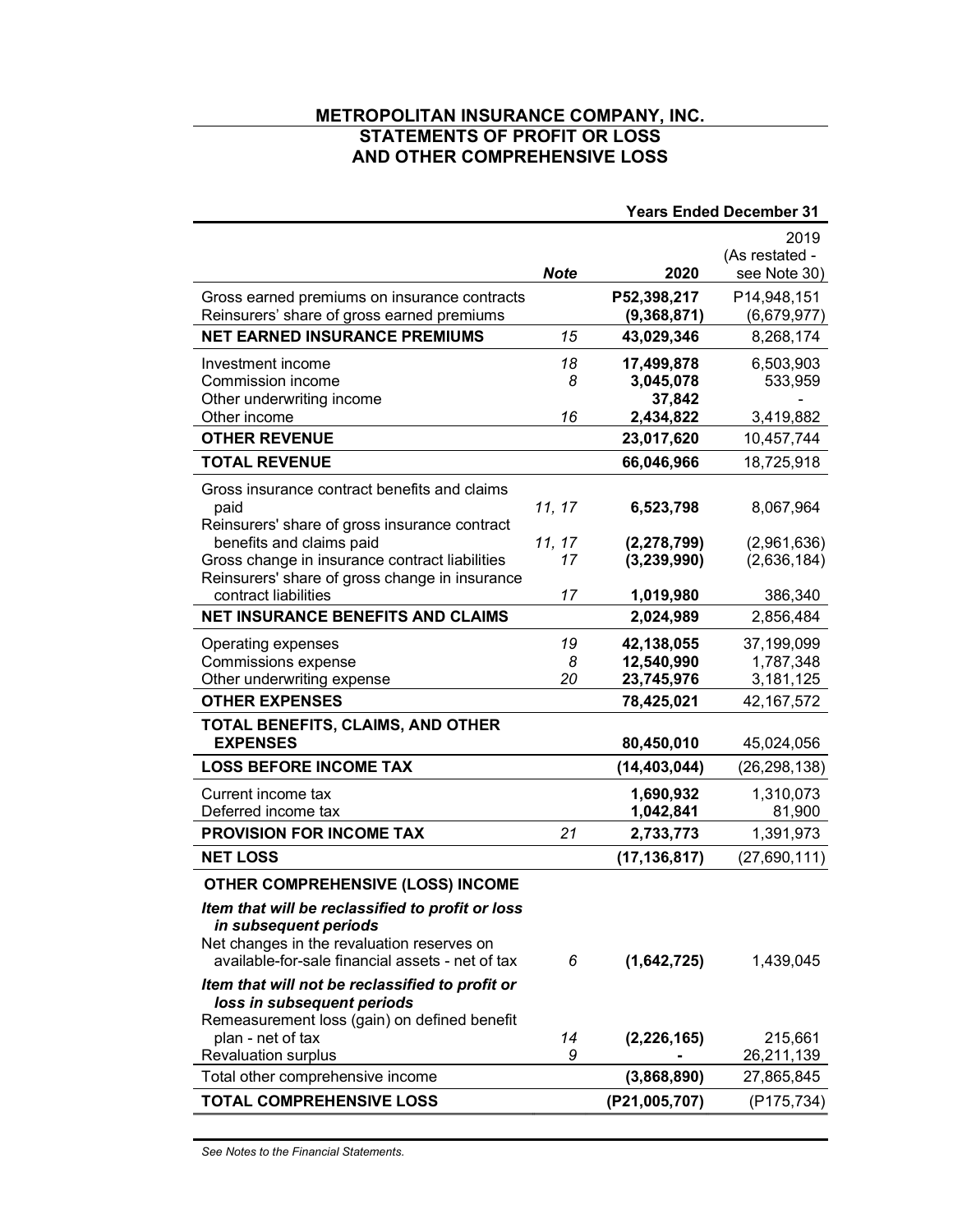| METROPOLITAN INSURANCE COMPANY, INC.<br><b>NUDIOU ZU SUONQUO LO SUNUNINTATS</b> |
|---------------------------------------------------------------------------------|
|                                                                                 |

|                                                                                                               | Revaluation                                                          |                                                                    |                                                                |                                |                                   |
|---------------------------------------------------------------------------------------------------------------|----------------------------------------------------------------------|--------------------------------------------------------------------|----------------------------------------------------------------|--------------------------------|-----------------------------------|
| (Note 22)<br>Contributed<br>Surplus<br>(Note 22)<br>Capital Stock<br>Note                                     | (Note 6)<br>Available-for-<br>Sale Financial<br>Assets<br>Reserve on | (Note 9)<br>Revaluation<br>Reserve on<br>Property and<br>Equipment | (Note 14)<br>Plan<br>on Defined Benefit<br>Remeasurement Gains | Deficit<br>(Note 22)           | Total                             |
| P20,603,655<br>P672,000,000<br>Restated balance at January 1, 2020                                            | P4,572,377                                                           | P55,960,498                                                        | P3,830,341                                                     | (P152,606,539)                 | P604,360,332                      |
| $\mathbf{r}=\mathbf{r}$<br>6, 14<br>Other comprehensive income<br>Net loss during the year                    | (1, 642, 725)                                                        |                                                                    | (2,226,165)                                                    | (17, 136, 817)                 | $(17, 136, 817)$<br>$(3,868,890)$ |
| Total comprehensive loss for the year                                                                         | (1, 642, 725)                                                        |                                                                    | (2,226,165)                                                    | (17, 136, 817)                 | (21,005,707)                      |
| თ<br>Transfer to retained earnings                                                                            |                                                                      | (5,013,274)                                                        |                                                                | 5,013,274                      |                                   |
| P20,603,655<br>P672,000,000<br>Balance at December 31, 2020                                                   | P2,929,652                                                           | P50,947,224                                                        | P1,604,176                                                     | (P164,730,082)                 | P583,354,625                      |
| P20,603,655<br>P250,000,000<br>೫<br>As at January 1, 2019, as previously<br>Impact of restatement<br>reported | P3,133,332                                                           | P31,675,701                                                        | P3,614,680                                                     | (P115,731,648)<br>(11,936,697) | (11,936,697)<br>P193,295,720      |
| 20,603,655<br>250,000,000<br>Restated balance at January 1, 2019                                              | 3,133,332                                                            | 31,675,701                                                         | 3,614,680                                                      | (127, 668, 345)                | 181,359,023                       |
| ٠<br>6.9.14<br>Other comprehensive income<br>Net loss during the year                                         | 1,439,045                                                            | 26,211,139                                                         | 215,661                                                        | (27,690,111)                   | $(27,690,111)$<br>$27,865,845$    |
| ٠<br>$\blacksquare$<br>Total comprehensive income (loss) for<br>the year (restated)                           | 1,439,045                                                            | 26,211,139                                                         | 215,661                                                        | (27,690,111)                   | 175,734                           |
| ×<br>o<br>Piecemeal realization of revaluation<br>surplus                                                     |                                                                      | (1,926,342)                                                        |                                                                | 2,751,917                      | 825,575                           |
| 422,000,000<br>22<br>Transaction with Owners of the Company<br>Issuance of shares during the year             |                                                                      |                                                                    |                                                                |                                | 422,000,000                       |
| P20,603,655<br>P672,000,000<br>Restated balance at December 31, 2019                                          | P4,572,377                                                           | P55,960,498                                                        | P3,830,341                                                     | (P152,606,539)                 | P604,360,332                      |
|                                                                                                               |                                                                      |                                                                    |                                                                |                                |                                   |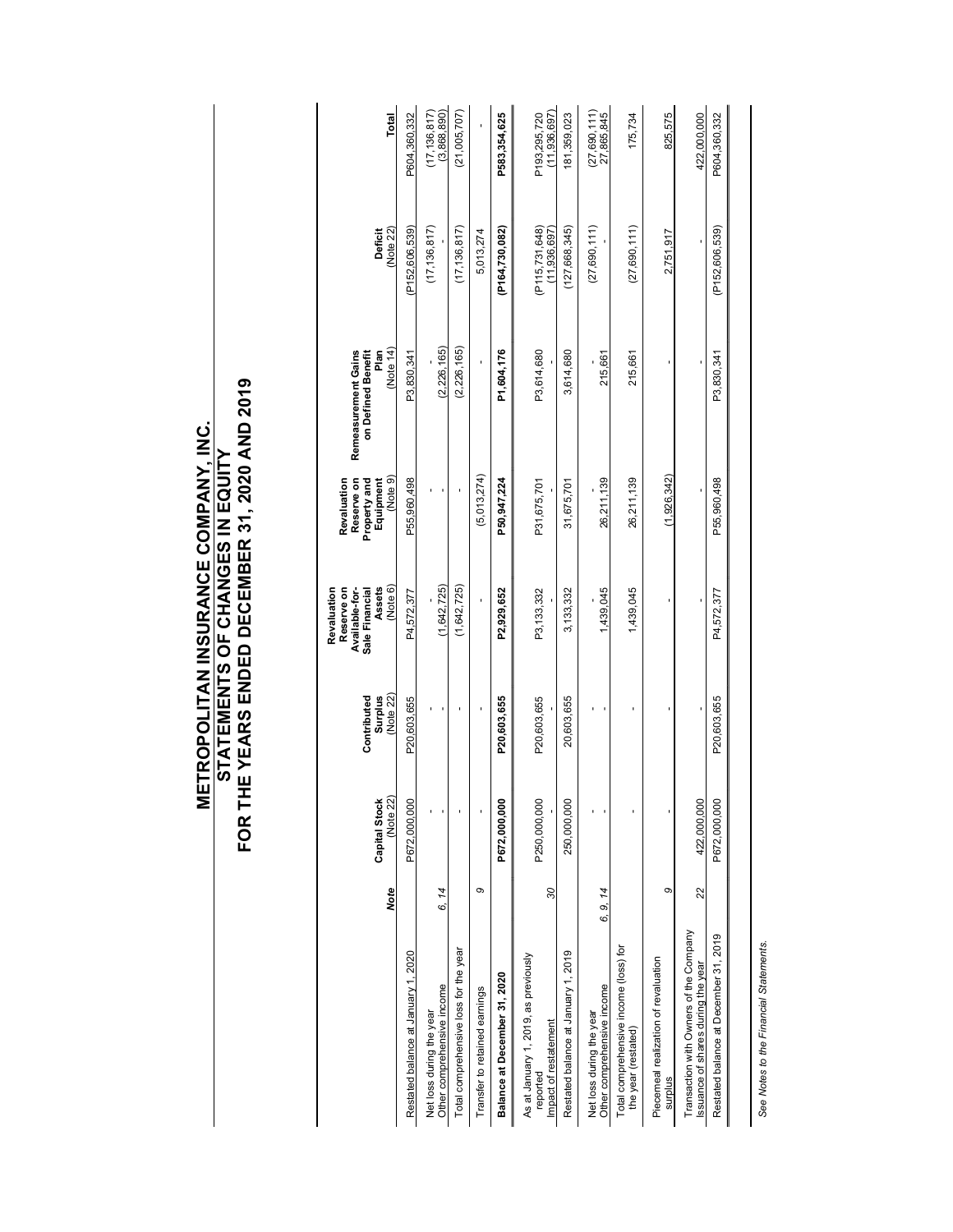# METROPOLITAN INSURANCE COMPANY, INC. STATEMENTS OF CASH FLOWS

|                                                       | <b>Years Ended December 31</b> |
|-------------------------------------------------------|--------------------------------|
|                                                       | 2019                           |
|                                                       | (As restated -                 |
| <b>Note</b>                                           | 2020<br>see Note 30)           |
|                                                       |                                |
| <b>CASH FLOWS FROM OPERATING</b><br><b>ACTIVITIES</b> |                                |
| Loss before income tax                                | (P14,403,044)<br>(P26,298,138) |
|                                                       |                                |
| Adjustments for:                                      |                                |
| Depreciation<br>9<br>10                               | 5,353,411<br>3,037,419         |
| Amortization expense<br>19                            | 1,516,990                      |
| Impairment loss                                       | 1,434,839                      |
| Interest income<br>18                                 | (17, 499, 878)<br>(6,503,903)  |
| 14, 19<br>Pension expense                             | 971,746<br>1,717,467           |
| Foreign exchange gain                                 | (75, 795)<br>(12, 339)         |
| Commission income<br>8                                | (3,045,078)<br>(533, 959)      |
| Commission expense<br>8                               | 12,540,990<br>1,787,348        |
| 15<br>Change in unearned premium provision            | 8,165,781<br>15,441,503        |
| Operating loss before working capital changes         | (6, 557, 028)<br>(9,847,612)   |
| Changes in:                                           |                                |
| Insurance receivables                                 | 131,660<br>(6,848,910)         |
| Loans and receivables                                 | 15,961,344<br>8,003,541        |
| Reinsurance assets                                    | 1,315,947<br>(4,596,416)       |
| Deferred acquisition costs                            | (11,960,467)<br>(5,911,042)    |
| Other assets                                          | (1,794,967)<br>2,167,089       |
| Insurance contract liabilities                        | (3, 239, 989)<br>(4,074,184)   |
| Insurance payables                                    | 2,944,130<br>3,556,476         |
| Other payables                                        | 5,070,633<br>(1,727,971)       |
| Commissions payable                                   | 420,673<br>321,797             |
| Deferred reinsurance commissions                      | 2,825,098<br>465,022           |
| Net cash generated by (used in) operations            | 5,117,034<br>(18, 492, 210)    |
| 21<br>Income tax paid                                 | (1,690,932)<br>(1,446,653)     |
| 14<br>Retirement benefits paid                        | (17, 129, 890)                 |
| Net cash used in operating activities                 | (13, 703, 788)<br>(19,938,863) |
| <b>CASH FLOWS FROM INVESTING</b>                      |                                |
| <b>ACTIVITIES</b>                                     |                                |
| Acquisitions of:                                      |                                |
| Held-to-maturity investments<br>6                     | 348,003<br>(165, 117, 856)     |
| Property and equipment<br>9                           | (473, 942)<br>(98, 214)        |
| Available-for-sale financial assets<br>6              | (246,000)                      |
| 18<br>Interest received                               | 17,499,878<br>6,503,903        |
| Net cash from (used in) investing activities          | 17,373,939<br>(158, 958, 167)  |

Forward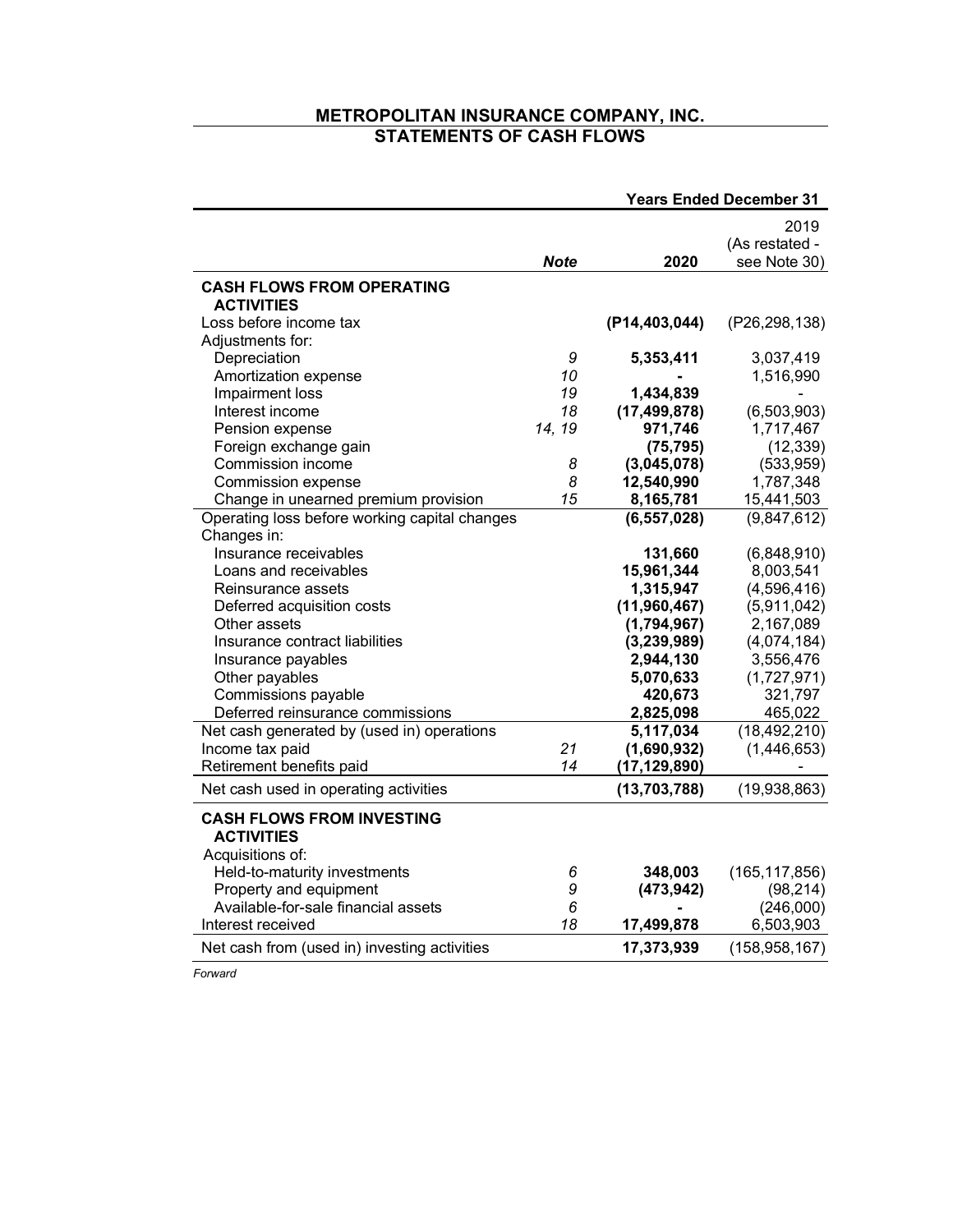|                                                                        |             |              | <b>Years Ended December 31</b>         |
|------------------------------------------------------------------------|-------------|--------------|----------------------------------------|
|                                                                        | <b>Note</b> | 2020         | 2019<br>(As restated -<br>see Note 30) |
| <b>CASH FLOWS FROM FINANCING</b><br><b>ACTIVITIES</b>                  |             |              |                                        |
| Proceeds from issuance of shares of stocks                             | 22          | Р.           | P422,000,000                           |
| Deposit for future subscription                                        | 22          | 81,594,000   | 438.482.753                            |
| Cash provided by financing activities                                  |             | 81,594,000   | 860,482,753                            |
| <b>NET INCREASE IN CASH AND CASH</b><br><b>EQUIVALENTS</b>             |             | 85,264,151   | 681,585,723                            |
| <b>CASH AND CASH EQUIVALENTS</b><br>AT BEGINNING OF YEAR               |             | 685,203,614  | 3,605,552                              |
| <b>EFFECT OF EXCHANGE RATE CHANGES</b><br>IN CASH AND CASH EQUIVALENTS |             | 75,795       | 12,339                                 |
| <b>CASH AND CASH EQUIVALENTS</b><br>AT END OF YEAR                     | 4. 25       | P770,543,560 | P685,203,614                           |

See Notes to the Financial Statements.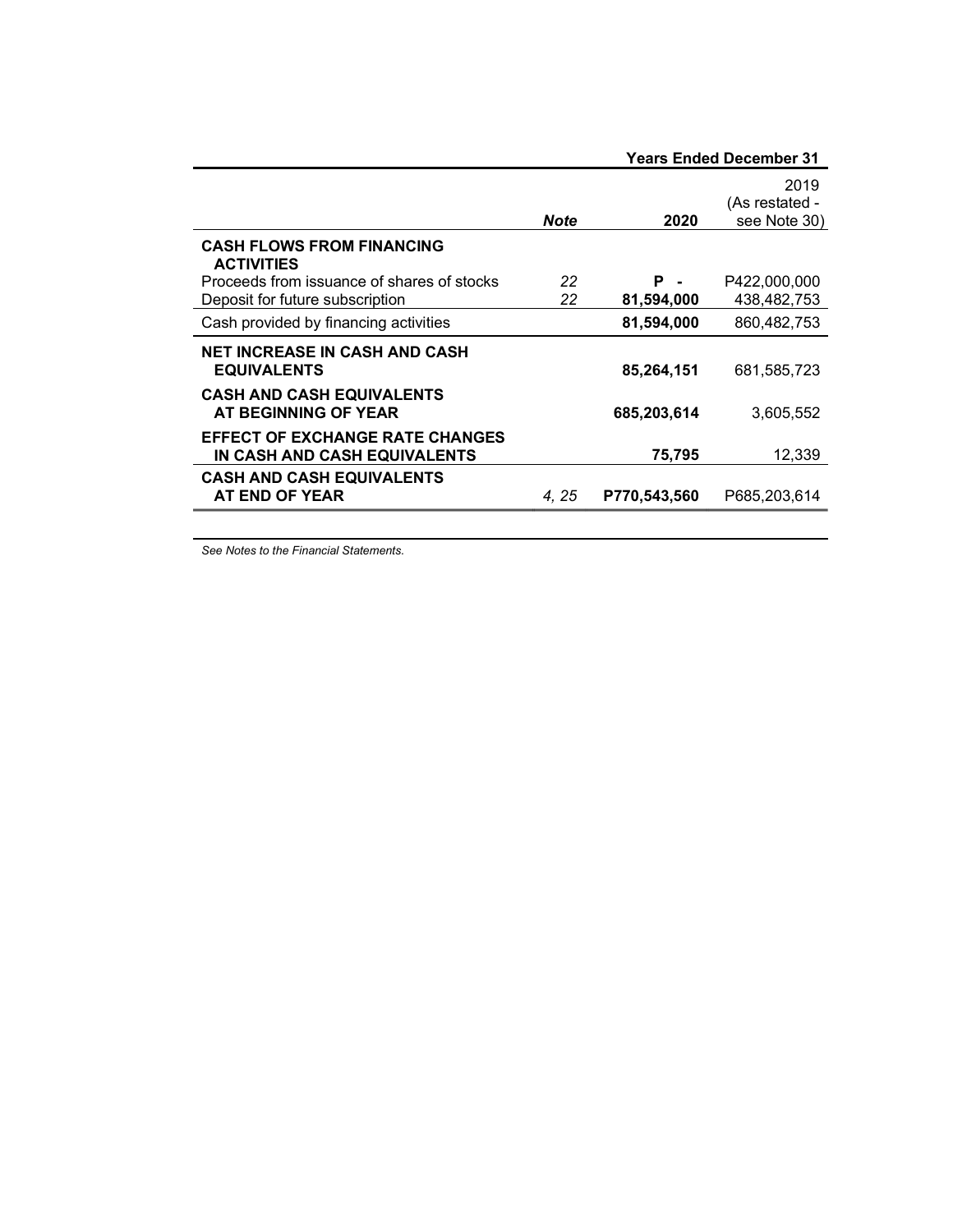# METROPOLITAN INSURANCE COMPANY, INC. NOTES TO THE FINANCIAL STATEMENTS

#### 1. Reporting Entity

Metropolitan Insurance Company, Inc. (the Company) was registered with the Philippine Securities and Exchange Commission (SEC) on July 7, 1999 primarily to engage in the business of nonlife insurance, indemnifying others against loss, damage or liability from unknown or contingent events and to act as agent to other insurance or surety companies, or any of its branches, including life insurance. It includes lines such as health, accident, fire and allied lines, motor vehicle, casualty, surety, marine cargo, marine hull, comprehensive liability insurance and allied risks, and/or such other insurance coverage allied with, and incident to aforementioned lines.

On July 1, 2019, the Insurance Commission (IC) renewed the license of the Company as a nonlife domestic insurance company. Certificate of Authority was issued on July 9, 2019, valid until December 31, 2021.

The registered office address of the Company is 3rd Floor, Athenaeum Building, L.P. Leviste Street, Salcedo Village, Makati City.

## 2. Basis of Preparation

#### Statement of Compliance

The financial statements of the Company have been prepared in accordance with Philippine Financial Reporting Standards (PFRSs), which include all applicable PFRSs, Philippine Accounting Standards (PASs), and interpretations issued by the International Financial Reporting Interpretations Committee (IFRIC), Philippine Interpretations Committee (PIC) and Standing Interpretations Committee (SIC) as approved by the Financial Reporting Standards Council (FRSC) and adopted by the SEC.

These financial statements were authorized for issue by the Company's Board of Directors (BOD) on August 31, 2021.

#### Basis of Measurement

The financial statements have been prepared on the historical cost basis except for the following items, which are measured on an alternative basis on each reporting date.

| Items                                                          | Measurement Bases                                        |
|----------------------------------------------------------------|----------------------------------------------------------|
| Available-for-sale (AFS) financial assets                      | Fair value unless not measured<br>reliably               |
| Land and office condominiums<br>(under Property and equipment) | Fair value                                               |
| <b>Retirement liability</b>                                    | Present value of the defined benefit<br>obligation (DBO) |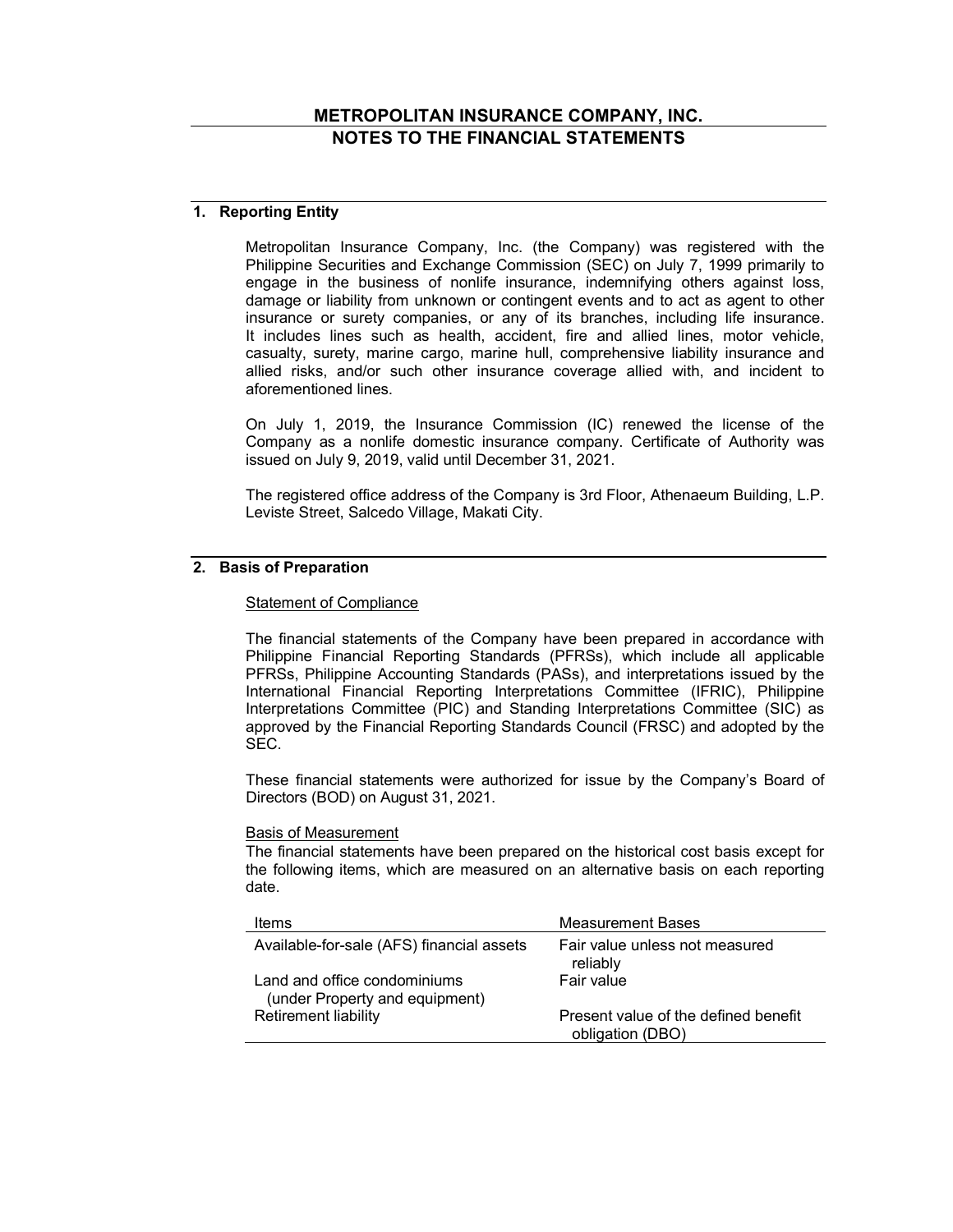#### Functional and Presentation Currency

The financial statements are presented in Philippine Peso, the Company's functional currency, and all values represent absolute amounts except when otherwise indicated.

#### Presentation of Financial Statements

The Company presents its statement of financial position in order of liquidity. An analysis regarding recovery or settlement within twelve (12) months after the reporting date (current) and more than 12 months after the reporting date (noncurrent) is presented in Note 25.

#### 3. Significant Accounting Estimates and Judgments

The preparation of the financial statements in accordance with PFRSs requires the Company to make estimates and judgments that affect the reported amounts of assets, liabilities, income and expenses, and disclosure of contingent assets and contingent liabilities. Future events may occur which will cause the assumptions used in arriving at the estimates to change. The effects of any change in estimates are reflected in the financial statements as they become reasonably determinable.

Estimates and judgments are continually evaluated and are based on historical experience and other factors, including expectations of future events that are believed to be reasonable under the circumstances.

#### **Judgments**

In the process of applying the Company's accounting policies, management has made the following judgments, apart from those involving estimation, which have the most significant effect on the amounts recognized in the financial statements:

#### a. Classifying Financial Instruments

The Company exercises judgment in classifying a financial instrument, or its components, on initial recognition either as a financial asset, financial liability or an equity in accordance with the substance of the contractual arrangement and the definitions of a financial asset, a financial liability or an equity instrument. The substance of a financial instrument, rather than its legal form, governs its classification in the statement of financial position.

#### b. Determination of Fair Value of Financial Instruments

The Company classifies financial assets by evaluating, among others, whether a financial asset is quoted or not in an active market. Included in the evaluation on whether a financial asset is quoted in an active market is the determination of whether quoted prices are readily and regularly available, whether the market from which the price quotes were obtained can be considered deep enough to qualify as an "active" market, and whether those prices represent actual and regularly occurring market transactions on an arms' length basis.

Where the fair values of financial assets recorded in the statement of financial position cannot be derived from active markets, they are determined using a variety of valuation techniques that include the use of mathematical models. The Company uses judgment to select from variety of valuation models and make assumptions regarding considerations of liquidity and model inputs such as correlation and volatility for longer dated financial instruments. The inputs to these models are taken from observable markets where possible, but where this is not feasible, a degree of judgment is required in establishing fair value.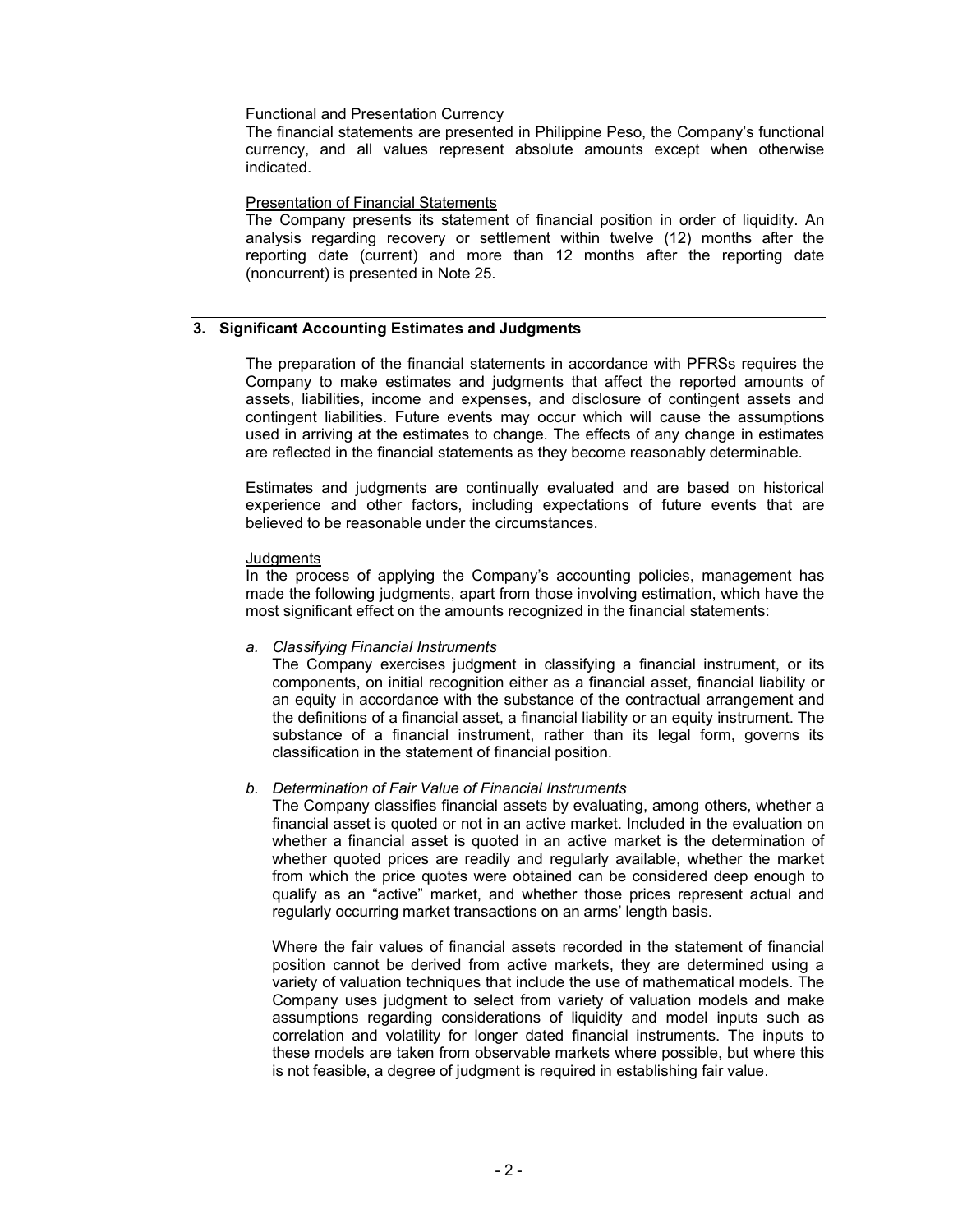As at December 31, 2020 and 2019, the Company's financial assets measured at fair value amounted to P4.51 million and P5.67 million, respectively (see Note 6).

#### c. Impairment of AFS Financial Assets

The Company treats AFS equity securities as impaired when there has been a significant or prolonged decline in the fair value below its cost or where other objective evidence of impairment exists. The determination of what is "significant" or "prolonged" requires judgment.

In 2020 and 2019, the Company did not recognize any impairment on its AFS equity investments.

#### d. Ability to Continue as a Going Concern

The financial statements have been prepared on the assumption that the Company will continue as a going concern. Management rendered its judgment in assuming that the financial and operational support of its Parent Company would be sufficient to allow the Company to pay its obligation as they fall due and will enable the Company to recover its deficit in the foreseeable future.

In view of the Corona Virus Disease (COVID) - 19 pandemic, the management assessed that there could be potential financial impacts in terms of generating underwriting income, however such was not material to exacerbate the Company's ability to continue as a going concern. Further. management believes that the Company's business will grow as evidenced by the increase in net earned insurance premiums generated in 2020 as compared to previous year despite the pandemic. This indicates that the consequences of the outbreak have not led to a material deterioration in operating results and financial position after the reporting date, that is so severe that the going concern basis of preparation is no longer considered appropriate. Therefore, the financial statements as at and for the year ended December 31, 2020 continue to be prepared on the going concern basis.

#### Estimates and Assumptions

The following are the key assumptions concerning the future, and other key sources of estimation uncertainty at the reporting, that have a significant risk of causing a material adjustment to the carrying amounts of assets and liabilities within the next financial year.

#### a. Claims Liability Arising from Insurance Contracts

For nonlife insurance contracts, estimates have to be made both for the expected ultimate cost of claims reported at the reporting date and for the expected ultimate cost of the Incurred But Not Reported (IBNR) Losses claims at the reporting date. It can take a significant period of time before the ultimate claim costs can be established with certainty. At each reporting date, prior year claims estimates are assessed for adequacy and changes made are charged to provision. Nonlife insurance claims provisions are not discounted for the time value of money.

The main assumption underlying the estimation of the claims provision is that the Company's past claims development experience can be used to project future claims development, and hence, ultimate claim costs. Historical claims development is mainly analyzed by accident years as well as by significant business lines and claim types. Large claims are usually separately addressed, either by being reserved at the face value of loss adjuster estimates or separately projected in order to reflect their future development.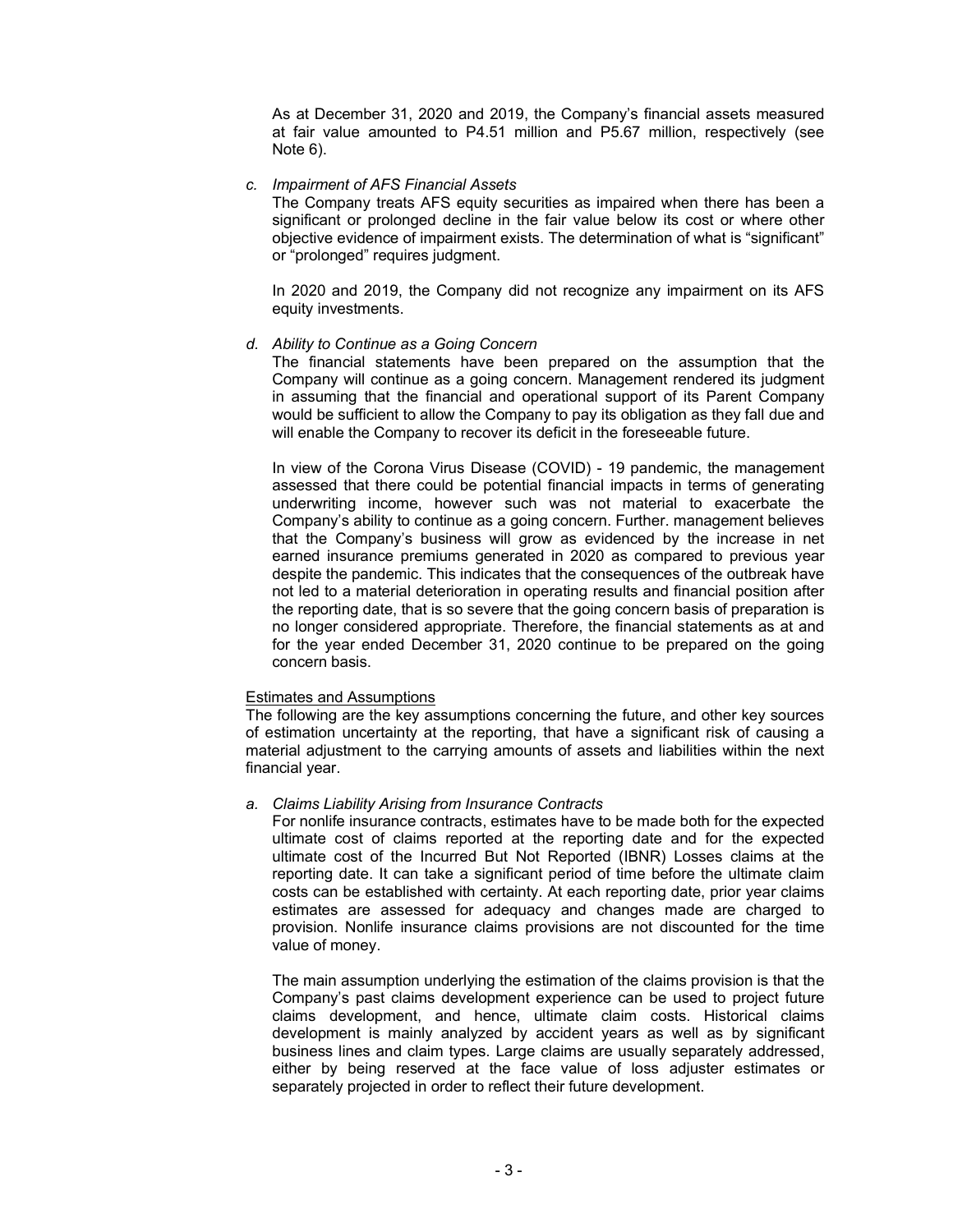Additional qualitative judgment is used to assess the extent to which past trends may not apply in the future (e.g., to reflect one-off occurrences, changes in external or market factors such as public attitudes to claiming, economic conditions, levels of claims inflation, judicial decisions and legislation, as well as, internal factors such as portfolio mix, policy conditions and claims handling procedures), in order to arrive at the estimated ultimate cost of claims that present the likely outcome from the range of possible outcomes, taking into account the uncertainties involved.

The carrying values of claims reported and IBNR amounted to P5.07 million and P7.55 million as at December 31, 2020 and 2019, respectively (see Note 11).

#### b. Liability Adequacy Test

At each reporting period, management performs liability adequacy test to determine if there is a need to set aside expected claims and expenses which could arise during the unexpired coverage period of the policies after the reporting date which is over and above the reserve for unearned premiums less. The Company calculated the best estimate of future claims and expenses for each line of business using actuarial valuation techniques. Expected future claims include policy maintenance and claims handling expenses.

#### c. Impairment of Insurance Receivable

The Company reviews its insurance receivables at each reporting date to assess whether an allowance for impairment should be recorded in profit or loss. In particular, judgment by management is required in the estimation of the amount and timing of future cash flows when determining the level of allowance required. Such estimates are based on assumptions about a number of factors and actual results may differ, resulting in future changes to the allowance.

The level of this allowance is evaluated by management on the basis of factors that affect the collectability of the accounts. These factors include, but are not limited to, age of balances, financial status of counterparties, payment behavior, and known market factors. The Company reviews the age and status of receivables and identifies accounts that are to be provided with allowance on a regular basis.

Insurance receivables net of allowance for doubtful accounts amounted to P11.59 million and P13.16 million as at December 31, 2020 and 2019, respectively. The Company recognized provision for impairment losses on receivables amounting to P1.49 million and P7.45 million in 2020 and 2019, respectively (see Notes 5 and 19).

#### d. Valuation of Land and Office Condominium Units at Fair Value

The Company's land and office condominium units are carried at fair value, which has been determined based on market data approach. In determining the fair value, the Company's external appraiser used generally accepted methodologies. There have been no significant changes on the valuation methodology used by the external appraiser. The valuation methodology and significant inputs used in the valuation are detailed in Note 9.

The carrying value of properties carried at fair value amounted to P81.48 million and P86.68 million as at December 31, 2020 and 2019, respectively (see Note 9).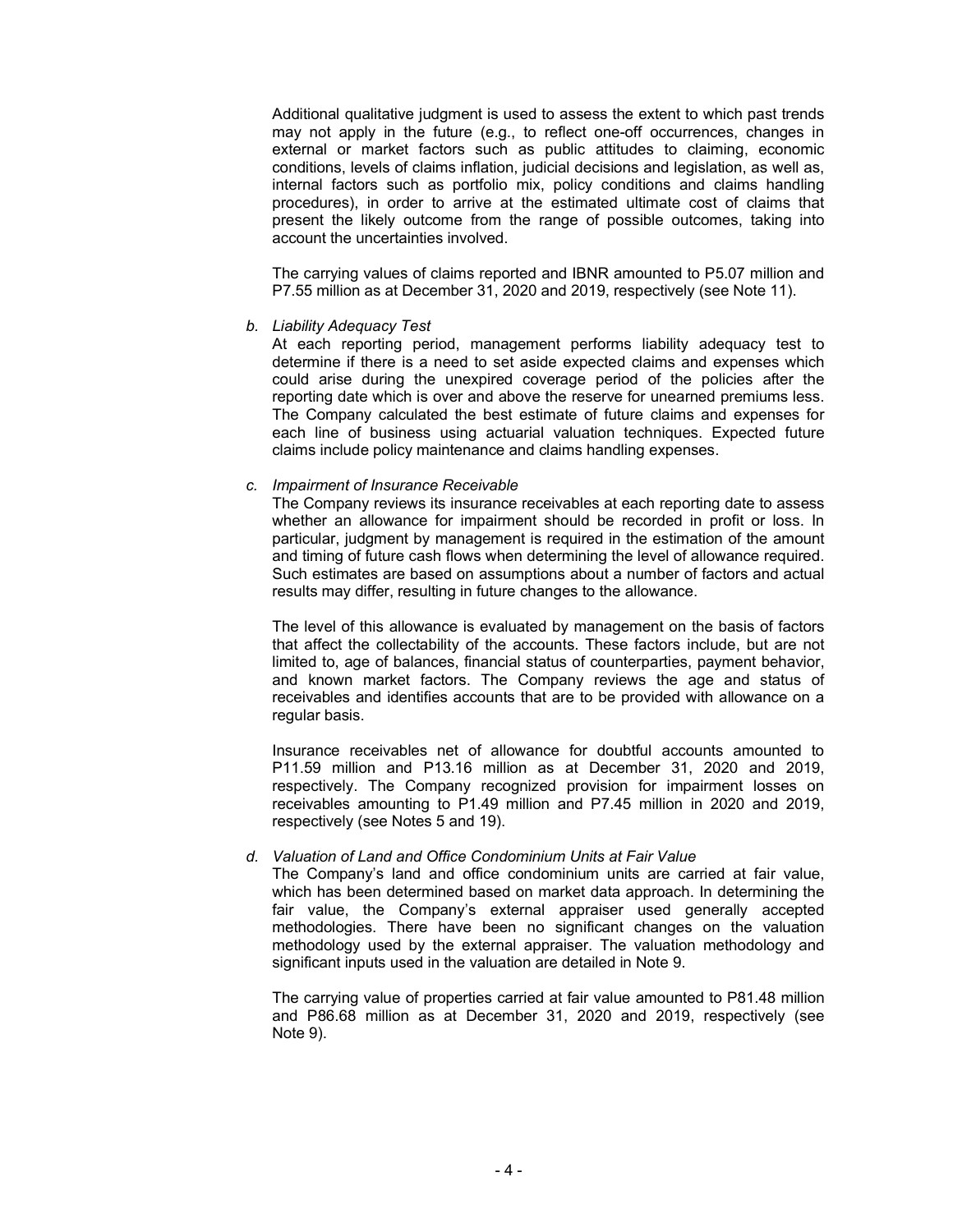#### e. Pension and Other Employee Benefits

The determination of DB obligation relating to minimum guarantee and other employee benefits is dependent on the selection of certain assumptions used in calculating such amounts. Those assumptions include, among others, discount rates, mortality rates and future salary increase rate. Due to the long-term nature of these benefits, such estimates are subject to significant uncertainty.

The assumed discount rates were determined using the market yields of Philippine government bonds with terms consistent with the expected employee benefit payout as at the separate statement of financial position date.

As at December 31, 2020 and 2019, the Company has pension liability amounting to P2.22 million and P16.15 million, respectively (see Note 14).

#### f. Estimating Useful Lives of Property and Equipment

The Company estimates useful lives of property and equipment based on the period over which the assets are expected to be available for use and are updated if expectations differ from previous estimates due to physical wear and tear, technical and commercial obsolescence. The useful lives, and depreciation methods are reviewed periodically to ensure that the method and periods of depreciation are consistent with the expected pattern of economic benefits from items of property and equipment.

As at December 31, 2020 and 2019, the carrying amounts of property and equipment amounted to P82.08 million and P86.96 million, respectively (see Note 9).

#### g. Realizability of Deferred Tax Assets

Deferred tax assets are recognized for all temporary future tax benefits to the extent that it is probable that taxable profit will be available against which the losses can be utilized. Significant management judgment is required to determine the amount of deferred tax assets that can be recognized. These assets are periodically reviewed to determine the amount of deferred tax assets that can be recognized. Periodic reviews cover the nature and amount of deferred income and expense items, expected timing when assets will be used or liabilities will be required to be reported, reliability of historical profitability of businesses expected to provide future earnings and tax planning strategies which can be utilized to increase the likelihood that deferred tax assets will be realized.

As at December 31, 2020 and 2019, unrecognized deferred taxes amounted to P29.90 million and P26.22 million, respectively (see Note 21).

#### h. Contingencies

The Company is currently involved in various legal proceedings. The estimate of the probable costs for the resolution of these claims has been developed in consultation with the legal counsels and based upon an analysis of potential results. The Company currently does not believe these proceedings will have a material adverse effect on the Company's financial position. It is possible, however, that the results of operations could be materially affected by changes in the estimates.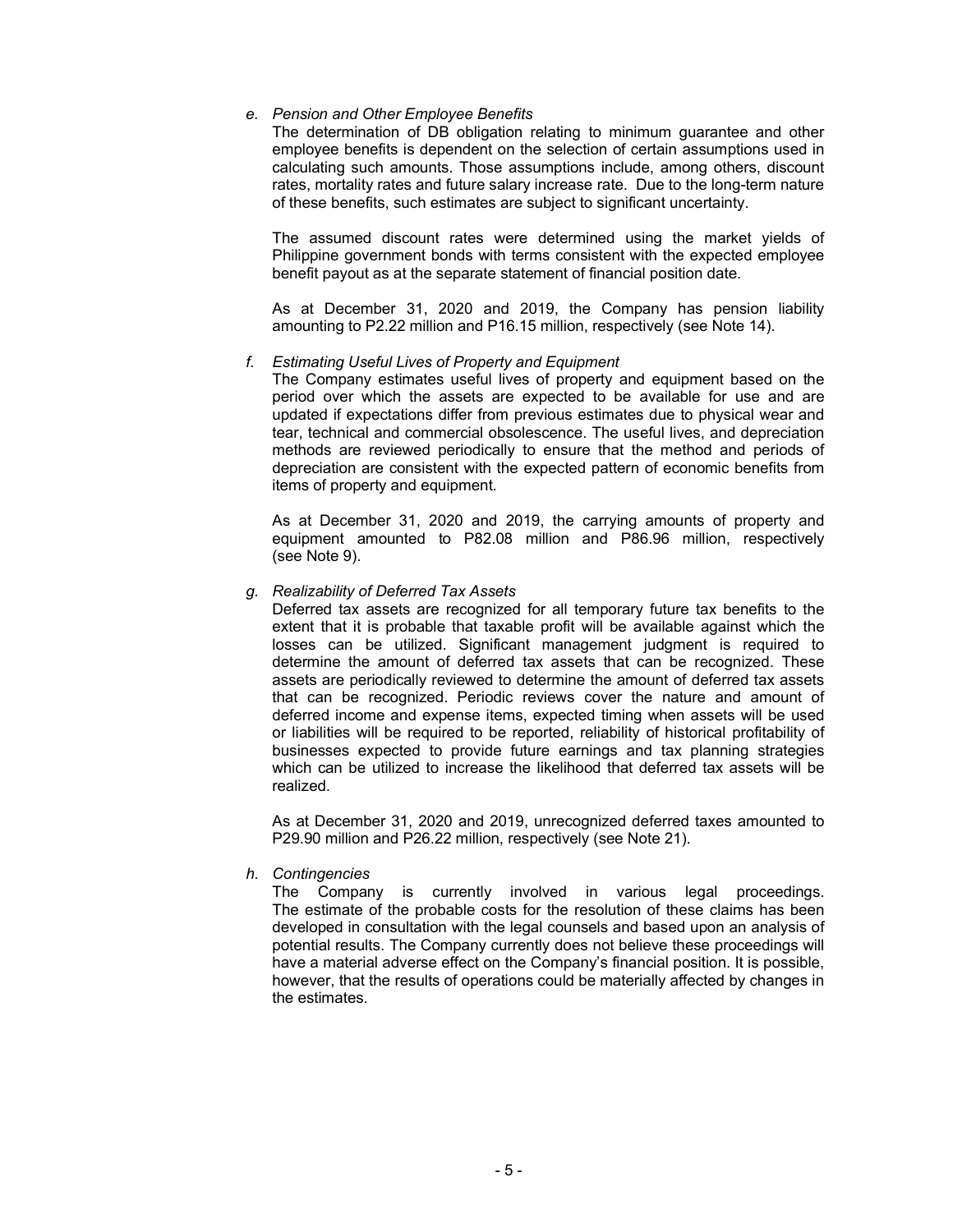#### 4. Cash and Cash Equivalents

Cash and cash equivalents consists of:

|                       | <b>Note</b> | 2020         | 2019         |
|-----------------------|-------------|--------------|--------------|
| Cash on hand          |             | P46.020      | P136.343     |
| Cash in banks         |             | 33,164,614   | 7.792.307    |
| Short-term placements |             | 737,332,926  | 677,274,964  |
|                       | 25          | P770,543,560 | P685,203,614 |

Cash in banks and short-term placements were not subjected to any restrictions. Short-term placements pertain to time deposits denominated in Philippine peso and U.S. dollar with various financial institutions and with maturities ranging from overnight to thirty days and interest ranging from 0.5% to 1.7% and nil to 2.875% per annum in 2020 and 2019, respectively.

Interest income from cash in bank and short-term placements recognized in profit or loss which is presented under "Investment income" amounted to P7.96 million and P2.97 million in 2020 and 2019, respectively (see Note 18).

#### 5. Insurance Receivables

This account consists of:

|                                        |             |             | 2019<br>(As restated - |
|----------------------------------------|-------------|-------------|------------------------|
|                                        | <b>Note</b> | 2020        | see Note 30)           |
| Premium receivable                     |             | P10,847,115 | P9,805,827             |
| Reinsurance recoverable on paid losses |             | 1,834,152   | 2,689,667              |
| Due from ceding companies              |             | 3,446,471   | 1,607,358              |
| Funds held by ceding companies         |             | 7,164,012   | 9,261,275              |
|                                        |             | 23,291,750  | 23,364,127             |
| Less: Allowance for doubtful accounts  | 30          | 9,308,663   | 7,814,541              |
|                                        | 25          | P13,983,087 | P15,549,586            |

The Company utilizes reinsurance agreements to minimize its exposure to large losses in all aspects of its insurance business. Reinsurance permits recovery of a portion of losses from reinsurers, although it does not discharge the primary liability of the Company as direct insurer of the risk reinsured.

The rollforward analysis of the allowance for doubtful account is as follows:

|                                                 | <b>Note</b> | <b>Premiums</b><br>Receivable          | Reinsurance<br>Recoverable on<br><b>Paid Losses</b> | Due from<br>Ceding<br>Company        | <b>Funds</b><br>Held by<br>Ceding<br>Company | Total                   |
|-------------------------------------------------|-------------|----------------------------------------|-----------------------------------------------------|--------------------------------------|----------------------------------------------|-------------------------|
| December 31, 2018<br>Provision                  | 19          | P2,138,351<br>$\overline{\phantom{a}}$ | P71.975<br>$\overline{\phantom{a}}$                 | P511.529<br>$\overline{\phantom{a}}$ | P33.467<br>5.059.219                         | P2.755.322<br>5,059,219 |
| December 31, 2019<br>(as restated)<br>Provision | 19          | 2.138.351<br>59.283                    | 71.975<br>$\overline{\phantom{a}}$                  | 511.529                              | 5.092.686<br>1,434,839                       | 7.814.541<br>1,494,122  |
| December 31, 2020                               |             | P2,197,634                             | P71.975                                             | P511.529                             | P6,527,525                                   | P9,308,663              |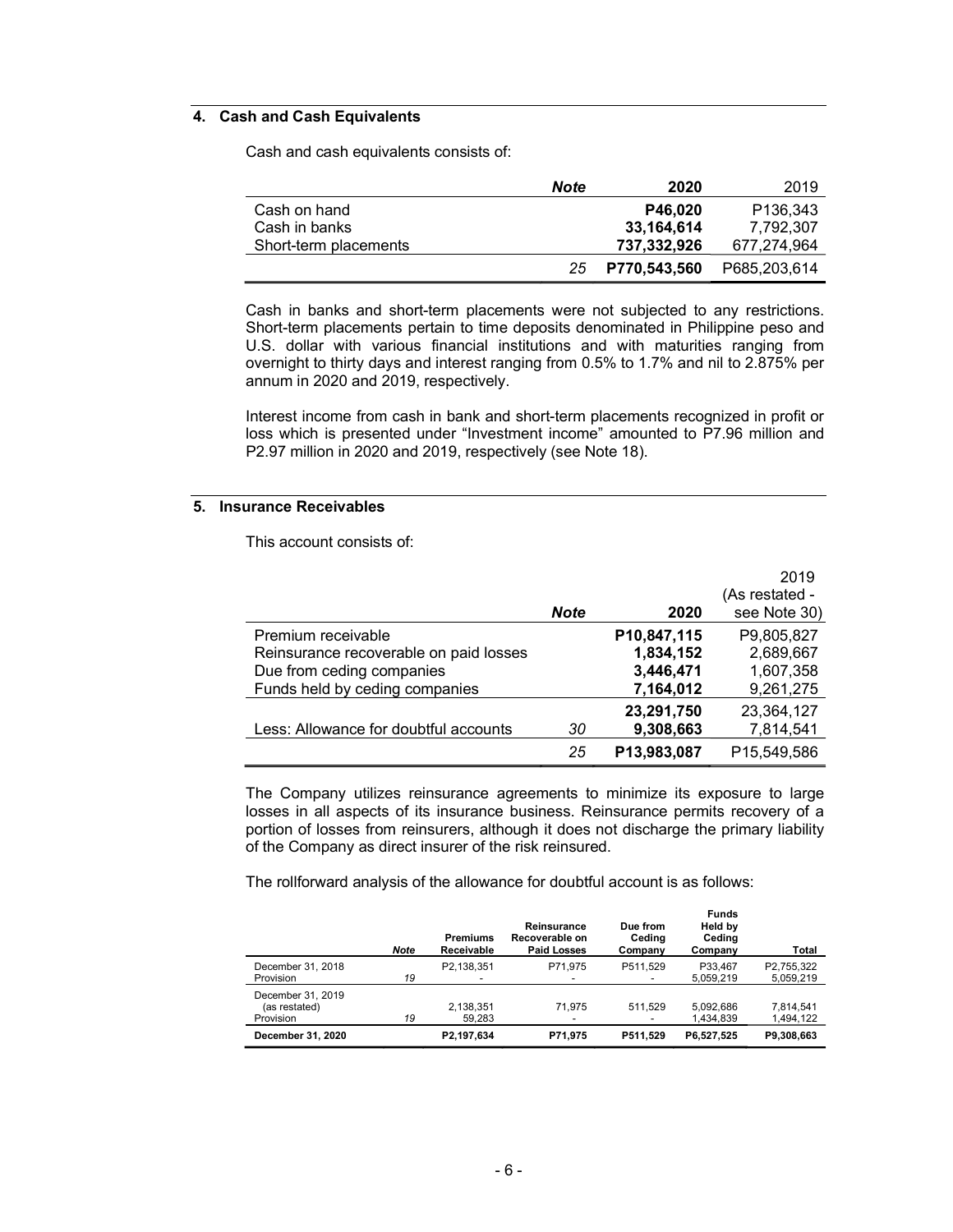## 6. Financial Assets

The Company's financial assets are summarized by measurement categories as follows:

|                          | <b>Note</b> | 2020         | 2019         |
|--------------------------|-------------|--------------|--------------|
| Available-for-sale (AFS) |             | P4.509.496   | P5.667.906   |
| Held-to-maturity (HTM)   |             | 227,487,734  | 227,835,737  |
| Loans and receivables    |             | 52,706,677   | 68,668,021   |
|                          | 25          | P284.703.907 | P302.171.664 |

The assets included in each of the categories above are detailed below:

#### a) AFS Financial Assets

|                                   | <b>Note</b> | 2020       | 2019       |
|-----------------------------------|-------------|------------|------------|
| Quoted securities - at fair value |             |            |            |
| common shares                     |             | P184,140   | P242,550   |
| Golf and club shares              |             | 4,200,000  | 5,300,000  |
|                                   |             | 4,384,140  | 5,542,550  |
| Unquoted securities - at cost     |             |            |            |
| common shares                     |             | 125,356    | 125,356    |
|                                   | 25          | P4,509,496 | P5,667,906 |

The carrying value of AFS financial assets has been determined as follows:

|                                                                           | <b>Note</b> | 2020                        | 2019                    |
|---------------------------------------------------------------------------|-------------|-----------------------------|-------------------------|
| Balance at the beginning of the year<br>Unrealized fair value (loss) gain |             | P5,667,906<br>(1, 158, 410) | P3,982,861<br>1,685,045 |
| Balance at the end of the year                                            | 25          | P4,509,496                  | P5,667,906              |

The rollforward analysis of the reserves on AFS financial assets is as follow:

|                                                                                       | 2020        | 2019       |
|---------------------------------------------------------------------------------------|-------------|------------|
| Balance at the beginning of the year<br>Changes in fair value (loss) gains during the | P4,572,377  | P3,133,332 |
| year, net of tax                                                                      | (1,642,725) | 1,439,045  |
| Net change during the year, net of tax                                                | (1,642,725) | 1,439,045  |
| Balance at the end of the year                                                        | P2,929,652  | P4,572,377 |

#### b) HTM Investments

The Company's HTM investments consist of investments in government securities amounting to P227.49 million and P227.84 million as at December 31, 2020 and 2019, respectively.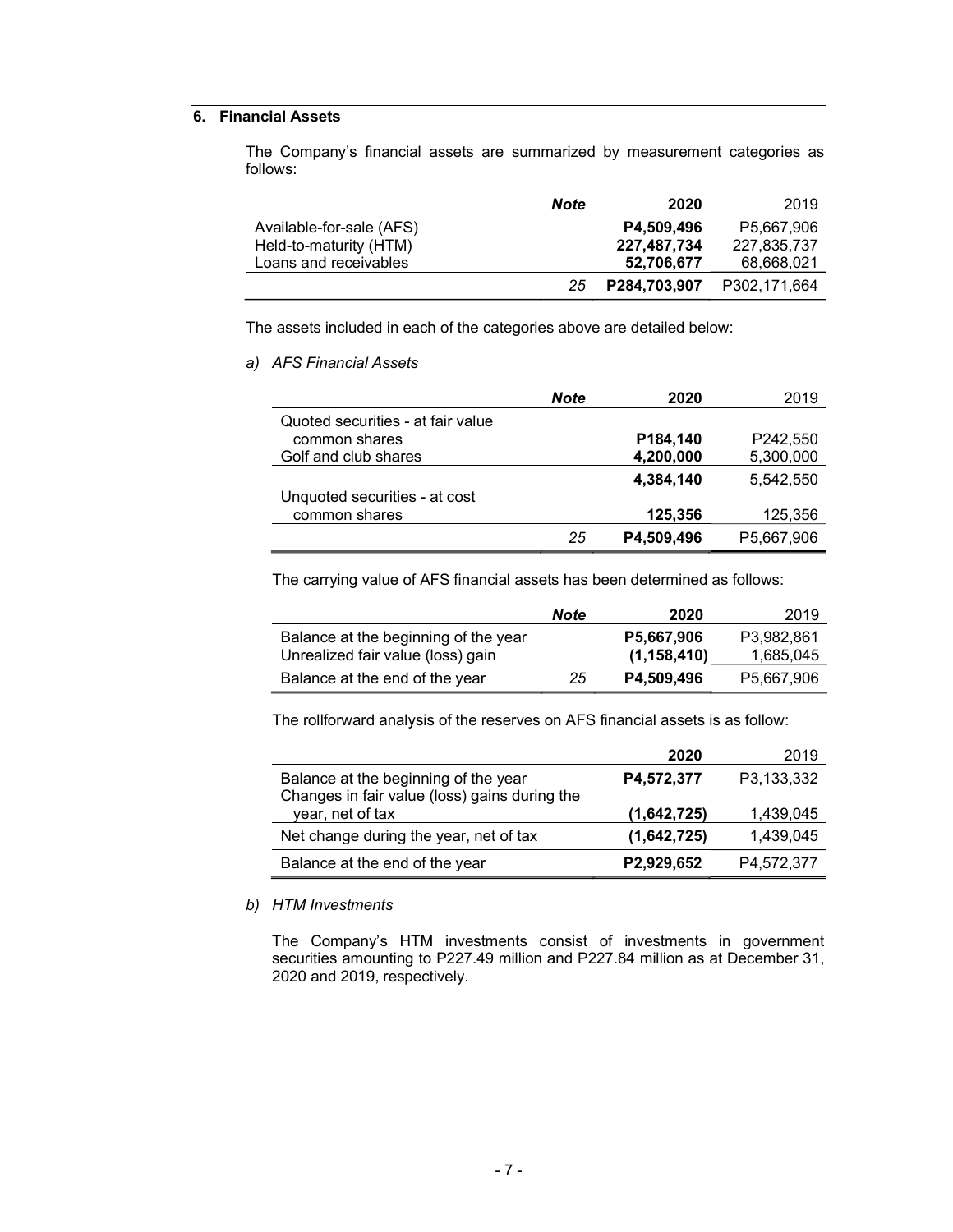The carrying value of HTM Investments has been determined as follows:

|                                      | <b>Note</b> | 2020            | 2019         |
|--------------------------------------|-------------|-----------------|--------------|
| Balance at the beginning of the year |             | P227,835,737    | P62.717.881  |
| Additions                            |             | 196,236,095     | 242,387,181  |
| Disposals/maturities                 |             | (194, 893, 809) | (77,000,000) |
| Amortization                         |             | (1,690,289)     | (269, 325)   |
| Balance at the end of the year       | 25          | P227,487,734    | P227,835,737 |

The interest income earned from HTM investments amounted to P9.48 million and P3.50 million in 2020 and 2019, respectively (see Note 18).

#### c) Loans and Receivables

|                                     | <b>Note</b> | 2020           | 2019        |
|-------------------------------------|-------------|----------------|-------------|
| Advances to key management officers | 23          | P50,543,142    | P50,543,142 |
| Advances to shareholders            | 23          | $\blacksquare$ | 15,000,000  |
| Employee salary loans               |             | 74.566         | 2,493,383   |
| Accrued interest receivable         |             | 2,088,969      | 631,496     |
|                                     | 25          | P52,706,677    | P68,668,021 |

The advances to key management officers and shareholders are unsecured, noninterest-bearing, and collectible on demand in 2020 and 2019.

In 2020 and 2019, no impairment losses have been recognized for loans and receivables.

## 7. Reinsurance Assets

This account consists of:

|                                       |             |            | 2019           |
|---------------------------------------|-------------|------------|----------------|
|                                       |             |            | (As restated - |
|                                       | <b>Note</b> | 2020       | see Note 30)   |
| Reinsurance recoverable on unpaid     |             |            |                |
| losses                                | 11          | P4,099,453 | P5,119,433     |
| Deferred reinsurance premiums         | 11          | 4,463,090  | 4,759,056      |
|                                       |             | 8,562,543  | 9,878,489      |
| Less: Allowance for doubtful accounts | 30          | 2,392,127  | 2,392,127      |
|                                       | 25          | P6,170,416 | P7,486,362     |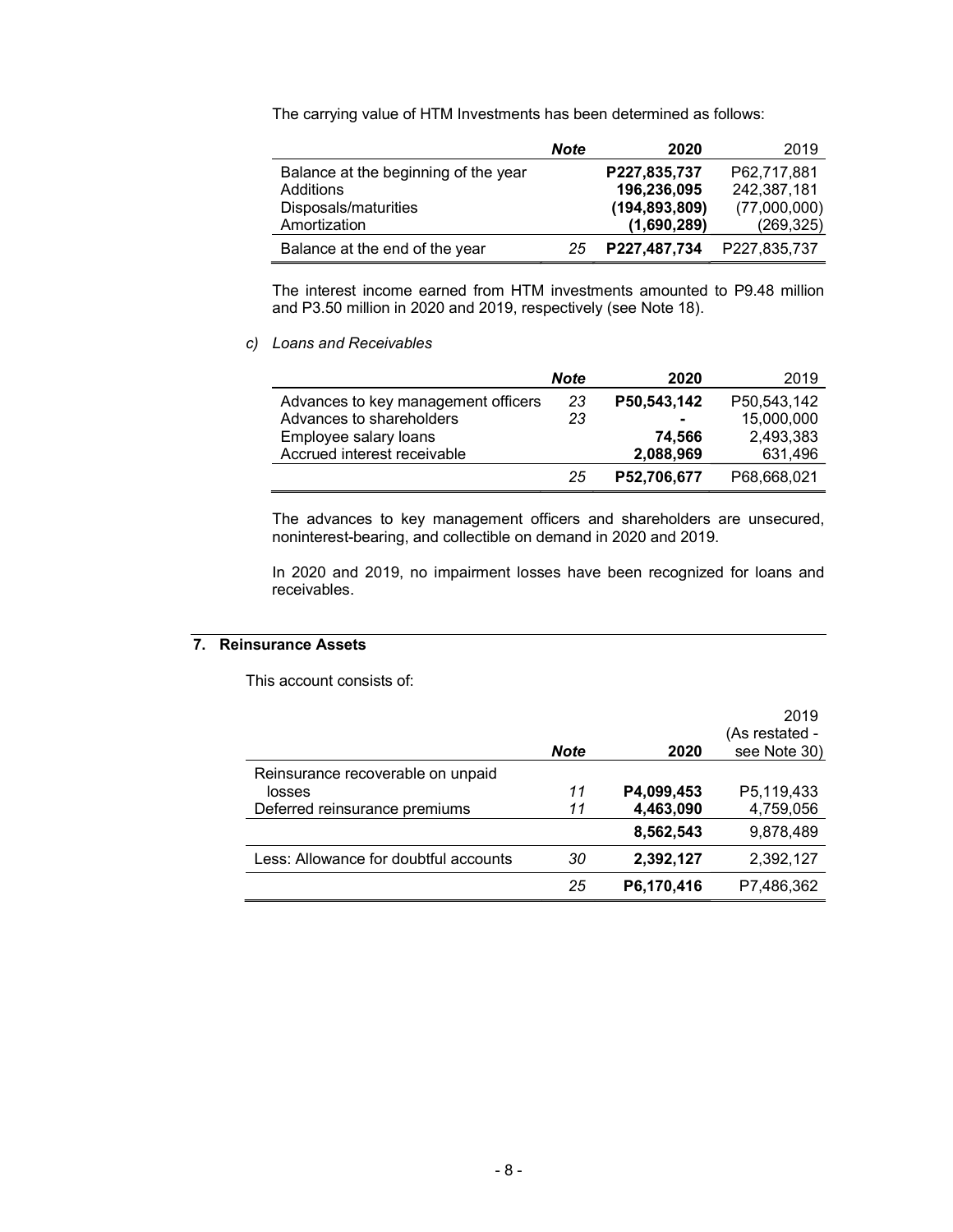## 8. Deferred Acquisition Costs and Deferred Reinsurance Commissions

|                                                                                                                                                    | <b>Note</b> | 2020                                       | 2019                                           |
|----------------------------------------------------------------------------------------------------------------------------------------------------|-------------|--------------------------------------------|------------------------------------------------|
| <b>Deferred Acquisition Costs</b><br>Balance at the beginning of the year<br>Cost deferred during the year<br>Amortization during the year         |             | P4,993,644<br>11,960,468<br>(12, 540, 990) | P869.949<br>5,911,043<br>(1,787,348)           |
| Balance at the end of the year                                                                                                                     | 25          | P4,413,122                                 | P4,993,644                                     |
|                                                                                                                                                    | <b>Note</b> | 2020                                       | 2019                                           |
| <b>Deferred Reinsurance Commissions</b><br>Balance at the beginning of the year<br>Income deferred during the year<br>Amortization during the year |             | P1,156,965<br>2,825,098<br>(3,045,078)     | P <sub>157,984</sub><br>1,532,940<br>(533,959) |
| Balance at the end of the year                                                                                                                     | 25          | P936,985                                   | P1,156,965                                     |

The details of deferred acquisition costs and deferred reinsurance commissions follow:

## 9. Property and Equipment

This account consists of property and equipment measured as follows:

|                        |             |             | 2019<br>(As restated - |
|------------------------|-------------|-------------|------------------------|
|                        | <b>Note</b> | 2020        | see Note 30)           |
| At appraised value     |             | P81,476,909 | P86,678,870            |
| At cost                |             | 606,292     | 283,801                |
| Balance at end of year | 25          | P82,079,201 | P86,962,671            |

The rollforward analysis of property and equipment accounted for under the cost model is as follows:

|                                 |      |                 | 2020             |            |
|---------------------------------|------|-----------------|------------------|------------|
|                                 |      | Furniture,      |                  |            |
|                                 |      | <b>Fixtures</b> |                  |            |
|                                 |      | and Office      | Transportation   |            |
| At Cost                         | Note | Equipment       | <b>Equipment</b> | Total      |
| Cost                            |      |                 |                  |            |
| At January 1                    |      | P563,870        | P2,665,064       | P3,228,934 |
| Additions                       |      | 473,941         |                  | 473,941    |
| Retirement                      |      | (46,518)        |                  | (46,518)   |
| <b>Balance at end of year</b>   |      | 991,293         | 2,665,064        | 3,656,357  |
| <b>Accumulated Depreciation</b> |      |                 |                  |            |
| Balance at the beginning of     |      |                 |                  |            |
| the year                        |      | 280,069         | 2,665,064        | 2,945,133  |
| Depreciation                    | 19   | 151,450         |                  | 151,450    |
| Retirement                      |      | (46,518)        |                  | (46,518)   |
| Balance at end of year          |      | 385,001         | 2,665,064        | 3,050,065  |
| Net Book Value as at            |      |                 |                  |            |
| December 31, 2020               |      | P606,292        | P                | P606,292   |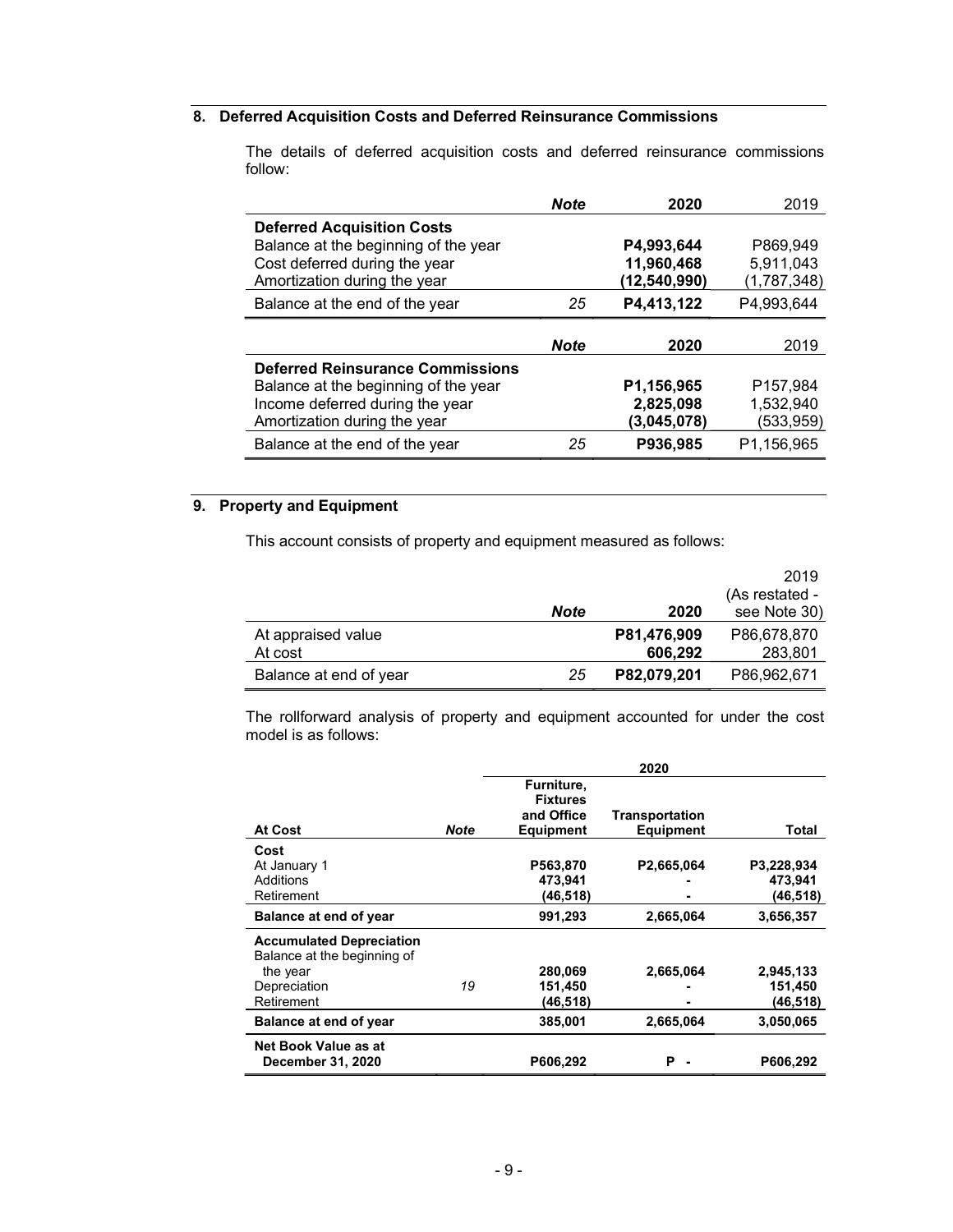|                                 |      |                 | 2019                    |               |
|---------------------------------|------|-----------------|-------------------------|---------------|
|                                 |      | Furniture,      |                         |               |
|                                 |      | <b>Fixtures</b> |                         |               |
|                                 |      | and Office      | Transportation          |               |
| At Cost                         | Note | Equipment       | Equipment               | Total         |
| Cost                            |      |                 |                         |               |
| At January 1                    |      | P1,883,412      | P <sub>2</sub> ,665,064 | P4,548,476    |
| Additions                       |      | 98,214          |                         | 98,214        |
| Retirement                      |      | (1,417,756)     |                         | (1,417,756)   |
| Balance at end of year          |      | 563,870         | 2,665,064               | 3,228,934     |
| <b>Accumulated Depreciation</b> |      |                 |                         |               |
| Balance at the beginning of     |      |                 |                         |               |
| the year                        |      | 1,601,010       | 2,665,064               | 4,266,074     |
| Depreciation                    | 19   | 96,815          |                         | 96.815        |
| Retirement                      |      | (1,417,756)     |                         | (1, 417, 756) |
| Balance at end of year          |      | 280,069         | 2,665,064               | 2.945.133     |
| Net Book Value as at            |      |                 |                         |               |
| December 31, 2019               |      | P283,801        | P                       | P283,801      |

The rollforward analysis of property and equipment accounted for under the revaluation model is as follows:

|                                                         |             |            | <b>Office</b> |             |
|---------------------------------------------------------|-------------|------------|---------------|-------------|
| 2020                                                    | <b>Note</b> | Land       | Condominium   | Total       |
| <b>At Appraised Value</b>                               |             |            |               |             |
| At January 1                                            |             | P6,504,000 | P80,174,870   | P86,678,870 |
| Additions                                               |             |            |               |             |
| Revaluation                                             |             |            |               |             |
| Reversal                                                |             |            |               |             |
| Balance at end of year                                  |             | 6,504,000  | 80,174,870    | 86,678,870  |
| <b>Accumulated Depreciation</b>                         |             |            |               |             |
| At January 1                                            |             |            |               |             |
| Depreciation                                            | 19          |            | 5,201,961     | 5,201,961   |
| <b>Disposals</b>                                        |             |            |               |             |
| Reversal                                                |             |            |               |             |
| Balance at end of year                                  |             |            | 5,201,961     | 5,201,961   |
| <b>Net Book Value as of</b><br><b>December 31, 2020</b> |             | P6,504,000 | P74,972,909   | P81,476,909 |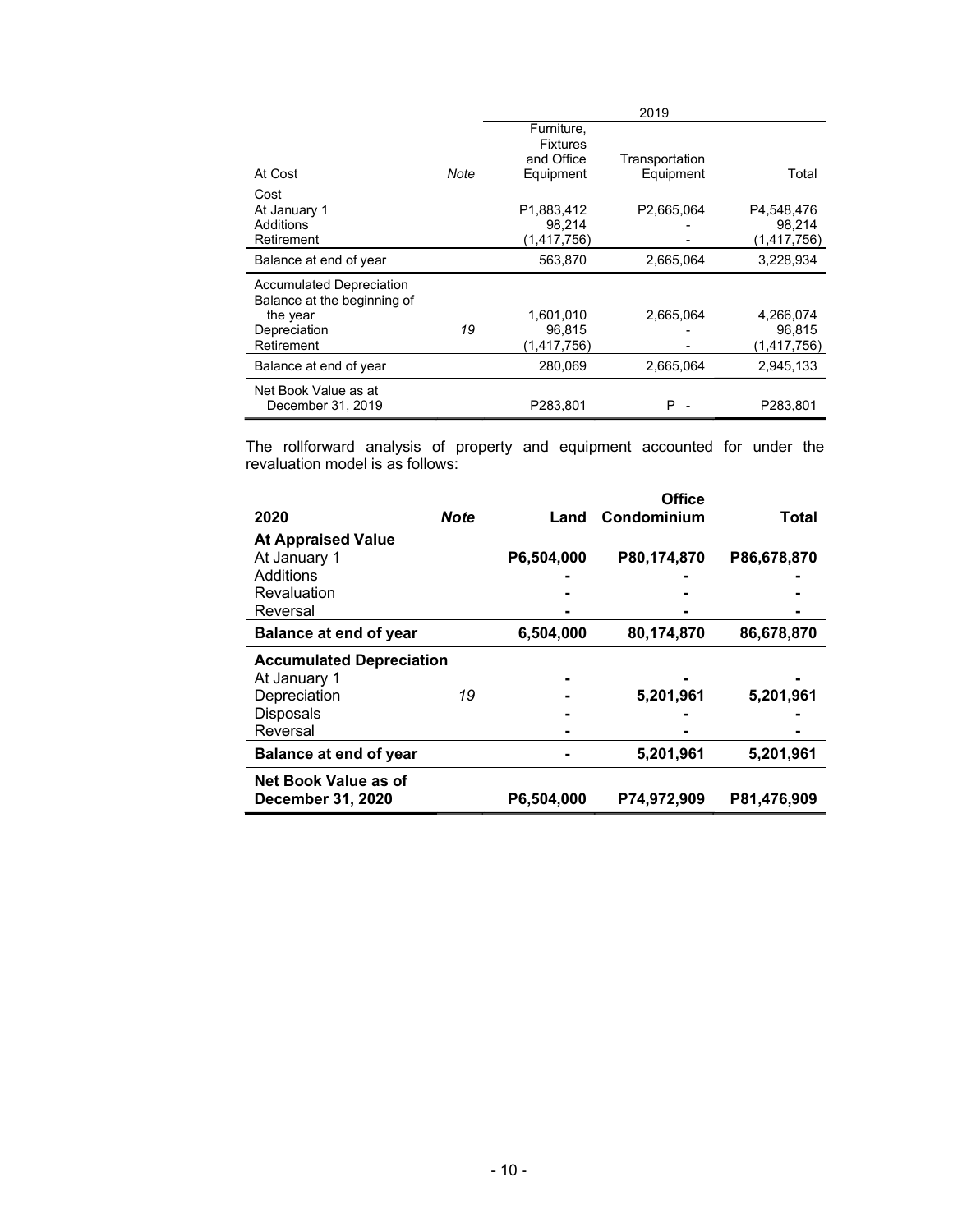|                                           |      |            | Office      |             |
|-------------------------------------------|------|------------|-------------|-------------|
| 2019                                      | Note | Land       | Condominium | Total       |
| At Appraised Value                        |      |            |             |             |
| At January 1                              |      | P4,065,000 | P53,991,200 | P58,056,200 |
| Additions                                 |      |            |             |             |
| <b>Disposals</b>                          |      |            |             |             |
| Revaluation                               |      | 2,439,000  | 26,183,670  | 28,622,670  |
| Balance at end of year                    |      |            |             |             |
| (as restated)                             |      | 6,504,000  | 80,174,870  | 86,678,870  |
| <b>Accumulated Depreciation</b>           |      |            |             |             |
| At January 1                              |      |            |             |             |
| Depreciation                              | 19   |            | 2,940,604   | 2,940,604   |
| <b>Disposals</b>                          |      |            |             |             |
| Revaluation                               |      |            | (2,940,604) | (2,940,604) |
| Balance at end of year<br>(as restated)   |      |            |             |             |
| Net Book Value as at<br>December 31, 2019 |      |            |             |             |
| (as restated)                             |      | P6,504,000 | P80,174,870 | P86,678,870 |

Accumulated depreciation on the appraisal increase on office condominium subsequently reversed through equity due to revaluation amounted to P3.51 million and P1.93 million in 2020 and 2019, respectively.

If office condominiums were carried at cost less accumulated depreciation, the amounts would be as follows:

|                               | 2020                    | 2019                    |
|-------------------------------|-------------------------|-------------------------|
| Cost                          | P32,321,798             | P32,321,798             |
| Less accumulated depreciation | 29,840,184              | 29,651,496              |
| Net carrying amount           | P <sub>2</sub> ,481,614 | P <sub>2</sub> ,670,302 |

Below is the rollforward of the revaluation reserve on property and equipment:

|                                      |             | 2019           |
|--------------------------------------|-------------|----------------|
|                                      |             | (As restated - |
|                                      | 2020        | see Note 30)   |
| <b>Beginning</b>                     | P55,960,498 | P31,675,701    |
| Transferred to RE                    | (5,013,274) | (1,926,342)    |
|                                      | 50,947,224  | 29,749,359     |
| <b>Revaluation</b>                   |             | 26,211,139     |
| Revaluation reserve, end (after tax) | P50,947,224 | P55,960,498    |

The fair values of the office condominium units, considered as Level 3, were determined using the market data approach. This means that the valuation performed by the appraiser is based on sales, listings, and other market data of comparable properties registered within the vicinity of subject property. The technique requires reducing reasonably comparative sales and listings to a common denominator in order to conform to the subject property. The comparison among the subject property and the comparable units was premised on the factors of location, size and shape of the lot, highest and best use, and the time element. The fair values of the properties and equipment are based on the valuations performed by an independent professionally qualified appraiser, Intech Property Appraisal, Inc.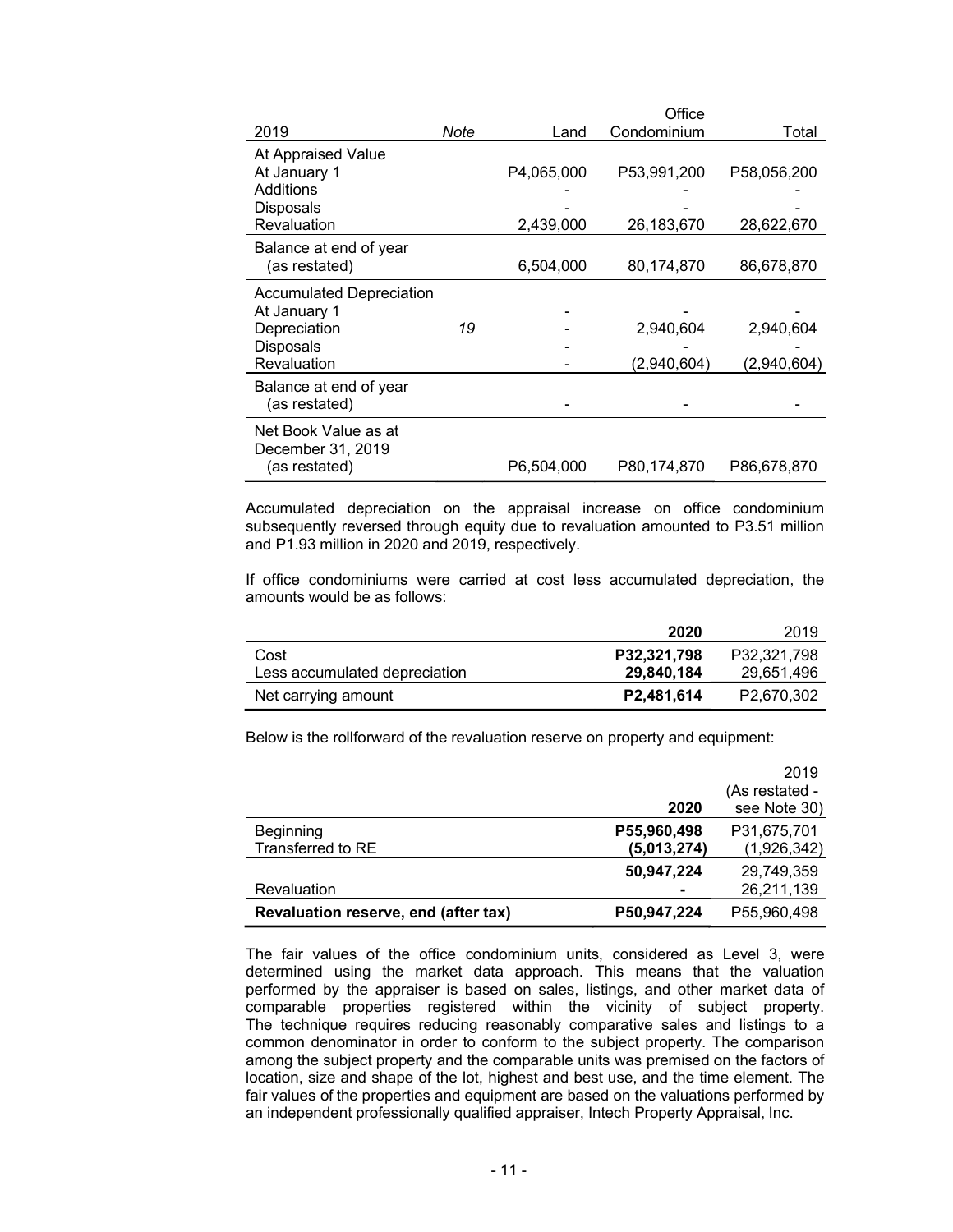Description of the valuation techniques used and key inputs to valuation on properties and equipment follow:

|                                                                                         | Valuation               | Unobservable              |                                 | Range (Weighted Average)      |
|-----------------------------------------------------------------------------------------|-------------------------|---------------------------|---------------------------------|-------------------------------|
|                                                                                         | Techniaues              | <b>Inputs Used</b>        | 2020                            | 2019                          |
| <b>Office Condominium Carried</b><br>at Fair Value                                      |                         |                           |                                 |                               |
| The Athenaeum Condominium<br>Building Salcedo Village,<br>Makati City                   | Market data<br>approach | Price per<br>square meter | 87.692 to 190.000<br>(138, 846) | 89.975 to 96.552<br>(93, 264) |
| Keppel Building, Cebu Business<br>Park, Cebu City                                       | Market data<br>approach | Price per<br>square meter | 33,516 to 110,200<br>(71,858)   | 55,000 to 97,170<br>(76,085)  |
| Land carried at fair value<br>representing deemed cost<br>Brgy. Merville Paranaque City | Market data<br>approach | Price per<br>square meter | 6,630 to 8,468<br>(7, 549)      | 21,000 to 28,000<br>(24, 500) |

There were no transfers to or out of Level 3 hierarchy in respect of the above office condominium units as at December 31, 2020 and 2019. Significant increase (decrease) in price per square meter would result in a significantly higher (lower) fair value.

#### 10. Other Assets

This account consists of:

|                                    |             | 2019           |
|------------------------------------|-------------|----------------|
|                                    |             | (As restated - |
|                                    | 2020        | see Note 30)   |
| Creditable withholding taxes (CWT) | P17,036,471 | P16,946,449    |
| Prepaid expenses                   | 1,407,629   | 658,855        |
| <b>Others</b>                      | 1,209,711   | 253,540        |
|                                    | P19,653,811 | P17,858,844    |

CWTs pertain to taxes withheld at source by its customers and are creditable against the income tax liability of the Company.

Others include security and deposit funds and intangible asset.

The gross carrying amounts and accumulated amortization of the intangible asset in 2020 and 2019 are shown below:

| <b>Intangible Asset</b>  | 2020           | 2019                     |
|--------------------------|----------------|--------------------------|
| Cost                     | <b>P</b> -     | P60.679.605              |
| Accumulated amortization | $\blacksquare$ | (60, 679, 605)           |
|                          |                | $\overline{\phantom{0}}$ |

Reconciliation of the carrying amount of the intangible asset at the beginning and end of each year is shown below:

| <b>Intangible Asset</b>                 | 2020           | 2019                    |
|-----------------------------------------|----------------|-------------------------|
| Balance at January 1 net of accumulated |                |                         |
| amortization                            | <b>P</b> -     | P <sub>1</sub> ,516,990 |
| Amortization expense for the year       | $\blacksquare$ | (1,516,990)             |
|                                         | Р.             |                         |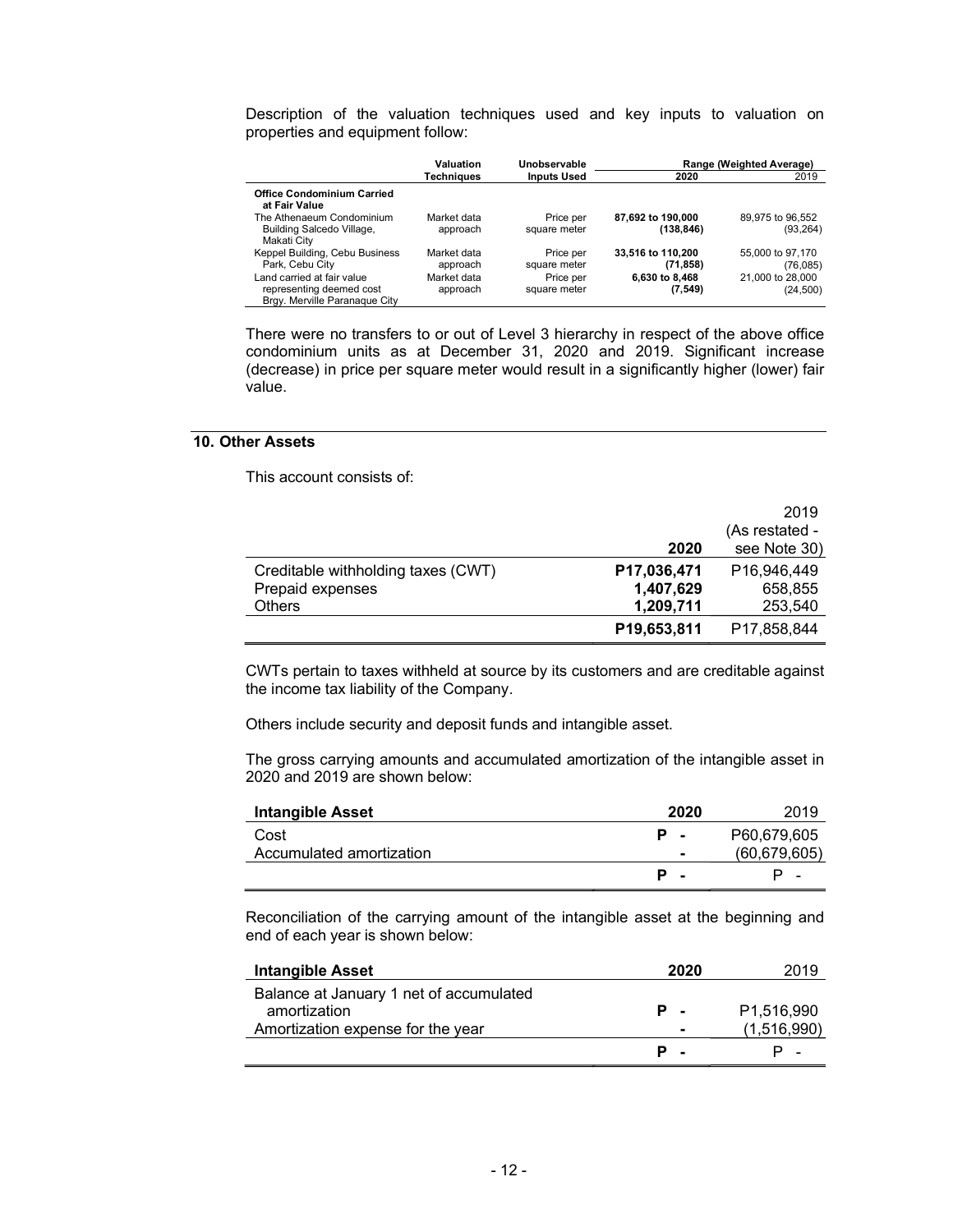# 11. Insurance Contract Liabilities

|                                                      |      |                  | 2020               |             |
|------------------------------------------------------|------|------------------|--------------------|-------------|
|                                                      |      |                  | Reinsurers'        |             |
|                                                      |      | <b>Insurance</b> | Share of           |             |
|                                                      |      | <b>Contract</b>  | <b>Liabilities</b> |             |
|                                                      | Note | Liabilities      | (Note 7)           | Net         |
| Provision for claims reported<br>and loss adjustment |      |                  |                    |             |
| expenses                                             |      | P3,703,132       | P3,617,812         | P85,320     |
| Provision for IBNR                                   |      | 611,030          | 481,641            | 129,389     |
| Total claims reported and                            |      |                  |                    |             |
| <b>IBNR</b>                                          |      | 4,314,162        | 4,099,453          | 214,709     |
| Provision for unearned                               |      |                  |                    |             |
| premiums                                             |      | 26,574,116       | 4,463,090          | 22,111,026  |
| <b>Total Insurance Contract</b>                      |      |                  |                    |             |
| Liabilities                                          | 25   | P30,888,278      | P8,562,543         | P22,325,735 |
|                                                      |      |                  |                    |             |
|                                                      |      |                  | 2019               |             |
|                                                      |      |                  | Reinsurers'        |             |
|                                                      |      | Insurance        | Share of           |             |
|                                                      |      | Contract         | Liabilities        |             |
|                                                      | Note | Liabilities      | (Note 7)           | Net         |
| Provision for claims reported<br>and loss adjustment |      |                  |                    |             |
| expenses                                             |      | P7,072,151       | P4,747,433         | P2,324,718  |
| <b>Provision for IBNR</b>                            |      | 482.000          | 372.000            | 110.000     |

Insurance contract liabilities analyzed as follows:

Provision for IBNR 482,000 372,000 110,000 Total claims reported and IBNR 7,554,151 5,119,433 2,434,718 Provision for unearned premiums 18,408,335 4,759,056 13,649,279 Total Insurance Contract Liabilities 25 P25,962,486 P9,878,489 P16,083,997

Provisions for claims reported by policyholders and IBNR analyzed as follows:

|                                                    |             |                              | 2020                    |             |
|----------------------------------------------------|-------------|------------------------------|-------------------------|-------------|
|                                                    |             |                              | Reinsurers'             |             |
|                                                    |             | <b>Insurance</b><br>Contract | Share of<br>Liabilities |             |
|                                                    | <b>Note</b> | Liabilities                  | (Note 7)                | <b>Net</b>  |
| Balance at the beginning of                        |             |                              |                         |             |
| the year                                           |             | P7,554,151                   | P5,119,433              | P2,434,718  |
| Claims incurred during the year                    |             | 3,154,779                    | 1,149,178               | 2,005,601   |
| Claims paid during the year,<br>net of salvage and |             |                              |                         |             |
| subrogation                                        | 17          | (6, 523, 798)                | (2, 278, 799)           | (4,244,999) |
| Increase in IBNR                                   | 17          | 129,030                      | 109,641                 | 19,389      |
| Balance at the end of the year                     |             | P4.314.162                   | P4,099,453              | P214,709    |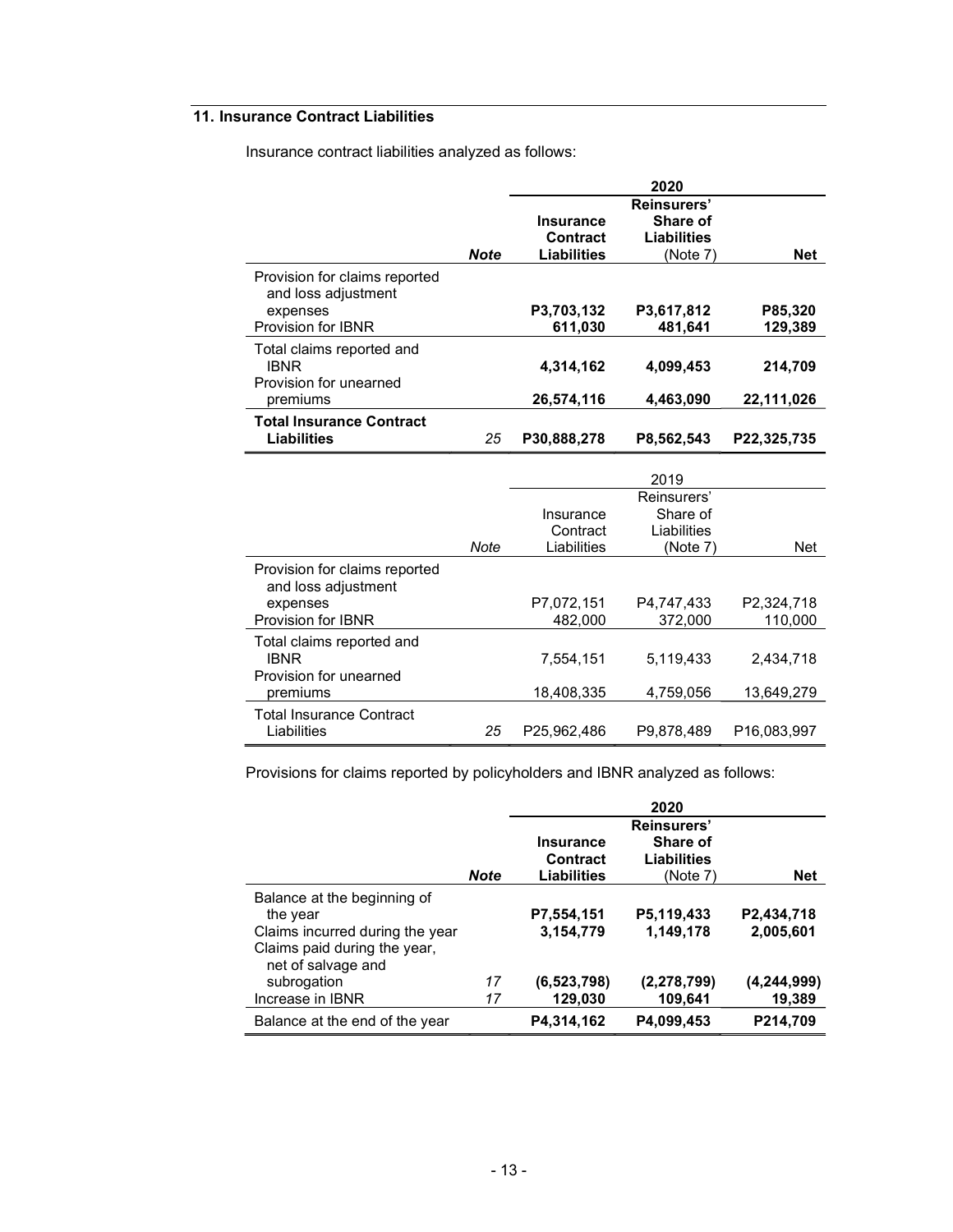|                                 |      |                            | 2019        |             |
|---------------------------------|------|----------------------------|-------------|-------------|
|                                 |      |                            | Reinsurers' |             |
|                                 |      | Insurance                  | Share of    |             |
|                                 |      | Contract                   | Liabilities |             |
|                                 | Note | Liabilities                | (Note 7)    | Net         |
| Balance at the beginning of     |      |                            |             |             |
| the year                        |      | P <sub>10</sub> , 190, 336 | P4,733,093  | P5,457,243  |
| Claims incurred during the year |      | 6,130,405                  | 3,716,435   | 2,413,970   |
| Claims paid during the year,    |      |                            |             |             |
| net of salvage and              |      |                            |             |             |
| subrogation                     | 17   | (8,067,964)                | (2,961,636) | (5,106,328) |
| Decrease in IBNR                | 17   | (698,626)                  | (368,459)   | (330,167)   |
| Balance at the end of the year  |      | P7,554,151                 | P5,119,433  | P2,434,718  |

Provision for unearned premiums may analyzed as follows:

|                                |             |                    | 2020               |              |
|--------------------------------|-------------|--------------------|--------------------|--------------|
|                                |             |                    | Reinsurers'        |              |
|                                |             | Insurance          | Share of           |              |
|                                |             | Contract           | <b>Liabilities</b> |              |
|                                | <b>Note</b> | <b>Liabilities</b> | (Note 7)           | Net          |
| Balance at the beginning of    |             |                    |                    |              |
| the year                       |             | P18,408,335        | P4,759,056         | P13,649,279  |
| New policies written during    |             |                    |                    |              |
| the year                       | 15          | 60,859,964         | 9,368,871          | 51,491,093   |
| Premiums earned during         |             |                    |                    |              |
| the year                       | 15          | (52,694,183)       | (9.664.837)        | (43,029,346) |
| Balance at the end of the year |             | P26,574,116        | P4,463,090         | P22,111,026  |

|                                |      |              | 2019         |                         |
|--------------------------------|------|--------------|--------------|-------------------------|
|                                |      |              | Reinsurers'  |                         |
|                                |      | Insurance    | Share of     |                         |
|                                |      | Contract     | I jabilities |                         |
|                                | Note | Liabilities  | (Note 7)     | Net                     |
| Balance at the beginning of    |      |              |              |                         |
| the year                       |      | P2,966,832   | P548.980     | P <sub>2</sub> ,417,852 |
| New policies written during    |      |              |              |                         |
| the year                       | 15   | 26.179.578   | 6,679,977    | 19,499,601              |
| Premiums earned during         |      |              |              |                         |
| the year                       | 15   | (10,738,075) | (2,469,901)  | (8,268,174)             |
| Balance at the end of the year |      | P18,408,335  | P4,759,056   | P13,649,279             |

## 12. Insurance Liabilities

The rollforward analysis of insurance payables is as follows:

|                                                                                       | <b>Note</b> | 2020                                   | 2019                                  |
|---------------------------------------------------------------------------------------|-------------|----------------------------------------|---------------------------------------|
| Balance at the beginning of the year<br>Arising during the year<br><b>Settlements</b> |             | P6,957,757<br>9,826,216<br>(6,882,086) | P3.401.281<br>4,170,867<br>(614, 391) |
| Balance at the end of the year                                                        | 25          | P9,901,887                             | P6.957.757                            |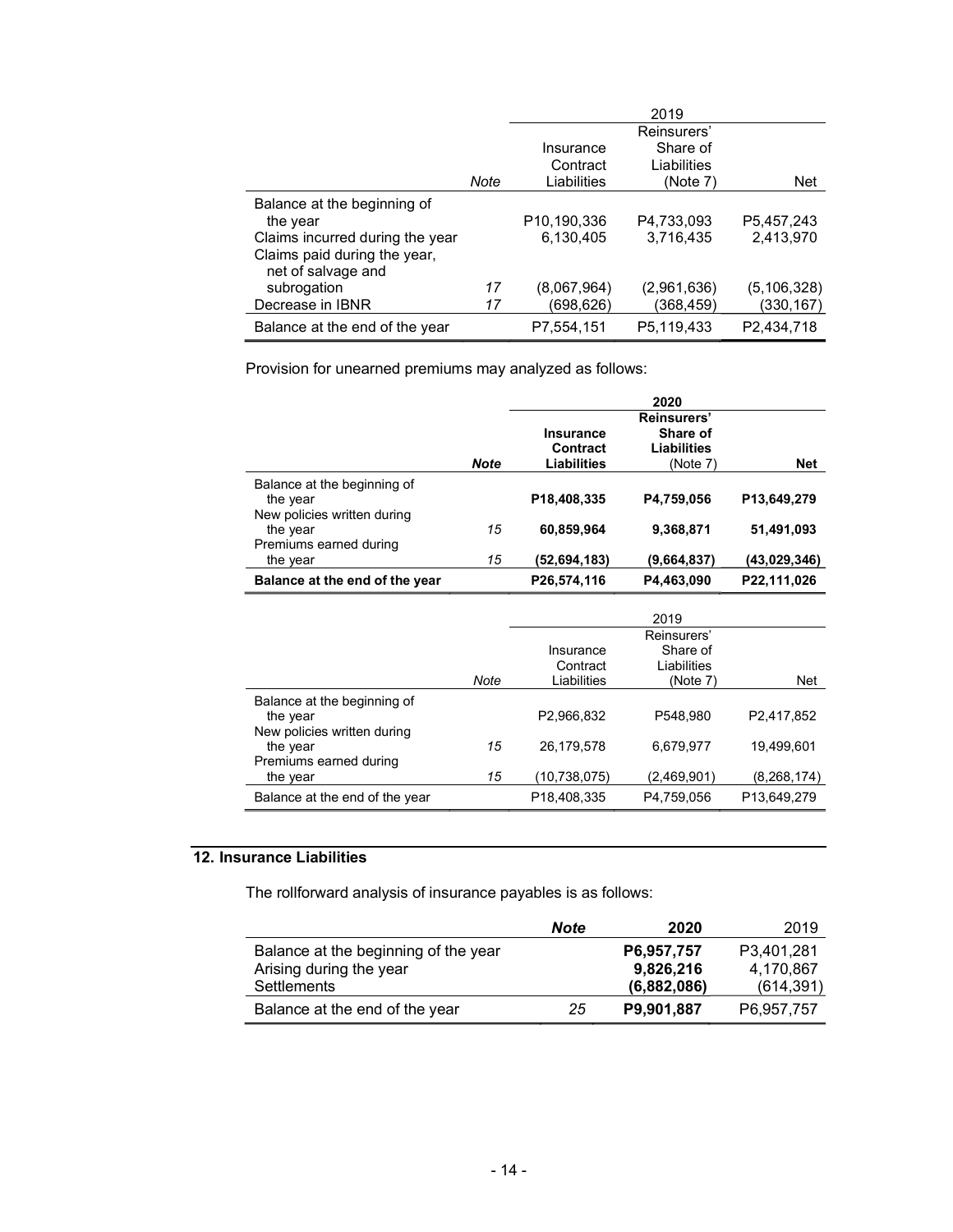#### 13. Other Payables

This account consists of:

|               | <b>Note</b> | 2020       | 2019                    |
|---------------|-------------|------------|-------------------------|
| Taxes payable |             | P2,644,919 | P638,951                |
| <b>Others</b> |             | 3.771.521  | 706,856                 |
|               | 25          | P6,416,440 | P <sub>1</sub> ,345,807 |

Taxes payable consist of documentary stamps, business tax, fire service tax, premium tax, and withholding tax. These are subsequently remitted within one month after the reporting date.

Others pertain to the obligation of the Company for various expenses shouldered by the officers. These obligations do not bear interest.

#### 14. Employee Benefits

The Company has an unfunded, noncontributory, defined benefit pension plan covering substantially all of its regular employees. The benefits are based on years of service and compensation on the last year of employment.

Below is the rollforward analysis of the Company's DBO.

|                                                         | <b>Note</b> | 2020                       | 2019                       |
|---------------------------------------------------------|-------------|----------------------------|----------------------------|
| Balance at the beginning of the year                    |             | P <sub>16</sub> , 148, 891 | P <sub>14</sub> , 647, 085 |
| Included in Profit or Loss                              |             |                            |                            |
| Interest cost                                           |             | 653,384                    | 1.037.014                  |
| Current service cost                                    |             | 318,362                    | 680,453                    |
|                                                         | 19          | 971,746                    | 1,717,467                  |
| <b>Included in Other Comprehensive</b><br><b>Income</b> |             |                            |                            |
| Changes in financial assumptions                        |             | (405, 477)                 | (215, 661)                 |
| Experience adjustments                                  |             | 2,631,642                  |                            |
|                                                         |             | 2,226,165                  | (215, 661)                 |
| <b>Others</b>                                           |             |                            |                            |
| Benefits paid                                           |             | (17,129,890)               |                            |
| Balance at the end of the year                          |             | P2,216,912                 | P <sub>16</sub> , 148, 891 |

The lower DBO was driven by the retirement of eighteen (18) employees, with benefits paid amounting to P17.13 million in 2020.

As at December 31, 2020 and 2019, the Company's pension liability is equal to the present value of defined benefit obligation as it has no plan assets.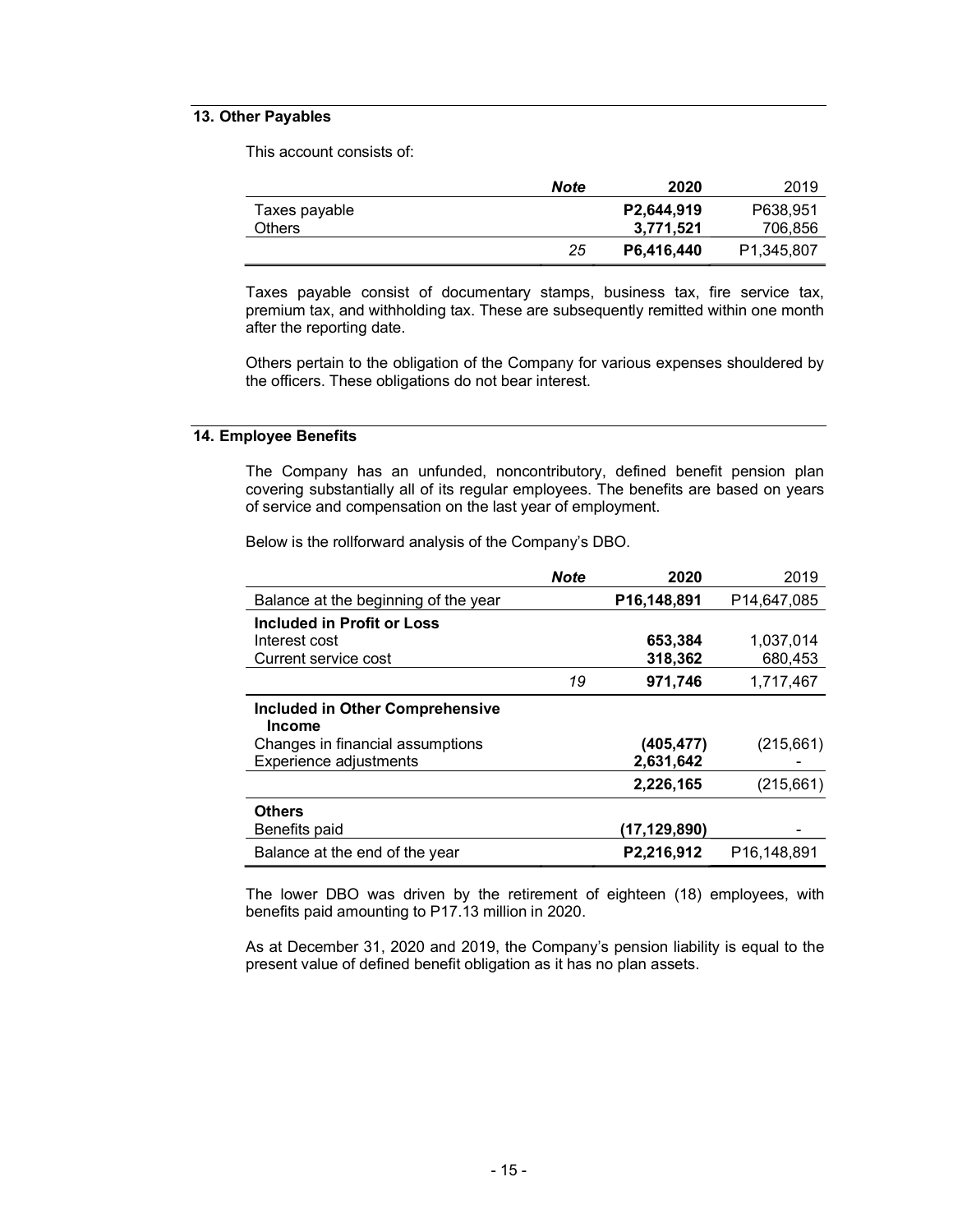The rollforward of remeasurement gains on defined benefit plan is as follows:

|                                      | 2020          | 2019       |
|--------------------------------------|---------------|------------|
| Balance at the beginning of the year | P3,830,341    | P3.614.680 |
| Actuarial (loss) gain on DBO         | (2, 226, 165) | 215,661    |
| Balance at end of year               | P1,604,176    | P3,830,341 |

The principal assumptions used in determining pensions for the Company's plan are shown below:

|                         | 2020                   | 2019                              |
|-------------------------|------------------------|-----------------------------------|
| Discount rate           | 2.87%                  | 4.05%                             |
| Rate of salary increase | 1.50%                  | 1.50%                             |
| Mortality rate          |                        | PICM 2009 - 2014 PICM 2009 - 2014 |
|                         | Age Last Birthday,     | Age Last Birthday,                |
|                         | <b>Sex Distinct</b>    | <b>Sex Distinct</b>               |
| Disability rate         | <b>1952 Disability</b> | 1952 Disability                   |
|                         | <b>Study of the</b>    | Study of the                      |
|                         | Society of             | Society of                        |
|                         | <b>Actuaries</b>       | Actuaries                         |

#### Sensitivity Analysis

The sensitivity analysis below has been determined based on reasonably possible changes of each significant assumption on the defined benefit obligation as of the end of the reporting period, assuming all other assumptions were held constant:

|                      | 2020         |                 | 2019         |               |
|----------------------|--------------|-----------------|--------------|---------------|
|                      | Change       | <b>Increase</b> | Change       | Increase      |
| Position             | in variables | (Decrease)      | in variables | (Decrease)    |
| Discount rate        | $+50$ bps    | (P2,291,622)    | $+50$ bps    | (P14,484,196) |
|                      | $-50$ bps    | 2,269,453       | $-50$ bps    | 14,819,003    |
| Salary increase rate | $+50$ bps    | 2,261,250       | $+50$ bps    | 14,827,814    |
|                      | $-50$ bps    | (2, 239, 081)   | $-50$ bps    | (14,474,663)  |

There were no changes in the methodology and assumptions used in determining the above sensitivity analysis

#### Maturity Profile

Shown below is the maturity analysis of the undiscounted benefits payments as at end of the reporting date for 2020 and 2019:

#### 2020

| Within one year to five years<br>More than five years to nine years<br>More than 10 years to 14 years<br>More than 15 years | P1,127,132<br>522,504<br>114,026<br>829,364 |
|-----------------------------------------------------------------------------------------------------------------------------|---------------------------------------------|
| 2019                                                                                                                        |                                             |
| Within one year to five years                                                                                               | 11,630,309                                  |
| More than five years to nine years                                                                                          | 3,761,964                                   |
| More than 10 years to 14 years                                                                                              | 1,363,576                                   |
| More than 15 years                                                                                                          | 3,060,727                                   |

The Company does not expect to contribute to its retirement plan in 2021.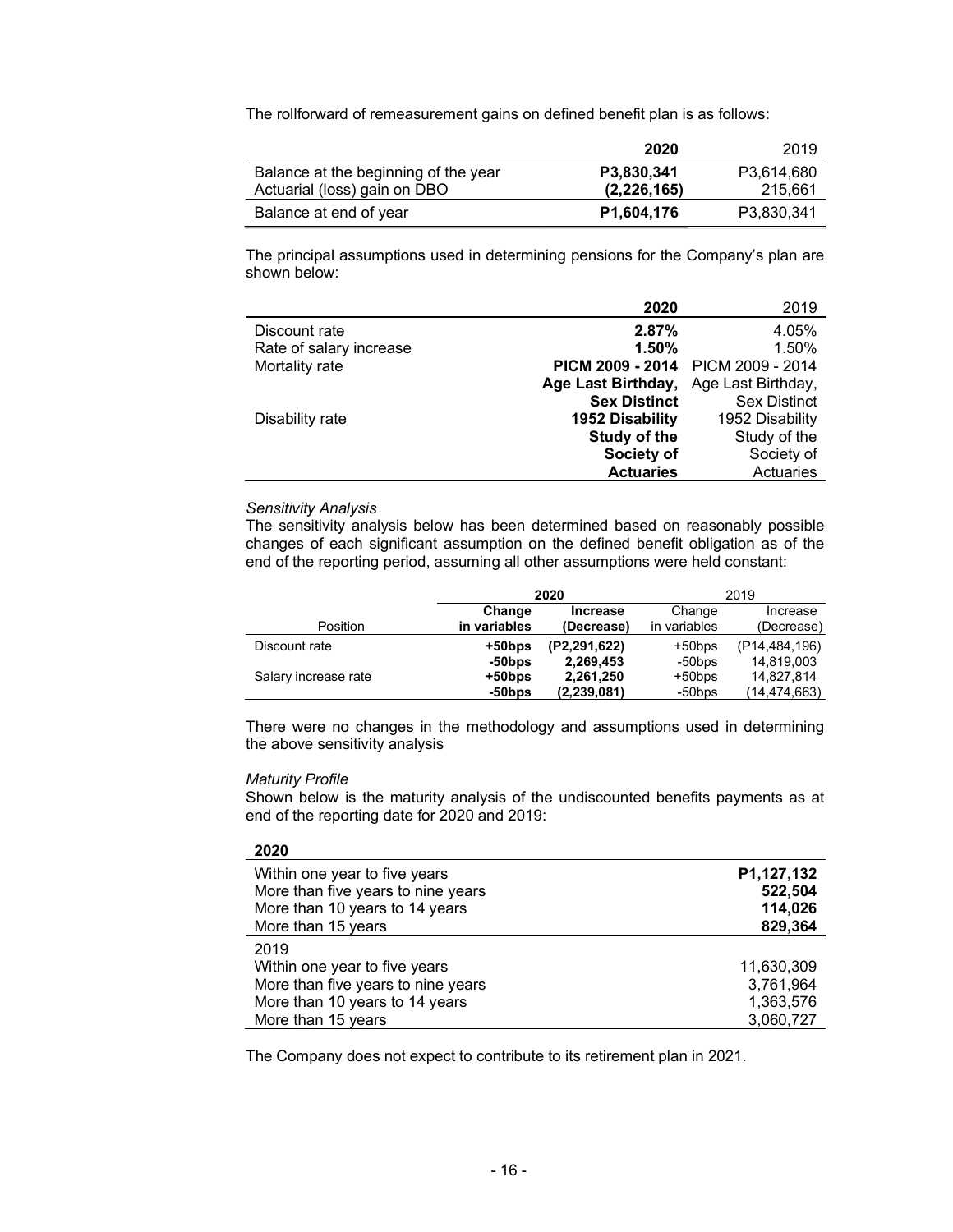## 15. Net Earned Insurance Premiums

Gross earned premiums on insurance contracts and reinsurers' share of gross earned premiums on insurance contracts consist of the following

|                                                                                                                                         | <b>Note</b> | 2020                      | 2019                                     |
|-----------------------------------------------------------------------------------------------------------------------------------------|-------------|---------------------------|------------------------------------------|
| Insurance contract premiums revenue:<br>Direct insurance<br>Assumed reinsurance                                                         |             | P19,709,387<br>41,150,577 | P <sub>14</sub> , 545, 725<br>11,633,853 |
| Total insurance contract premiums<br>revenue<br>Gross change in unearned premium                                                        | 11          | 60,859,964                | 26,179,578                               |
| provision                                                                                                                               |             | (8,165,781)               | (15, 441, 503)                           |
| Total gross premiums on insurance<br>contracts                                                                                          | 11          | 52,694,183                | 10,738,075                               |
| Reinsurers' share of insurance contract<br>premiums revenue:                                                                            |             |                           |                                          |
| Direct insurance<br>Assumed reinsurance                                                                                                 |             | 9,087,631<br>281,240      | 6,398,737<br>281,240                     |
| Total reinsurers' share of insurance<br>contract premiums revenue<br>Reinsurers' share of gross change in<br>unearned premium provision | 11          | 9,368,871<br>295,966      | 6,679,977<br>(4,210,076)                 |
| Total reinsurers' share of gross<br>earned premiums on insurance                                                                        | 11          | 9,664,837                 | 2,469,901                                |
| Net earned insurance premiums                                                                                                           |             | P43,029,346               | P8,268,174                               |

## 16. Other Income

Other income amounted to P2.43 million and P3.42 million in 2020 and 2019, respectively. Included in other income are service fees derived from the agreement entered into by the Company in 2018 with Allied Bankers Insurance Corporation (ABIC), a domestic nonlife insurance company, whereby the Company will render technical and data processing services.

#### 17. Net Insurance Benefits and Claim

Gross insurance contract benefits and claims paid consist of the following:

|                                                                     | <b>Note</b> | 2020       | 2019       |
|---------------------------------------------------------------------|-------------|------------|------------|
| Insurance contract benefits and claims<br>paid:<br>Direct insurance |             | P4,191,403 | P4,978,998 |
| Assumed reinsurance                                                 |             | 2,332,395  | 3,088,966  |
| Total insurance contract benefits and                               |             |            |            |
| claims paid                                                         | 11          | P6,523,798 | P8,067,964 |

As at December 31, 2020 and 2019, the reinsurers' share of direct gross insurance contract benefits and claims paid amounted to P2.28 million and P2.96 million, respectively (see Note 11).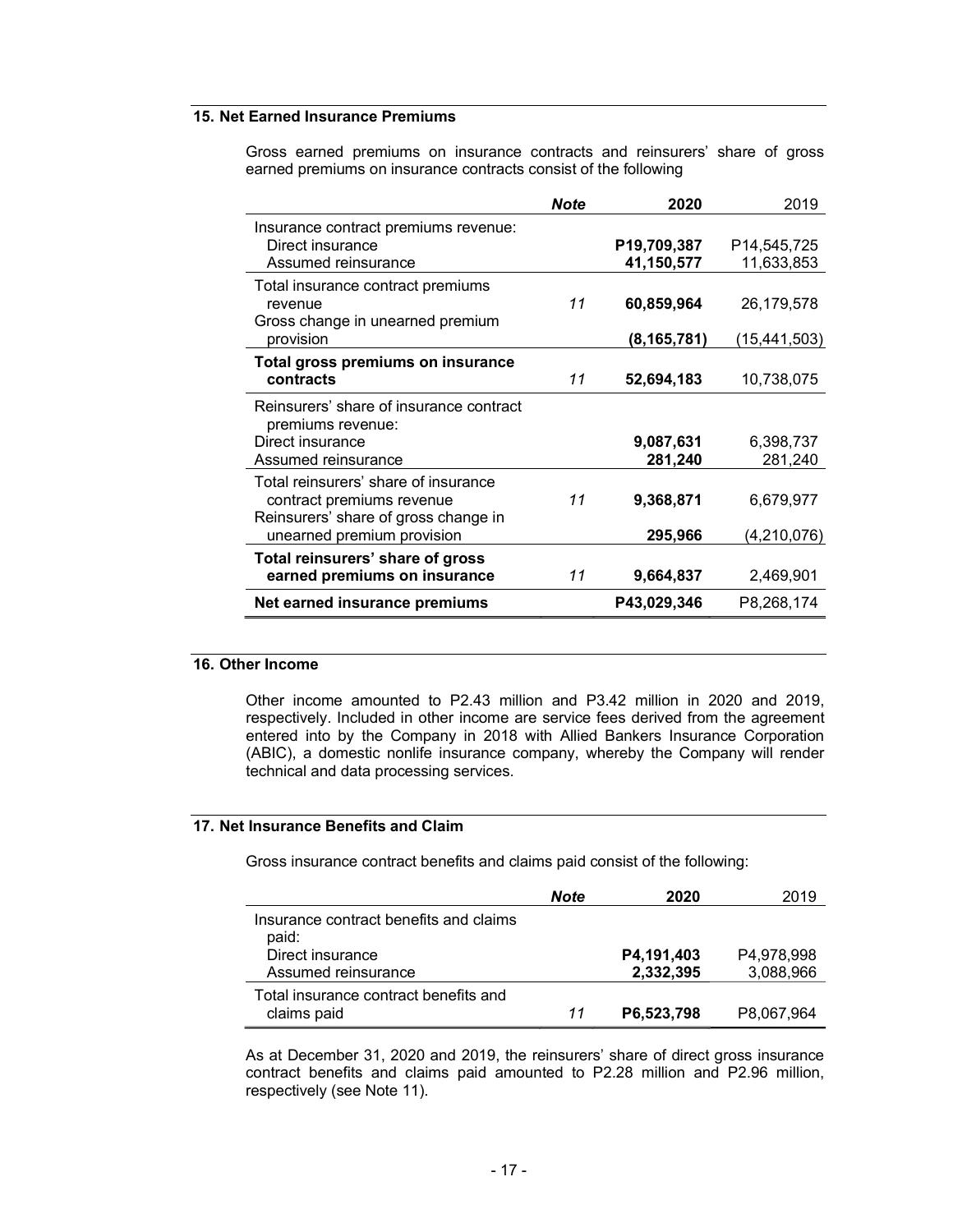Details of the gross change in insurance contract liabilities are as follows:

|                                                                       | <b>Note</b> | 2020           | 2019           |
|-----------------------------------------------------------------------|-------------|----------------|----------------|
| Insurance contract benefits and claims<br>paid:                       |             |                |                |
| Direct insurance                                                      |             | P4,191,403     | P4,978,998     |
| Assumed reinsurance                                                   |             | 2,332,395      | 3.088.966      |
| Total insurance contract benefits and<br>claims paid                  | 11          | P6,523,798     | P8,067,964     |
|                                                                       |             |                |                |
|                                                                       | <b>Note</b> | 2020           | 2019           |
| Change in insurance contract liabilities:                             |             |                |                |
| Direct insurance                                                      |             | (P3, 369, 020) | (P1, 937, 558) |
| Change in provision for IBNR                                          | 11          | 129.030        | (698,626)      |
| <b>Total Gross Change in Insurance</b><br><b>Contract Liabilities</b> |             | (P3,239,990)   | (P2,636,184)   |
|                                                                       |             |                |                |

Details of the reinsurers' share of gross change in insurance contract liabilities are as follows:

|                                                                                                                   | <b>Note</b> | 2020                    | 2019       |
|-------------------------------------------------------------------------------------------------------------------|-------------|-------------------------|------------|
| Reinsurers' shares of gross change in<br>direct outstanding claims provisions:<br>Reinsurers' shares of change in |             |                         |            |
| insurance contract liabilities                                                                                    |             | P910,339                | P754,799   |
| Change in provision for IBNR                                                                                      | 11          | 109,641                 | (368, 459) |
| <b>Total Reinsurers' Share of Gross Change</b>                                                                    |             |                         |            |
| in Insurance Contract Liabilities                                                                                 |             | P <sub>1</sub> ,019,980 | P386,340   |

# 18. Investment Income

This account consists of:

|                       | <b>Note</b> | 2020        | 2019       |
|-----------------------|-------------|-------------|------------|
| Interest income on:   |             |             |            |
| HTM investments       | 6           | P9,483,299  | P3,500,724 |
| Short-term placements | 4           | 7,895,151   | 2,862,671  |
| Cash                  |             | 69,266      | 105,042    |
| Dividend income       |             | 52,162      | 35,466     |
|                       |             | P17,499,878 | P6,503,903 |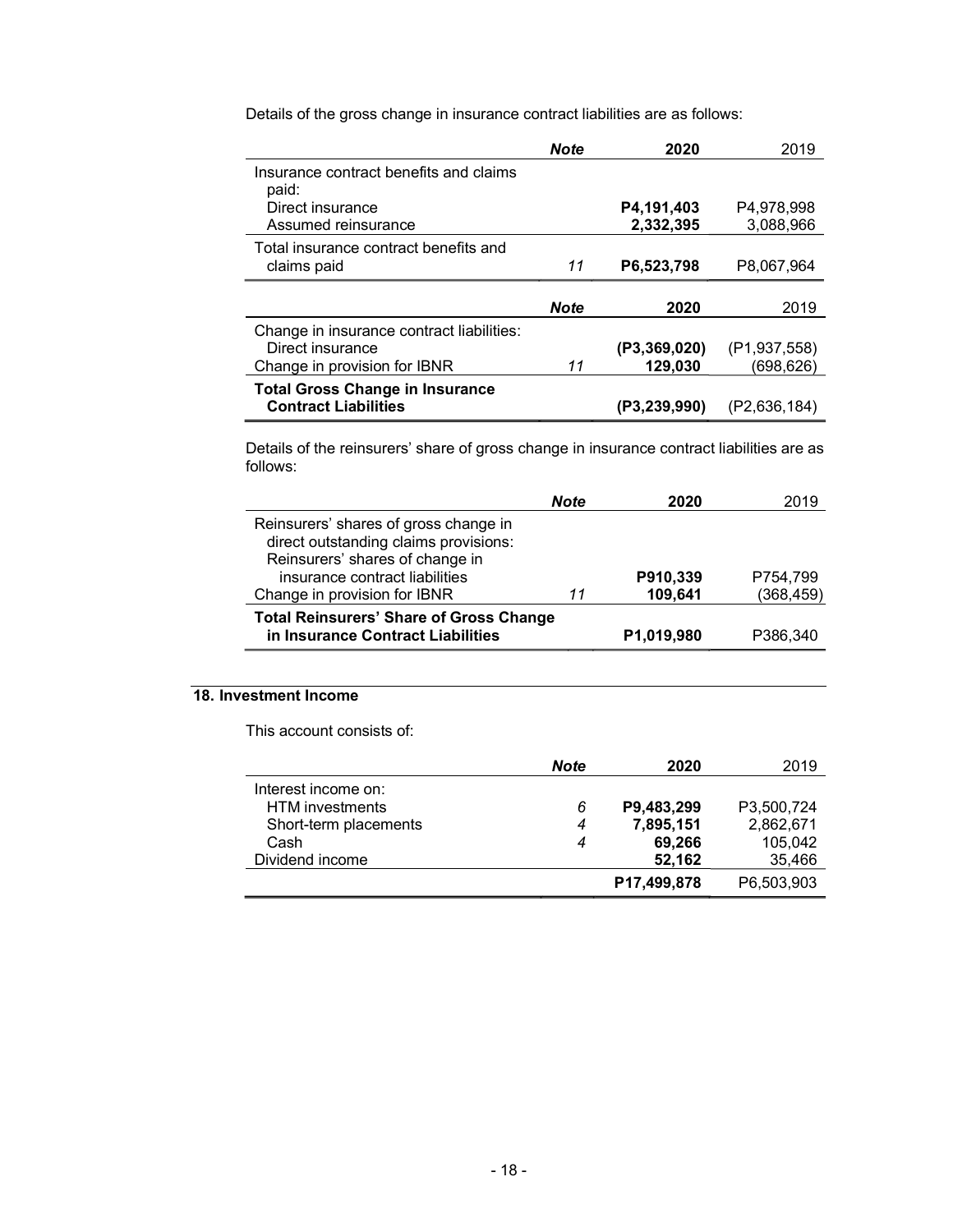## 19. Operating Expenses

This account consists of:

|                                          |             |             | 2019           |
|------------------------------------------|-------------|-------------|----------------|
|                                          |             |             | (As restated - |
|                                          | <b>Note</b> | 2020        | see Note 30)   |
| Salaries and wages                       | 14          | P13,781,361 | P13,119,803    |
| Professional fees                        |             | 5,470,967   | 2,805,587      |
| Depreciation                             | 9           | 5,353,411   | 3,037,419      |
| <b>Taxes and licenses</b>                |             | 3,483,778   | 5,559,088      |
| Bureau and association fees              |             | 1,534,438   | 1,103,191      |
| Medical expenses                         |             | 1,469,171   | 853,034        |
| Impairment loss                          | 5           | 1,434,839   |                |
| Pension expense                          | 14          | 971,746     | 1,717,467      |
| Communication                            |             | 769,022     | 848,089        |
| Employee benefits                        |             | 751,175     | 522,500        |
| Social security and other contributions  | 14          | 706,689     | 601,934        |
| Light and water                          |             | 614,047     | 1,020,597      |
| Repairs and maintenance                  |             | 377,580     | 400,111        |
| Stationery and supplies                  |             | 262,628     | 219,701        |
| Transportation and travel                |             | 222,307     | 1,419,873      |
| Rent                                     |             | 203,291     | 239,624        |
| Entertainment, amusement, and recreation |             | 69,928      | 487,257        |
| Amortization of intangible asset         | 9           |             | 1,516,990      |
| Miscellaneous                            |             | 4,661,677   | 1,726,834      |
|                                          |             | P42,138,055 | P37,199,099    |

Salaries and wages consist of the compensation and benefits paid to the Company's employees for the services rendered.

Professional fees consist of the payments made to various consultants and other expenses associated with legal and contractual services provided to the Company.

Miscellaneous consists mainly of other administrative expenses incurred by the Company.

## 20. Other Underwriting Expenses

Other underwriting expenses amounted to P23.75 million and P3.18 million in 2020 and 2019, respectively. This account includes lump amount of miscellaneous and administration charges from the assumed businesses.

#### 21. Income Tax

The provision for income tax consists of:

|             | 2020           | 2019                    |
|-------------|----------------|-------------------------|
| Final taxes | P1,690,932     | P <sub>1</sub> ,310,073 |
| RCIT/MCIT   | $\blacksquare$ | -                       |
| Current     | 1,690,932      | 1,310,073               |
| Deferred    | 1,042,841      | 81,900                  |
|             | P2,733,773     | P <sub>1</sub> ,391,973 |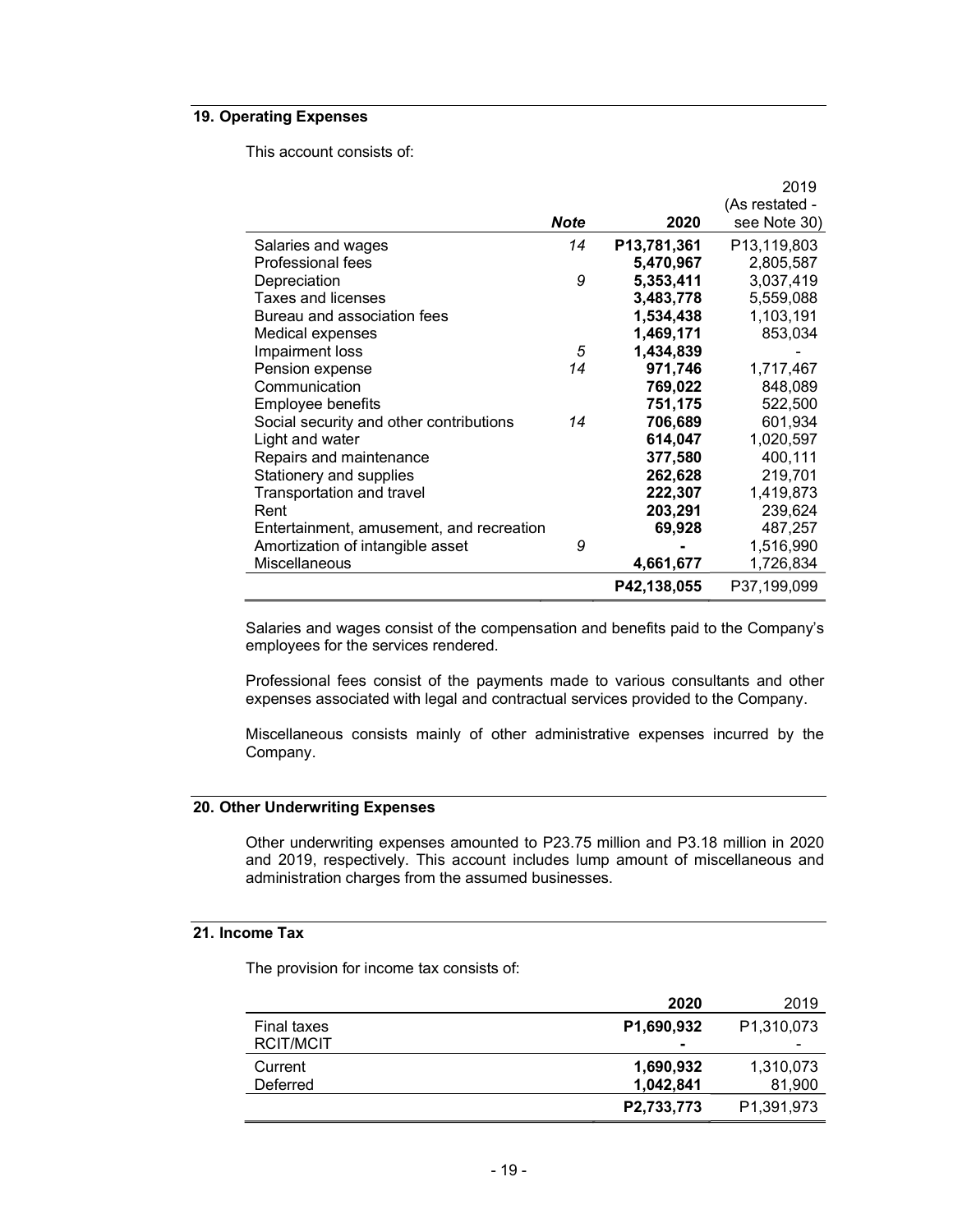The reconciliation of the income tax expense computed at statutory tax rate to the income tax shown in the statements of comprehensive income is as follows:

|                                            | 2020          | 2019          |
|--------------------------------------------|---------------|---------------|
| Loss before income tax                     | (P14,403,044) | (P26,298,138) |
| At 30% tax rate                            | (4,320,913)   | (7,889,441)   |
| Income subject to lower tax rates          | (3,628,876)   | (641,098)     |
| Nondeductible expense                      | 3,725,866     | 952,116       |
| Change in other unrecognized net operating |               |               |
| loss carryover NOLCO                       | 11,654,243    | 5,366,097     |
| Change in other unrecognized DTA           | (4,696,547)   | 3,604,299     |
|                                            | P2,733,773    | P1,391,973    |

Deferred tax assets have not been recognized because it was not probable that future taxable profit will be available against which the Company can utilize the benefits from. The unrecognized deferred tax assets as at December 31, 2020 and 2019 are as follows:

|                          |                 | 2020                |             | 2019         |
|--------------------------|-----------------|---------------------|-------------|--------------|
|                          |                 | <b>Deferred Tax</b> |             | Deferred Tax |
|                          | <b>Tax Base</b> | <b>Assets</b>       | Tax Base    | Assets       |
| <b>NOLCO</b>             | P85,742,612     | P25,722,784         | P60.741.229 | P18,222,369  |
| IBNR, net of reinsurance |                 |                     |             |              |
| recoveries               | 19,389          | 5,817               |             |              |
| Pension liability        | 2,216,912       | 665,074             | 16,148,891  | 4,844,667    |
| Allowance for            |                 |                     |             |              |
| doubtful accounts        | 11,700,790      | 3,510,237           | 10,206,668  | 3,062,000    |
| <b>MCIT</b>              | 1,078           | 1,078               | 89,419      | 89,419       |
|                          | P99,680,781     | P29,904,990         | P87,186,207 | P26,218,455  |

Below is the movement of the deferred tax assets and deferred tax liability recognized as at December 31, 2020 and 2019.

|                                                                         |                                    |                                                         | 2020                                                               |                                 |
|-------------------------------------------------------------------------|------------------------------------|---------------------------------------------------------|--------------------------------------------------------------------|---------------------------------|
|                                                                         | <b>Beginning</b><br><b>Balance</b> | Amount<br><b>Charged to</b><br><b>Profit or</b><br>Loss | Amount<br>Recognized in<br>Other<br>Comprehensive<br><b>Income</b> | <b>Ending</b><br><b>Balance</b> |
| <b>IBNR</b>                                                             | P33,000                            | P<br>$\overline{a}$                                     | Р<br>$\overline{\phantom{a}}$                                      | P33,000                         |
| Deferred acquisition costs<br>net of deferred reinsurance<br>commission |                                    | (1,042,841)                                             |                                                                    | (1,042,841)                     |
| Revaluation reserve on<br>revalued PPE - net                            | (23,983,070)                       | ۰                                                       |                                                                    | (23,983,070)                    |
| Revaluation reserve for<br>quoted unlisted AFS                          | (771,250)                          |                                                         | (484,316)                                                          | (1, 255, 566)                   |
| Deferred tax liabilities - net                                          | (P24,721,320)                      | (P1,042,841)                                            | (P484,316)                                                         | (P26,248,477)                   |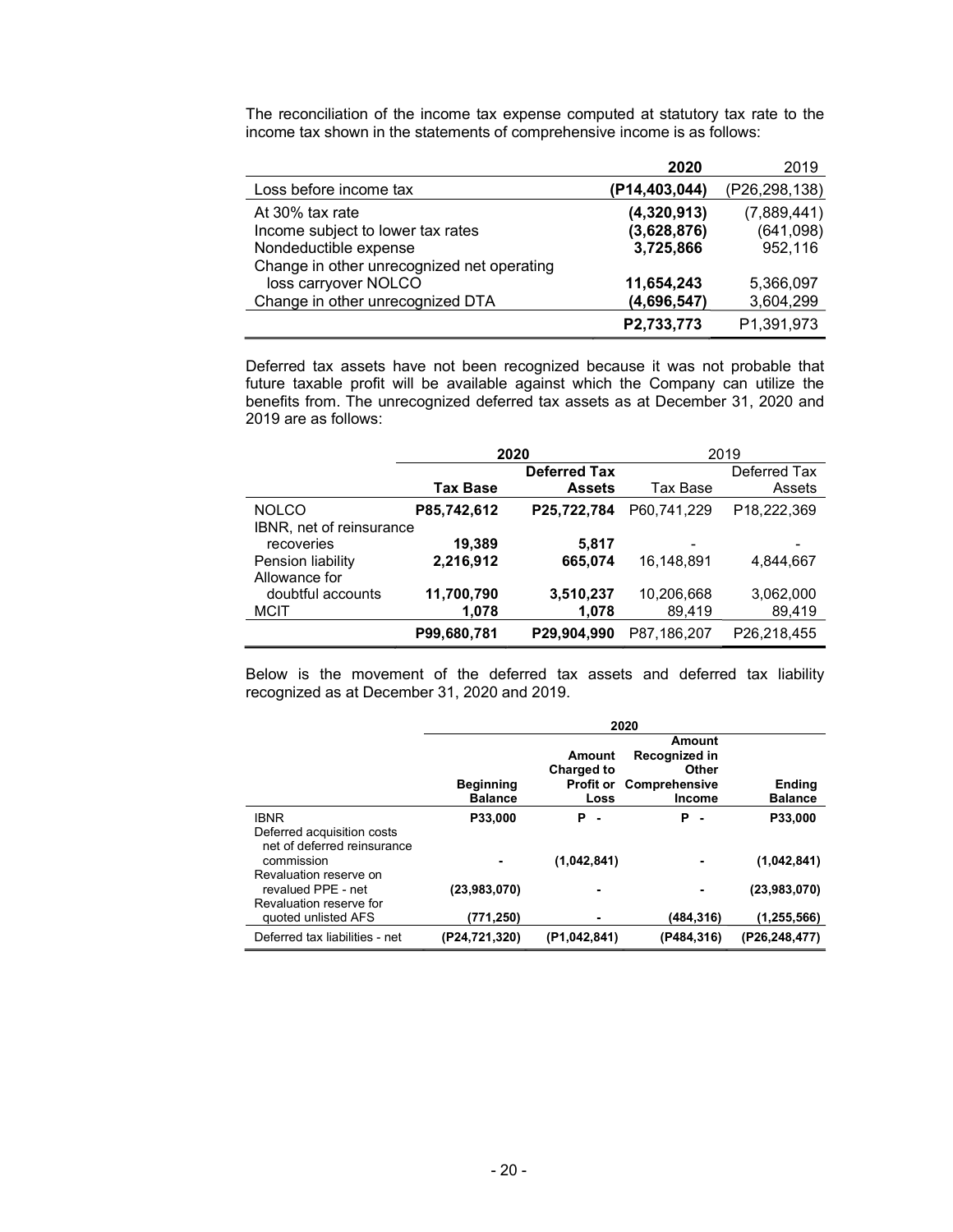|                                                                         |                      |                                           | 2019                                                        |                          |
|-------------------------------------------------------------------------|----------------------|-------------------------------------------|-------------------------------------------------------------|--------------------------|
|                                                                         | Beginning<br>Balance | Amount<br>Charged to<br>Profit or<br>Loss | Amount<br>Recognized in<br>Other<br>Comprehensive<br>Income | Ending<br><b>Balance</b> |
| <b>IBNR</b>                                                             | P114,900             | (P81,900)                                 | Р                                                           | P33,000                  |
| Deferred acquisition costs net<br>of deferred reinsurance<br>commission |                      | $\overline{\phantom{0}}$                  |                                                             |                          |
| Revaluation reserve on                                                  |                      |                                           |                                                             |                          |
| revalued PPE - net                                                      | (13, 575, 300)       |                                           | (10, 407, 770)                                              | (23,983,070)             |
| Revaluation reserve for<br>quoted unlisted AFS                          | (81,900)             |                                           | (689,350)                                                   | (771,250)                |
| Deferred tax liabilities - net                                          | (P13,542,300)        | (P81,900)                                 | (P11,097,120)                                               | (P24,721,320)            |

The details of NOLCO and MCIT as at December 31, 2020 and 2019, which is available for offset against future taxable income, follow:

| Year Incurred | <b>NOLCO</b>        | <b>Expired</b>                | <b>Balance</b>      | Expiry Year |
|---------------|---------------------|-------------------------------|---------------------|-------------|
| 2020          | P38.847.478         | P<br>$\overline{\phantom{a}}$ | P38,847,478         | 2025        |
| 2019          | 34,485,523          |                               | 34,485,523          | 2022        |
| 2018          | 12,409,611          |                               | 12.409.611          | 2021        |
| 2017          | 13,846,095          | (13,846,095)                  |                     | 2020        |
|               | P99,588,707         | (P13,846,095)                 | P85,742,612         |             |
|               |                     |                               |                     |             |
| Year Incurred | <b>MCIT</b>         | Expired                       | <b>Balance</b>      | Expiry Year |
| 2018          | P <sub>1</sub> ,078 | P<br>٠.                       | P <sub>1.078</sub>  | 2021        |
| 2017          | 88,341              | (88,341)                      |                     | 2020        |
|               | P89,419             | (P88,341)                     | P <sub>1</sub> ,078 |             |
|               |                     |                               |                     |             |

#### 22. Equity

The details of this account are as follows:

|                               | 2020         | 2019         |
|-------------------------------|--------------|--------------|
| <b>Authorized</b>             |              |              |
| Par value per share           | P1           | P1           |
| Number of shares              | 672,000,000  | 672,000,000  |
| <b>Issued and Outstanding</b> |              |              |
| Number of shares              | 672,000,000  | 672,000,000  |
| Capital stock                 | P672,000,000 | P672,000,000 |
| Contributed surplus           | 20,603,655   | 20,603,655   |
|                               | P692,603,655 | P692,603,655 |

As at December 31, 2020 and 2019 the Company has a deficit of P164.73 million and P152.61 million, respectively.

On May 22, 2019, the major shareholder of the Company entered into agreement with Streetcorner E-Commerce Ltd. (SEL) whereby SEL infused P422 million in order for the Company to comply with the minimum net worth requirements set by the law. This agreement was duly approved by the IC and the shares were issued in 2019.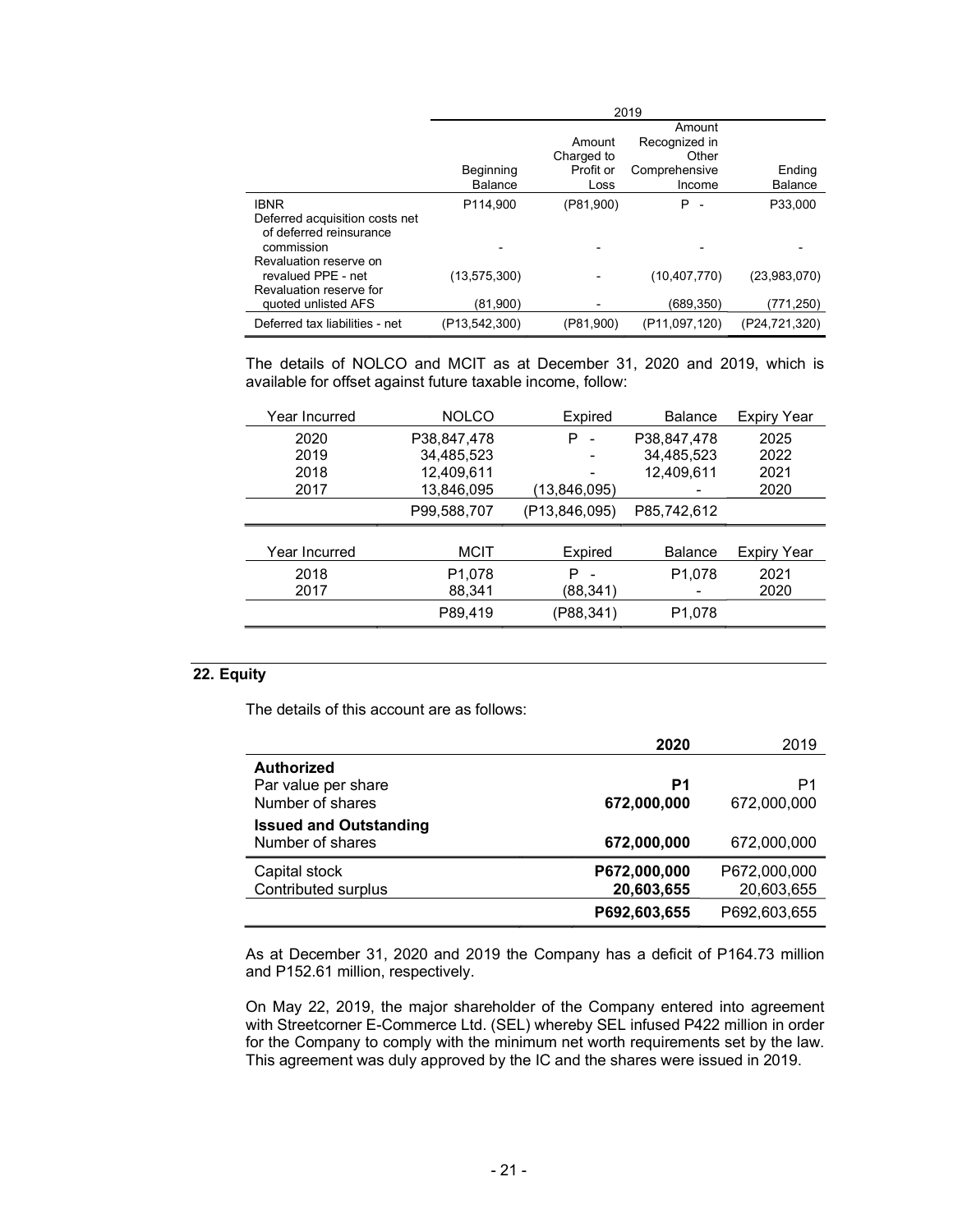On December 20, 2019, the BOD approved the increase in authorized capital from P672 million to P1.11 billion. The P438.48 million worth of shares will be subject for subscription agreement with SEL. The application for the increase in capital is still pending as of 2020.

In 2020, SEL and the Company entered into another subscription agreement wherein SEL agreed to invest up to the total amount of P200 million in the Company in exchange of shares to expand its business operations in the Philippines. The Company received the first tranche of the subscription amounting to P81.59 million on December 26, 2020. As of the BOD approval of the financial statements, the application on the increase in capital stock has not been filed with the regulators.

#### Deposit for Future Subscription

The Company received P438.48 million and P81.59 million as deposit for future subscription from SEL in 2019 and 2020, respectively, which represent as payments of subscription to the increase in authorized capital stock.

In accordance with Financial Reporting Bulletin No. 6 issued by the SEC in January 2013, an entity shall classify a contract to deliver its own equity instruments under equity as a separate account (e.g., Deposit for Stock Subscription) from "Outstanding Capital Stock" if and only if, all of the following elements are present as of the end of reporting date:

- The unissued authorized capital stock of the entity is insufficient to cover the amount of shares indicated in the contract;
- **There is BOD approval on the proposed increase in authorized capital stock (for** which a deposit was received by the corporation);
- There is stockholders' approval of said proposed increase; and
- **The application for the approval of the proposed increase has been presented for** filing or has been filed with the Commission.

If any or all of the foregoing elements are not present, the transaction should be recognized as a liability.

The application for the P438.48 million increase in capital is filed with SEC and was approved on February 16, 2021. While, the P81.59 million deposit for future subscription received on December 26, 2020 and pending application with the regulators. Accordingly, these deposits for future stock subscriptions were presented as liability rather than equity in the Company's statement of financial position as at December 31, 2020 and 2019 since some of the above considerations are not yet complied with as at the end of each reporting period.

#### 23. Related Party Transactions

Related party relationship exists when one party has the ability to control, directly or indirectly, through one or more intermediaries, the other party or exercise significant influence over the other party in making the financial and operating decisions. Such relationship also exists between and/or among entities which are under common control with the reporting enterprise, or between and/or among the reporting enterprises and their key management personnel or members.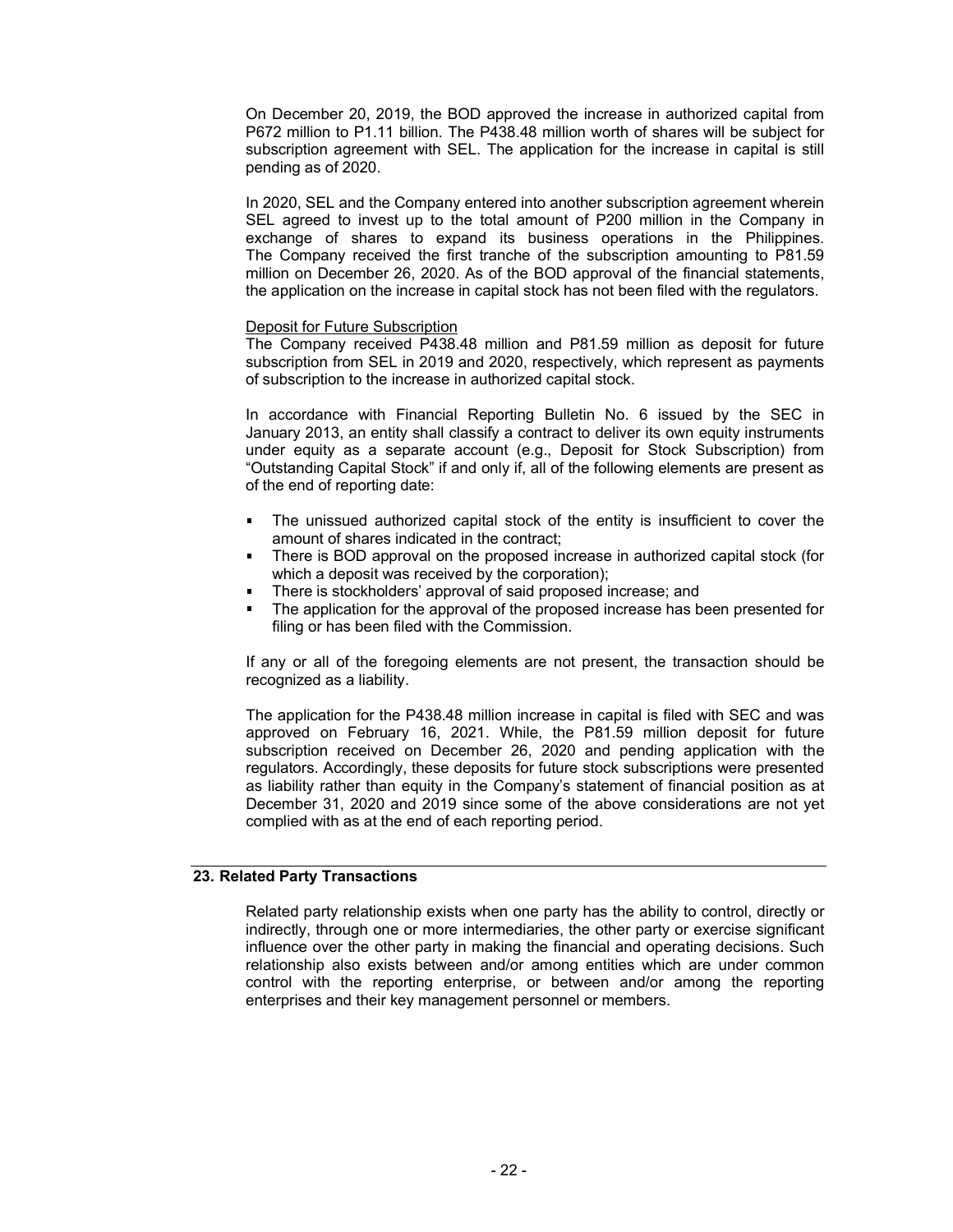The Company has the following significant related party balances and transactions as at December 31, 2020 and 2019:

|                                 |             |              |                                 | <b>Outstanding Balances</b>    |                                            |                                                             |
|---------------------------------|-------------|--------------|---------------------------------|--------------------------------|--------------------------------------------|-------------------------------------------------------------|
| Category/Transaction            | <b>Note</b> | Year         | Amount<br>of the<br>Transaction | Due from a<br>Related<br>Party | Due to<br>Related<br>Party                 | Terms                                                       |
| Key management remuneration     |             | 2020<br>2019 | P2.206.947<br>2.571.772         | <b>P</b> -                     | P<br>$\blacksquare$                        | ۰                                                           |
| Advances to key officers        | 6           | 2020<br>2019 | (19,885,424)                    | 50.543.142<br>50.543.142       | $\blacksquare$<br>$\overline{\phantom{0}}$ | Unsecured.<br>noninterest-bearing,<br>collectible on demand |
| Advances to shareholders        | 6           | 2020<br>2019 | (15,000,000)<br>15.000.000      | 15.000.000                     | $\blacksquare$<br>$\overline{\phantom{0}}$ | Unsecured.<br>noninterest-bearing,<br>collectible on demand |
| Deposit for future subscription | 22          | 2020<br>2019 | 81.594.000<br>438.482.753       |                                | 81.594.000<br>438.482.753                  | ۰                                                           |

Key management personnel of the Company include all personnel having position of vice president and up. The transaction with key management personnel includes salaries and other employee benefits.

The related party transactions are normally settled in cash except for deposit for future subscription.

#### 24. Contingencies

The Company is contingently liable for various claims arising in the ordinary conduct of business which are either pending decision by the courts or are being contested, the outcomes of which are not presently determinable. In the opinion of management, the eventual liability under these claims, if any, will not have a material or adverse impact on the Company's financial position and results of operations.

Disclosure of additional details beyond the present disclosures usually required by PAS 37, Provisions, Contingent Liabilities and Contingent Assets, is not disclosed as it may prejudice the Company's position and negotiation with counterparties. Thus, as allowed by PAS 37, only general disclosures were provided.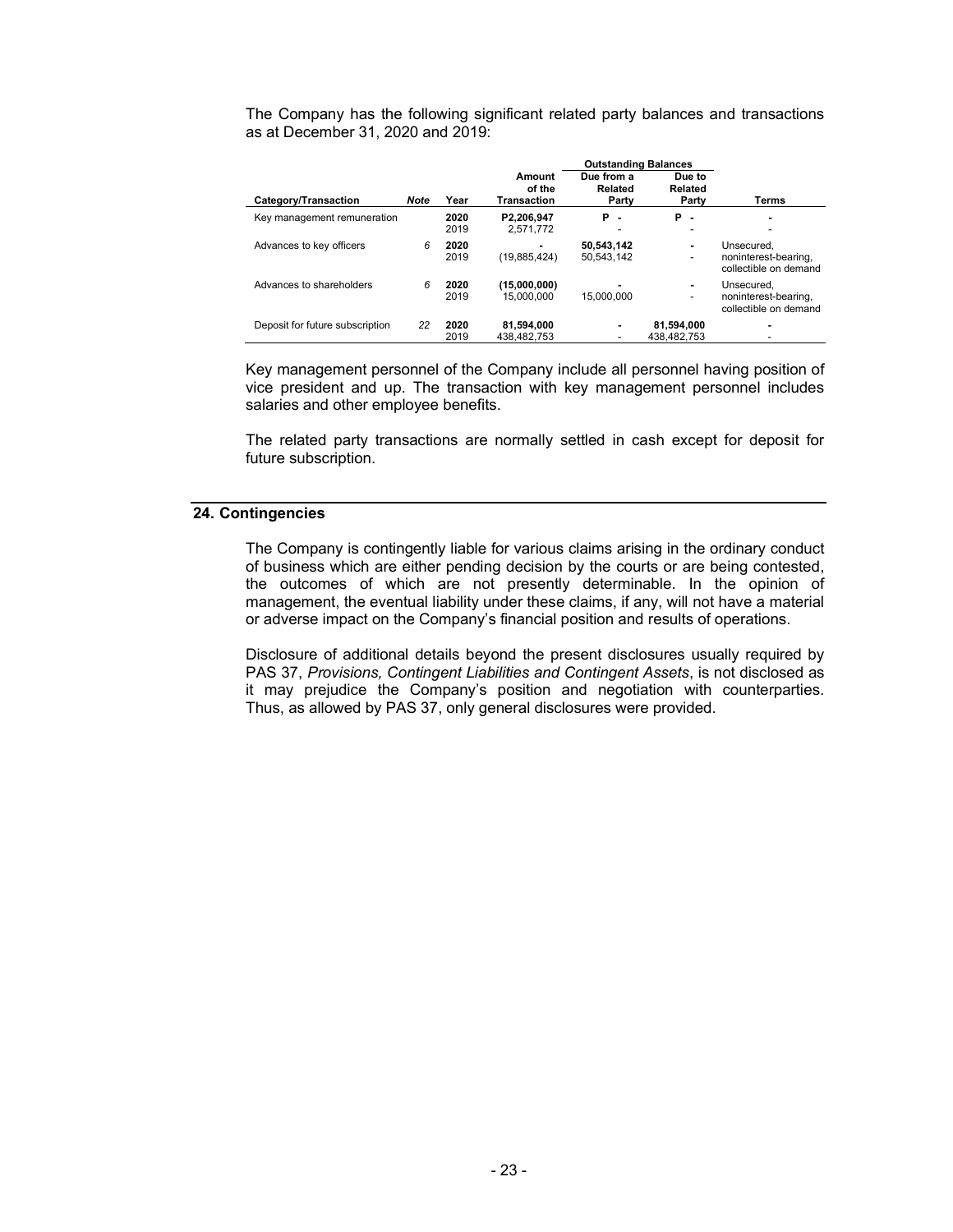| I<br>I<br>í        |
|--------------------|
| ı<br>i<br>l        |
| l                  |
| ֠                  |
| l<br>֘֝֬<br>í<br>ı |
| ١<br>I             |
| Í<br>İ<br>֚֡֡      |

|                                                          |                        |                    | 2020                     |                           |                    | 2019                     |                           |
|----------------------------------------------------------|------------------------|--------------------|--------------------------|---------------------------|--------------------|--------------------------|---------------------------|
|                                                          | Note                   | Within<br>One Year | Beyond One<br>Year       | <b>Total</b>              | Within<br>One Year | Beyond<br>One Year       | Total                     |
| Assets                                                   |                        |                    |                          |                           |                    |                          |                           |
| Cash and cash equivalents                                | 4                      | P770,543,560       | Δ.                       | P770,543,560              | P685,203,614       | Δ                        | P685,203,614              |
| Insurance receivables - net                              | $\mathcal{S}$<br>5     | 5,454,795          | 8,528,292                | 13,983,087                | 8,457,540          | 7,092,046                | 15,549,586                |
| Available-for-sale financial assets<br>Financial assets: | ဖ                      |                    | 4,509,496                | 4,509,496                 |                    | 5,667,906                | 5,667,906                 |
| Held-to-maturity investments                             | 6                      |                    | 227,487,734              |                           |                    | 227,835,737              |                           |
| Loans and receivables                                    | 6                      | 2,163,535          | 50,543,142               | 227,487,734<br>52,706,677 | 18,124,879         | 50,543,142               | 227,835,737<br>68,668,021 |
| Reinsurance assets                                       | 7, 11                  |                    | 6,170,416                | 6,170,416                 |                    | 7,486,362                | 7,486,362                 |
| Deferred acquisition costs                               | ∞                      | p                  | 4,413,122                | 4,413,122                 |                    | 4,993,644                | 4,993,644                 |
| Property and equipment - net<br>Other assets             | <b>98</b><br>ŗ0.<br>ω, | 1,209,711          | 82,083,201<br>18,444,100 | 82,083,201<br>19,653,811  | 912.395            | 16,946,449<br>86,962,671 | 17,858,844<br>86,962,671  |
|                                                          |                        | P779,371,601       | P402,179,503             | P1,181,551,104            | P712,698,428       | P407,527,957             | P1,120,226,385            |
| Liabilities                                              |                        |                    |                          |                           |                    |                          |                           |
| Insurance contract liabilities                           | 71                     | $\sim$             | P30,888,278              | P30,888,278               | L                  | P25,962,486              | P25,962,486               |
| Insurance payables                                       | 12                     |                    | 9,901,887                | 9,901,887                 |                    | 6,957,757                | 6,957,757                 |
| Commissions payable                                      |                        | 1,510,747          |                          | 1,510,747                 | 1,090,074          |                          | 1,090,074                 |
| Deferred reinsurance commissions                         | ∞                      | 936,985            |                          | 936,985                   | 1,156,965          |                          | 1,156,965                 |
| Pension liability                                        | 14                     |                    | 2,216,912                | 2,216,912                 |                    | 16,148,891               | 16,148,891                |
| Deposit for future subscription                          |                        |                    | 520,076,753              | 520,076,753               |                    | 438,482,753              | 438,482,753               |
| Deferred tax liability - net                             | $\frac{2}{3}$          |                    | 26,248,477               | 26,248,477                |                    | 24,721,320               | 24,721,320                |
| Other payables                                           | 13                     | 6.416.440          |                          | 6.416.440                 | 1,345,807          |                          | 1,345,807                 |
|                                                          |                        | P8,864,172         | P589,332,307             | P598,196,479              | P3,592,846         | P512,273,207             | P515,866,053              |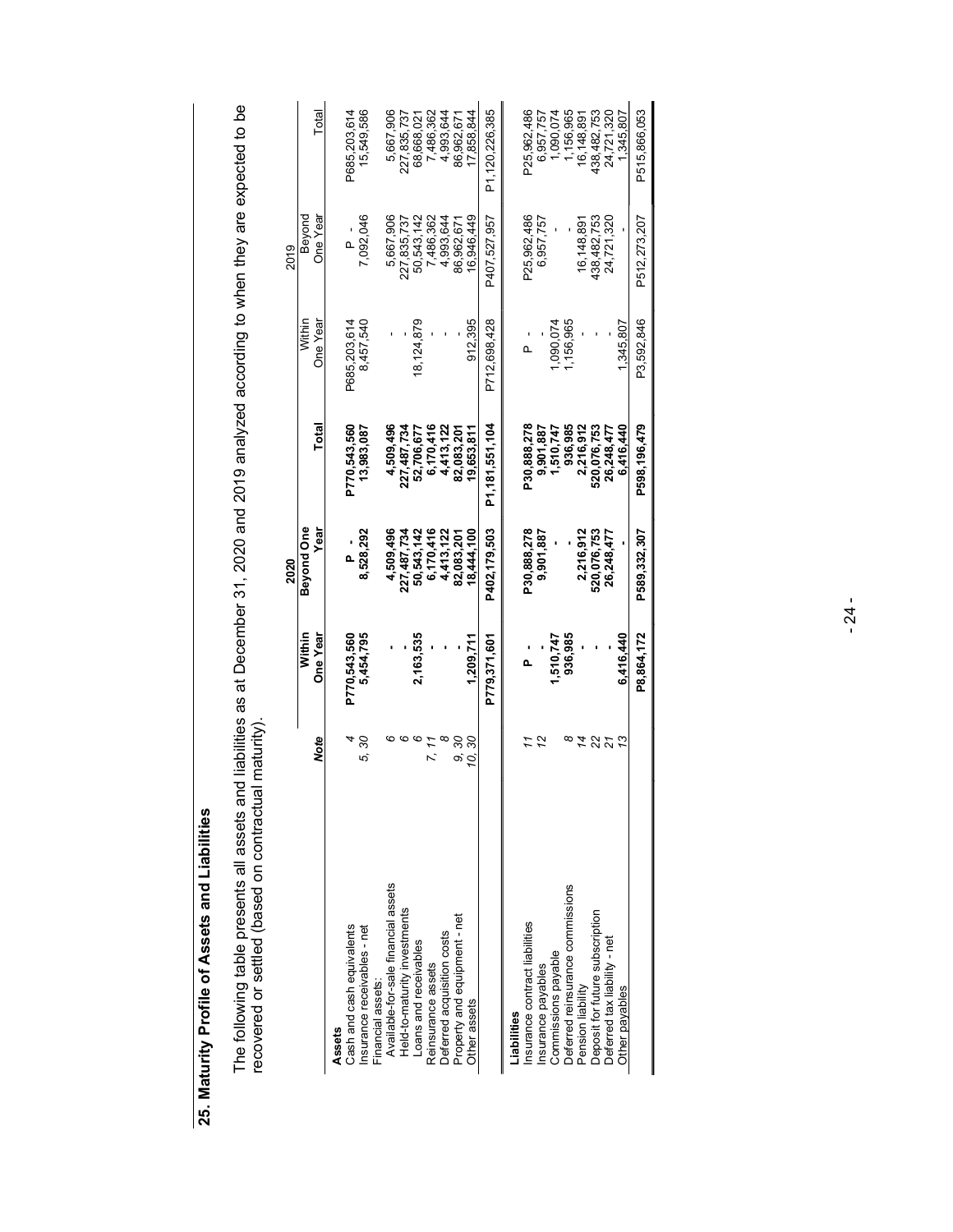#### 26. Subsequent Events

Corporate Recovery and Tax Incentives for Enterprises (CREATE) Bill

On March 26, 2021, the President signed the Bill into law as Republic Act (RA) No. 11534 or the "Corporate Recovery and Tax Incentives for Enterprises Act", with some items vetoed. The abovementioned provisions on reduction in corporate income tax rates were approved and corporate income tax retroacts to July 1, 2020 as intended. Accordingly, the annual income tax return for the year 2020 to be filed on or before April 15, 2021, unless otherwise extended, will already have to use the prorated corporate income tax rate for calendar year 2020.

On April 08, 2021, the Bureau of Internal Revenue (BIR) issued the following implementing revenue regulations (RR) that are effective immediately upon publication:

- 1. BIR RR No. 2-2021, Amending Certain Provisions of RR No. 2-98, As Amended, to Implement the Amendments Introduced by RA No. 11534, or the Act, to the National Internal Revenue Code (NIRC) of 1997, as Amended, Relative to the Final Tax on Certain Passive Income;
- 2. BIR RR No. 3-2021, Rules and Regulations Implementing Section 3 of RA. No. 11534, Otherwise Known as the Act, Amending Section 20 of the NIRC of 1997, As Amended;
- 3. BIR RR No. 4-2021, Implementing the Provisions on Value-Added Tax (VAT) and Percentage Tax Under RA No. 11534, Otherwise Known as the Act, Which Further Amended the NIRC of 1997, as Amended, as Implemented by RR No. 16-2005 (Consolidated VAT Regulations of 2005), As Amended; and
- 4. BIR RR No. 5-2021, Implementing the New Income Tax Rates on the Regular Income of Corporations, on Certain Passive Incomes, Including Additional Allowable Deductions from Gross Income of Persons Engaged in Business or Practice of Profession Pursuant to RA No. 11534 or Act, Which Further Amended the NIRC of 1997, As amended.

The enactment of the CREATE Law is a non-adjusting subsequent event thus, the current and deferred income taxes as at December 31, 2020 are measured using the applicable income tax rates as at December 31, 2020.

Further, the BIR has issued its RR No. 5-2021 to promulgate the implementation of the new income tax rates on the regular income of corporations, on certain passive incomes and additional allowable deductions of persons engaged in business or practice of profession as provided for in CREATE Law.

The corporate income tax of the Company will be lowered from 30% to 25%, effective July 1, 2020. The impact of this change in tax rate is a decrease of P0.09 million in deferred tax expense and nil impact in other taxes.

#### Continuing Effects of COVID-19

The COVID-19 outbreak has spread across the globe causing disruptions to businesses and economic activities. On January 30, 2020, the World Health Organization announced COVID-19 as a global health emergency and, on March 11, 2020, declared it as a pandemic.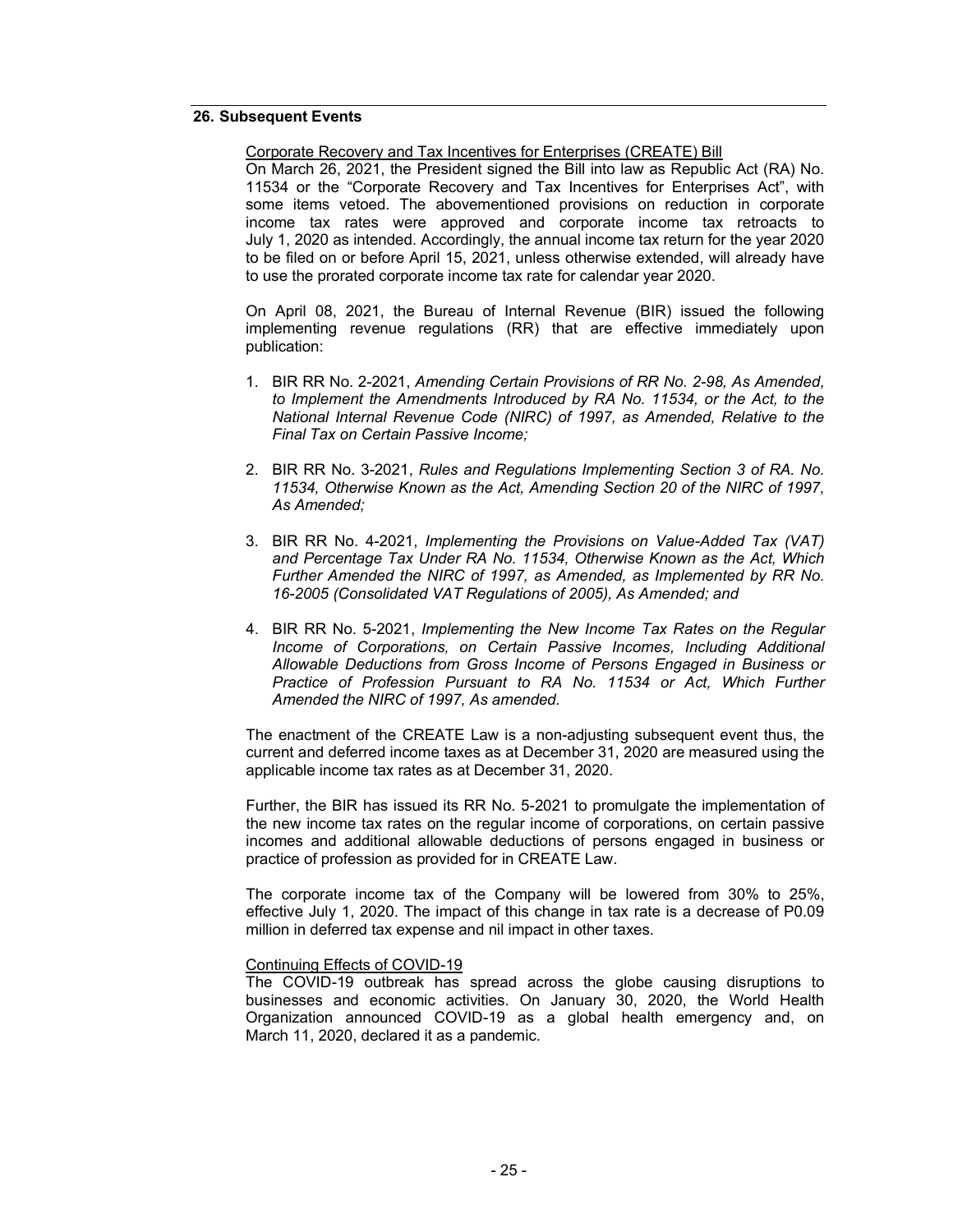On March 8, 2020, under Proclamation 922, the Office of the President declared a state of public health emergency and, subsequently, on March 16, 2020, under Proclamation 929, a state of calamity throughout the Philippines due to the rapidly increasing cases of COVID-19. To manage the spread of the disease, the major areas of the Philippines have been placed under an Enhanced Community Quarantine, effective from March 17, 2020 until May 15, 2020, which involved several measures including travel restrictions, strict home quarantine and temporary suspension or regulation of business operations, among others, limiting activities to only the provision of essential goods and services. As of August 31, 2021, community quarantine restrictions of varying degrees remain in place throughout the country.

The Company considers the financial reporting effects of the outbreak to be insignificant and has assessed that there could be potential financial impact in the impairment of financial assets but does not believe that the outbreak will cast significant doubt about its ability to continue as a going concern.

#### 27. Significant Accounting Policies

The accounting policies applicable and adopted in the preparation of the financial statements are consistent with those of the previous financial year, except for the adoption of new standards and interpretations as discussed below.

#### Adoption of Amendments to Standards and Framework

The Company has adopted the following amendments to standards and framework starting January 1, 2020 and accordingly, changed its accounting policies. Except as otherwise indicated, the adoption of these amendments to standards and framework did not have any significant impact on the Company's financial statements.

- **Amendments to References to Conceptual Framework in PFRSs sets out** amendments to PFRSs, their accompanying documents and PFRSs practice statements to reflect the issuance of the revised Conceptual Framework for Financial Reporting in 2018 (2018 Conceptual Framework). The 2018 Conceptual Framework includes:
	- a new chapter on measurement;
	- guidance on reporting financial performance;
	- improved definitions of an asset and a liability, and guidance supporting these definitions; and
	- clarifications in important areas, such as the roles of stewardship, prudence and measurement uncertainty in financial reporting.

Some standards, their accompanying documents and PFRS practice statements contain references to, or quotations from, the International Accounting Standards Committee's Framework for the Preparation and Presentation of Financial Statements adopted by the IASB in 2001 or the Conceptual Framework for Financial Reporting issued in 2010.

The amendments update some of those references and quotations so that they refer to the 2018 Conceptual Framework and makes other amendments to clarify which version of the Conceptual Framework is referred to in particular documents.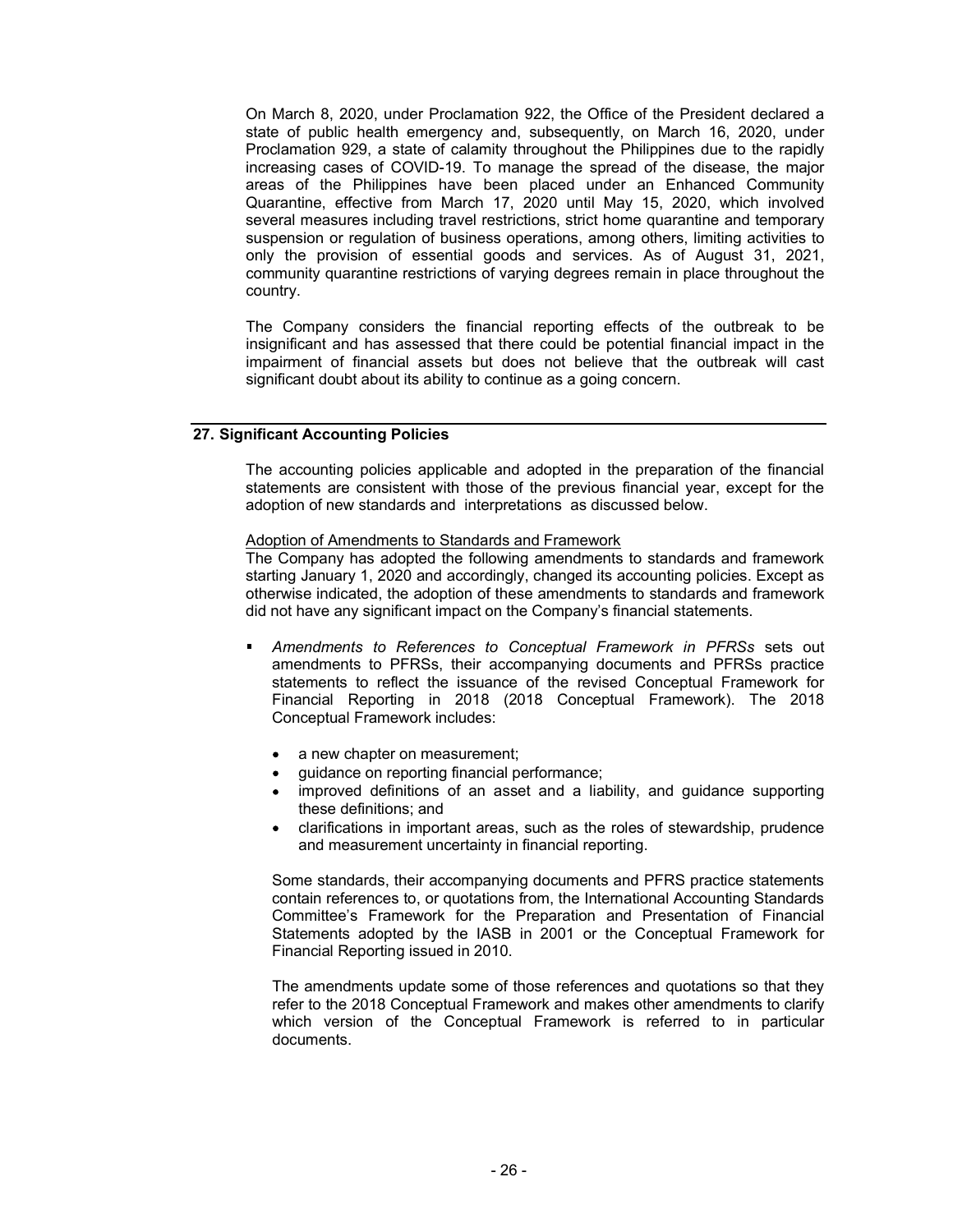**Definition of Material (Amendments to PAS 1 Presentation of Financial** Statements and PAS 8 Accounting Policies, Changes in Accounting Estimates and Errors). The amendments refine the definition of material. The amended definition of material states that information is material if omitting, misstating or obscuring it could reasonably be expected to influence the decisions that the primary users of general purpose financial statements make on the basis of those financial statements, which provide financial information about a specific reporting entity.

The amendments clarify the definition of material and its application by:

- raising the threshold at which information becomes material by replacing the term 'could influence' with 'could reasonably be expected to influence';
- including the concept of 'obscuring information' alongside the concept of 'omitting' and 'misstating' information in the definition;
- clarifying that the users to which the definition refers are the primary users of general purpose financial statements referred to in the Conceptual Framework;
- clarifying the explanatory paragraphs accompanying the definition; and
- aligning the wording of the definition of material across PFRSs and other publications.

The amendments are expected to help entities make better materiality judgements without substantively changing existing requirements.

**Extension of the Temporary Exemption from Applying PFRS 9 (Amendments to** PFRS 4 Insurance Contracts). The amendments extend the expiry date for the temporary exemption from PFRS 9 to annual periods beginning on or after January 1, 2023. The extension maintains the alignment between the expiry date of the temporary exemption and the effective date of PFRS 17 Insurance Contracts which was deferred to annual periods on or after January 1, 2023.

The Company has selected to apply the deferral approach as allowed by this amendment, effectively deferring application of PFRS 9 (2014) to periods beyond January 2023, since the Company was able to meet the following criteria:

- it has not previously applied any version of PFRS 9; and,
- its activities are predominantly connected with insurance as of December 31, 2015, the Company's latest annual reporting date immediately preceding April 1, 2016, and no reassessment is required as the activities of the Company did not change at subsequent dates after initial assessment and before the effective date of PFRS 9.

Based on management's assessment, liabilities arising from insurance contracts represents over 90% of the total carrying amount of all the Company's total liabilities.

These liabilities include insurance contract liabilities, insurance payables, commission payable, and deferred reinsurance commissions.

Consequently, the Company will continue to apply its existing accounting policy on financial instruments.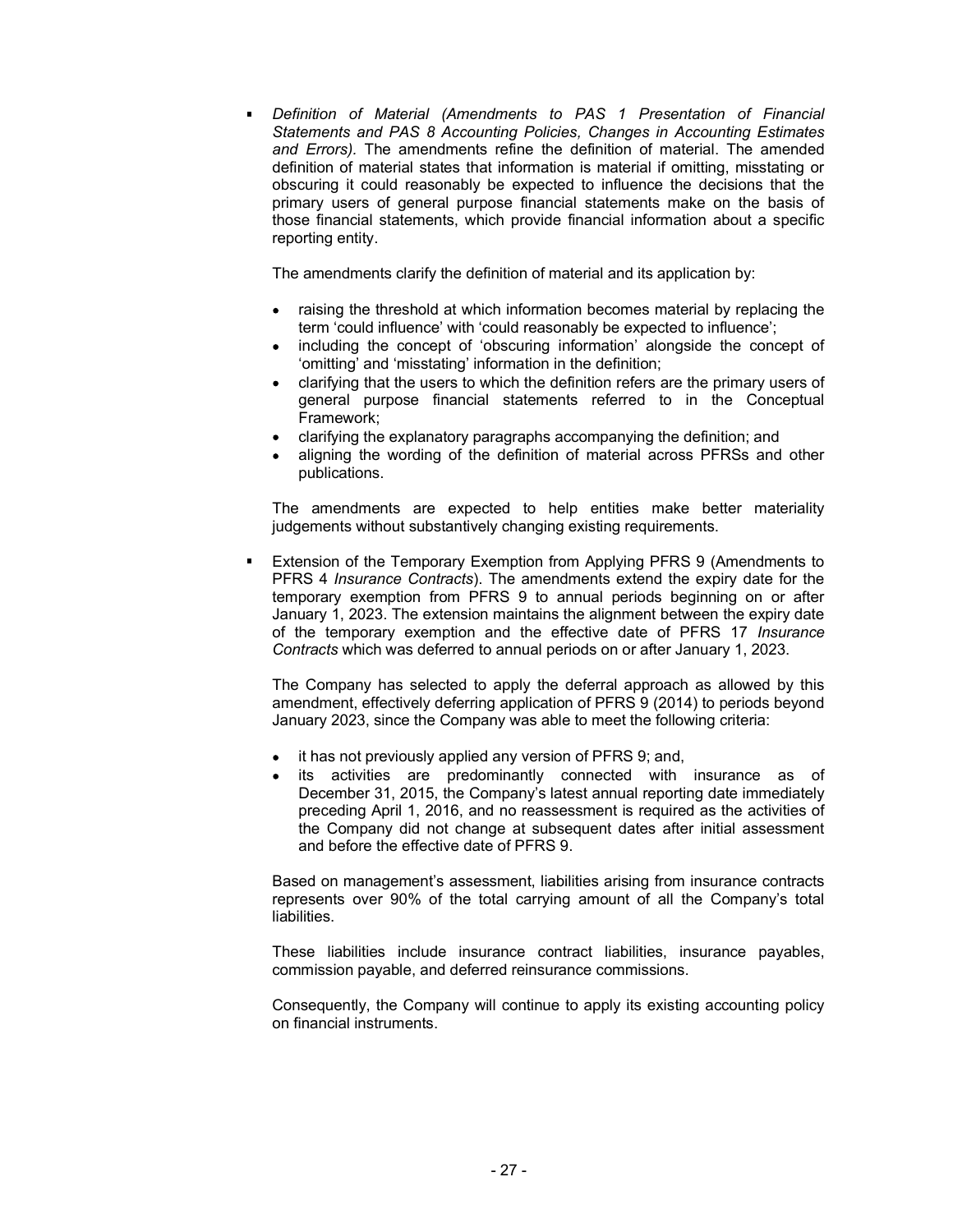## Effective June 1, 2020

- Corona Virus Disease 2019 (COVID-19) Related Rent Concessions (Amendment to PFRS 16 Leases). The amendments introduce an optional practical expedient that simplifies how a lessee accounts for rent concessions that are a direct consequence of COVID-19. A lessee that applies the practical expedient is not required to assess whether eligible rent concessions are lease modifications, and accounts for them in accordance with other applicable guidance. The practical expedient applies if:
	- the revised consideration is substantially the same or less than the original consideration;
	- the reduction in lease payments relates to payments due on or before June 30, 2021; and
	- no other substantive changes have been made to the terms of the lease.

Lessees applying the practical expedient are required to disclose that fact, whether they have applied the practical expedient to all eligible rent concessions and, if not, the nature of the contracts to which they have applied the practical expedient; and the amount recognized in profit or loss for the reporting period arising from application of the practical expedient. No practical expedient is provided for lessors.

The amendment is effective for annual reporting periods beginning on or after June 1, 2020. Earlier application is permitted. A lessee applies the amendments retrospectively, recognizing the cumulative effect of the amendments as an adjustment to the opening balance of retained earnings or other component of equity, as appropriate. This amendment is not applicable to the Company since no rent concession was provided by lessor in 2020.

#### Standards Issued but Not yet Effective

The Company will adopt, where applicable, the following amendments to existing standards when these become effective. Unless otherwise stated, the adoption of these amendments thereto is not expected to have significant impact in the Company's financial statements. Additional disclosures will be provided when these amendments are adopted.

## Effective April 1, 2021

COVID-19 Related Rent Concessions beyond June 30, 2021 (Amendment to  $\blacksquare$ PFRS 16). The amendment extends the practical expedient introduced in the 2020 amendment which simplified how a lessee accounts for rent concessions that are a direct consequence of COVID-19, permitting lessees to apply the practical expedient to rent concessions for which any reduction in lease payments affects only payments originally due on or before June 30, 2022.

The amendment is effective for annual reporting periods beginning on or after April 1, 2021. Earlier application is permitted. A lessee applies the amendments retrospectively, recognizing the cumulative effect of the amendments as an adjustment to the opening balance of retained earnings or other component of equity, as appropriate.

The adoption is mandatory for lessees that chose to apply the practical expedient introduced by the 2020 amendments and may result in reversal of lease modifications that was ineligible for the practical expedient under the 2020 amendments, but becomes eligible as a result of the extension.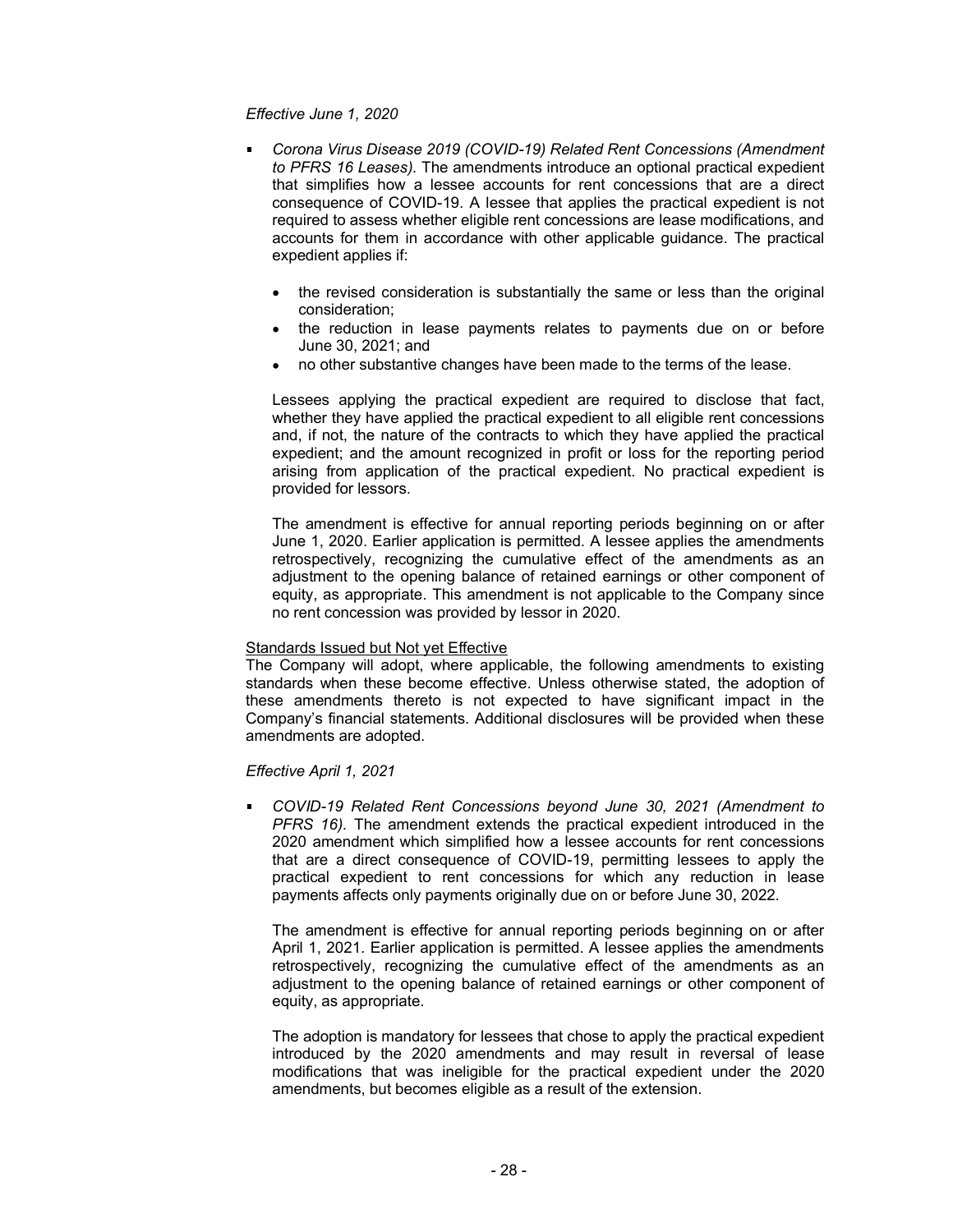## Effective January 1, 2023

- Classification of Liabilities as Current or Noncurrent (Amendments to PAS 1). To promote consistency in application and clarify the requirements on determining whether a liability is current or noncurrent, the amendments:
	- removed the requirement for a right to defer settlement of a liability for at least 12 months after the reporting period to be unconditional and instead requires that the right must have substance and exist at the end of the reporting period;
	- clarified that a right to defer settlement exists only if the company complies with conditions specified in the loan agreement at the end of the reporting period, even if the lender does not test compliance until a later date; and
	- clarified that settlement of a liability includes transferring a company's own equity instruments to the counterparty, but conversion options that are classified as equity do not affect classification of the liability as current or noncurrent.

The amendments apply retrospectively for annual reporting periods beginning on or after January 1, 2023. Earlier application is permitted.

- Disclosure of Accounting Policies (Amendments to PAS 1 and PFRS Practice Statement 2 Making Materiality Judgements). The amendments are intended to help companies provide useful accounting policy disclosures. The key amendments to PAS 1 include:
	- requiring companies to disclose their material accounting policies rather than their significant accounting policies;
	- clarifying that accounting policies related to immaterial transactions, other events or conditions are themselves immaterial and as such need not be disclosed; and
	- clarifying that not all accounting policies that relate to material transactions, other events or conditions are themselves material to a company's financial statements.

The amendments to PFRS Practice Statement 2 include guidance and additional examples on the application of materiality to accounting policy disclosures.

The amendments are effective from January 1, 2023. Earlier application is permitted.

Definition of Accounting Estimates (Amendments to PAS 8). To clarify the  $\blacksquare$ distinction between changes in accounting policies and changes in accounting estimates, the amendments introduce a new definition for accounting estimates, clarifying that they are monetary amounts in the financial statements that are subject to measurement uncertainty.

The amendments also clarify the relationship between accounting policies and accounting estimates by specifying that an accounting estimate is developed to achieve the objective set out by an accounting policy.

Developing an accounting estimate includes both selecting a measurement technique and choosing the inputs to be used when applying the chosen measurement technique. The effects of changes in such inputs or measurement techniques are changes in accounting estimates.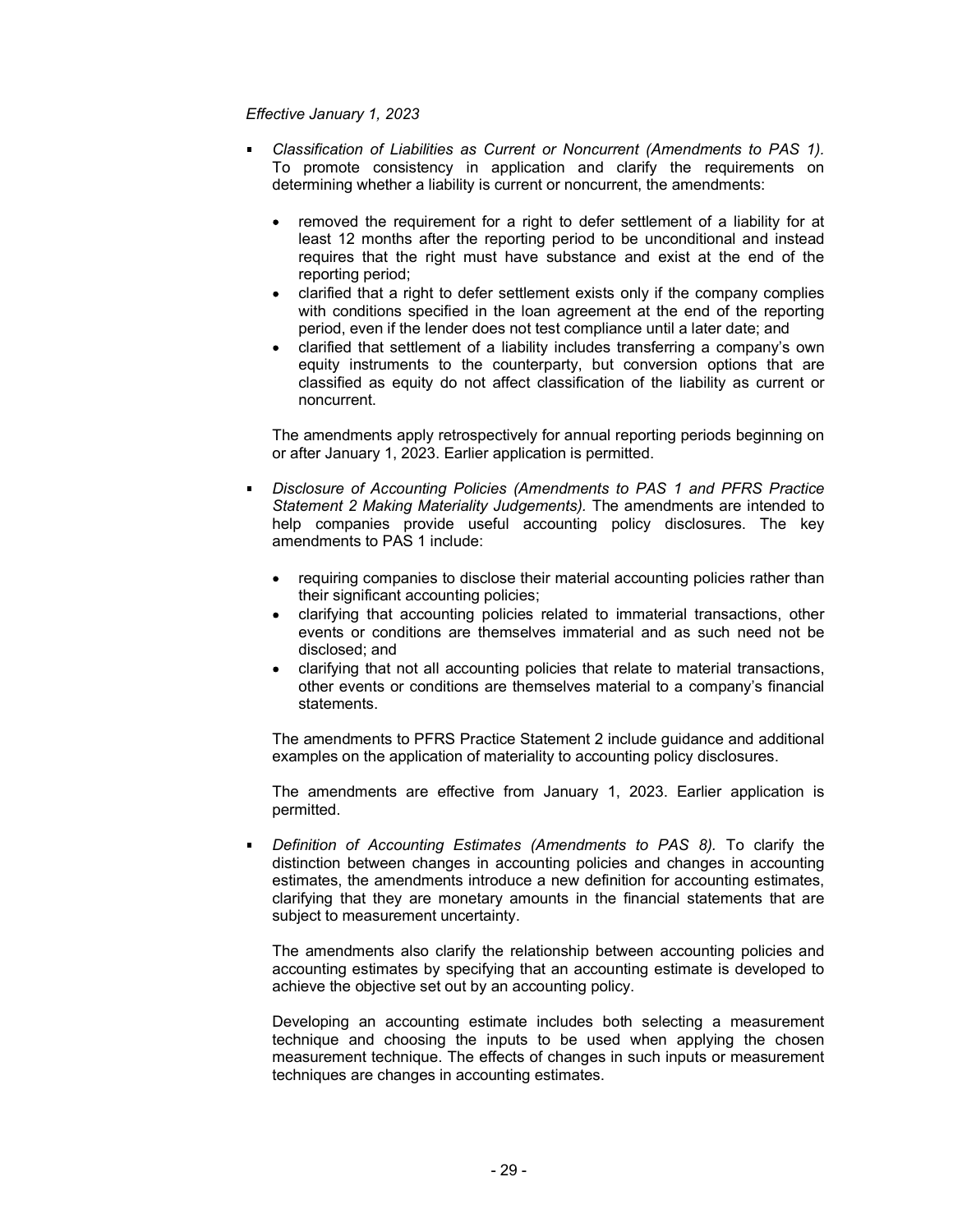The definition of accounting policies remains unchanged. The amendments also provide examples on the application of the new definition.

The amendments are effective for annual reporting periods beginning on or after January 1, 2023, with earlier application permitted, and will apply prospectively to changes in accounting estimates and changes in accounting policies occurring on or after the beginning of the first annual reporting period in which the amendments are applied.

## Effective January 1, 2025

 PFRS 17. PFRS 17 is a comprehensive new accounting standard for insurance contracts covering recognition and measurement, presentation and disclosure. Once effective, PFRS 17 will replace PFRS 4. This new standard on insurance contracts applies to all types of insurance contracts (i.e., life, nonlife, direct insurance and re-insurance), regardless of the type of entities that issue them, as well as to certain guarantees and financial instruments with discretionary participation features. A few scope exceptions will apply.

The overall objective of PFRS 17 is to provide an accounting model for insurance contracts that is more useful and consistent for insurers. In contrast to the requirements in PFRS 4, which are largely based on grandfathering previous local accounting policies, PFRS 17 provides a comprehensive model for insurance contracts, covering all relevant accounting aspects. The core of PFRS 17 is the general model, supplemented by:

- A specific adaptation for contracts with direct participation features (the variable fee approach)
- A simplified approach (the premium allocation approach) mainly for short-duration contracts

PFRS 17 is effective starting January 1, 2023 as prescribed by the IASB. However, the IC deferred the adoption of local insurers to 2025. The Company is currently assessing the potential impact of adopting this new standard.

**PFRS 9. PFRS 9 (2014) replaces PAS 39 Financial Instruments: Recognition** and Measurement, and supersedes the previously published versions of PFRS 9 that introduced new classifications and measurement requirements (in 2009 and 2010) and a new hedge accounting model (in 2013). PFRS 9 includes revised guidance on the classification and measurement of financial assets, including a new expected credit loss model for calculating impairment, guidance on own credit risk on financial liabilities measured at fair value and supplements the new general hedge accounting requirements published in 2013. PFRS 9 incorporates new hedge accounting requirements that represent a major overhaul of hedge accounting and introduces significant improvements by aligning the accounting more closely with risk management.

The Company availed the temporary exemption in the implementation of PFRS 9 as allowed by PFRS 4 above.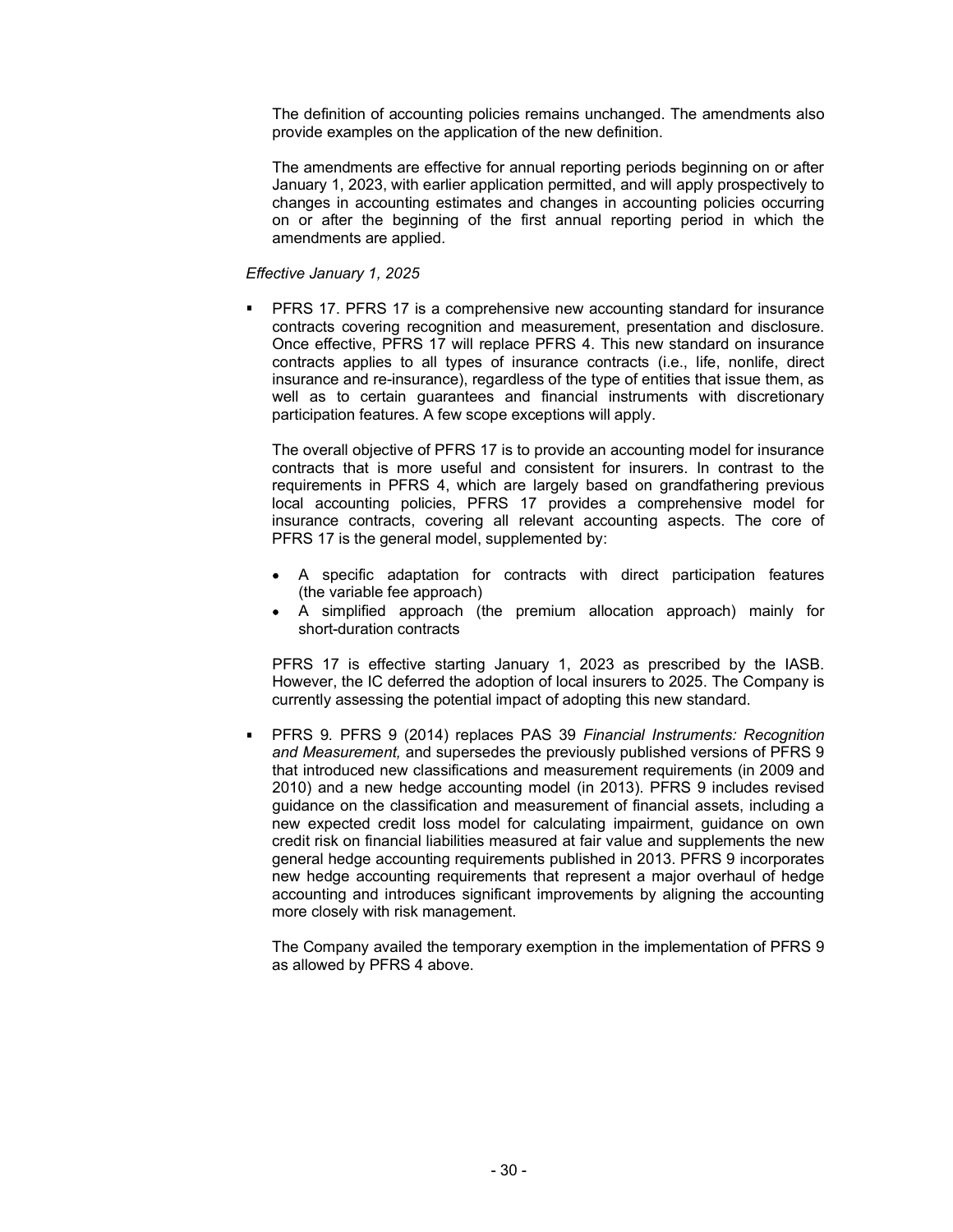# Product Classification

#### Insurance Contracts

Insurance contracts are defined as those contracts under which the Company (the insurer) accepts significant insurance risk from another party (the policyholder) by agreeing to compensate the policyholder if a specified uncertain future event (the insured event) adversely affects the policyholder. As a general guideline, the Company defines significant insurance risk, by comparing benefits paid with benefits payable if the insured event did not occur. Insurance contracts can also transfer financial risk. Financial risk is the risk of a possible future change in one or more of a specified interest rate, security price, commodity price, foreign exchange rate, index of price or rates, a credit rating or credit index, or other variable.

#### Investment Contracts

Investment contracts mainly transfer financial risk but can also transfer insignificant insurance risk.

Once a contract has been classified as an insurance contract, it remains an insurance contract for the remainder of its lifetime, even if the insurance risk reduces significantly during this period, unless all rights and obligations are extinguished or have expired. Investment contracts can, however, be reclassified as insurance contracts after inception if the insurance risk becomes significant.

## Gross Premium on Insurance Contracts

Gross premium on insurance contracts comprise the total premiums for the whole coverage period provided in the insurance contracts entered during the accounting period and are recognized on the inception date of the policy. Premiums include any adjustments arising in the accounting period for premiums receivable in respect of business written in prior periods.

## Commission Expense and Deferred Acquisition Costs

Commissions are recognized as expense over the period of the contracts using the  $24<sup>th</sup>$  method. The portion of the commissions that relates to the unexpired periods of the policies at the end of the reporting period is accounted for as "Deferred acquisition costs" in the statement of financial position. The net changes in deferred acquisition costs at the end of each reporting period is recognized as "Commission expense" account in profit or loss.

Commissions and other acquisition costs incurred during the financial period that vary with and are related to securing new insurance contracts and or renewing existing insurance contracts, but which relates to subsequent financial periods, are deferred to the extent that they are recoverable out of future revenue margins. All other acquisition costs are recognized as expense when incurred.

An impairment review is performed at the end of each reporting periods or more frequently when an indication of impairment arises. The carrying value is written down to the recoverable amount. The impairment loss is charged to profit or loss.

Deferred acquisition costs are derecognized when the related contracts are settled or disposed of.

#### **Reinsurance**

The Company cedes insurance risk in the normal course of business. Ceded insurance arrangements do not relieve the Company from its obligation to the policyholders. Premiums payable for reinsurance contracts are recognized as a contra-income account upon recognition of related premiums which are presented under "Reinsurers' share of gross earned premiums" account in profit or loss.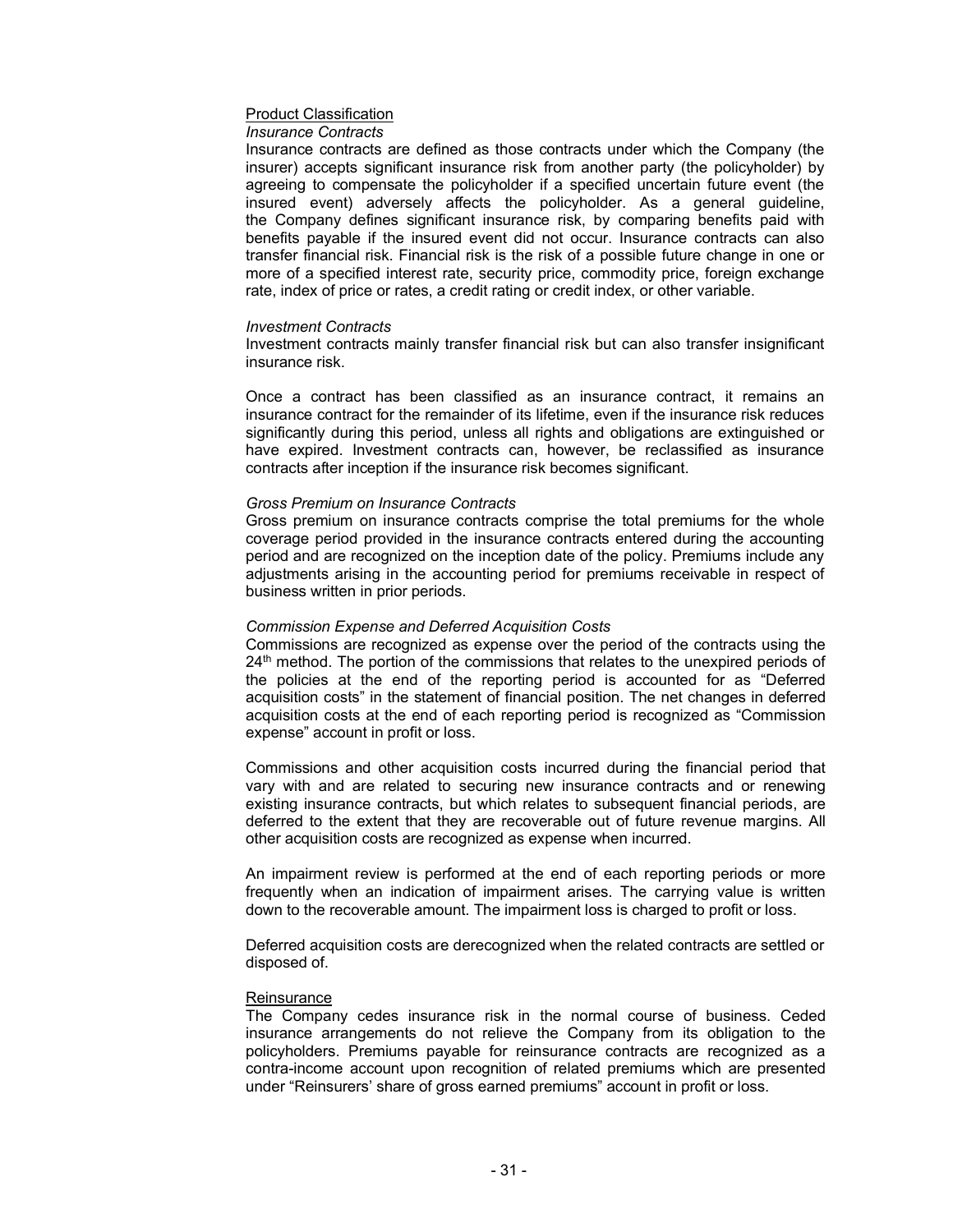The related reinsurance premium ceded that pertains to the unexpired periods at end of the reporting period are accounted for as reinsurance premiums reserve shown as part of "Reinsurance assets" account in the statement of financial position. The net changes in reinsurance premiums reserve between each end of reporting period are recognized using the 24th method and are presented as part of "Reinsurers' share of gross earned premiums" account in profit or loss.

Reinsurance assets represents balances due from reinsurance companies for its share on the unpaid losses incurred by the Company. Recoverable amounts are estimated in the manner consistent with the outstanding claims provision and are in accordance with the reinsurance contract. Reinsurance recoverable on paid losses are included as part of "Insurance receivable - net" in the statement of financial position.

The benefits unpaid recoverable to which the Company is entitled under its reinsurance contracts held are recognized as reinsurance recoverable on unpaid losses classified under "Reinsurance assets" account in the statement of financial position. Reinsurance recoverable on unpaid losses are estimated in a manner consistent with the associated reinsured policies and in accordance with the reinsurance contracts.

When the Company enters into reinsurance agreements for ceding out its insurance business, the Company recognizes the amount payable to reinsurer under "Insurance payable" account in the statement of financial position for the reinsurer's share in premium.

The Company also assumes reinsurance risk in the normal course of business. Premiums and claims on assumed reinsurance are recognized in profit or loss as income and expenses in the same manner as they would be if the reinsurance were considered direct business, taking into account the product classification of the assumed business. For the assumed insurance risk, the Company recognizes its share in premium and portion of the reinsurance premium withheld by ceding companies as due from ceding companies and funds held by ceding companies, respectively, presented under "Insurance receivables" in the statement of financial position.

Gains and losses on buying reinsurance, if any, are recognized in profit or loss immediately at the date of purchase and are not amortized.

Premiums and claims are presented on a gross basis for ceded reinsurance. Reinsurance premiums are presented as "Reinsurers' share of gross earned premiums". The reinsurers' share in claims paid by the Company and unpaid including IBNR claims are presented as "Reinsurer's share of gross insurance contract benefits and claims paid" and "Reinsurer's share of gross change in insurance contract liabilities", respectively, in profit or loss.

Reinsurance assets and liabilities are derecognized when the contractual right is extinguished or expired or when the contract is transferred to another party

#### Impairment of Reinsurance Assets

The Company assesses its reinsurance assets for impairment at least annually. If there is objective evidence that the reinsurance asset is impaired, the Company reduces the carrying amount of the reinsurance assets to its recoverable amount and recognize that impairment loss in profit or loss. The Company gathers the objective evidence that a reinsurance asset is impaired using specific assessment. The Company identifies individually which accounts should be provided with impairment loss.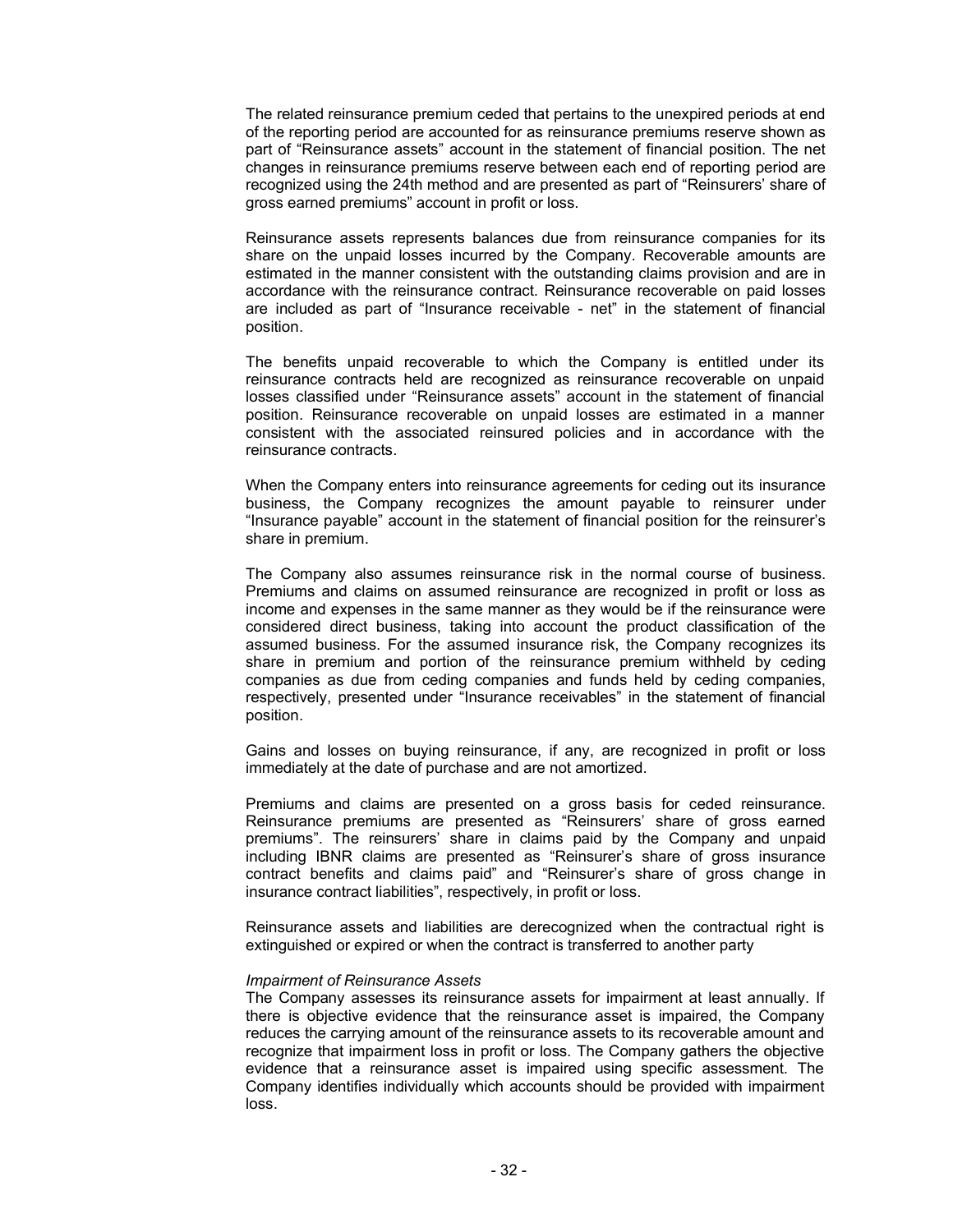## Commission Income and Deferred Reinsurance Commissions

Commissions earned from reinsurance contracts are recognized as revenue over the period of the contracts using the 24th method. The portion of the commissions that relate to the unexpired periods of the policies at end of the reporting period are accounted for as "Deferred reinsurance commissions" in the statement of financial position. The net changes in deferred reinsurance commissions between each end of reporting period are recognized as "Commission income" in the profit or loss.

#### **Insurance Contract Liabilities**

Insurance contract liabilities are recognized when contracts are entered into and premiums are charged.

#### Provision for Unearned Premiums

The portion of written premiums, gross of commissions' payable to intermediaries, attributable to subsequent periods or to risks that have not yet expired, is deferred as provision for unearned premiums. Premiums from short- duration insurance contracts are recognized as revenue over the contract period using the 24th method. The change in the provision for unearned premiums is taken to profit or loss in the order that revenue is recognized over the period of risk. Further provisions are made to cover claims under unexpired insurance contracts which may exceed the unearned premiums and the premiums due in respect of these contracts.

#### Provision for Claims Reported and IBNR Losses

Provision for claims reported and IBNR losses are based on the estimated ultimate cost of all claims incurred but not settled at the end of the reporting period, whether reported or not, together with related claims handling costs and reduction for the expected value of salvage and other recoveries. Delays can be experienced in the notification and settlement of certain types of claims, therefore the ultimate cost of which cannot be known with certainty at the reporting date. The IBNR shall be calculated based on standard actuarial projection techniques or combination of such techniques, such as but not limited to the chain ladder method, the expected loss ratio approach, the Bornhuetter - Ferguson method. At each reporting date, prior year claims estimates are reassessed for adequacy and changes made are charged to Gross change in insurance contract liabilities" in profit or loss.

#### Liability Adequacy Test

At the end of each reporting period, liability adequacy test is performed to ensure the adequacy of insurance contract liabilities, net of the related deferred acquisition cost. The test considers current best estimates of future cash flows, claims handling cost and policy administrative expenses. Changes in expected claims that have occurred, but which have not been settled, are reflected by adjusting the liability for claims and future benefits. Any inadequacy arising from the test is immediately charged to profit or loss by establishing an unexpired risk provision for losses.

The Company's insurance contract liabilities are composed of premium liabilities and claims liabilities. Premium liabilities are calculated as the higher of provision for unearned premiums and the unexpired risk reserve. Unexpired risk reserve (URR) is an estimate of future claims and expenses, at a designated level of confidence, in respect of the risk during the unexpired period after the valuation date of the policies written prior to that date including maintenance and claims handling expense. If the unexpired risk reserve is higher than the provision for unearned premiums, the excess is set up as an additional insurance reserves on top of provision for unearned premiums. The estimation of URR is made for each class of business line.

While claims liabilities are composed of provision for claims reported and IBNR. The related significant accounting policies are disclosed in the preceding section of the notes to the financial statements.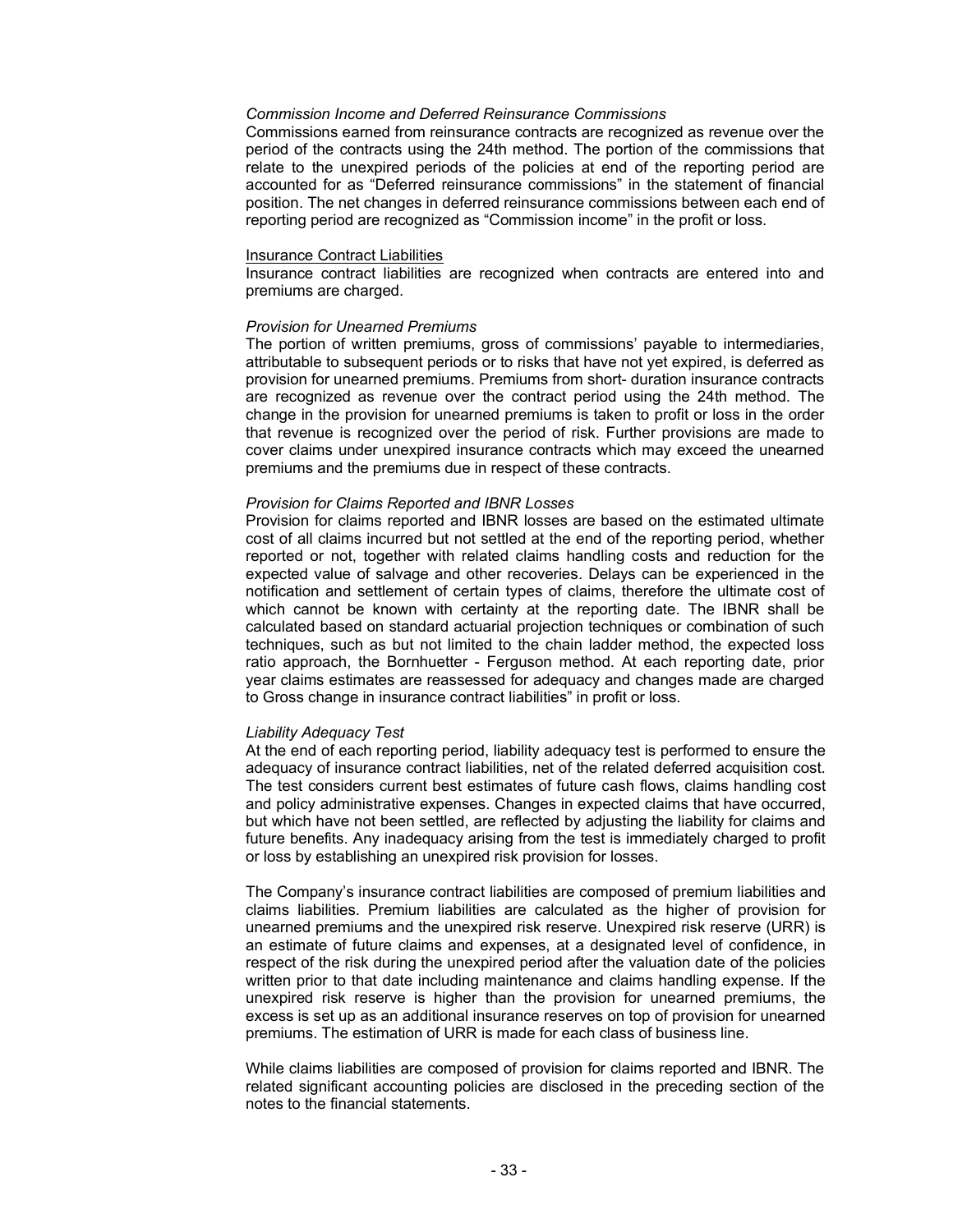#### Financial Assets

#### Date of Recognition

Financial instruments are recognized in the statement of financial position when the Company becomes a party to the contractual provisions of the instrument. The purchase or sale of a non-derivative financial asset that will be delivered within the timeframe generally established by regulation or convention in the market concerned, except for equity securities, are recognized on the date on which the instrument is actually transferred (the settlement date).

### Initial Recognition

On initial recognition, a financial asset or financial liability is measured at fair value plus directly attributable transaction costs, unless the instrument is classified at fair value through profit or loss (FVPL). Normally, the fair value on initial recognition is the transaction price - i.e., the fair value of the consideration given (in case of an asset) or received (in case of a liability) for the financial instrument.

#### Classification and Subsequent Measurement

The Company classifies its financial assets in the following categories: financial assets at FVPL, HTM investments, loans and receivables, and AFS financial assets. The Company classifies its financial liabilities as either financial liabilities at FVPL or other financial liabilities. The classification depends on the purpose for which the investments are acquired and whether they are quoted in an active market. Management determines the classification of its financial assets and financial liabilities at initial recognition and, where allowed and appropriate, re-evaluates such designation at the end of each reporting period.

The Company has no financial instruments at FVPL as at December 31, 2020 and 2019. Financial instruments issued by the Company are classified as a financial liability or equity in accordance with the substance of the contractual arrangement. Any interest, dividends, and realized and unrealized gains and losses from financial instruments or component considered as a financial liability are recognized in profit or loss for the period. On the other hand, distributions to holders of financial instruments classified as equity are treated as owner-related and thus charged directly to retained earnings.

As at December 31, 2020 and 2019, the Company did not issue any financial instruments classified as equity.

A more detailed description of the financial assets held by the Company is as follows:

#### Loans and Receivables

Loans and receivables are non-derivative financial assets with fixed or determinable payments that are not quoted in an active market. They are not entered into with the intention of immediate or short-term resale and are not designated as financial assets at FVPL, AFS financial assets or HTM investments.

Subsequent to initial measurement, loans and receivables are carried at amortized cost using the effective interest method, less any impairment in value. Amortized cost is calculated by taking into account any discount or premium on the acquisition and fees that are integral part of the effective interest rate (EIR). Loans and receivables that are perpetual and that have either a fixed or a market-based variable rate of interest are measured at cost.

Any interest earned on loans and receivables is recognized in profit or loss on an accrual basis. Gains or losses are recognized in profit or loss when loans and receivables are derecognized or impaired.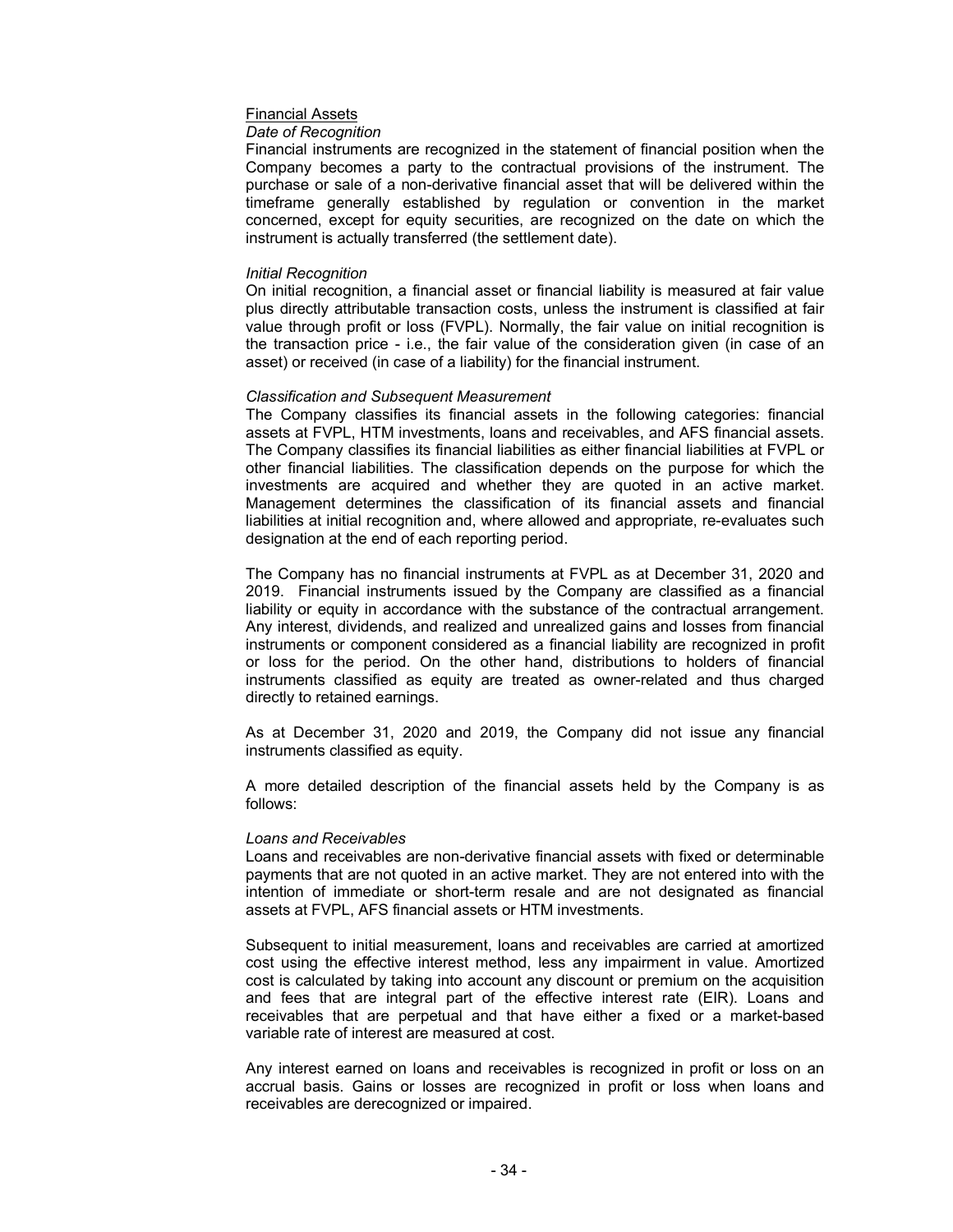The Company's financial assets categorized as loans and receivables consist of insurance receivables and loans and receivables.

Cash includes cash on hand and in banks. Cash equivalents are short-term, highly liquid investments that are readily convertible to known amounts of cash with original maturities of three months or less while, short-term placements have maturities of more than three months to less than a year. Cash and cash equivalents and shortterm placements are subject to an insignificant risk of changes in value.

#### **HTM**

HTM investments are non-derivative financial assets with fixed and determinable payments and a fixed maturity that the Company has the positive intention and ability to hold to maturity other than those that: (1) the Company designates on initial recognition as at FVPL, (2) the Company designates as AFS financial assets and (3) those financial assets that meet the definition of loans and receivables. HTM investments are initially measured at fair value plus any directly attributable transaction cost. Subsequent to initial recognition, they are measured at amortized cost using the effective interest method, less any impairment in value. The amortization of premiums and discounts and any impairment losses during the year are recognized in profit or loss.

#### AFS Financial Assets

AFS financial assets are non-derivative financial assets that are either designated in this category or not classified in any of the other financial asset categories. These financial assets are purchased and held indefinitely and may be sold in response to liquidity requirements or changes in market conditions. These include debt and equity securities.

Subsequent to initial recognition, AFS financial assets are measured at fair value. Fair value changes are recognized in other comprehensive income. Cumulative change in the fair value is presented as "Revaluation reserve on AFS financial assets". Impairment losses and foreign exchange gains and losses on AFS debt instruments are recognized in profit or loss as they arise.

When the relevant asset is derecognized, on sale or other disposal, or is impaired, the cumulative fair value changes recognized in other comprehensive income are reclassified from equity to profit or loss. For a partial disposal, a proportionate share of the fair value gains and losses previously recognized in other comprehensive income is reclassified from equity to profit or loss.

Such gains and losses include all fair value changes until the date of disposal.

The Company's listed and unquoted equity securities are classified under this category.

#### Other Financial Liabilities

Issued financial instruments or their components, which are not classified as FVPL, are classified as other financial liabilities, where the substance of the contractual arrangement results in the Company having an obligation either to deliver cash or another financial instrument to the holder or lender, or to satisfy the obligation other than by the exchange of a fixed amount of cash or another financial assets.

Subsequent to initial measurement, these financial liabilities are carried at amortized cost using the effective interest method, less any impairment losses. Amortized cost is calculated by taking into account any discount or premium on the acquisition and fees and costs that are an integral part of the EIR of the liability. The amortization is recognized in profit or loss.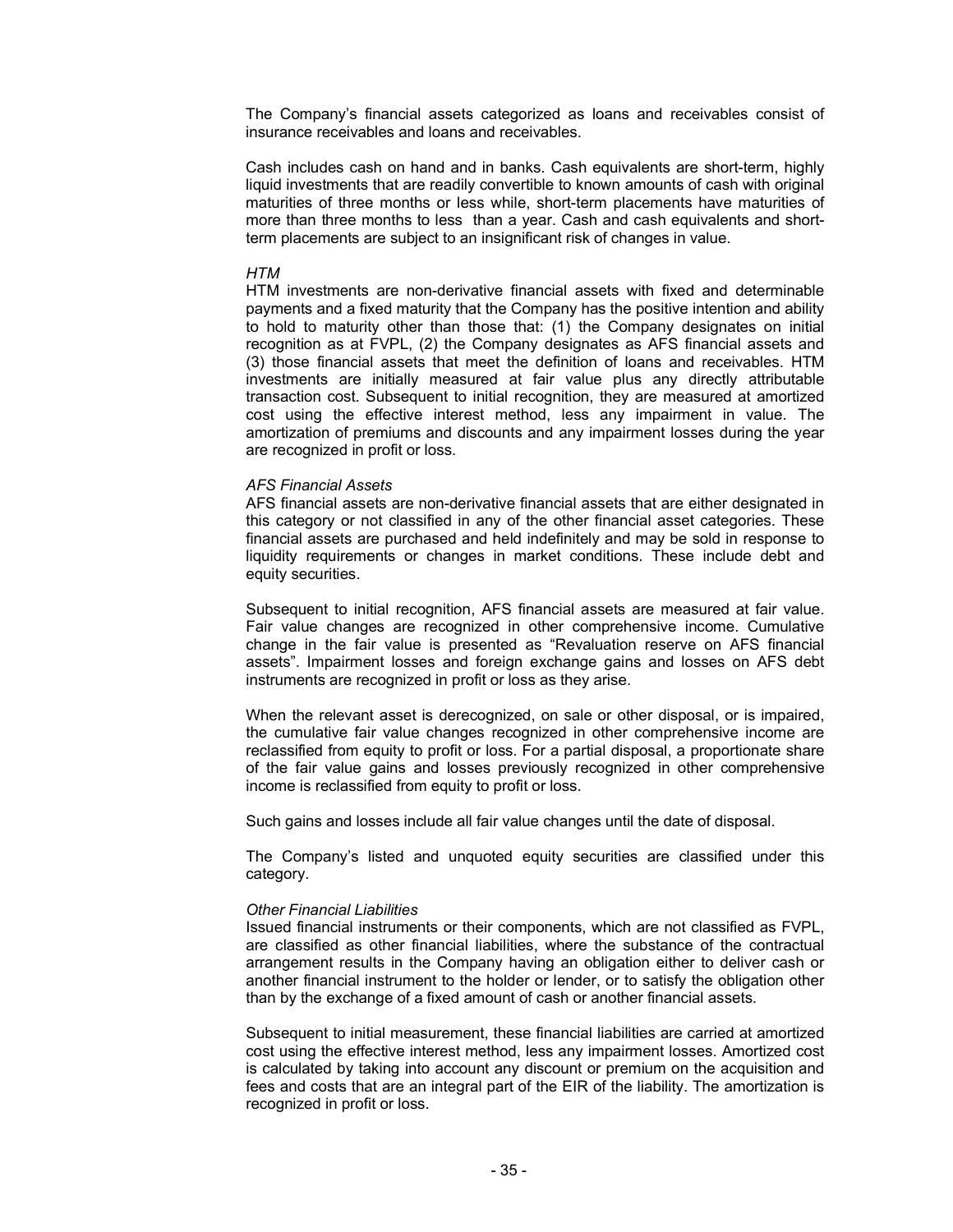Included in this category are claims reported under "Insurance contract liabilities", insurance payable, commission payable and other payables (excluding amounts payable to government agencies).

## Fair Value Measurements

### Determination of Fair Values

The fair values of financial instruments traded in active markets at reporting date are based on their quoted market prices or dealer price quotations (bid price for long positions and ask price for short positions), without any deduction for transaction costs.

When current bid and ask prices are not available, the price of the most recent transaction provides evidence of the current fair value as long as there has not been a significant change in economic circumstances since the time of the transaction.

For all other financial instruments not listed in an active market, the fair values are determined by using appropriate valuation techniques. Valuation techniques include the discounted cash flows method, price comparison to similar instruments for which market observable prices exist, options pricing models, and other relevant valuation models.

#### Fair Value Hierarchy

All assets and liabilities for which fair value is measured or disclosed in the financial statements are categorized within the fair value hierarchy, described as follows, based on the lowest level input that is significant to the fair value measurement as a whole:

- Level 1: quoted prices (unadjusted) in active markets for identical assets or liabilities;
- Level 2: inputs other than quoted prices included within Level 1 that are observable for the asset or liability, either directly (i.e., prices) or indirectly (i.e., derived from prices); and
- Level 3: inputs for the asset or liability that are not based on observable market data (unobservable inputs).

For assets and liabilities that are recognized in the financial statements on a recurring basis, the Company determines whether transfers have occurred between levels in the hierarchy by re-assessing the categorization at the end of each reporting period.

For purposes of the fair value disclosure, the Company has determined classes of assets and liabilities on the basis of the nature, characteristics and risks of the asset or liability and the level of the fair value hierarchy, as explained above.

#### "Day 1" Profit

Where the transaction price in a non-active market is different from the fair value from other observable current market transactions in the same instrument or based on a valuation technique whose variables include only data from observable market, the Company recognizes the difference between the transaction price and fair value (a "Day 1" profit) in profit or loss, unless it qualifies for recognition as some other type of asset. In cases where data used as inputs in a valuation model are not observable, the difference between the transaction price and model value is only recognized in profit or loss when the inputs become observable or when the instrument is derecognized. For each transaction, the Company determines the appropriate method of recognizing the "Day 1" profit.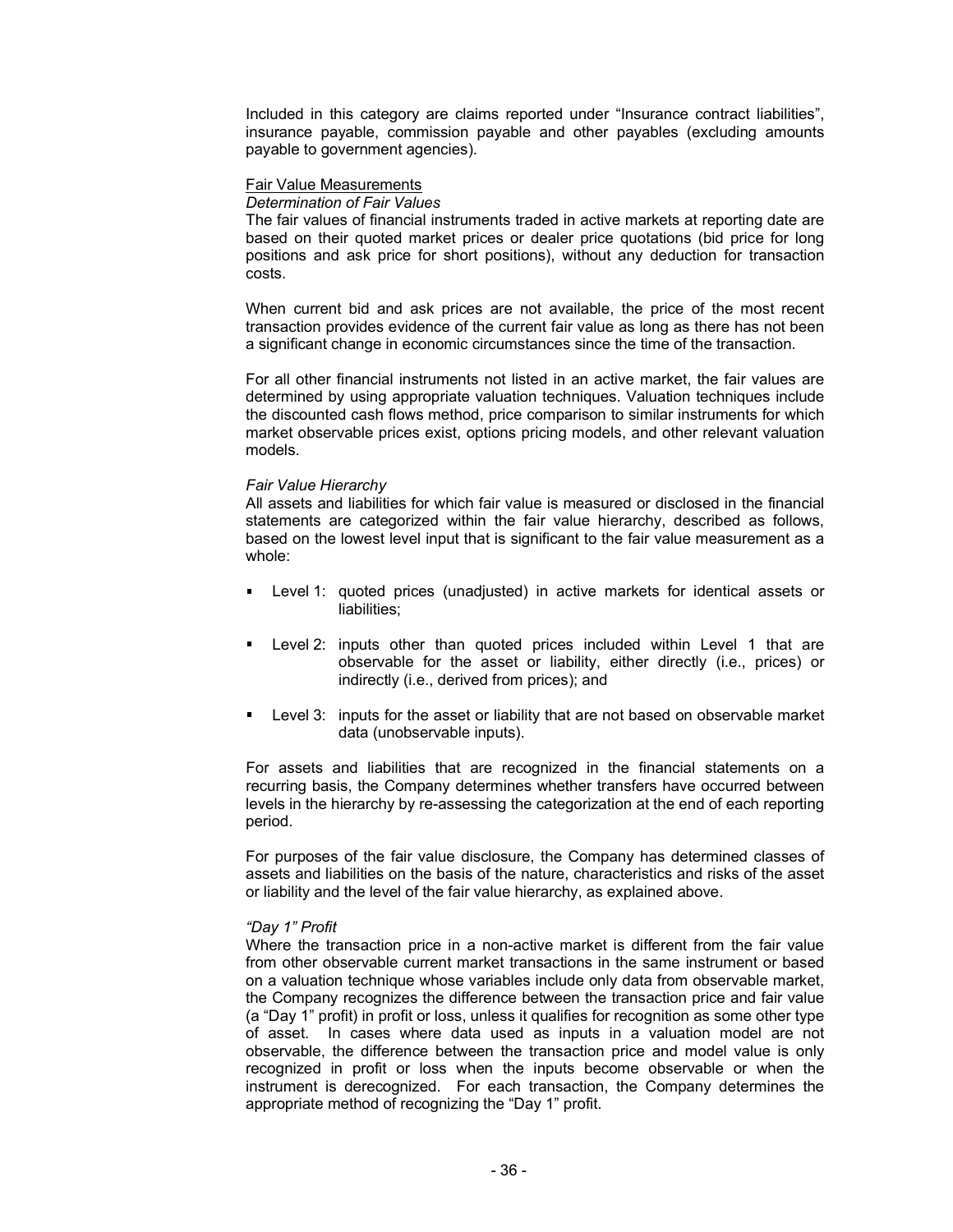### Offsetting Financial Instruments

Financial assets and financial liabilities are offset, and the net amount is reported in the statement of financial position if, and only if, there is a currently enforceable legal right to offset the recognized amounts and there is an intention to settle on a net basis, or to realize the financial asset and settle the financial liability simultaneously. This is not generally the case with master netting agreements; thus, the related financial assets and financial liabilities are presented on a gross basis in the statement of financial position.

## Impairment of Financial Assets

The Company assesses, at each reporting date, whether there is objective evidence that a financial asset or group of financial assets may be impaired. A financial asset or a group of financial assets is impaired and impairment loss is incurred if, and only if, there is objective evidence of impairment as a result of one or more events that have occurred after the initial recognition of the asset (loss event) and that loss event(s) has an impact on the estimated future cash flows of the financial asset or the group of financial assets that can be reliably estimated.

## AFS Financial Assets Carried at Fair Value

In case of equity securities classified as AFS financial assets, impairment indicators would include a significant or prolonged decline in the fair value of the investments below cost. Where there is objective evidence of impairment, the cumulative loss lodged under equity account, measured as the difference between the acquisition cost and the current fair value, less any impairment previously recognized in other comprehensive income, is transferred to profit or loss.

In the case of AFS debt securities, impairment is assessed based on the same criteria as financial assets carried at amortized cost. Interest continues to be accrued at the EIR on the reduced carrying amount of the asset and is recognized in profit or loss. If, in a subsequent year, the fair value of a debt instrument increased and the increase can be objectively related to an event occurring after the impairment loss was recognized in profit or loss, the impairment loss is reversed through profit or loss to the extent that the resulting carrying amount of the security does not exceed its carrying amount had no impairment loss been recognized.

For a partial disposal, a proportionate share of the fair value gains and losses previously recognized in other comprehensive income is reclassified from equity account to profit or loss. Such gains and losses include all fair value changes until the date of disposal.

Gains (losses) on sale of AFS financial assets and impairment losses are reclassified from accumulated other comprehensive income to net gains (losses) on AFS financial assets.

#### AFS Financial Assets Carried at Cost

If there is an objective evidence of an impairment loss on an unquoted equity instrument that is not carried at fair value because its fair value cannot be reliably measured, or on a derivative asset that is linked to and must be settled by delivery of such unquoted equity instrument, the amount of the loss is measured as the difference between the asset's carrying amount and the present value of estimated future cash flows discounted at the current market rate of return for a similar security.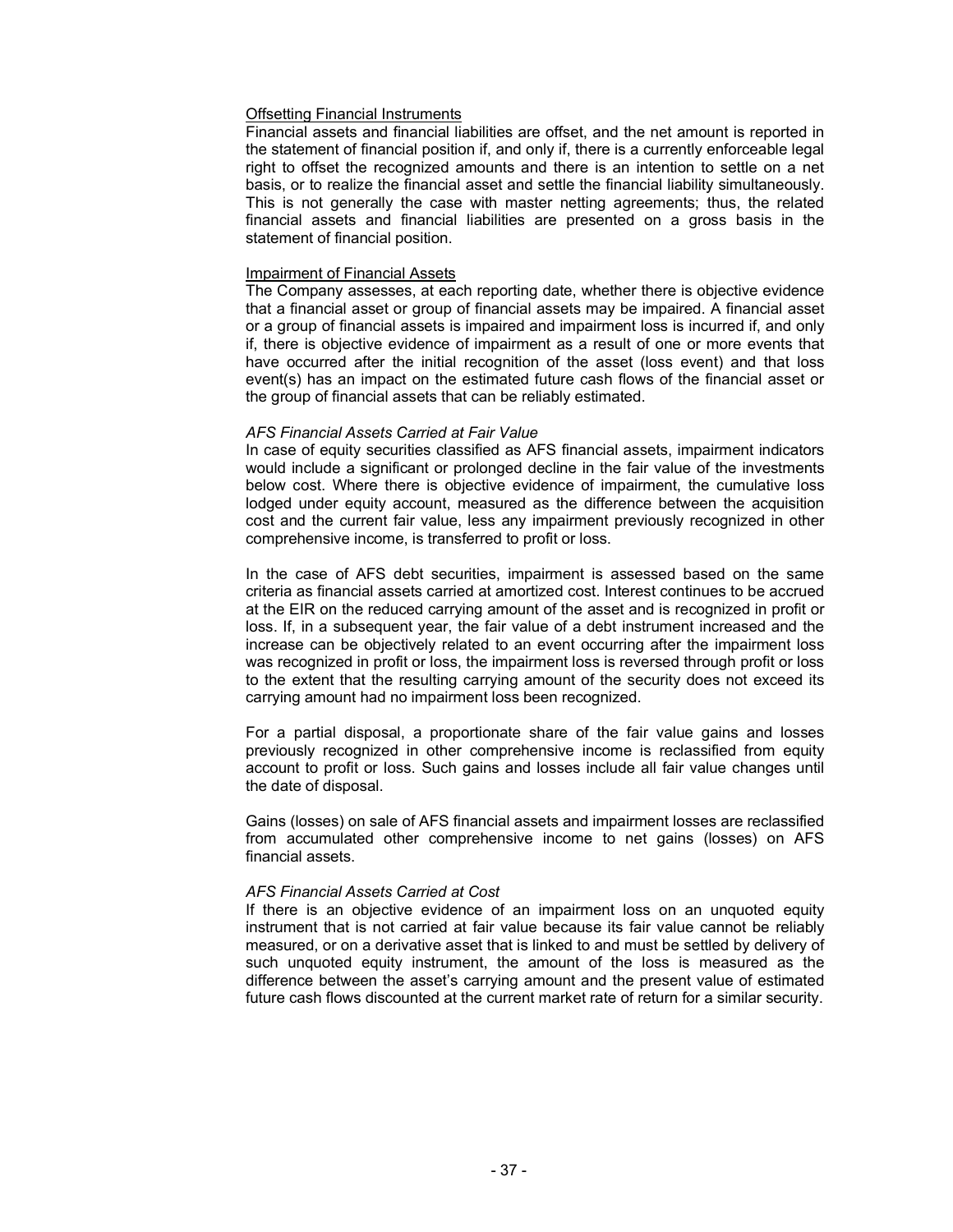## Loans and Receivables and HTM Investments

For financial assets carried at amortized cost such as loans and receivables and HTM investments, the Company first assesses whether impairment exists individually for financial assets that are individually significant, or collectively for financial assets that are not individually significant. If no objective evidence of impairment has been identified for a particular financial asset that was individually assessed, the Company includes the asset as part of a group of financial assets with similar credit risk characteristics and collectively assesses the group for impairment.

Assets that are individually assessed for impairment and for which an impairment loss is, or continues to be, recognized are not included in the collective impairment assessment.

Evidence of impairment for specific impairment purposes may include indications that a borrower or a group of borrowers is experiencing financial difficulty, default or delinquency in principal or interest payments, or may enter into bankruptcy or other form of financial reorganization intended to alleviate the financial condition of the borrower. For collective impairment purposes, evidence of impairment may include observable data on existing economic conditions or industry-wide developments indicating that there is a measurable decrease in the estimated future cash flows of the related assets.

If there is objective evidence of impairment, the amount of loss is measured as the difference between the asset's carrying amount and the present value of estimated future cash flows (excluding future credit losses that have not been incurred) discounted at the financial asset's original EIR (i.e., the EIR computed at initial recognition). Time value is generally not considered when the effect of discounting the cash flows is not material. If an asset has a variable rate, the discount rate for measuring any impairment loss is the current EIR, adjusted for the original credit risk premium. For collective impairment purposes, impairment losses are computed based on their respective default and historical loss experience.

The carrying amounts of the loans and receivables and HTM investments shall be reduced either directly or through the use of an allowance account. The impairment losses for the period shall be recognized in profit or loss. If, in a subsequent period, the amount of the impairment losses decreases and the decrease can be related objectively to an event occurring after the impairment was recognized, the previously recognized impairment loss is reversed. Any subsequent reversal of impairment losses is recognized in profit or loss, to the extent that the carrying amounts of the loans and receivables and HTM investments do not exceed their amortized cost at the reversal date.

Where loans and receivables have been ascertained to be worthless, the related amount is written-off against the corresponding allowance for impairment.

#### Derecognition of Financial Assets and Financial Liabilities

#### Financial Assets

A financial asset (or, where applicable, a part of a financial asset or part of a group of similar financial assets) is primarily derecognized when:

- the contractual rights to receive cash flows from the asset have expired;
- the Company retains the right to receive cash flows from the financial asset, but has assumed an obligation to pay them in full without material delay to a third party under a "pass-through" arrangement; or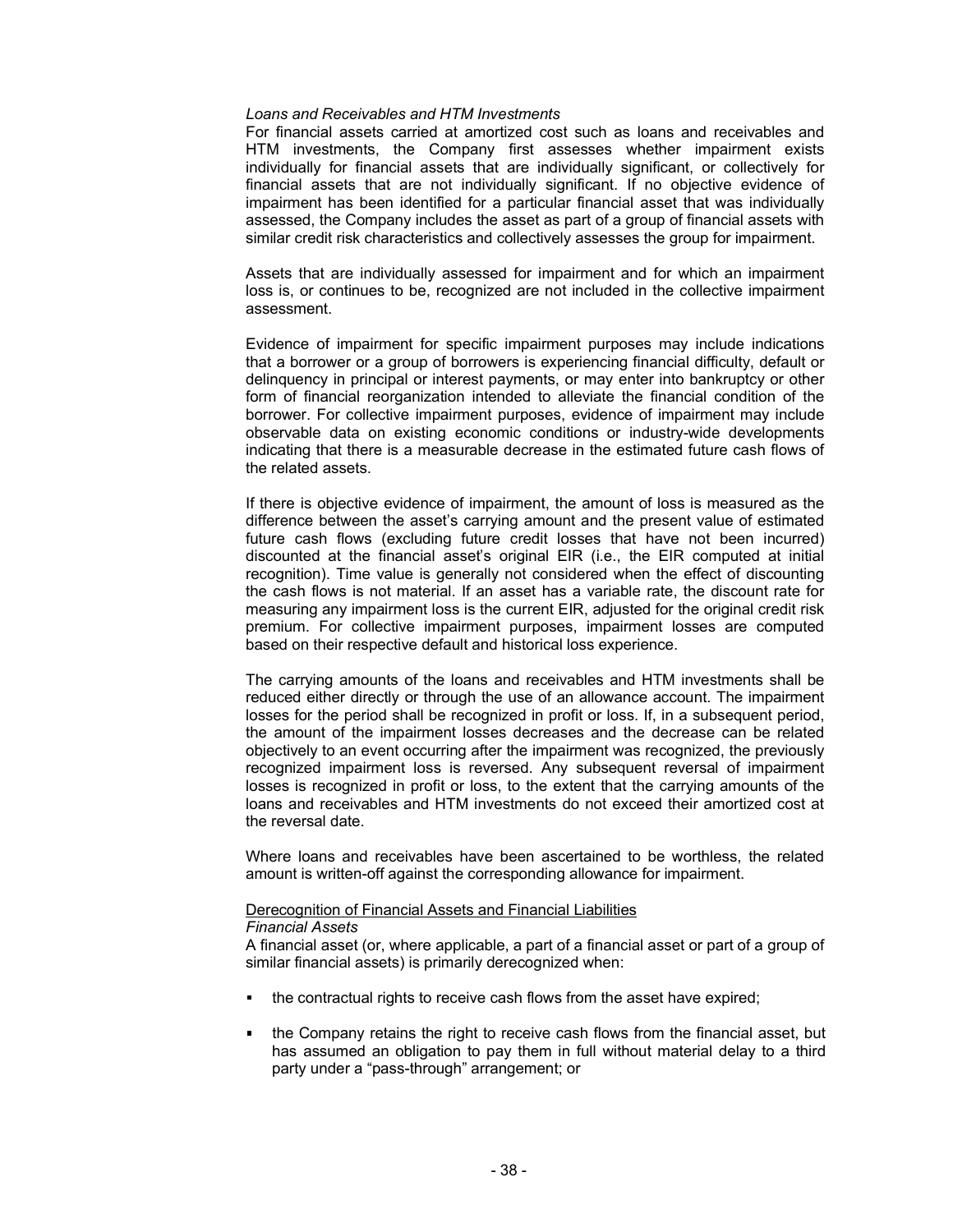- the Company has transferred its right to receive cash flows from the asset and either has:
	- transferred substantially all the risks and rewards of the asset; or
	- neither transferred nor retained substantially the risks and rewards of the financial asset but has transferred the control of the financial asset.

When the Company has transferred its rights to receive cash flows from an asset or has entered into a "pass-through" arrangement and has neither transferred nor retained substantially all the risks and rewards of the asset but transferred control of the asset, the Company continues to recognize the asset to the extent of the Company's continuing involvement. Continuing involvement that takes the form of a guarantee over the transferred asset is measured at the lower of the original carrying amount of the asset and the maximum amount of consideration that the Company could be acquired to pay.

## Financial Liabilities

A financial liability is derecognized when the obligation under the liability is discharged, cancelled or has expired. Where an existing financial liability is replaced by another from the same lender on substantially different terms, or the terms of an existing liability are substantially modified, such an exchange or modification is treated as a derecognition of the original liability and the recognition of a new liability. The difference in the respective carrying amounts is recognized in profit or loss.

## Property and Equipment

Property and equipment, except for office condominium and land, are stated at cost, net of accumulated depreciation and any impairment in value. The Company's parcel of land obtained through foreclosure is recognized at fair value as at the date of foreclosure. The said fair value is considered the deemed cost of the property.

The initial cost of property and equipment comprises its purchase price, including any directly attributable costs of bringing the asset to its working condition and location for its intended use. Subsequent costs are included in the asset's carrying amount or recognized as a separate asset, as appropriate, only when it is probable that future economic benefits associated with the item will flow to the Company and the cost of the item can be measured reliably. All other repairs and maintenance are charged against profit or loss during the financial period in which they are incurred.

Depreciation is calculated using the straight-line method over the estimated useful lives of the assets as follows:

|                                           | Number of Years |
|-------------------------------------------|-----------------|
| Office condominium                        | 19              |
| Furniture, fixtures, and office equipment | :               |
| Transportation equipment                  |                 |

The assets' residual values, estimated useful lives, and depreciation method are reviewed periodically to ensure that these are consistent to the expected pattern of economic benefits from the said property and equipment.

When property and equipment are retired or otherwise disposed of, the cost and the related accumulated depreciation and accumulated provision for impairment losses, if any, are removed from the accounts and any resulting gain or loss is credited to or charged against profit or loss.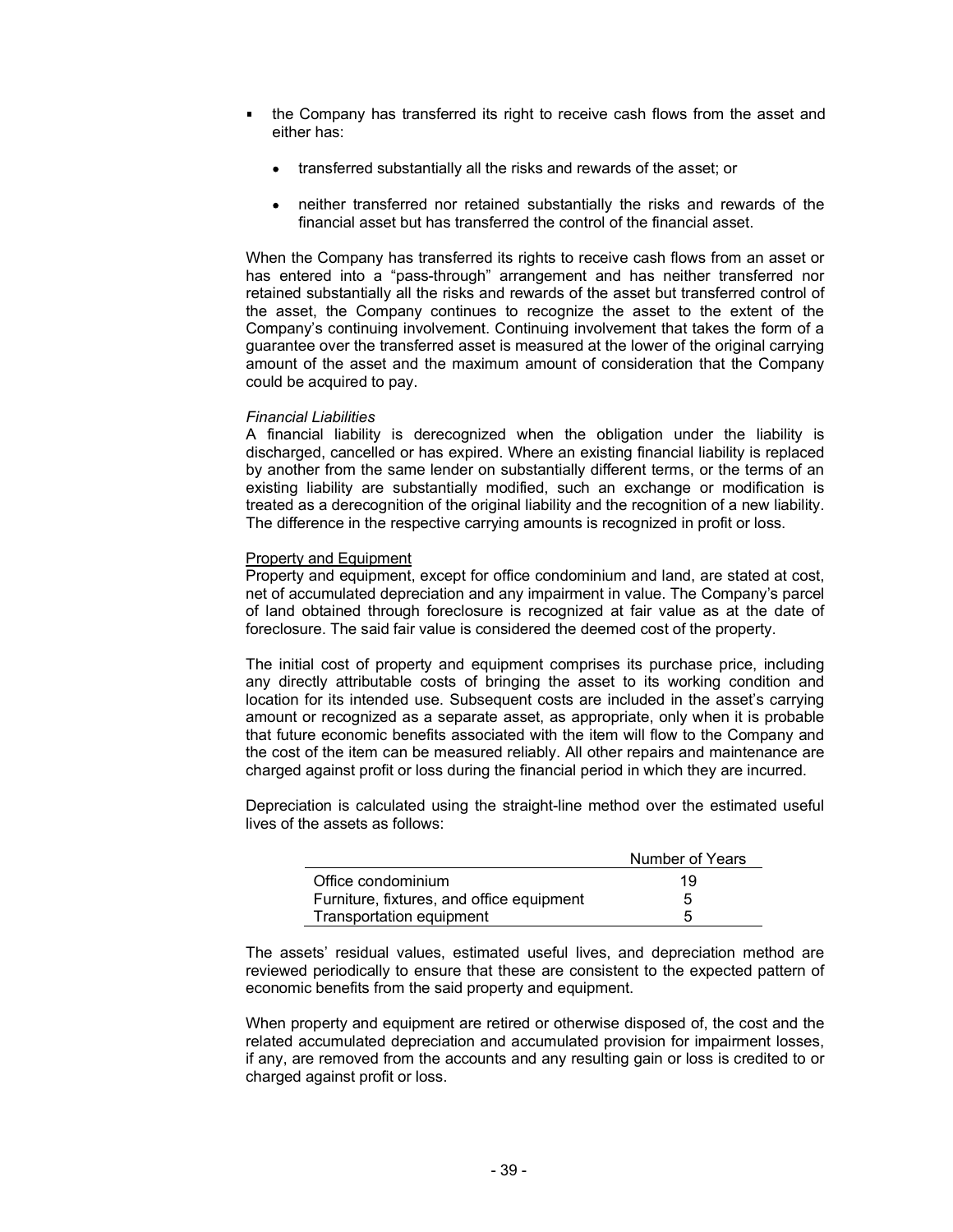Land is measured at fair value, while the office condominium units are measured at fair value less accumulated depreciation and impairment losses recognized at the date of revaluation. Valuations are performed with sufficient frequency to ensure that the fair value of a revalued asset does not differ materially from its carrying amount.

A revaluation surplus is recorded in other comprehensive income under "Revaluation reserve on property and equipment" account, except to the extent that it reverses a revaluation decrease of the same asset previously recognized in profit or loss, in which case the increase is recognized in profit or loss. A revaluation deficit is recognized in the statement of comprehensive income, except to the extent that it offsets an existing surplus on the same asset recognized in the revaluation surplus.

Accumulated depreciation as of the revaluation date is eliminated against the gross carrying amount of the asset and the net amount is restated to the revalued amount of the asset. Upon disposal, any revaluation reserve relating to the particular asset being sold is transferred to retained earnings. Transfers from revaluation reserve to retained earnings are not made through profit or loss.

#### Intangible Assets

Intangible asset represents the future economic benefits expected to be derived from the acquisition of insurance related assets, liabilities, and obligations of an insurance company through the establishment of policyholder relationships. Subsequent to initial recognition, the intangible asset is carried at cost less accumulated amortization. The intangible asset is being amortized over a period of 20 years from the date of acquisition. The unamortized portion is included under "Other assets" in the statement of financial position.

#### Determination of Fair Value of Nonfinancial Assets

Fair value is the price that would be received to sell an asset or paid to transfer a liability in an orderly transaction between market participants at the measurement date. The fair value measurement is based on the presumption that the transaction to sell the asset or transfer the liability takes place either:

- In the principal market for the asset or liability, or
- In the absence of a principal market, in the most advantageous market for the asset or liability

The principal or the most advantageous market must be accessible to the Company.

The fair value of an asset or a liability is measured using the assumptions that market participants would use when pricing the asset or liability, assuming that market participants act in their economic best interest.

A fair value measurement of a nonfinancial asset takes into account a market participant's ability to generate economic benefits by using the asset in its highest and best use or by selling it to another market participant that would use the asset in its highest and best use.

The Company uses valuation techniques that are appropriate in the circumstances and for which sufficient data are available to measure fair value, maximizing the use of relevant observable inputs and minimizing the use of unobservable inputs.

External appraisers are involved for valuation of significant assets, such as investment properties. Selection criteria include market knowledge, reputation, independence and whether professional standards are maintained.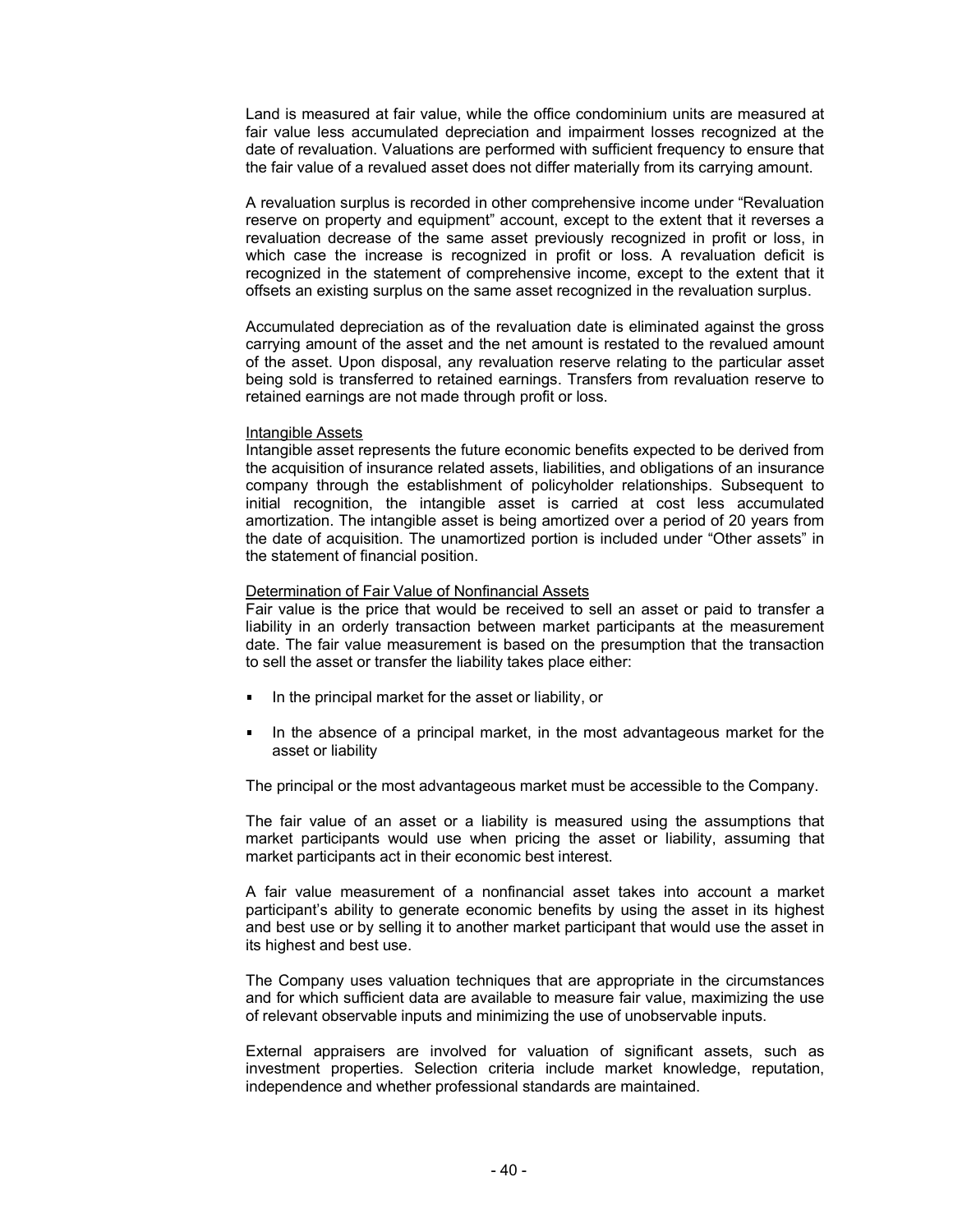### Impairment of Nonfinancial Assets

At each reporting date, the Company assesses whether there is any indication that its nonfinancial assets may be impaired. When an indicator of impairment exists or when an annual impairment testing for an asset is required, the Company makes a formal estimate of recoverable amount.

Recoverable amount is the higher of an asset's or cash generating unit's fair value less costs to sell and its value in use and is determined for an individual asset, unless the asset does not generate cash inflows that are largely independent of those from other assets or groups of assets, in which case the recoverable amount is assessed as part of the cash generating unit to which it belongs.

Where the carrying amount of an asset (or cash generating unit) exceeds its recoverable amount, the asset (or cash generating unit) is considered impaired and is written down to its recoverable amount. In assessing value in use, the estimated future cash flows are discounted to their present value using a pre-tax discount rate that reflects current market assessment of the time value of money and the risks specific to the asset (or cash generating unit).

An impairment loss is charged against operations in the year in which it arises, unless the asset is carried at a revalued amount, in which case the impairment loss is charged against the revaluation increment of the said asset.

For nonfinancial assets excluding goodwill, an assessment is made at each reporting date as to whether there is any indication that previously recognized impairment losses may no longer exist or may have decreased. If such indication exists, the recoverable amount is estimated.

A previously recognized impairment loss is reversed only if there has been a change in the estimates used to determine the asset's recoverable amount since the last impairment loss was recognized. If that is the case, the carrying amount of the asset is increased to its recoverable amount. That increased amount cannot exceed the carrying amount that would have been determined, net of depreciation and amortization, had no impairment loss been recognized for the asset in prior years. Such reversal is recognized in profit or loss unless the asset is carried at revalued amount, in which case the reversal is treated as a revaluation increase under other comprehensive income.

After such a reversal, the depreciation expense is adjusted in future years to allocate the asset's revised carrying amount, less any residual value, on a systematic basis over its remaining useful life.

#### Equity

Capital stock represents the value of shares that have been issued at par.

Contributed surplus includes any premiums received in excess of par value on the issuance of capital stock. Any transaction costs associated with the issuance of shares are deducted from contributed surplus.

Deficit includes all the accumulated losses of the Company, distribution to stockholders, and adjustments resulting from changes in accounting policy.

Revaluation reserve on AFS securities pertain to the unrealized fair value gains and losses from mark-to-market valuation of AFS securities

Revaluation reserve on property represents the appraisal increment on office condominium units classified under "Property and equipment".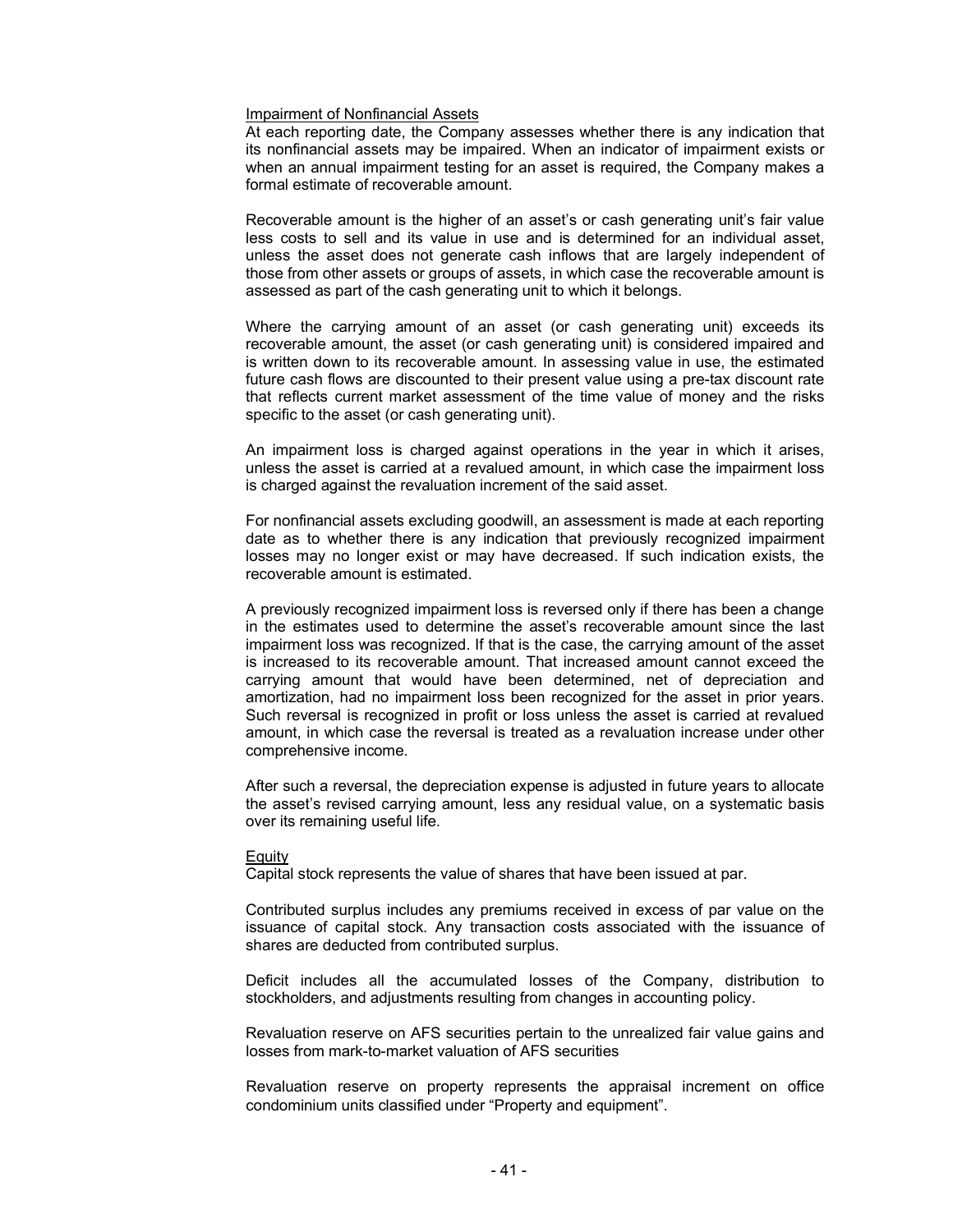Remeasurement gains on defined benefit plan represents the cumulative amount of remeasurement of retirement liability arising from actuarial gains and losses due to expenses and demographic assumptions as well as gains and losses in the plan assets.

#### Revenue Recognition

The Company's revenue streams arising from insurance contracts falls under PFRS 4 while interest and dividend income falls under PAS 39 and other income under PFRS 15 Revenue from Contracts with Customers. The following specific criteria must also be met before revenue is recognized:

#### Premiums Revenue

Premiums from short-duration insurance contracts are recognized as revenue over the period of the contracts using the 24th method. The portion of the premiums written that relate to the unexpired periods of the policies at reporting date is accounted for as pprovision for unearned premiums presented as part of "Insurance contract liabilities" in the statement of financial position. The related reinsurance premiums that pertain to the unexpired periods at reporting date are accounted for as deferred reinsurance under "Reinsurance assets". The net changes in these accounts between reporting dates are included in the determination of net earned insurance premiums.

#### Reinsurance Commission Income

Commissions earned from short-duration insurance contracts are recognized as revenue over the contract period using the 24th method. The portion of the commissions that relate to the unexpired periods of the policies at the reporting date are accounted for as "Deferred reinsurance commissions" in the statement of financial position.

#### Interest Income

Interest income is recognized as it accrues in accordance with effective interest method.

#### Dividend Income

Dividend income is recognized when the Company's right to receive payment is established.

#### Other Income

Other income, including other underwriting income, is recognized when earned.

Service fee represent income earned from administrative services (technical support and data processing services), accounted under the scope of PFRS 15.

#### Determining whether the Company is Acting as Principal or an Agent

The Company assesses its revenue arrangements against the following criteria to determine whether it is acting as a principal or an agent:

- whether the Company has primary responsibility for providing the services; and
- **whether the Company has discretion in establishing prices.**

If the Company has determined it is acting as a principal, the Company recognizes revenue on gross basis with the amount remitted to the other party being accounted as part of cost and expenses. If the Company has determined it is acting as an agent, only the net amount retained is recognized as revenue.

The Company has determined that it is acting as principal in its revenue arrangements.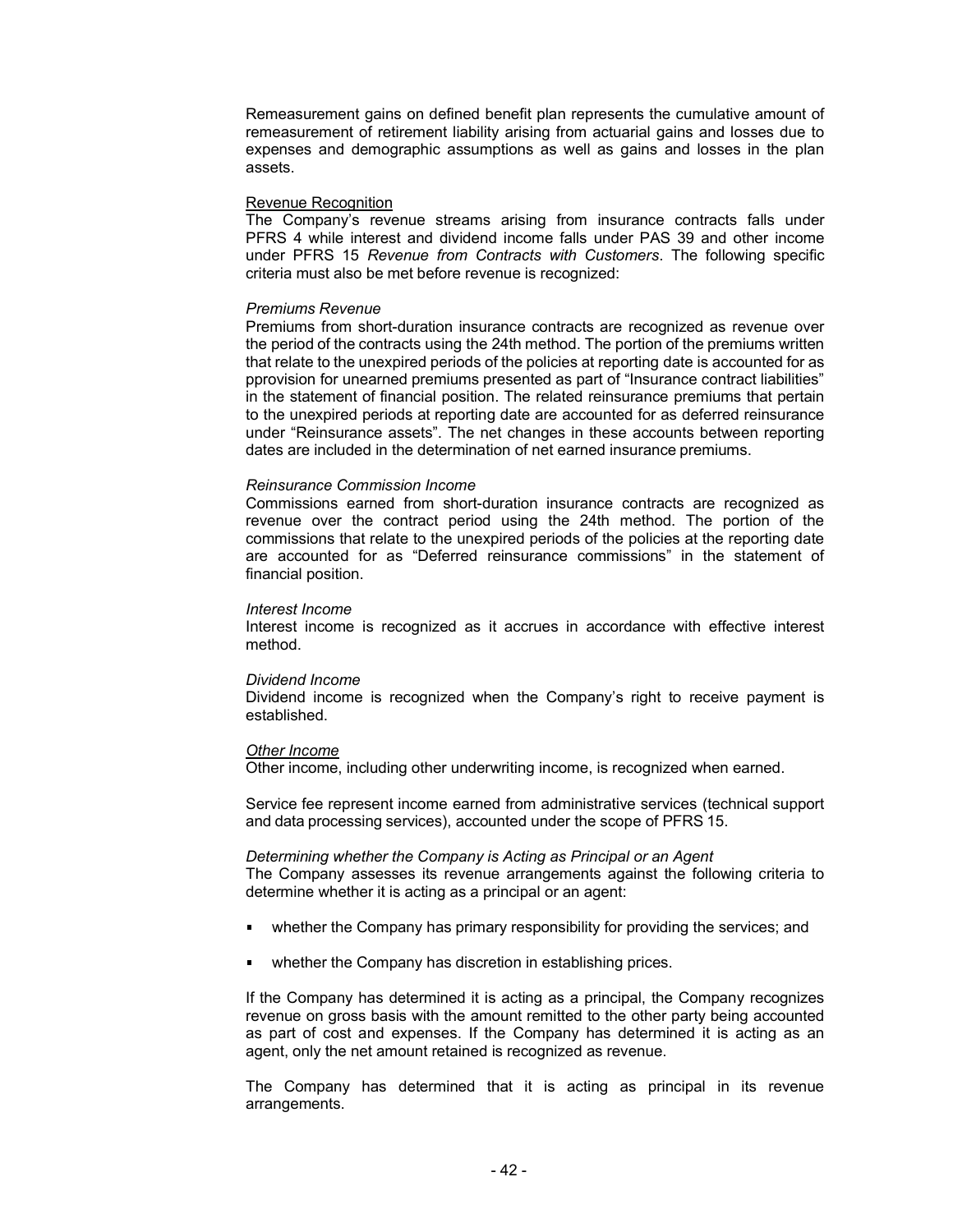#### Expense Recognition

Expenses are decreases in economic benefits during the accounting period in the form of outflows or depletions of assets or incurrence of liabilities that result in decrease in equity, other than those relating to distribution to equity participants.

### Other Underwriting Expense

Other underwriting expense pertains to the costs incurred by the Company prior to the issuance of policies to its policyholders. These costs include expenses for technical inspections, actuarial reviews, and other work deemed necessary to determine whether or not to accept the risks to be written.

## Operating Expenses

Operating expenses constitute costs of administering the business. These are recognized as expense when incurred.

## Pension Benefits

The net pension liability or asset is the aggregate of the present value of the defined benefit obligation at the end of the reporting period reduced by the fair value of plan assets (if any), adjusted for any effect of limiting a net pension asset to the asset ceiling. The asset ceiling is the present value of any economic benefits available in the form of refunds from the plan or reductions in future contributions to the plan.

The cost of providing benefits under the defined benefit plans is actuarially determined using the projected unit credit method.

Defined benefit costs comprise the following:

- service cost;
- net interest on the net pension liability or asset; and
- **F** remeasurements of defined benefit plan.

Service costs which include current service costs, past service costs, and gains or losses on non-routine settlements are recognized as expense in profit or loss. Past service costs are recognized when plan amendment or curtailment occurs. These amounts are calculated periodically by independent qualified actuaries.

Net interest on the net pension liability or asset is the change during the period in the net pension liability or asset that arises from the passage of time which is determined by applying the discount rate based on government bonds to the net pension liability or asset. Net interest on the net pension liability or asset is recognized as expense or income in profit or loss.

Remeasurements comprising actuarial gains and losses, return on plan assets, and any change in the effect of the asset ceiling (excluding net interest on defined benefit liability) are recognized immediately in other comprehensive income in the period in which they arise. Remeasurements are not reclassified to profit or loss in subsequent periods.

Plan assets are assets that are held by a long-term employee benefit fund or qualifying insurance policies. Plan assets are not available to the creditors of the Company, nor can they be paid directly to the Company. Fair value of plan assets is based on market price information. When no market price is available, the fair value of plan assets is estimated by discounting expected future cash flows using a discount rate that reflects both the risk associated with the plan assets and the maturity or expected disposal date of those assets (or, if they have no maturity, the expected period until the settlement of the related obligations). The Company has not set up plan assets as at December 31, 2020 and 2019.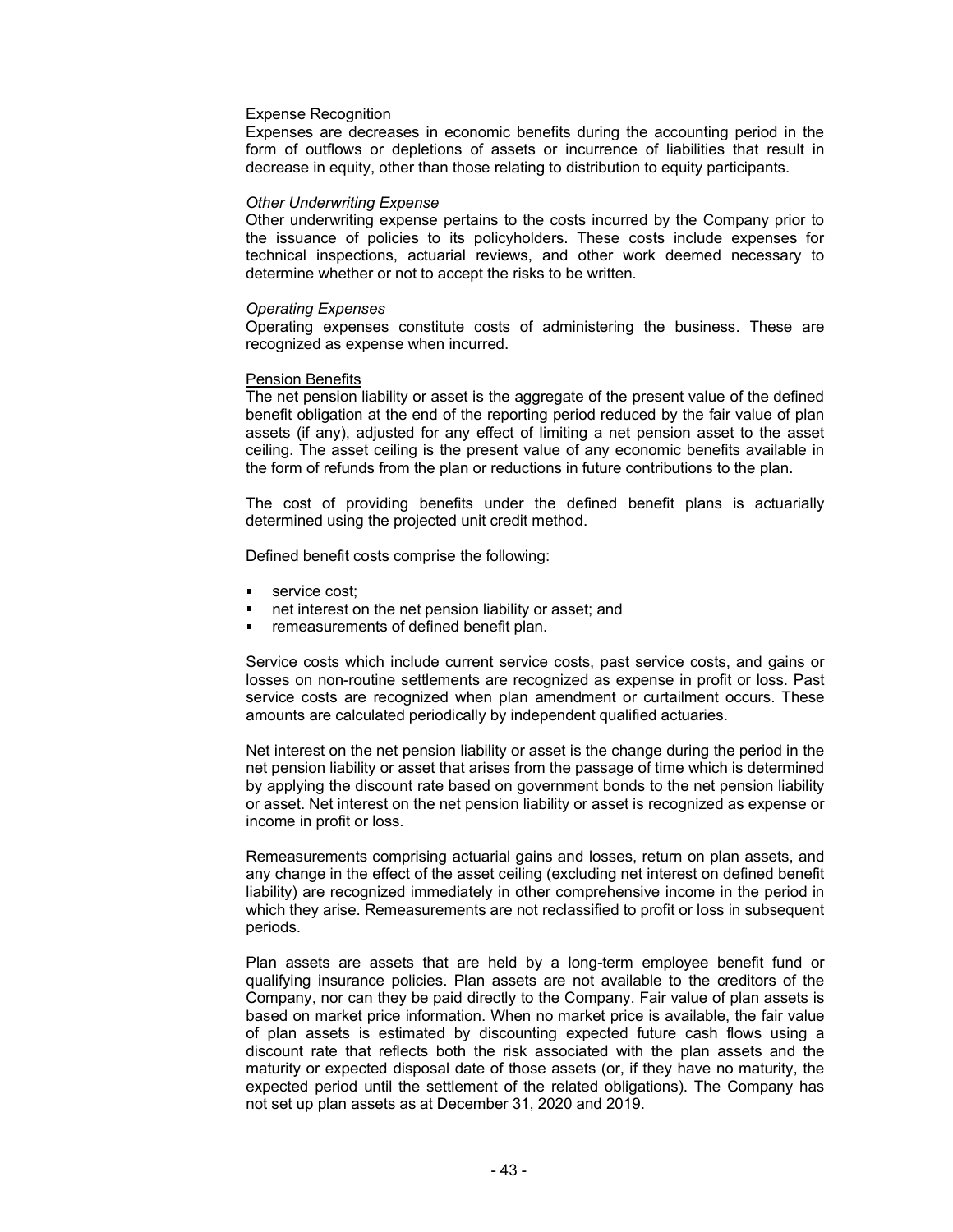The Company's right to be reimbursed of some or all of the expenditure required to settle a defined benefit obligation is recognized as a separate asset at fair value when and only when reimbursement is virtually certain.

### Leases

All leases are accounted for by recognizing a right-of-use asset and a lease liability except for:

- **leases of low value assets; and**
- leases with a duration of 12 months or less.

Lease liabilities are measured at the present value of the contractual payments due to the lessor over the lease term, with the discount rate determined by reference to the rate inherent in the lease unless (as is typically the case) this is not readily determinable, in which case the Company's incremental borrowing rate on commencement of the lease is used. Variable lease payments are only included in the measurement of the lease liability if they depend on an index or rate. In such cases, the initial measurement of the lease liability assumes the variable element will remain unchanged throughout the lease term. Other variable lease payments are expensed in the period to which they relate.

On initial recognition, the carrying value of the lease liability also includes:

- **EXED** amounts expected to be payable under any residual value guarantee;
- **the exercise price of any purchase option granted in favor of the Company if it is** reasonable certain to assess that option;
- **number 1** any penalties payable for terminating the lease, if the term of the lease has been estimated on the basis of termination option being exercised.

Right-of-use assets are initially measured at the amount of the lease liability, reduced for any lease incentives received, and increased for:

- **EXE** lease payments made at or before commencement of the lease;
- **initial direct costs incurred; and**
- **the amount of any provision recognized where the Company is contractually** required to dismantle, remove or restore the leased asset (typically leasehold dilapidations).

Subsequent to initial measurement lease liabilities increase as a result of interest charged at a constant rate on the balance outstanding and are reduced for lease payments made. Right-of-use assets are amortized on a straight-line basis over the remaining term of the lease or over the remaining economic life of the asset if, rarely, this is judged to be shorter than the lease term.

When the Company revises its estimate of the term of any lease (because, for example, it re-assesses the probability of a lessee extension or termination option being exercised), it adjusts the carrying amount of the lease liability to reflect the payments to make over the revised term, which are discounted using a revised discount rate. The carrying value of lease liabilities is similarly revised when the variable element of future lease payments dependent on a rate or index is revised, except the discount rate remains unchanged. In both cases an equivalent adjustment is made to the carrying value of the right-of-use asset, with the revised carrying amount being amortized over the remaining (revised) lease term. If the carrying amount of the right-of-use asset is adjusted to zero, any further reduction is recognized in profit or loss.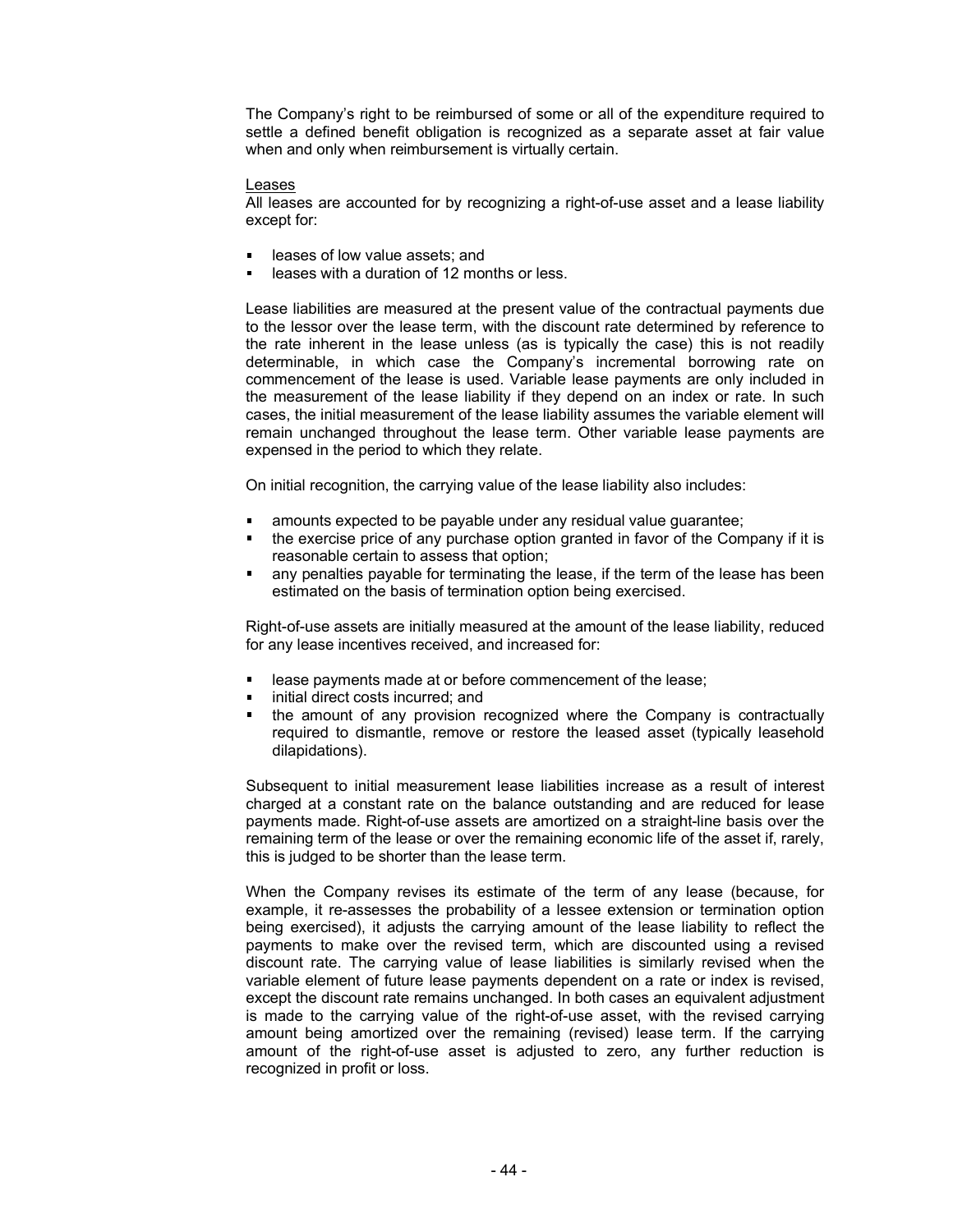When the Company renegotiates the contractual terms of a lease with the lessor, the accounting depends on the nature of the modification:

- **if the renegotiation results in one or more additional assets being leased for an** amount commensurate with the standalone price for the additional rights-of-use obtained, the modification is accounted for as a separate lease in accordance with the above policy.
- **in all other cases where the renegotiated increases the scope of the lease** (whether that is an extension to the lease term, or one or more additional assets being leased), the lease liability is remeasured using the discount rate applicable on the modification date, with the right-of-use asset being adjusted by the same amount.
- if the renegotiation results in a decrease in the scope of the lease, both the carrying amount of the lease liability and right-of-use asset are reduced by the same proportion to reflect the partial of full termination of the lease with any difference recognized in profit or loss. The lease liability is then further adjusted to ensure its carrying amount reflects the amount of the renegotiated payments over the renegotiated term, with the modified lease payments discounted at the rate applicable on the modification date. The right-of- use asset is adjusted by the same amount.

For contracts that both convey a right to the Company to use an identified asset and require services to be provided to the group by the lessor, the group has elected to account for the entire contract as a lease, i.e. it does allocate any amount of the contractual payments to, and account separately for, any services provided by the supplier as part of the contract.

#### Short-term Leases

The Company has elected not to recognize ROU assets and lease liability for shortterm leases of 12 months or less. The Company recognizes the lease payments associated with these leases as an expense on a straight-line basis over the lease term.

#### Foreign Currency Transactions and Balances

The functional and presentation currency of the Company is the Philippine Peso. Transactions in foreign currencies are initially recorded at the functional currency rate ruling at the date of the transaction. Monetary assets and liabilities denominated in foreign currencies are retranslated at the functional currency rate of exchange ruling at the reporting date. Nonmonetary items that are measured in terms of historical cost in a foreign currency are translated using the exchange rate as at the date of the initial transaction and are not subsequently restated. Nonmonetary items measured at fair value in a foreign currency are translated using the exchange rate at the date when the fair value was determined. All foreign exchange differences are taken to profit or loss except for equity securities classified as AFS financial assets where such differences are taken to other comprehensive income.

## Taxes

## Current Tax

Current tax is the expected tax payable on the taxable income for the year, using tax rates enacted or substantively enacted at each reporting date, and any adjustment to tax payable in respect of previous years.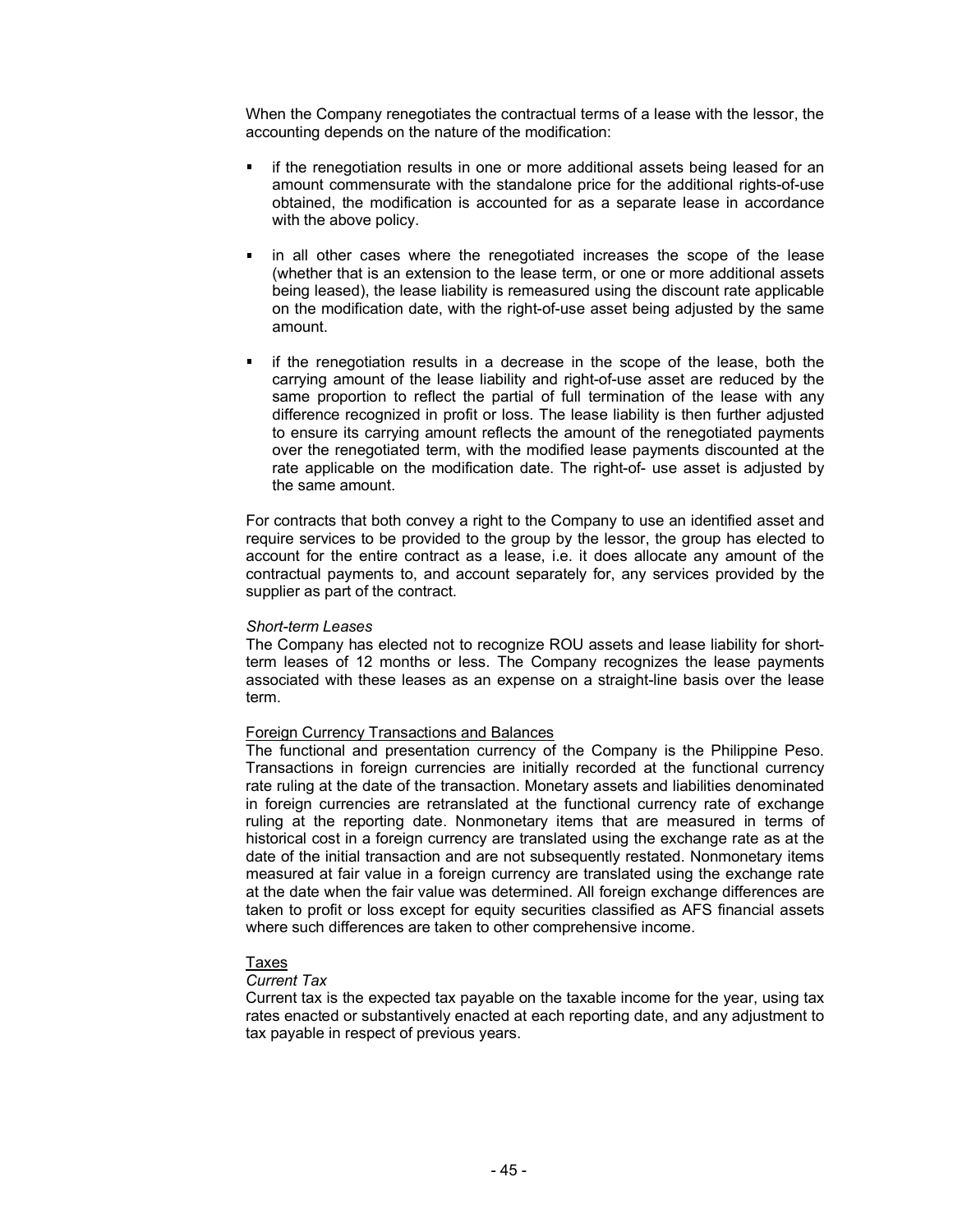#### Deferred Tax

Deferred tax is provided, using the asset-liability method, on all temporary differences at the reporting date between the tax bases of assets and liabilities and their carrying amounts for financial reporting purposes.

Deferred tax liabilities are recognized for all taxable temporary differences, including asset revaluations. Deferred tax assets are recognized for all deductible temporary differences, carryforward of unused tax credits from the excess of minimum corporate income tax (MCIT) over the regular income tax, and unused NOLCO, to the extent that it is probable that sufficient taxable profit will be available against which the deductible temporary differences and carryforward of unused tax credits from MCIT and unused NOLCO can be utilized. Deferred tax, however, is not recognized on temporary differences that arise from the initial recognition of an asset or liability in a transaction that is not a business combination and, at the time of the transaction, affects neither the accounting income nor taxable income or loss.

The carrying amount of deferred tax assets is reviewed at each reporting date and reduced to the extent that it is no longer probable that sufficient taxable profit will be available to allow all or part of the deferred income tax assets to be utilized. Unrecognized deferred tax assets are reassessed at each reporting date and are recognized to the extent that it has become probable that future taxable profit will allow all or part of the deferred tax assets to be recovered.

Deferred tax assets and liabilities are measured at the tax rate that is applicable to the period when the asset is realized or the liability is settled, based on tax rates and tax laws that have been enacted or substantively enacted as of the reporting date. Movements in the deferred income tax assets and liabilities arising from changes in tax rates are charged against or credited to income for the period.

Current tax and deferred tax relating to items recognized directly in equity are also recognized in equity and not in profit or loss.

Deferred tax assets and deferred tax liabilities are offset if a legally enforceable right exists to set off current tax assets against current tax liabilities and deferred taxes related to the same taxable entity and the same taxation authority.

#### Final Tax

Interest income from cash in banks, debt securities, funds held by ceding companies and dividend income, which is subject to final withholding tax, is presented at gross amounts while taxes paid or withheld are recognized as final tax under "Current income tax" in profit or loss.

#### CWT

CWT pertains to the indirect tax paid by the Company that is withheld by its counterparty for the payment of premiums to the Company. CWT is initially recorded at cost under "Other assets" account in the statement of financial position.

At each end of the tax reporting deadline, CWT may either be offset against future income tax payable or be claimed as a refund from the taxation authorities at the option of the Company. If CWT is claimed as a refund, these will be reclassified to receivables in the statement of financial position when the refund is virtually certain.

At each end of the reporting period, an assessment for impairment is performed as to the recoverability of the CWT.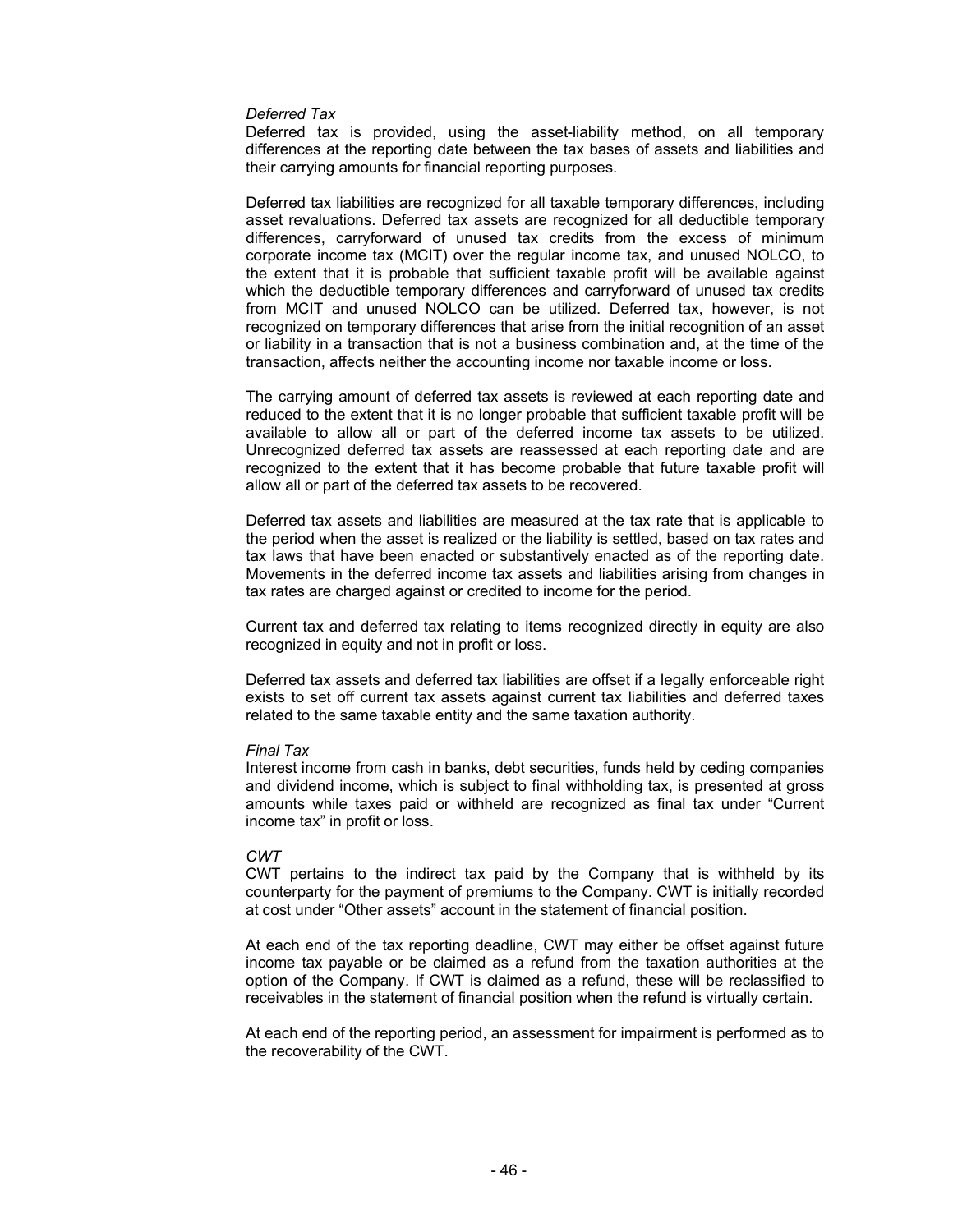## VAT

Revenues, expenses and assets are recognized net of the amount of VAT, except:

- where the tax incurred on a purchase of assets or services is not recoverable from the taxation authority, in which case the tax is recognized as part of the cost of acquisition of the asset or as part of the expense item as applicable; and
- **FX** receivables and payables that are stated with the amount of tax included.

The net amount of tax recoverable from, or payable to, the taxation authority is included as part of receivables or payables in the statement of financial position.

## Related Parties

Related party relationships exist when one party has the ability to control or influence the other party, directly or indirectly, through one or more intermediaries, or exercise significant influence over the other party in making financial and operating decisions. Such relationship also exists between and/or among entities which are under common control with the reporting enterprise, or between and/or among the reporting enterprise and its key management personnel or directors. In considering each possible related party relationship, attention is directed to the substance of the relationship, and not merely the legal form.

## Provisions

A provision is recognized if, as a result of a past event, the Company has a present legal or constructive obligation that can be estimated reliably, and it is probable that an outflow of economic benefits will be required to settle the obligation. Provisions are determined by discounting the expected future cash flows at pre-tax rate that reflects current market assessments of the time value of money and the risks specific to the liability. The unwinding of the discount is recognized as finance cost.

#### **Contingencies**

Contingent liabilities are not recognized in the financial statements. They are disclosed in the notes to financial statements unless the possibility of an outflow of resources embodying economic benefits is remote. Contingent assets are not recognized in the financial statements but are disclosed in the notes to financial statements when an inflow of economic benefits is probable.

#### Events After the Reporting Date

Post year-end events that provide additional information about the Company's financial position at reporting date (adjusting events) are reflected in the financial statements. Post year-end events that are not adjusting events are disclosed in the notes to the financial statements when material.

## 28. Management of Capital, Insurance Risks, and Financial Risks

## Governance Framework

The primary objective of the Company's risk and financial management framework is to recognize, identify and measure risks and manage the Company's portfolio to achieve expected return consistent with the risks taken. The Company recognizes the importance of having efficient and effective risk management systems in place to minimize uncompensated and inappropriate risks.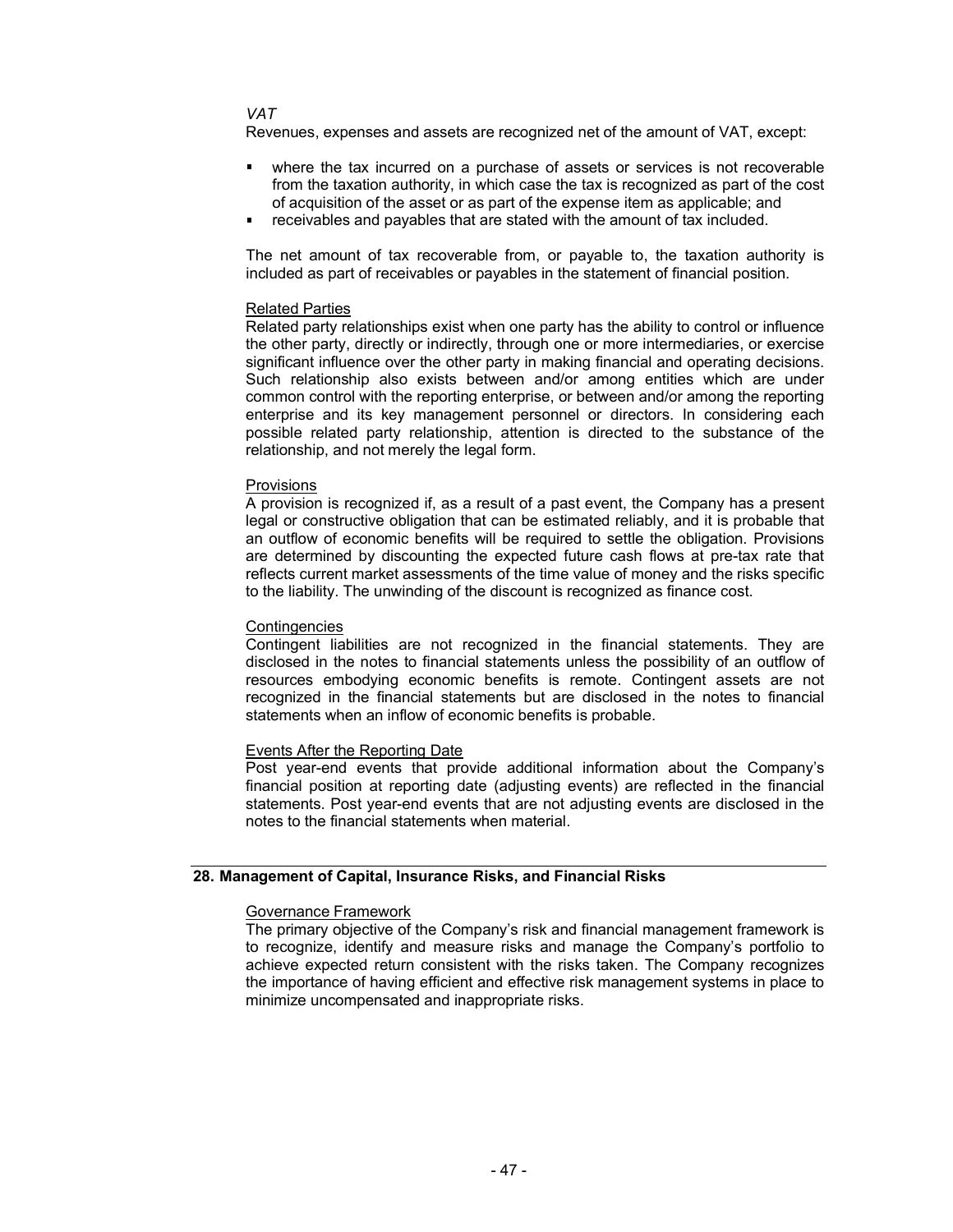The Company has established a risk management function with clear terms of reference for the BOD and senior management. Further, a clear organization structure with delegated authorities and responsibilities from senior management to department managers has been developed. Lastly, the Company policy framework which sets out the risk portfolio of the Company, including but not limited to geographical and industry segments, risk management, control and business conduct standards for the Company's operations has been put in place.

The Company's senior management together with the department managers meet once a month or as the need arises, to discuss the Company's identified risks, their quantification and disposition, whether they will be accepted, transferred or eliminated from the portfolios, taking into account the Company's retention limit structure, the prevailing commercial and regulatory requirements, and potential financial effects.

## Regulatory Framework

Regulators are interested in protecting the rights of the policyholders and maintain close vigil to ensure that the Company is satisfactorily managing affairs for their benefit. At the same time, the regulators are also interested in ensuring that the Company maintains appropriate solvency position to meet liabilities arising from claims and that the risk levels are at acceptable levels. The operations of the Company are also subject to the regulatory requirements of the IC. Such regulations not only prescribe approval and monitoring of activities but also impose certain restrictive provisions (e.g., capital adequacy to minimize the risk of default and insolvency on the part of the insurance companies to meet the unforeseen liabilities as these arise).

## Capital Management Framework

The primary objective for capital management is to enable the Company to determine the level of capital necessary to support its insurance operations, to provide a desired degree of protection for its policyholders, and to maintain an adequate margin of solvency at all times. The Company shall maintain capital equal to or higher than the minimum capital requirements set by the regulators and the amount computed under the Risk-Based Capital (RBC) Model. Management considers the Company's total equity as its capital.

Any inadequacy in the required capital will require capital infusion or the Company's license to operate insurance business could be revoked.

There were no changes made to its capital base, objectives, policies and processes from previous years.

#### Net Worth Requirements

Under Section 194 of the Amended Insurance Code RA) which was approved on August 15, 2013, every insurance company doing business in the Philippines needs to comply with the following net worth requirements:

| Net Worth     | Compliance Date                |
|---------------|--------------------------------|
| P250,000,000  | On or before June 30, 2013     |
| 550,000,000   | On or before December 31, 2016 |
| 900,000,000   | On or before December 31, 2019 |
| 1,300,000,000 | On or before December 31, 2022 |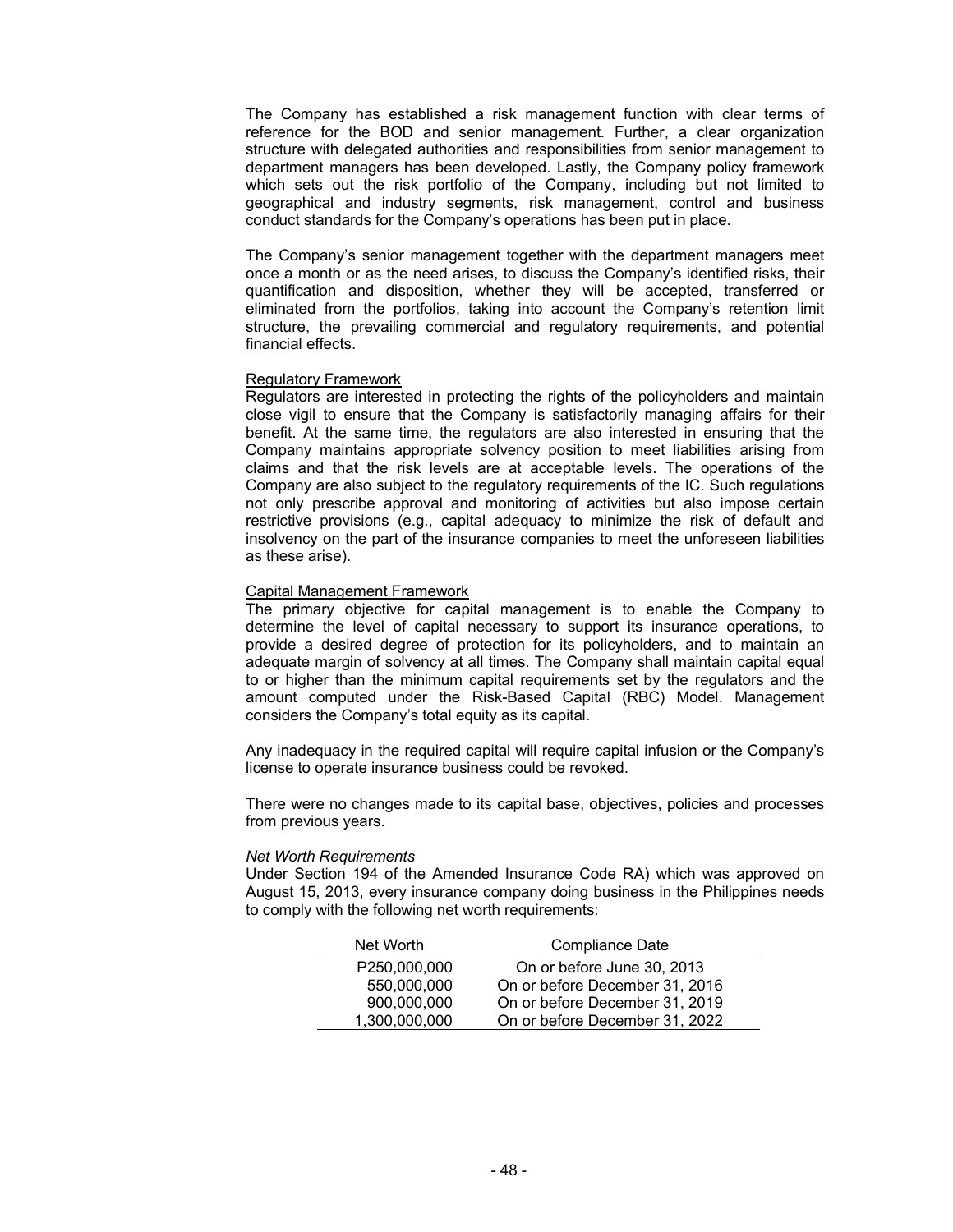As at December 31, 2020 and 2019, the Company has complied with the net worth requirements based on internal calculations. The final amount of net worth can be determined only after the accounts of the Company have been examined by the IC, especially as to the admitted and non-admitted assets as defined under the Amended Insurance Code.

Accordingly, the deposits for future stock subscription received by the Company amounting to P520.08 million and P438.48 million as at December 31, 2020 and 2019, respectively, (see Note 22) presented as liability in the Company's statement of financial position were considered by management in the computation of the net worth requirement.

#### RBC Requirements

IC Circular Letter No. 2016-68, Amended RBC2 Framework, provides for the RBC2 framework for the nonlife insurance industry to establish the required amounts of capital to be maintained by the insurance companies in relation to the risks an insurance company is exposed to. Every nonlife insurance company is annually required to maintain an RBC2 ratio of at least 100% and not to fail the trend test. Failure to meet the minimum RBC2 ratio shall subject the insurance company to regulatory intervention which could be at various levels depending on the degree of the violation.

The RBC2 ratio shall be calculated as total available capital (TAC) divided by the RBC2 requirement. TAC is the aggregate of Tier 1 and Tier 2 capital minus deductions, subject to applicable limits determined by IC. With Tier 1 Capital being the capital fully available to cover losses at all times on a going concern and winding up basis. And Tier 2 Capital as the capital that can also provide additional buffer to the insurance company, though it is not of the same high quality as Tier 1 Capital.

The following table shows how the RBC ratio was determined by the Company based on internal calculations:

|             | 2020         | 2019         |
|-------------|--------------|--------------|
| Net worth   | P958.021.155 | P971.734.040 |
| RBC capital | 26,252,683   | 34,084,873   |
| RBC ratio   | 3.649%       | 2.851%       |

The final RBC ratio can only be determined after the accounts of the Company have been examined by the IC specifically as to admitted and non-admitted assets as defined under the Insurance Code.

#### Insurance Risk

The risk under an insurance contract is the possibility of occurrence of insured event and uncertainty of the amount and timing of any resulting claim. The principal risk the Company faces under such contracts is that the actual claims will exceed the carrying amount of insurance liabilities. This could occur due to any of the following:

#### Occurrence Risk

The possibility that the number of insured events will differ from those expected.

#### Severity Risk

The possibility that the cost of the events will differ from those expected.

#### Development Risk

The possibility that changes may occur in the amount of an insurer's obligation at the end of the contract period.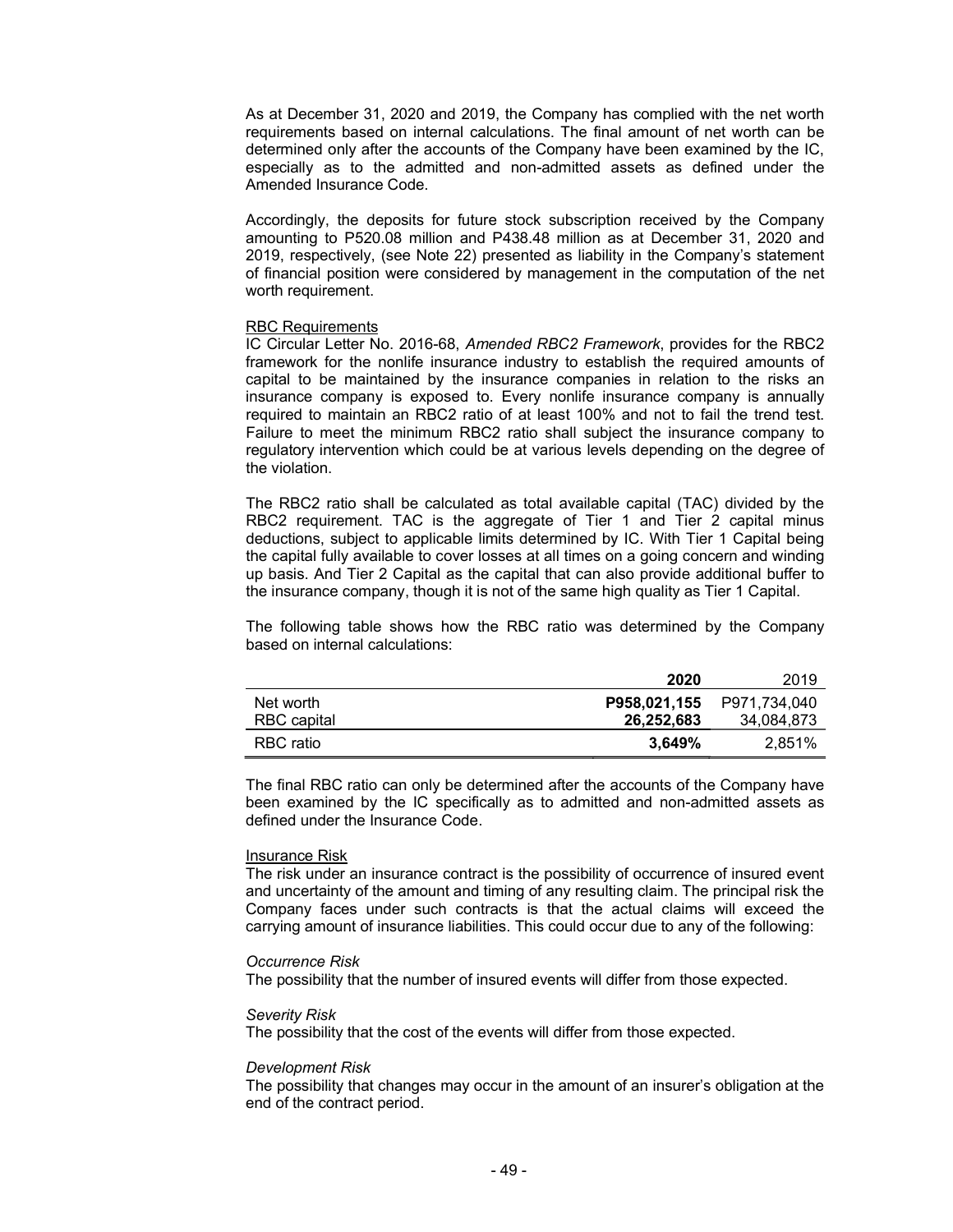The variability of risks is improved by diversification of risk of loss to a large portfolio of insurance contracts as a more diversified portfolio is less likely to be affected across the board by a change in any subset of the portfolio. The variability of risks is also improved by careful selection and implementation of underwriting strategies and guidelines.

The business of the Company comprises short term nonlife insurance contracts. For nonlife insurance contracts, claims are often affected by natural disasters, calamities, terrorist attacks, and the like events.

These risks currently do not vary significantly in relation to the location of the risk insured by the Company whilst undue concentration by amounts could have an impact on the severity of benefit payments on a portfolio basis.

The Company has an objective to control and minimize insurance risk, to reduce volatility of operating profits and to maintain adequate solvency margins. The Company manages insurance risk through the mechanisms in the next page.

The use and maintenance of sufficient management records that provide up to date, accurate and reliable data on risk exposure by industry segment, geographical location, type of coverage at any point in time; deviations from set exposure limits; industry developments and changes in regulatory provisions.

Underwriting guidelines are issued for concluding insurance contracts both for direct insurance and treaty and facultative insurance acceptances.

Timely and judicious claims handling procedures are followed to investigate and adjust reported claims thereby preventing settlement of dubious or fraudulent claims.

Risk mitigation is accomplished by imposing deductibles on policies, placing of reinsurance business with reinsurers which offer the best security for limiting the Company's exposure to large claims and uncompensated risks.

Diversification of insurance coverage is achieved by including on the Company's underwriting portfolio various types of risks in different industry segments, geographical locations, and policy terms and conditions to reduce the potential overall impact of adverse losses in a specific risk.

There has been no change to the Company's exposure to insurance risk or the manner in which it manages and measure risk since the prior financial year.

|                          |             |                     | 2020                   |                    |
|--------------------------|-------------|---------------------|------------------------|--------------------|
|                          |             |                     | Reinsurer's            |                    |
|                          |             | <b>Gross Claims</b> | <b>Share of Claims</b> | <b>Net Claims</b>  |
|                          | <b>Note</b> | <b>Liabilities</b>  | Liabilities            | <b>Liabilities</b> |
| Fire and special risk    |             | P1.830,090          | P1,743,725             | P86,365            |
| Motor car                |             | 2,361,036           | 2,234,882              | 126,154            |
| Marine cargo             |             | 72,855              | 72,855                 |                    |
| Casualty                 |             | 20,629              | 19,520                 | 1,109              |
| Erection and machineries |             | 15,035              | 15,035                 |                    |
| Personal accident        |             | 14,517              | 13,436                 | 1,081              |
|                          | 11          | P4,314,162          | P4,099,453             | P214,709           |

The Company principally issued the following types of general insurance contracts: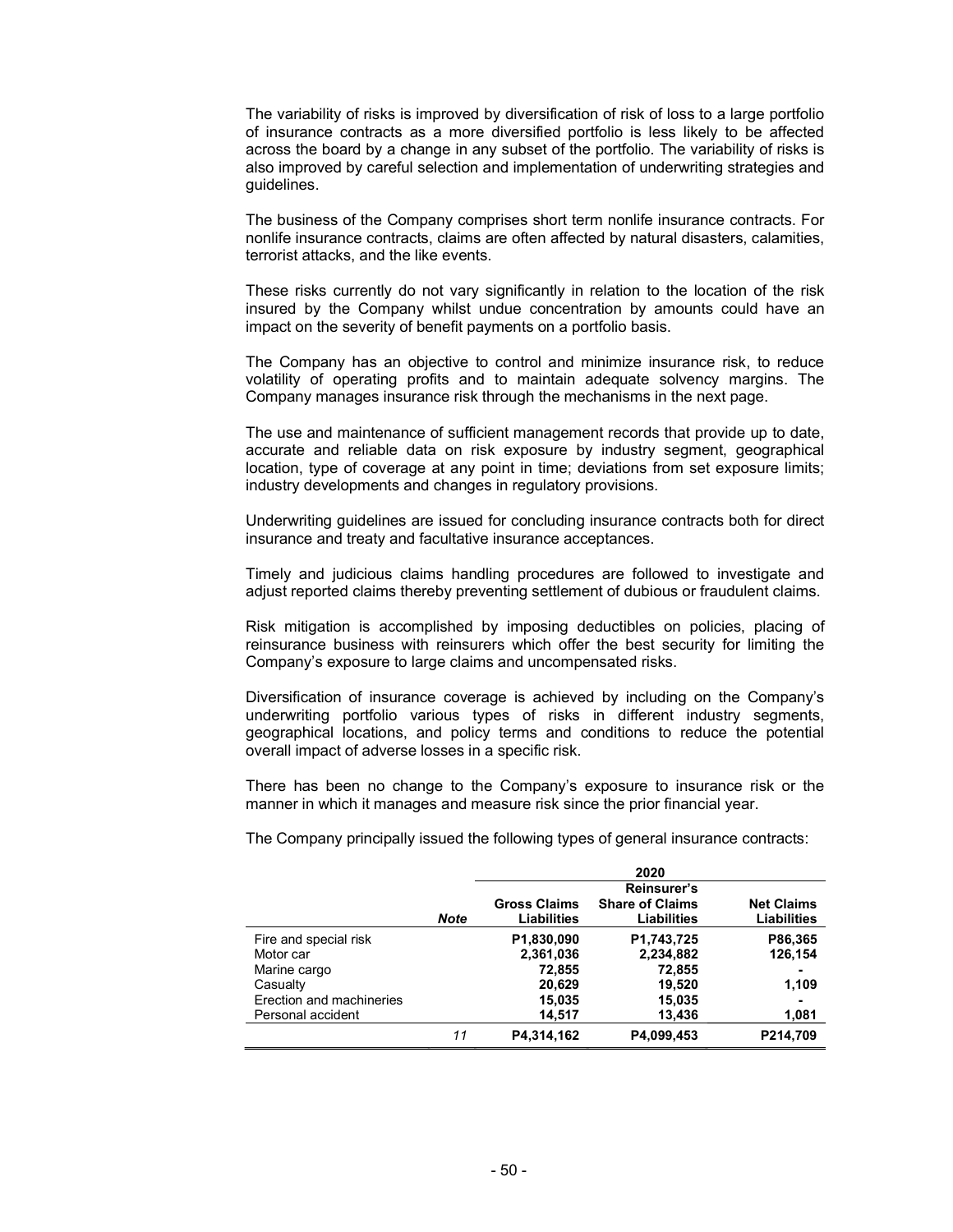|                          |      |              | 2019            |                          |
|--------------------------|------|--------------|-----------------|--------------------------|
|                          |      |              | Reinsurer's     |                          |
|                          |      | Gross Claims | Share of Claims | <b>Net Claims</b>        |
|                          | Note | Liabilities  | Liabilities     | Liabilities              |
| Fire and special risk    |      | P4,601,637   | P4,308,077      | P293.560                 |
| Motor car                |      | 2,156,527    | 123.099         | 2,033,428                |
| Marine cargo             |      | 686.515      | 583,183         | 103,332                  |
| Casualty                 |      | 26,003       | 23,766          | 2,237                    |
| Erection and machineries |      | 68,953       | 68,953          | $\overline{\phantom{0}}$ |
| Personal accident        |      | 14,516       | 12,355          | 2,161                    |
|                          | 11   | P7,554,151   | P5.119.433      | P2,434,718               |

## Terms and Conditions

The major classes of general insurance written by the Company include fire and special risks, motor car, marine cargo, personal accident, casualty, and engineering. Risks under these policies usually cover a 12-month duration.

For general insurance contracts, claims provisions (comprising provisions for claims reported by policyholders and IBNR) are established to cover the ultimate cost of settling the liabilities in respect of claims that have occurred and are estimated based on known facts at the reporting date.

The provisions are refined quarterly as part of a regular ongoing process as claims experience develops, certain claims are settled and further claims are reported. Outstanding claims provisions are not discounted for the time value of money.

The measurement process primarily includes projection of future claim costs. In certain cases, where there is a lack of reliable historical data on which to estimate claims development, relevant benchmarks of similar business are used in developing claims estimates. Claim provisions are separately analyzed by class of business. In addition, larger claims are usually assessed separately by loss adjusters. The claims projection assumptions are generally intended to provide a best estimate of the most likely or expected outcome.

## **Assumptions**

The principal assumption underlying the estimates is the Company's past claims development experience. Loss development factors are established by analyzing prior years' claims data and deriving the claims development trend by class of business.

## **Sensitivities**

The insurance claims provision is sensitive to the above key assumptions. Because of delays that arise between occurrence of a claim and its subsequent notification and eventual settlement, the outstanding claim provisions are not known with certainty at the reporting dates.

Consequently, the ultimate liabilities will vary as a result of subsequent developments. Differences resulting from reassessments of the ultimate liabilities are recognized in subsequent financial statements.

The table below indicates the impact of changes in certain key assumption in respect of general insurance business while other assumptions remain unchanged.

|      |                    | Change in<br><b>Assumption</b> | Impact on Net<br><b>Insurance Contract</b><br><b>Liabilities</b><br>('000) | Impact on<br>Income before<br><b>Income Tax</b><br>(000) |
|------|--------------------|--------------------------------|----------------------------------------------------------------------------|----------------------------------------------------------|
| 2020 | Average claim cost | 49% decrease                   | P <sub>2.094</sub>                                                         | P <sub>2</sub> ,094                                      |
| 2019 | Average claim cost | 70% decrease                   | 16.939                                                                     | (16,939)                                                 |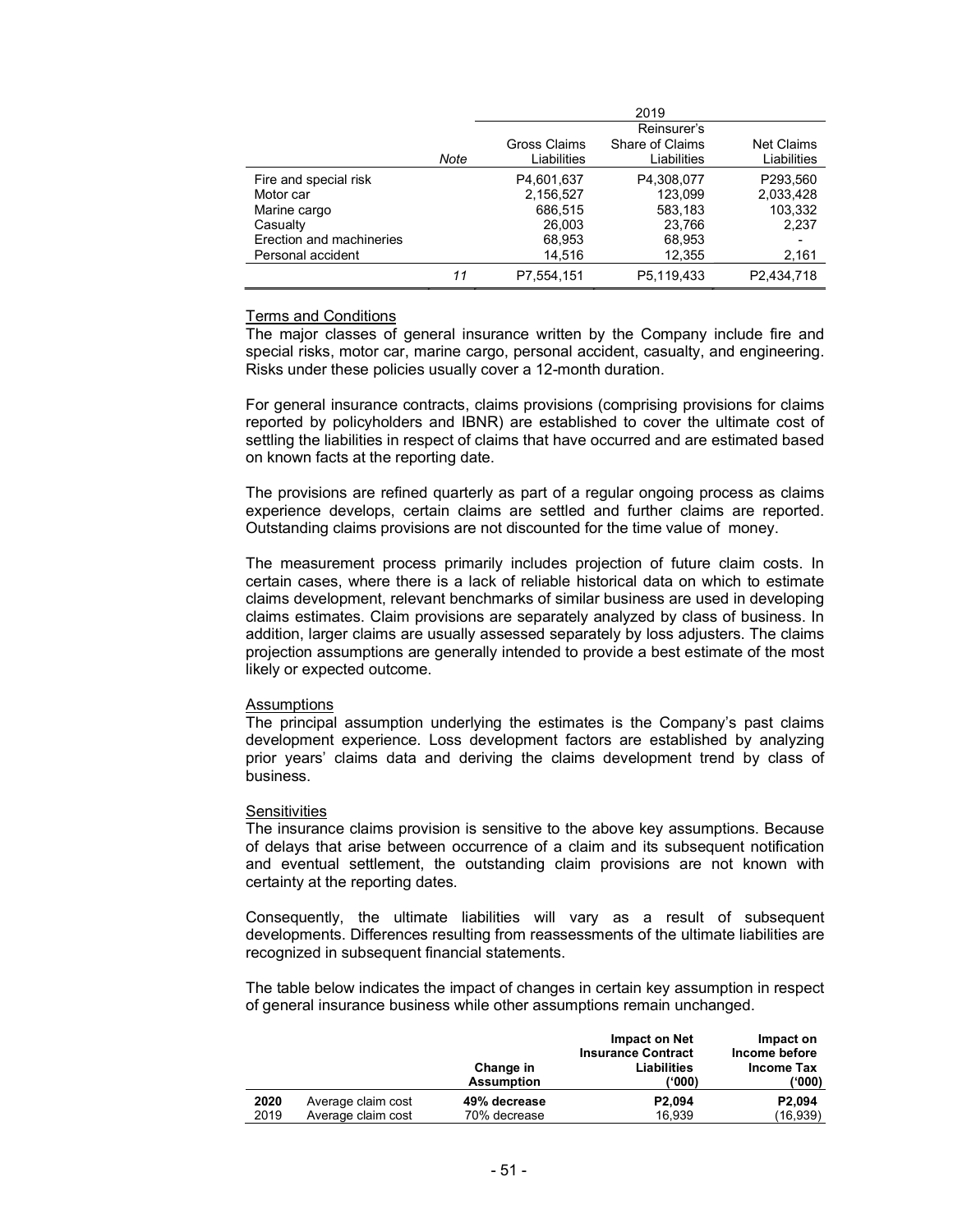| ׆<br>ה<br>i |  |
|-------------|--|
|             |  |
|             |  |
| i<br>Sacraí |  |
|             |  |
|             |  |
|             |  |
|             |  |
|             |  |
| Ξ           |  |
| í           |  |
|             |  |
|             |  |
| š<br>٦      |  |
|             |  |
| ;           |  |
|             |  |
|             |  |

| reporting date, together with the cumulative payments to date:                                 |            |                                                      |                                                                                                                                                                        |                                                                                                       |                                                                                   |                                                                                                                               | Gross Insurance Contract Liabilities for 2020                       |                                                       |                                      |                                 |                              |                                                                                                                                                                                                                                                                                           |
|------------------------------------------------------------------------------------------------|------------|------------------------------------------------------|------------------------------------------------------------------------------------------------------------------------------------------------------------------------|-------------------------------------------------------------------------------------------------------|-----------------------------------------------------------------------------------|-------------------------------------------------------------------------------------------------------------------------------|---------------------------------------------------------------------|-------------------------------------------------------|--------------------------------------|---------------------------------|------------------------------|-------------------------------------------------------------------------------------------------------------------------------------------------------------------------------------------------------------------------------------------------------------------------------------------|
| Accident Year                                                                                  | Note       | 2011 and<br>Prior Years                              | 2012                                                                                                                                                                   | 2013                                                                                                  | 2014                                                                              | 2015                                                                                                                          | 2016                                                                | 2017                                                  | 2018                                 | 2019                            | 2020                         | <b>Total</b>                                                                                                                                                                                                                                                                              |
| One year later<br>Accident year                                                                |            | 92,859,078<br>P90,598,651                            | P42,540,501                                                                                                                                                            | P25,818,451<br>25,093,091<br>25,093,091<br>21,165,574<br>17,574<br>18,267,574<br>21,574<br>21,070,792 | P22,070,961<br>17,191,668<br>17,508,797<br>17,171,403<br>17,725,699<br>16,157,248 | P26,328,131<br>28,335,479<br>28,399,817<br>26,898,750<br>26,898,750<br>26,362,599                                             | P14,657,115<br>15,719,896<br>15,494,811<br>15,500,333<br>13,980,612 | P15,947,144<br>13,748,603<br>13,454,375<br>14,506,656 | P4,237,812                           | P3,676,094<br>3,195,463         | P5,732,325                   | P5,732,325                                                                                                                                                                                                                                                                                |
| Two years later                                                                                |            | 66,554,303                                           | 40,048,578<br>38,573,717                                                                                                                                               |                                                                                                       |                                                                                   |                                                                                                                               |                                                                     |                                                       | 4,172,060<br>3,017,256               |                                 |                              |                                                                                                                                                                                                                                                                                           |
| Three years later<br>Four years later                                                          |            | 66,524,713<br>65,463,854                             |                                                                                                                                                                        |                                                                                                       |                                                                                   |                                                                                                                               |                                                                     |                                                       | $\mathbf{I}$                         | $\blacksquare$                  |                              |                                                                                                                                                                                                                                                                                           |
| Five years later<br>Six years later                                                            |            | 64,927,603<br>64,906,396                             | $\begin{array}{l} 38,377\\ 39,865\\ 37,965,834\\ 38,080,980\\ 38,532,660\\ 38,532,660\\ 38,047,687\\ 38,702,480 \end{array}$                                           |                                                                                                       |                                                                                   |                                                                                                                               | $\mathbf{r}$                                                        | $\mathbf{r}$                                          |                                      | $\sim$<br>$\sim$                | $\mathbf{1}=\mathbf{1}$      |                                                                                                                                                                                                                                                                                           |
| Seven years later                                                                              |            |                                                      |                                                                                                                                                                        |                                                                                                       |                                                                                   | $\mathbf{r}=\mathbf{r}$                                                                                                       | $\mathbf{r}=\mathbf{r}$                                             | $\mathbf{1}$                                          | 30,000,000                           | $\sim$ 1 $\sim$                 | $\mathbf{r}=\mathbf{r}$      |                                                                                                                                                                                                                                                                                           |
| Eight years later<br>Nine years later                                                          |            | 64,464,504<br>64,464,504<br>69,858,761               |                                                                                                                                                                        |                                                                                                       | $\blacksquare$                                                                    |                                                                                                                               |                                                                     |                                                       |                                      |                                 |                              | $\begin{array}{c} 3\, , 195, 463 \\ 3\, , 017, 256 \\ 3\, , 017, 256 \\ 4\, , 506, 656 \\ 1\, , 506, 657 \\ 1\, , 508, 362, 599 \\ 1\, , 617, 792, 480 \\ 1\, , 702, 480 \\ 1\, , 702, 480 \\ 69, 868, 761 \end{array}$                                                                   |
| Current estimate cumulative                                                                    |            |                                                      |                                                                                                                                                                        |                                                                                                       |                                                                                   |                                                                                                                               |                                                                     |                                                       |                                      |                                 |                              |                                                                                                                                                                                                                                                                                           |
| Cumulative payments to date<br>daims                                                           |            | 69,858,761<br>(67,846,067)                           | 38,702,480<br>(38,702,480)                                                                                                                                             | 17,070,792<br>(15,965,673)                                                                            | 16, 157, 248<br>(16, 157, 248)                                                    | 26,362,599<br>(26,362,599)                                                                                                    | 13,980,612<br>(13,497,632)                                          | 14,506,656<br>(14,473,113)                            | 3,017,256<br>(2,968,551)             | 3,195,463<br>(3,175,372)        | 5,732,325<br>(5,121,295)     | 208,584,192<br>(204,270,030)                                                                                                                                                                                                                                                              |
| liabilities recognized in the<br>statements of financial<br>Gross insurance contract           |            |                                                      |                                                                                                                                                                        |                                                                                                       |                                                                                   |                                                                                                                               |                                                                     |                                                       |                                      |                                 |                              |                                                                                                                                                                                                                                                                                           |
| position                                                                                       | $\ddot{ }$ | P2,012,694                                           | ٠<br>Δ.                                                                                                                                                                | P1,105,119                                                                                            | ٠<br>Δ.                                                                           | $\mathbf{r}$                                                                                                                  | P482,980                                                            | P33,543                                               | P48,705                              | P20,091                         | P611,030                     | P4,314,162                                                                                                                                                                                                                                                                                |
|                                                                                                |            |                                                      |                                                                                                                                                                        |                                                                                                       |                                                                                   |                                                                                                                               | Net Insurance Contract Liabilities for 2020                         |                                                       |                                      |                                 |                              |                                                                                                                                                                                                                                                                                           |
| Accident Year                                                                                  | Note       | $2011$ and<br>Prior Years                            | 2012                                                                                                                                                                   | 2013                                                                                                  | 2014                                                                              | 2015                                                                                                                          | 2016                                                                | 2017                                                  | 2018                                 | 2019                            | 2020                         | Total                                                                                                                                                                                                                                                                                     |
| Accident year                                                                                  |            | P42,548,734                                          | P11,692,376                                                                                                                                                            | P12,263,043                                                                                           |                                                                                   | $\mathbf{\Omega}$                                                                                                             | P14,                                                                |                                                       |                                      |                                 | P3,003,817                   | P3,003,817                                                                                                                                                                                                                                                                                |
| Two years later<br>One year later                                                              |            | 44,669,618<br>44,272,466                             | 11,772,847                                                                                                                                                             | 20120312<br>12, 184, 386<br>12, 186, 386, 387<br>12, 380, 387<br>12, 453, 299<br>12, 453, 299         | P3,551,340<br>10,681,095<br>10,515,725<br>10,515,725<br>9,889,968<br>9,724,313    | $\begin{array}{l} 23,518,877 \\ 24,295,424 \\ 24,204,448 \\ 24,307,467 \\ 23,979,467 \\ 24,183,662 \\ 24,183,662 \end{array}$ | 14,753,899<br>14,765,540                                            | P11,567,454<br>11,686,243<br>11,415,891<br>13,541,137 | P2,675,846<br>2,480,212<br>2,410,929 | P2,972,094<br>3,082,216         |                              |                                                                                                                                                                                                                                                                                           |
| Three years later                                                                              |            | 44,302,456<br>44,368,099                             |                                                                                                                                                                        |                                                                                                       |                                                                                   |                                                                                                                               | 14,400,886<br>14,386,699<br>11,625,171                              |                                                       |                                      | $\mathbf{u}$                    |                              |                                                                                                                                                                                                                                                                                           |
| Four years later<br>Five years later                                                           |            | 44,342,124                                           | $\begin{array}{l} 10.606\\ 11.606\\ 11.777\\ 11.84\\ 12.77\\ 13.64\\ 14.85\\ 15.77\\ 10.506\\ 10.509\\ 5.74\\ 10.509\\ 5.74\\ 11.097\\ 824\\ 11.097\\ 824 \end{array}$ |                                                                                                       |                                                                                   |                                                                                                                               |                                                                     |                                                       | $\overline{1}$                       | $\mathcal{A}$                   |                              |                                                                                                                                                                                                                                                                                           |
| Seven years later<br>Six years later                                                           |            |                                                      |                                                                                                                                                                        |                                                                                                       |                                                                                   | $\blacksquare$                                                                                                                | $\blacksquare$                                                      | $\blacksquare$                                        | $\sim$<br>$\mathbf{r}$               | $\mathcal{A}$<br>$\blacksquare$ |                              |                                                                                                                                                                                                                                                                                           |
| Eight years later<br>Nine years late                                                           |            | 44,425,529<br>44,400,918<br>44,400,918<br>44,400,918 |                                                                                                                                                                        |                                                                                                       | $\sim$ $\sim$                                                                     | $\sim$                                                                                                                        | $\mathcal{A}$                                                       |                                                       | $\sim$                               |                                 |                              | $\begin{array}{l} 3,082,216 \\ 3,082,216 \\ 2,410,322 \\ 2,441,137 \\ 2,455,171 \\ 2,541,137 \\ 2,656,731 \\ 2,724,323 \\ 2,731 \\ 2,745,232 \\ 2,754 \\ 2,754 \\ 2,754 \\ 2,824 \\ 2,824 \\ 2,824 \\ 2,824 \\ 2,824 \\ 2,824 \\ 2,824 \\ 2,824 \\ 2,824 \\ 2,824 \\ 2,824 \\ 2,824 \\ 2$ |
| Current estimate cumulative<br>daims                                                           |            | 44,400,918<br>(44,400,918)                           | 11,097,824<br>(11,097,824)                                                                                                                                             | 12,453,299<br>(12,453,299)                                                                            | 9,724,313<br>(9,724,313)                                                          | 24,067,885<br>(24,067,885)                                                                                                    | (11,625,171)                                                        | 1,541,137<br>1,524,612)<br>(13,                       | 2,410,929<br>(2,397,566)             | 3,082,216<br>(3,026,784)        | $3,003,817$<br>$(2,874,428)$ | 135,407,509<br>(135,192,800)                                                                                                                                                                                                                                                              |
| Cumulative payments to date                                                                    |            |                                                      |                                                                                                                                                                        |                                                                                                       |                                                                                   |                                                                                                                               |                                                                     |                                                       |                                      |                                 |                              |                                                                                                                                                                                                                                                                                           |
| liabilities recognized in the<br>statements of financial<br>Net insurance contract<br>position | 11         | ı<br>$\mathbf{a}$                                    | ٠<br>Δ.                                                                                                                                                                | ٠<br>$\mathtt{a}$                                                                                     | ٠<br>$\mathtt{\mathtt{a}}$                                                        | ٠<br>$\mathtt{a}$                                                                                                             | $\mathtt{a}$                                                        | P16,525                                               | P13,363                              | P55,432                         | P129,389                     | P214,709                                                                                                                                                                                                                                                                                  |
|                                                                                                |            |                                                      |                                                                                                                                                                        |                                                                                                       |                                                                                   |                                                                                                                               |                                                                     |                                                       |                                      |                                 |                              |                                                                                                                                                                                                                                                                                           |
|                                                                                                |            |                                                      |                                                                                                                                                                        |                                                                                                       |                                                                                   |                                                                                                                               |                                                                     |                                                       |                                      |                                 |                              |                                                                                                                                                                                                                                                                                           |
|                                                                                                |            |                                                      |                                                                                                                                                                        |                                                                                                       |                                                                                   |                                                                                                                               |                                                                     |                                                       |                                      |                                 |                              |                                                                                                                                                                                                                                                                                           |
|                                                                                                |            |                                                      |                                                                                                                                                                        |                                                                                                       |                                                                                   |                                                                                                                               |                                                                     |                                                       |                                      |                                 |                              |                                                                                                                                                                                                                                                                                           |
|                                                                                                |            |                                                      |                                                                                                                                                                        |                                                                                                       |                                                                                   |                                                                                                                               |                                                                     |                                                       |                                      |                                 |                              |                                                                                                                                                                                                                                                                                           |
|                                                                                                |            |                                                      |                                                                                                                                                                        |                                                                                                       |                                                                                   | $\blacksquare$<br>52                                                                                                          |                                                                     |                                                       |                                      |                                 |                              |                                                                                                                                                                                                                                                                                           |
|                                                                                                |            |                                                      |                                                                                                                                                                        |                                                                                                       |                                                                                   |                                                                                                                               |                                                                     |                                                       |                                      |                                 |                              |                                                                                                                                                                                                                                                                                           |
|                                                                                                |            |                                                      |                                                                                                                                                                        |                                                                                                       |                                                                                   |                                                                                                                               |                                                                     |                                                       |                                      |                                 |                              |                                                                                                                                                                                                                                                                                           |
|                                                                                                |            |                                                      |                                                                                                                                                                        |                                                                                                       |                                                                                   |                                                                                                                               |                                                                     |                                                       |                                      |                                 |                              |                                                                                                                                                                                                                                                                                           |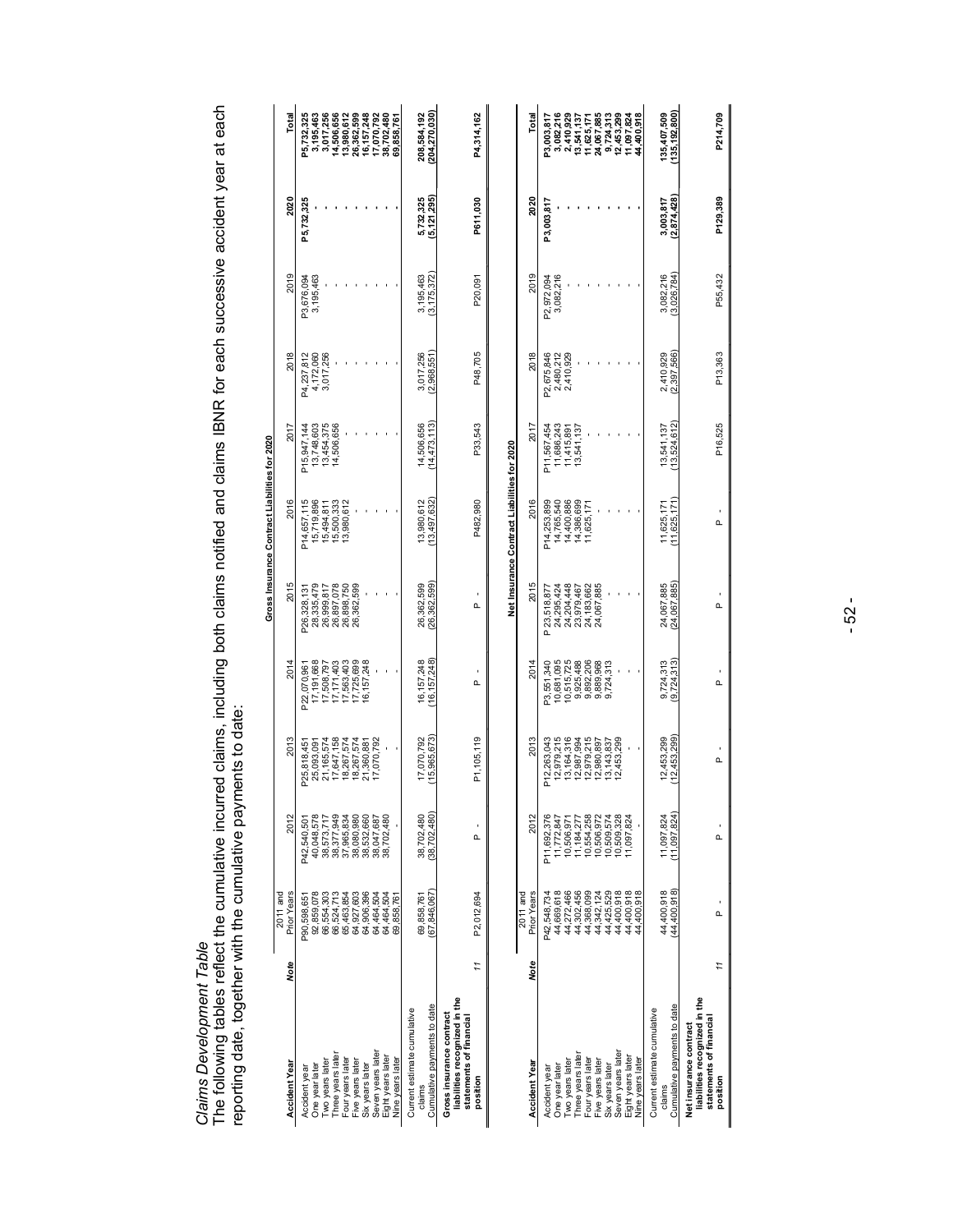|                                                                                                                                                                                                  |      |                                                                                                                                                                                                      |                                                                                                                       |                                                                                                                         |                                                                                                                                                                                                                                                                                                           |                                                                                                   | Gross Insurance Contract Liabilities for 2019                                                         |                                                                                                     |                                                                                                             |                                                      |                                                                   |                                                                                                                                                                                                                                                                                                                                                              |
|--------------------------------------------------------------------------------------------------------------------------------------------------------------------------------------------------|------|------------------------------------------------------------------------------------------------------------------------------------------------------------------------------------------------------|-----------------------------------------------------------------------------------------------------------------------|-------------------------------------------------------------------------------------------------------------------------|-----------------------------------------------------------------------------------------------------------------------------------------------------------------------------------------------------------------------------------------------------------------------------------------------------------|---------------------------------------------------------------------------------------------------|-------------------------------------------------------------------------------------------------------|-----------------------------------------------------------------------------------------------------|-------------------------------------------------------------------------------------------------------------|------------------------------------------------------|-------------------------------------------------------------------|--------------------------------------------------------------------------------------------------------------------------------------------------------------------------------------------------------------------------------------------------------------------------------------------------------------------------------------------------------------|
| Accident Year                                                                                                                                                                                    | Note | 2010 and<br>Prior Years                                                                                                                                                                              | 2011                                                                                                                  | 2012                                                                                                                    | 2013                                                                                                                                                                                                                                                                                                      | 2014                                                                                              | 2015                                                                                                  | 2016                                                                                                | 2017                                                                                                        | 2018                                                 | 2019                                                              | Total                                                                                                                                                                                                                                                                                                                                                        |
| Six years later<br>Seven years later<br>Eight years later<br>Three years later<br>Four years later<br>Five years later<br>Nine years later<br>Two years later<br>One year later<br>Accident year |      | P72,464,492<br>74,394,079<br>48,455,868<br>48,452,894<br>$\begin{array}{l} 47,292,918 \\ 47,211,476 \\ 47,711,476 \\ 47,102,693 \\ 47,102,693 \\ 47,079,012 \\ 47,079,012 \\ 47,079,012 \end{array}$ | PT8,134,159<br>18,464,999<br>18,098,435<br>18,071,818,205<br>17,385,492<br>17,385,492<br>17,385,492<br>P18,           | P42,540,501<br>40,048,578<br>38,573,717<br>38,377,948,832,660<br>38,532,660<br>38,532,660                               | P25,818,451<br>25,093,091<br>21,165,574<br>21,165,574<br>18,267,574<br>18,267,574<br>21,360,881                                                                                                                                                                                                           | 17,191,668<br>17,508,797<br>17,171,403<br>17,563,403<br>17,725,699<br>P22,070,961<br>$\mathbf{I}$ | P26,328,131<br>28,335,479<br>26,999,817<br>26,897,078<br>26,898,750<br>$\mathbf{r}$<br>$\blacksquare$ | P14,657,115<br>15,719,896<br>15,494,811<br>15,500,333<br>$\blacksquare$<br>$\blacksquare$<br>$\sim$ | P15,947,144<br>13,748,603<br>13,454,375<br>$\mathbf{r}$<br>$\mathbf{r}$<br>$\blacksquare$<br>$\blacksquare$ | P4,237,812<br>4,172,060<br><b>CONTRACTOR</b>         | P3,676,094<br>1.1.1.1<br>$\sim$<br>$\mathbf{I}$<br>$\overline{1}$ | $\begin{array}{l} \mathsf{P}3.676.094 \\ \mathsf{P}4.172.060 \\ \mathsf{4.173.375} \\ \mathsf{4.560.333} \\ \mathsf{F}3.600 \\ \mathsf{F}3.750 \\ \mathsf{F}3.333 \\ \mathsf{F}3.333 \\ \mathsf{F}3.333 \\ \mathsf{F}3.333 \\ \mathsf{F}3.333 \\ \mathsf{F}3.333 \\ \mathsf{F}3.333 \\ \mathsf{F}3.333 \\ \mathsf{F}3.333 \\ \mathsf{F}3.333 \\ \mathsf{F}3$ |
| Cumulative payments to date<br>Current estimate cumulative<br>claims                                                                                                                             |      | 47,079,012<br>(47,074,152)                                                                                                                                                                           | 17,385,492<br>(17,390,351)                                                                                            | 38,047,687<br>(38,047,687)                                                                                              | 21,360,881<br>(17,642,721)                                                                                                                                                                                                                                                                                | 17,725,699<br>(16,219,699)                                                                        | 26,898,750<br>(26,659,649)                                                                            | 15,500,333<br>(15,017,353)                                                                          | 13,454,375<br>(12,813,512)                                                                                  | 4,172,060<br>(4,100,006)                             | 3,676,094<br>(2,781,102)                                          | 205,300,383<br>(197,746,232)                                                                                                                                                                                                                                                                                                                                 |
| liabilities recognized in the<br>Gross insurance contract<br>statements of financial<br>position                                                                                                 | 77   | P4,860                                                                                                                                                                                               | (P4, 859)                                                                                                             | ٠<br>Δ.                                                                                                                 | P3,718,160                                                                                                                                                                                                                                                                                                | P1,506,000                                                                                        | P239,101                                                                                              | P482,980                                                                                            | P640,863                                                                                                    | P72,054                                              | P894,992                                                          | P7,554,151                                                                                                                                                                                                                                                                                                                                                   |
|                                                                                                                                                                                                  |      | 2010 and                                                                                                                                                                                             |                                                                                                                       |                                                                                                                         |                                                                                                                                                                                                                                                                                                           |                                                                                                   | Net Insurance Contract Liabilities for 2019                                                           |                                                                                                     | 2017                                                                                                        |                                                      |                                                                   |                                                                                                                                                                                                                                                                                                                                                              |
| Three years later<br>Four years later<br>Two years later<br>Accident year<br>One year later<br>Accident Year                                                                                     | Note | P29,134,998<br>Prior Years                                                                                                                                                                           | P13,413,736<br>14,138,546<br>14,007,718<br>2011                                                                       | P11,692,376<br>2012<br>11,772,847                                                                                       | 2013<br>$\begin{array}{l} \textbf{75.375} \\ \textbf{75.375} \\ \textbf{75.376} \\ \textbf{75.376} \\ \textbf{75.387} \\ \textbf{75.393} \\ \textbf{75.394} \\ \textbf{75.395} \\ \textbf{75.396} \\ \textbf{75.397} \\ \textbf{75.397} \\ \textbf{75.397} \\ \textbf{75.397} \end{array}$<br>P12,263,043 | P3,551,340<br>10,681,095<br>10,615,725<br>10,515,726<br>9,892,206<br>9,889,968<br>2014            | 2015<br>24,295,424<br>24,204,448<br>23,979,467<br>23,183,662<br>P23,518,877                           | P14,253,899<br>14,765,540<br>14,400,886<br>14,386,699<br>2016                                       | P11,567,454<br>11,686,243<br>11,415,891                                                                     | 2018<br>P2,675,846<br>2,480,212<br><b>ALC UNITED</b> | 2019<br>P <sub>2</sub> ,972,004<br>1.1.1<br>٠                     | 2,480,212<br>11,415,891<br>14,386,699<br>24,183,662<br>P2,972,004<br>Total                                                                                                                                                                                                                                                                                   |
| Seven years later<br>Eight years later<br>Five years later<br>Nine years later<br>Six years later                                                                                                |      |                                                                                                                                                                                                      | $11.322$<br>$14.333$<br>$15.342$<br>$15.391,0491,022$<br>$15.398,0422$<br>$14.398,04942$<br>$14.3952$<br>$14.052,052$ | $\begin{array}{l} 10,506,971\\ 11,184,277\\ 10,554,258\\ 10,506,972\\ 10,509,574\\ 10,509,574\\ 10,509,328 \end{array}$ |                                                                                                                                                                                                                                                                                                           | $\mathbf{r}$                                                                                      | $\mathbf{r} = \mathbf{r}$                                                                             | $\mathbf{r}$<br>$\mathcal{A}=\mathcal{A}$                                                           | $\blacksquare$<br>$\mathbf{r}$<br>$\mathbf{r}=\mathbf{r}$                                                   | <b>CONTRACTOR</b>                                    | $\mathbf{L}$<br>$\sim 10-10$                                      | 9,889,968<br>13,143,837<br>10,509,328<br>14,052,952<br>30,347,966                                                                                                                                                                                                                                                                                            |
| Cumulative payments to date<br>Current estimate cumulative<br>daims                                                                                                                              |      | 30,347,966<br>(30,347,966)                                                                                                                                                                           | (14, 052, 952)<br>14,052,952                                                                                          | 10,509,328<br>(10,504,868)                                                                                              | $13,143,837$<br>(11,875,777)                                                                                                                                                                                                                                                                              | 9,889,968<br>(9,808,771)                                                                          | 24,183,662<br>(23,979,716)                                                                            | 14,386,699<br>(13,903,718)                                                                          | 11,415,891<br>(11,288,596)                                                                                  | 2,480,212<br>(2,410,929)                             | 2,972,004<br>(2,774,508)                                          | 133,382,519<br>(130,947,801)                                                                                                                                                                                                                                                                                                                                 |
| liabilities recognized in the<br>statements of financial<br>Net insurance contract<br>position                                                                                                   | 11   | ٠<br>$\mathbf{r}$                                                                                                                                                                                    | ٠<br>$\mathbf{r}$                                                                                                     | P4,460                                                                                                                  | P1,268,060                                                                                                                                                                                                                                                                                                | P81,197                                                                                           | P203,946                                                                                              | P482,981                                                                                            | P127,295                                                                                                    | P69,283                                              | P197,496                                                          | P2,434,718                                                                                                                                                                                                                                                                                                                                                   |
|                                                                                                                                                                                                  |      |                                                                                                                                                                                                      |                                                                                                                       |                                                                                                                         |                                                                                                                                                                                                                                                                                                           |                                                                                                   |                                                                                                       |                                                                                                     |                                                                                                             |                                                      |                                                                   |                                                                                                                                                                                                                                                                                                                                                              |
|                                                                                                                                                                                                  |      |                                                                                                                                                                                                      |                                                                                                                       |                                                                                                                         |                                                                                                                                                                                                                                                                                                           | 53<br>$\mathbf I$                                                                                 |                                                                                                       |                                                                                                     |                                                                                                             |                                                      |                                                                   |                                                                                                                                                                                                                                                                                                                                                              |
|                                                                                                                                                                                                  |      |                                                                                                                                                                                                      |                                                                                                                       |                                                                                                                         |                                                                                                                                                                                                                                                                                                           |                                                                                                   |                                                                                                       |                                                                                                     |                                                                                                             |                                                      |                                                                   |                                                                                                                                                                                                                                                                                                                                                              |
|                                                                                                                                                                                                  |      |                                                                                                                                                                                                      |                                                                                                                       |                                                                                                                         |                                                                                                                                                                                                                                                                                                           |                                                                                                   |                                                                                                       |                                                                                                     |                                                                                                             |                                                      |                                                                   |                                                                                                                                                                                                                                                                                                                                                              |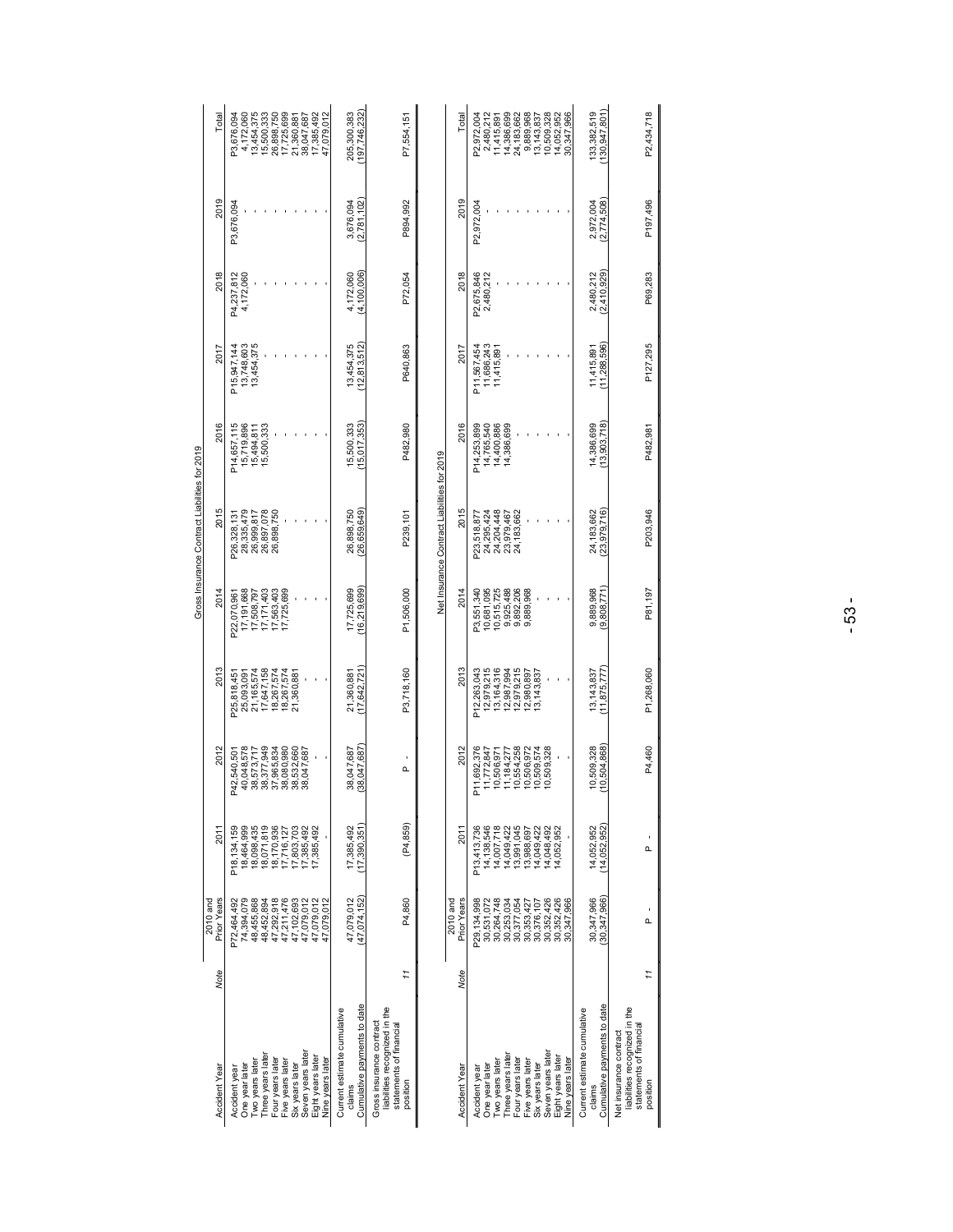## Financial Risk

The Company is exposed to financial risk through its financial assets and financial liabilities. In particular, the key financial risk is that the proceeds from its financial assets will not be sufficient to fund the obligations arising from its insurance contracts. The most important components of this financial risk are credit risk, liquidity risk, and market risk.

These risks arise from open positions in interest rate, currency and equity securities, all of which are exposed to general and specific market movements. The risk that the Company primarily faces due to the nature of its investments and liabilities is interest rate risk.

There has been no change to the Company's exposure to financial risk or the manner in which it manages and measure risk since the prior financial year.

### Credit Risk

Credit risk is the risk that one party will fail to perform fully its financial obligation which may pertain to risk of default on a loan as well as the risk of a counterparty failing to meet its obligation especially with respect to loss recoveries on reinsurance business.

The Company manages the level of credit risk it accepts through a comprehensive credit risk policy which sets out the following:

- assessment and determination of acceptable and desired credit risk levels for the Company by setting up of exposure limits by each counterparty or group of counterparties, geographical regions, and economic sectors, and specific products;
- **F** right of offset where counterparties are both debtors and creditors;
- **imposing collateral and guarantee requirements;**
- **Fig. 2** reporting of credit risk exposures and deviations; and
- monitoring compliance with credit risk policy and review of credit risk policy for pertinence and changing environment.

Reinsurance of risk is placed with high-rated reinsurers and concentration of risk is avoided by following policy guidelines in respect of counterparties' limits that are set each year and are subject to regular reviews. The Company undertakes significant due diligence with respect to the reinsurers with which it has reinsurance agreements in place. An appropriate number of these reinsurers are utilized and additional protection is sought through information on security for these counterparties. Management performs assessment of creditworthiness of reinsurers to update reinsurance purchase strategies and ascertain suitable allowance for impairment of reinsurance assets.

In respect of investment securities, the Company's investments are subject to the regulatory requirements of the Insurance Code as supervised by the IC which set allowable investment assets, quantitative limits, and other pertinent restrictive provisions, and help mitigate the credit risk on investment assets. Credit risk arising from investment portfolios is addressed by setting authorized assets and limits and checking the level of credit risk related to a specific asset, adequacy of pricing, and returns for current and prospective investments.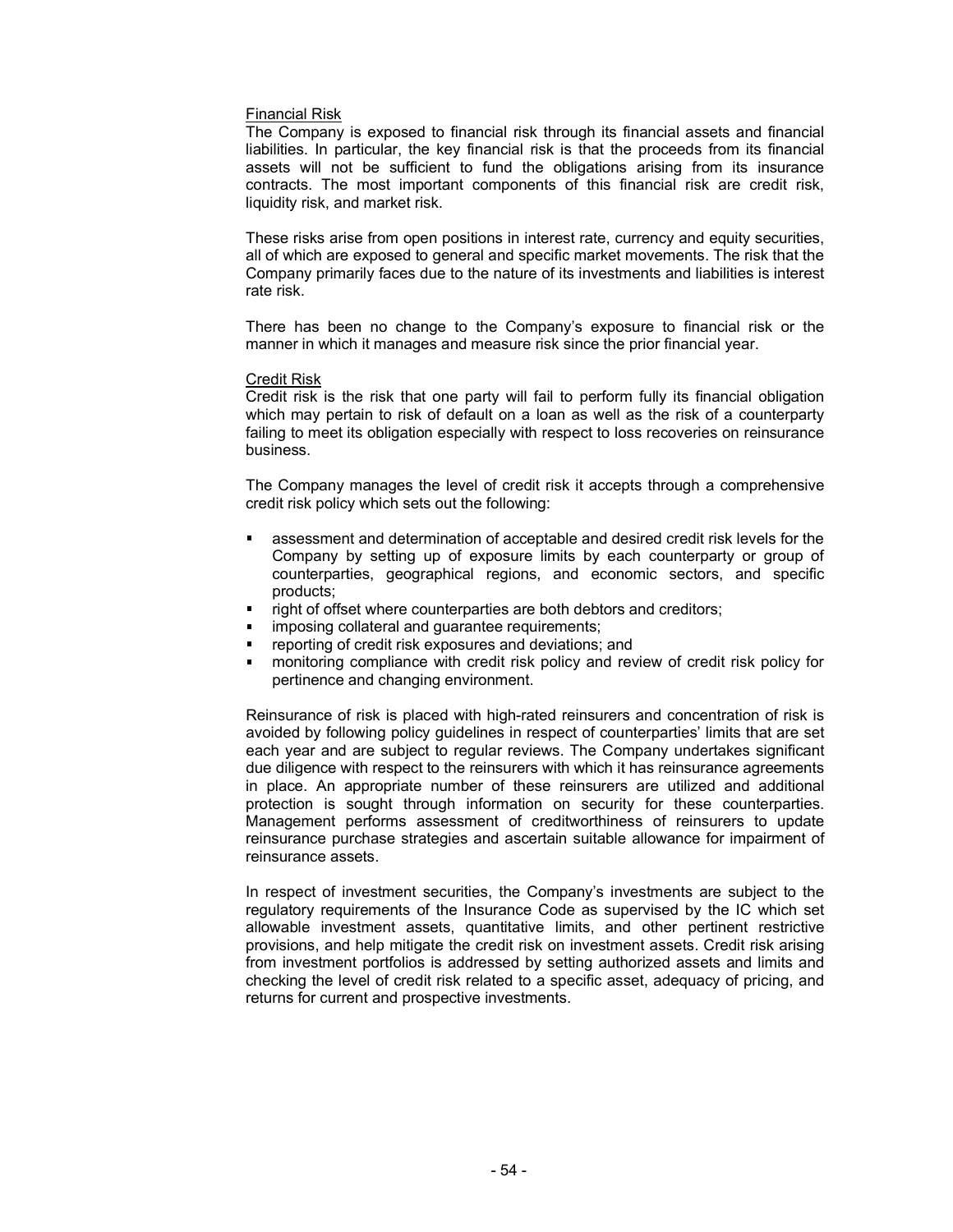The following table provides information regarding the maximum credit risk exposure, net of impairment losses, of the Company as at December 31, 2020 and 2019:

|                                 |             |                | 2019<br>(As restated - |
|---------------------------------|-------------|----------------|------------------------|
|                                 | <b>Note</b> | 2020           | see Note 30)           |
| Cash in banks                   |             | P770,497,540   | P685,067,271           |
| Insurance receivables:          |             |                |                        |
| Premiums receivable             | 5, 25       | 8,649,481      | 7,667,476              |
| Reinsurance recoverable on paid |             |                |                        |
| losses                          | 5, 25       | 1,762,177      | 2,617,692              |
| Due from ceding companies       | 5, 25       | 511,529        | 1,095,829              |
| Funds held by ceding companies  | 5, 25       | 636,487        | 4,168,589              |
| <b>HTM</b> investments          | 6, 25       | 227,487,734    | 227,835,737            |
| Loans and receivables           | 6, 25       | 52,706,677     | 68,668,021             |
|                                 |             | P1,062,251,625 | P997,120,615           |

Carrying amount of all the other financial assets of the Company represents the maximum exposure to credit risk.

The tables below provide information regarding the credit risk exposure of the Company by classifying assets according to the Company's assessment of credit standing of the counterparties, historical dealings and experience with the counterparties, underlying collaterals, if any, and other factors.

|                                                   |             | <b>Neither Past Due nor</b><br><b>Impaired</b> |                     | 2020<br>Past Due    |                               |                |
|---------------------------------------------------|-------------|------------------------------------------------|---------------------|---------------------|-------------------------------|----------------|
|                                                   | <b>Note</b> | High                                           | Medium              | but not<br>Impaired | Impaired                      | Total          |
| Cash in banks                                     | 4           | P33.164.614                                    | P<br>$\blacksquare$ | P<br>٠.             | P<br>$\overline{\phantom{a}}$ | P33.164.614    |
| Short-term placements<br>Insurance receivables:   | 4           | 737.332.926                                    |                     |                     |                               | 737,332,926    |
| Premiums receivable<br>Reinsurance recoverable on | 5.25        | 3.588.174                                      | 1.278.671           | 3.782.636           | 2.197.634                     | 10,847,115     |
| paid losses                                       | 5, 25       |                                                | 63.479              | 1,698,698           | 71.975                        | 1,834,152      |
| Due from ceding companies<br>Funds held by ceding | 5, 25       | ۰                                              | ۰                   | 2.934.942           | 511,529                       | 3,446,471      |
| companies                                         | 5, 25       | 524.471                                        |                     | 112.016             | 6.527.525                     | 7,164,012      |
| <b>HTM</b> Investments                            | 6.25        | 227.487.734                                    | ۰                   |                     |                               | 227.487.734    |
| Loans and receivables                             |             | 52,706,677                                     | ٠                   |                     |                               | 52,706,677     |
|                                                   |             | P1.054.804.596                                 | P1.342.150          | P8.528.292          | P9.308.663                    | P1,073,983,701 |

|                                                   |       | Neither Past Due nor<br>Impaired |                               | 2019<br>Past Due              |                               |                |
|---------------------------------------------------|-------|----------------------------------|-------------------------------|-------------------------------|-------------------------------|----------------|
|                                                   | Note  | High                             | Medium                        | but not<br>Impaired           | Impaired                      | Total          |
| Cash in banks                                     | 4     | P7,792,307                       | P<br>$\overline{\phantom{a}}$ | P<br>$\overline{\phantom{a}}$ | P<br>$\overline{\phantom{a}}$ | P7,792,307     |
| Short-term placements<br>Insurance receivables:   | 4     | 677.274.964                      |                               |                               |                               | 677.274.964    |
| Premiums receivable<br>Reinsurance recoverable on | 5.25  | 4.546.706                        | 907.532                       | 2.213.238                     | 2.138.351                     | 9.805.827      |
| paid losses                                       | 5, 25 |                                  | 811,312                       | 1,806,380                     | 71.975                        | 2,689,667      |
| Due from ceding companies<br>Funds held by ceding | 5, 25 |                                  |                               | 1.095.829                     | 511.529                       | 1.607.358      |
| companies                                         | 5, 25 | 367.531                          | 1.067.308                     | 7.792.969                     | 5.092.686                     | 9.261.275      |
| <b>HTM</b> Investments                            | 6.25  | 227,835,737                      |                               |                               |                               | 227,835,737    |
| Loans and receivables                             | 6, 25 | 76.671.562                       |                               |                               |                               | 76,671,562     |
|                                                   |       | P994.488.807                     | P2.786.152                    | P12.908.416                   | P7.814.541                    | P1.012.938.697 |

The credit quality of the financial assets was determined as follows:

High grade pertains to cash in banks and short-term placements, HTM Investments, insurance receivable, and loans and receivables with high probability of collection.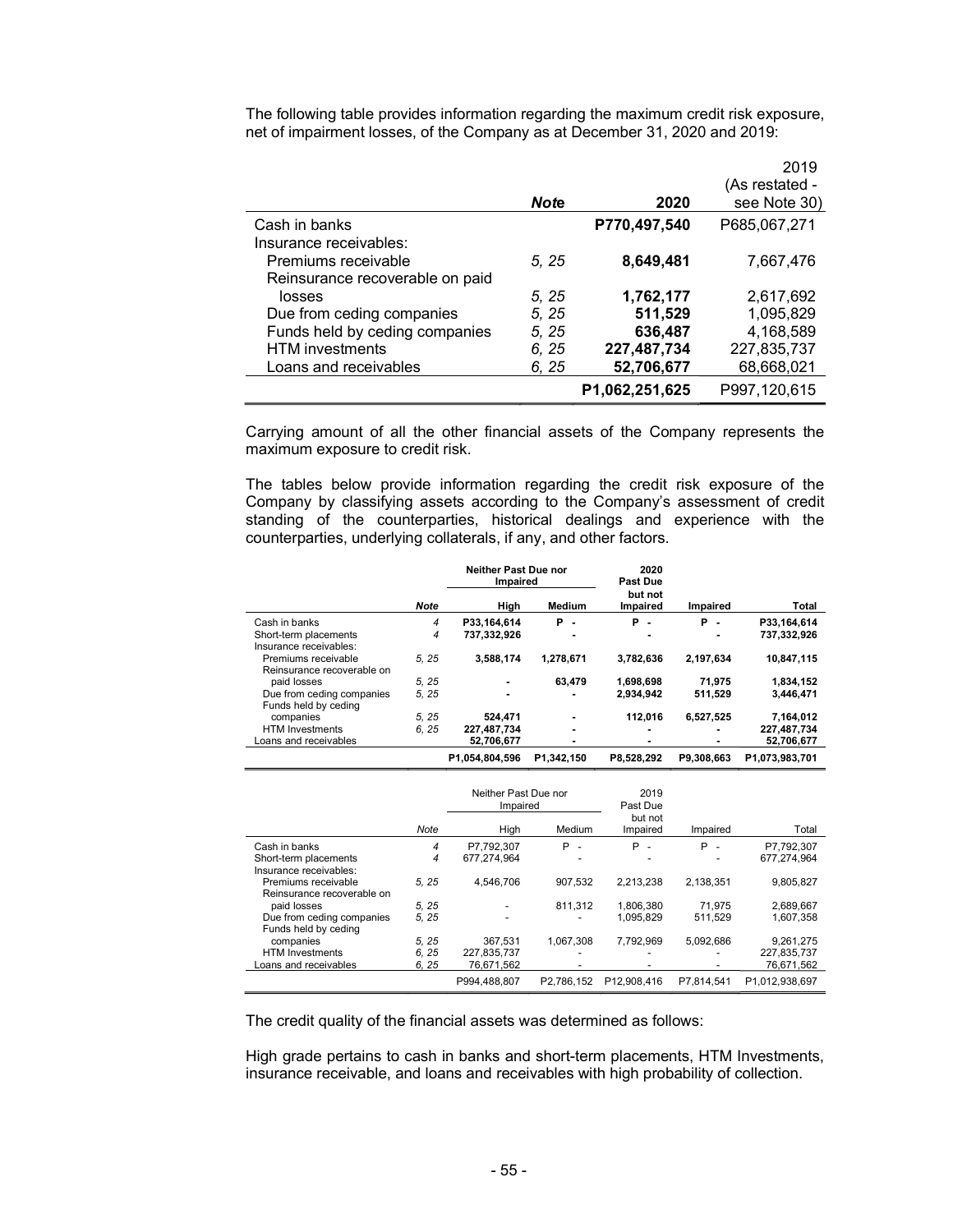Medium grade pertains to unquoted financial assets other than cash in banks, short-term placements and receivables from counterparties with average capacity to meet their obligations.

Past due but not impaired pertains to receivables from counterparties with good track records with the Company or those with on-going transactions. Based on past experience, the Company believes that no allowance for impairment is necessary.

Impaired pertains to the allowance for impairment losses that the Company recognizes due to the uncertainty of the collectability of the Company's receivables.

The Company did not have any significant concentration of credit risk with a single counter party or group of counterparties as at December 31, 2020 and 2019. In terms of the type of the financial asset, the credit risk is concentrated in short-term placements and HTM investments since it amounted to P964.82 million (89.84%) and P905.11 (89.35%) of the Company's total financial assets as at December 31, 2020 and 2019, respectively.

#### Liquidity Risk

Liquidity or funding risk is the risk that an entity will encounter difficulty in raising funds to meet commitments associated with financial instruments. Liquidity risk may result from either the inability to sell financial assets quickly at their fair values, counterparty failing on repayment of a contractual obligation, insurance liability falling due for payment earlier than expected, or inability to generate cash inflows as anticipated.

Because of the difficulty in accurately forecasting the amount of claims that the Company will incur and pay, the major liquidity risk confronting the Company is the daily calls on its available cash resources in respect of claims arising from insurance contracts.

The Company addresses its liquidity risk through a liquidity risk policy which sets out the following:

- determining the level of acceptable liquidity risk for the Company;
- **s** specifies minimum proportion of funds to meet emergency calls especially with rspect to claims;
- setting up of contingency funding plans;
- cash flow projections which specify the sources of funding and uses for such funds;
- **Figure 2** reporting of conditions which might trigger liquidity risk deviations; and
- **Fackler** review of liquidity risk policy for applicability in relation to market changes, government control and the environment in general.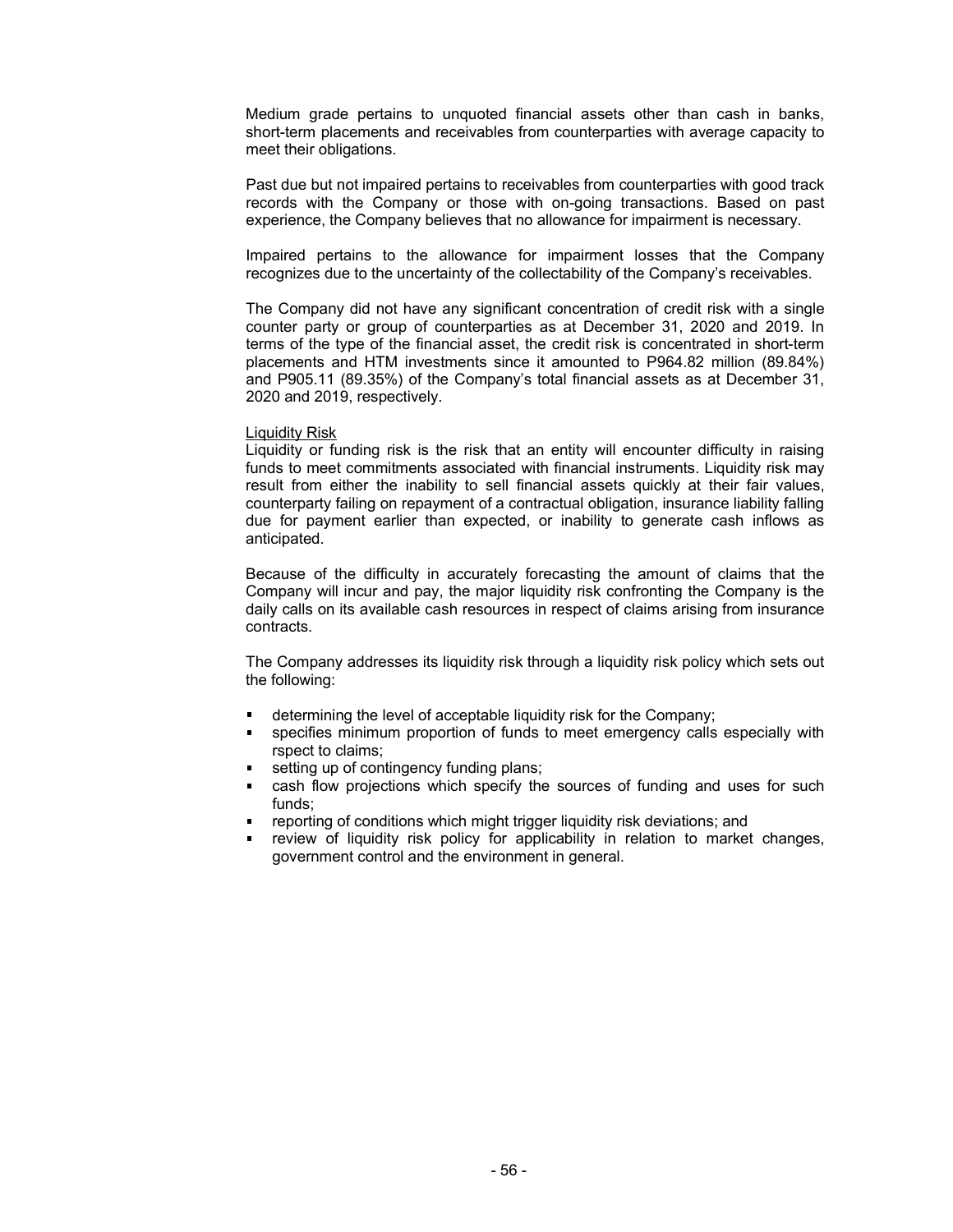The table below analyzes financial assets and liabilities, including reinsurance assets and insurance liabilities, of the Company into their relevant maturity group based on the remaining period at the reporting date to their undiscounted contractual maturities or expected repayment dates.

|                                    |             |               |                               | 2020      |                               |             |
|------------------------------------|-------------|---------------|-------------------------------|-----------|-------------------------------|-------------|
|                                    | <b>Note</b> | Within a Year | 1-3 Years                     | 3-5 Years | No Term                       | Total       |
| Cash in banks                      | 4           | P33.210.634   | P<br>$\overline{\phantom{a}}$ | P         | P<br>$\overline{\phantom{a}}$ | P33.210.634 |
| Insurance receivables              | 5.25        | 13,983,087    |                               |           |                               | 13.983.087  |
| AFS financial assets               | 6, 25       |               |                               |           | 4,509,496                     | 4.509.496   |
| <b>HTM</b> investments             | 6, 25       |               | 226,489,103                   | 998.630   |                               | 227,487,733 |
| Loans and receivables              | 6.25        | 52,706,677    |                               |           |                               | 52,706,677  |
| <b>Total Financial Assets</b>      |             | 99.900.398    | 226.489.103                   | 998.630   | 4.509.496                     | 331.897.627 |
| Insurance contract liabilities*    |             | 3.703.132     |                               |           |                               | 3.703.132   |
| Insurance payables                 | 12.25       | 9.901.887     |                               |           |                               | 9,901,887   |
| Commissions payable                | 25          | 1.510.747     |                               |           |                               | 1.510.747   |
| Other pavables                     | 25          | 3.771.521     |                               |           |                               | 3,771,521   |
| <b>Total Financial Liabilities</b> |             | P18.887.287   | P<br>$\overline{\phantom{a}}$ | P         | P                             | P18.887.287 |

\*excluding IBNR and UPR.

|                                        |      |               |             | 2019      |            |             |
|----------------------------------------|------|---------------|-------------|-----------|------------|-------------|
|                                        | Note | Within a Year | 1-3 Years   | 3-5 Years | No Term    | Total       |
| Cash in banks                          | 4    | P7.928.650    | P           | P         | <b>P</b> - | P7.928.650  |
| Insurance receivables                  | 5.25 | 15.549.586    |             |           |            | 15.549.586  |
| AFS financial assets                   | 6.25 |               |             |           | 5.667.906  | 5.667.906   |
| <b>HTM</b> investments                 | 6.25 |               | 225.371.751 | 2.463.986 |            | 227.835.737 |
| Loans and receivables                  | 6.25 | 68.668.021    |             |           |            | 68.668.021  |
| <b>Total Financial Assets</b>          |      | 92.146.257    | 225.371.751 | 2.463.986 | 5.667.906  | 325.649.900 |
| Insurance contract liabilities* 12, 25 |      | 7.072.151     |             |           |            | 7.072.151   |
| Insurance payables                     | 25   | 6.957.757     |             |           |            | 6.957.757   |
| Commissions payable                    | 25   | 1.090.074     |             |           |            | 1.090.074   |
| Other payables                         |      | 706.856       |             |           |            | 706,856     |
| <b>Total Financial Liabilities</b>     |      | P15.826.838   | P           | P         | P          | P15.826.838 |

\*excluding IBNR and UPR.

It is unusual for a company primarily transacting insurance business to predict the requirements of funding with absolute certainty as theory of probability is applied on insurance contracts to ascertain the likely provision and the time period when such liabilities will require settlement.

The amounts and maturities in respect of insurance liabilities are, thus, based on management's best estimate using information that develops during the course of the loss adjustment process

#### Market Risk

Market risk is the risk of change in fair value of financial instruments from fluctuation in foreign exchange rates (currency risk), market interest rates (interest rate risk) and market prices (price risk), whether such change in price is caused by factors specific to the individual instrument or its issuer or factors affecting all instruments traded in the market.

The Company manages market risks through a market risk policy that sets out the following:

- **acceptable level of market risk for the Company;**
- **basis used to determine the fair value of financial assets and liabilities;**
- asset allocation and portfolio limit structure by type of instrument and geographical area, counterparty or group of counterparties, and industry segments;
- **EXECT** market risk exposures and conditions that might trigger market risk deviations; and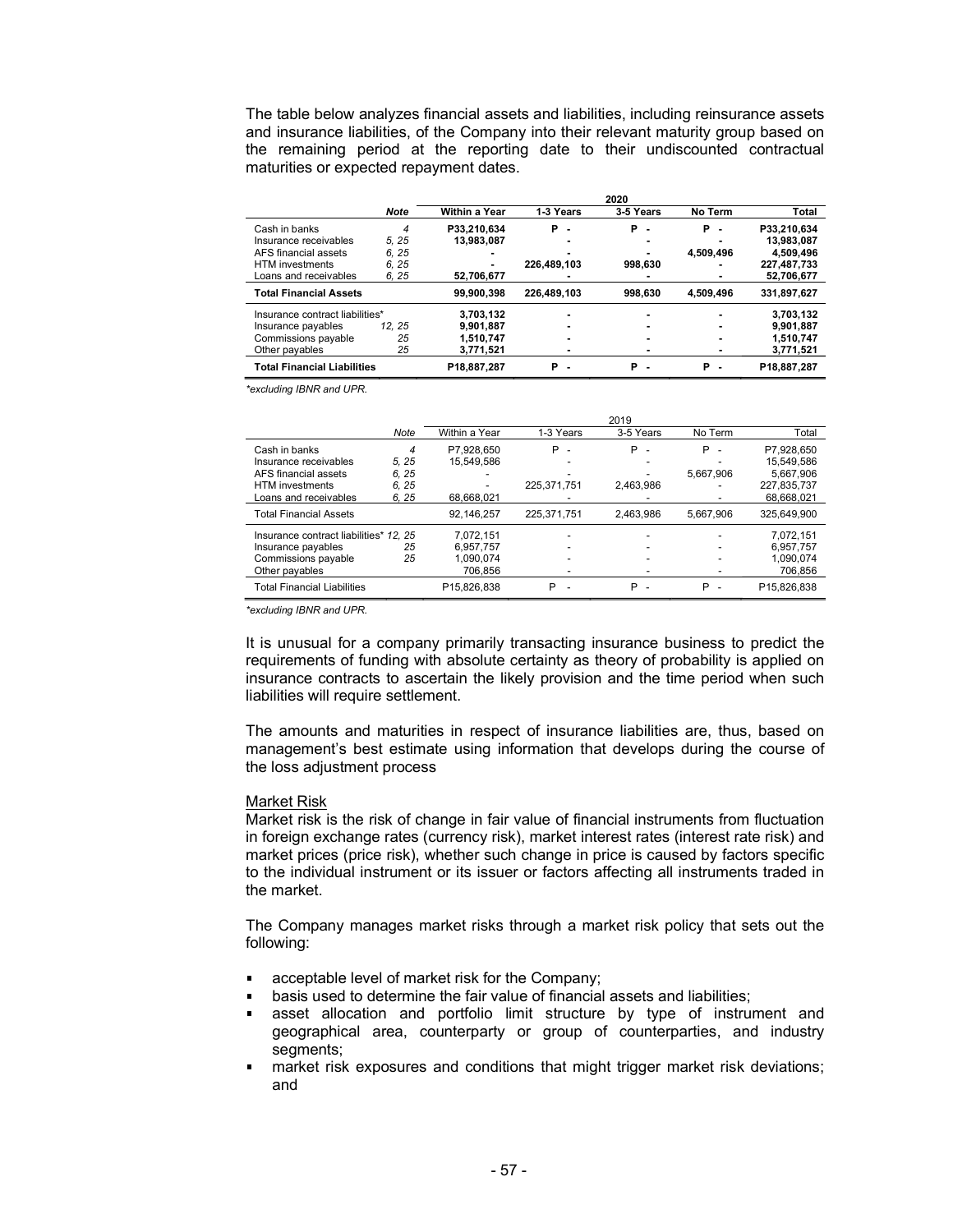market risk policy for pertinence in relation to market changes and in the environment.

#### Currency Risk

The Company's principal transactions are carried out in Philippine Peso and its exposure to foreign exchange risk arises primarily with respect to the US Dollar, as it deals with foreign reinsurers in its settlement of its obligations and receipt of any claim reimbursements.

The Company's financial assets are denominated in the same currency as its insurance liabilities, which mitigate the foreign currency exchange rate risk. Thus, the main foreign exchange risk arises from recognized assets and liabilities denominated in currencies other than those in which the insurance liabilities are expected to be settled.

The table below summarizes the Company's exposure to foreign currency exchange risk on its cash in banks as at December 31, 2020 and 2019:

|      | USD    | PHP       |
|------|--------|-----------|
| 2020 | 29,018 | 1,393,444 |
| 2019 | 6.344  | 320,754   |

The exchange rates of Philippine Peso to US Dollar were P48.02 and P50.64 per USD 1.00 from Banker's Association of the Philippines, as at December 31, 2020 and 2019, respectively.

The analysis below is performed for reasonably possible movements in key variables with all other variables held constant, showing the impact on profit before tax (due to changes in fair value of cash).

|      | Increase (Decrease)<br>in Exchange Rate | Impact on Income<br>before Tax<br>Increase (Decrease) |
|------|-----------------------------------------|-------------------------------------------------------|
| 2020 | $+5%$                                   | P69,672                                               |
|      | $-5%$                                   | (69, 672)                                             |
| 2019 | $+5%$                                   | 16,037                                                |
|      | $-5%$                                   | (16,037)                                              |

There is no other impact on the Company's equity other than those already affecting the profit and loss.

## Interest Rate Risk

Interest rate risk is the risk that the future cash flows of a financial instrument will fluctuate because of changes in interest rates.

Floating rate instruments expose the Company to cash flow interest risk, whereas fixed interest rate instruments expose the Company to fair value risk.

The following table shows the information relating to the Company's financial instruments that are exposed to interest rate risk presented by maturity profile.

|                                             |       |                       | 2020                 |              |                          |                 |              |  |
|---------------------------------------------|-------|-----------------------|----------------------|--------------|--------------------------|-----------------|--------------|--|
|                                             |       |                       | <b>Maturity</b>      |              |                          |                 |              |  |
|                                             | Note  | <b>Interest Rates</b> | <b>Within a Year</b> | 2-3 Years    | 4-5 Years                | Over 5<br>Years | Total        |  |
| <b>HTM</b> financial<br>assets<br>Insurance |       | $6, 25$ 2.30%-7.125%  | P99.039.143          | P127.449.960 | P998.630                 | <b>P</b> -      | P227.487.733 |  |
| payables                                    | 12.25 | 5.00%                 | 9,901,887            | ۰            | $\overline{\phantom{a}}$ |                 | 9,901,887    |  |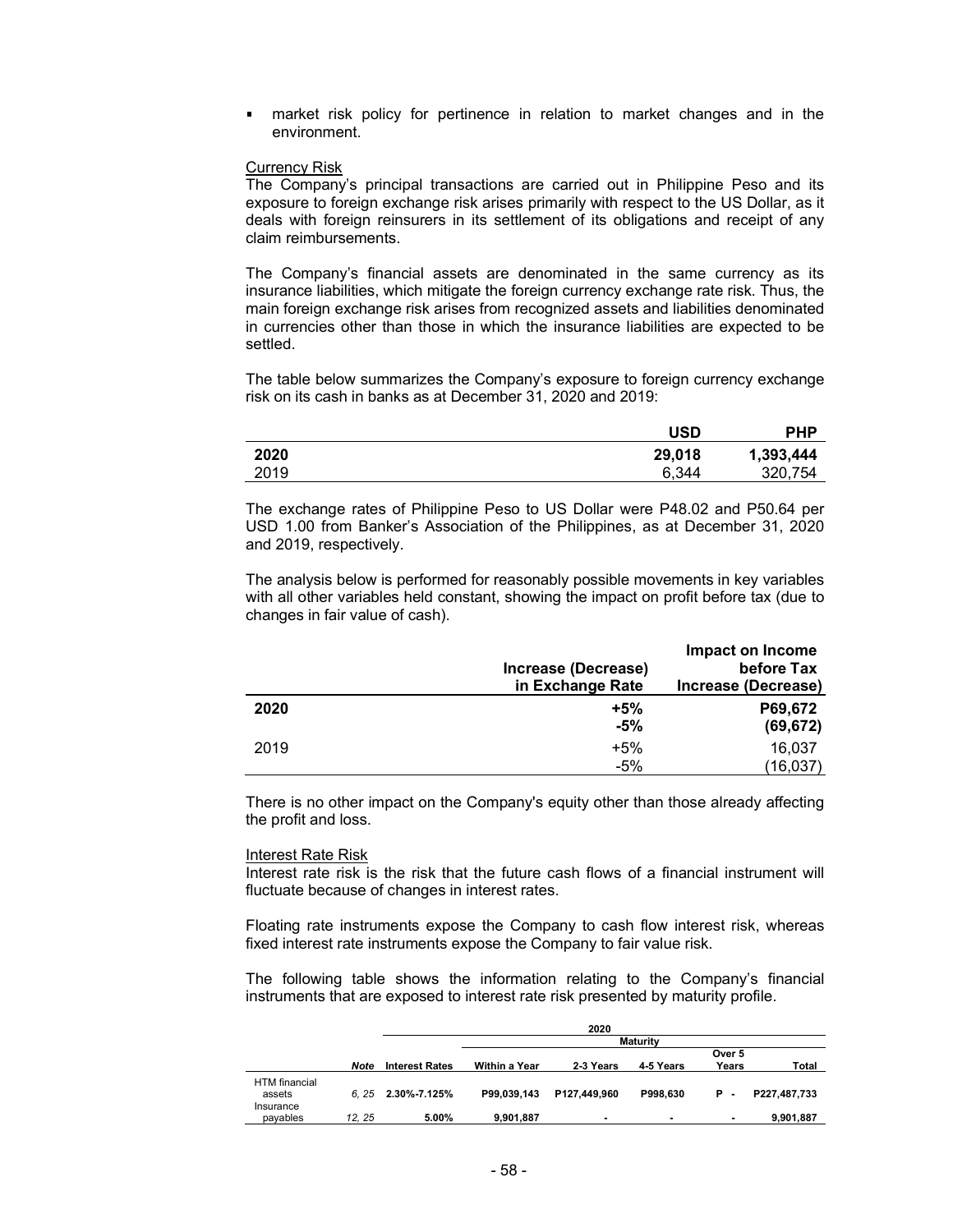|                                             |       |                       | 2019          |                          |                          |                          |              |  |  |
|---------------------------------------------|-------|-----------------------|---------------|--------------------------|--------------------------|--------------------------|--------------|--|--|
|                                             |       |                       | Maturity      |                          |                          |                          |              |  |  |
|                                             | Note  | <b>Interest Rates</b> | Within a Year | 2-3 Years                | 4-5 Years                | Over 5<br>Years          | Total        |  |  |
| <b>HTM</b> financial<br>assets<br>Insurance | 6.25  | 4.25%-7.25%           | P194.664.665  | P30.707.087              | P2.463.986               | P -                      | P227.835.737 |  |  |
| payables                                    | 12.25 | 5.00%                 | 6,957,757     | $\overline{\phantom{a}}$ | $\overline{\phantom{0}}$ | $\overline{\phantom{a}}$ | 6,957,757    |  |  |

## Price Risk

The Company's price risk exposure at year-end relates to financial assets whose values will fluctuate as a result of changes in market prices, principally AFS equity securities.

Such investment securities are subject to price risk due to changes in market values of instruments arising either from factors specific to individual instruments or their issuers or factors affecting all instruments traded in the market.

The Company's market risk policy requires it to manage such risks by setting and monitoring objectives and constraints on investments, diversification plan, limits on investment in each sector and market, and careful and planned use of derivative instruments.

The analysis below is performed for reasonably possible movements in Philippine Stock Exchange index (PSEi) with all other variables held constant, showing the impact on other comprehensive income (that reflects adjustments on changes in fair value of listed AFS equity financial assets).

| 2020                      |                                                |  |  |  |
|---------------------------|------------------------------------------------|--|--|--|
| <b>Change in Variable</b> | <b>Impact on Equity</b><br>Increase (Decrease) |  |  |  |
| $+5.00\%$<br>$-5.00%$     | P219,207<br>(219, 207)                         |  |  |  |
| 2019                      |                                                |  |  |  |
|                           | Impact on Equity                               |  |  |  |
| Change in Variable        | Increase (Decrease)                            |  |  |  |
| $+5.00\%$                 | P44,550                                        |  |  |  |
| $-5.00%$                  | (44,550)                                       |  |  |  |
|                           |                                                |  |  |  |

## Deferral of PFRS 9

PFRS 9 reflects all phases of the financial instruments project and replaces PAS 39 (effective January 1, 2018): Recognition and Measurement, and all previous versions of PFRS 9. The standard introduces new requirements for classification and measurement, impairment, and hedge accounting. Retrospective application is required but providing comparative information is not compulsory. For hedge accounting, the requirements are generally applied prospectively, with some limited exceptions.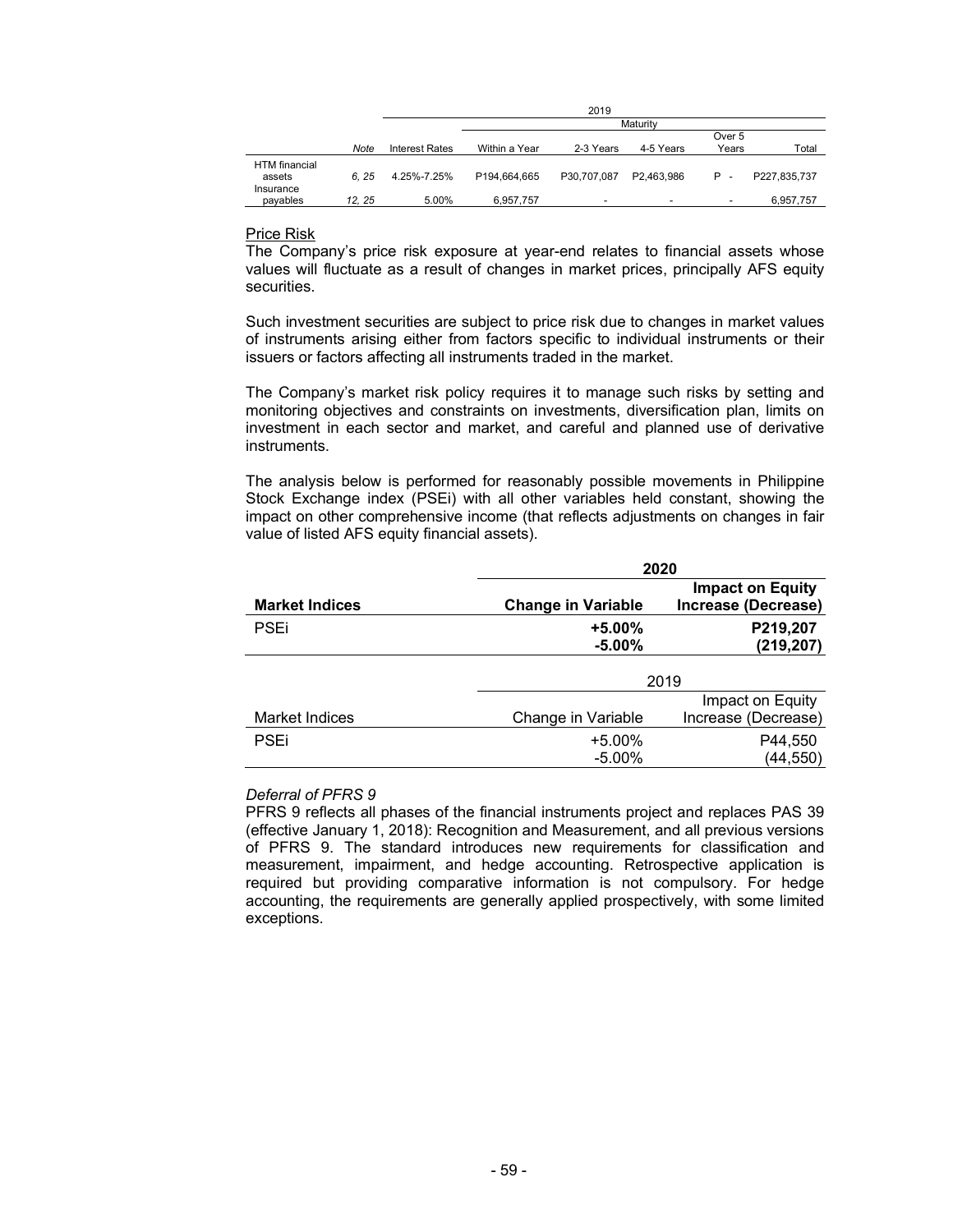Amendments to PFRS allows insurance entities whose predominant activities at its annual reporting date that immediately precedes April 1, 2016 are to issue contracts within the scope of PFRS 4 an optional temporary exemption from applying PFRS 9 (deferral approach). The Company is qualified for and elected to take the deferral approach as its activities are predominantly connected with insurance since as at December 31, 2015, the Company's total carrying amount of liabilities connected with insurance represents more than 90% of its total liabilities. The Company did not subsequently reassess its eligibility for the temporary exemption from PFRS 9 as there was no change in the Company's activities for the year ended December 31, 2020. Consequently, the Company will continue to apply PAS 39, the existing financial instrument standard until the effectivity date of PFRS 17.

The financial statements have been prepared on a going concern basis using the measurement bases specified by PFRS for each type of asset, liability, income and expense. These financial statements have been prepared on the historical cost basis, except for the revaluation of certain financial assets. The measurement bases are more fully described in the accounting policies that follow.

The following table provides an overview of the fair values as at December 31, 2020 and 2019, and the amounts of change in the fair values during the reporting period separately for financial assets that meet the solely payments of principal and interest (SPPI) criterion (i.e. financial assets with contractual terms that give rise on specified dates to cash flows that are SPPI on the principal amount outstanding, excluding any financial asset that meets the definition of held for trading in PFRS 9, or that is managed and whose performance is evaluated on a fair value basis) and all other financial assets:

|                              |             |                                            | 2020                                  |                   |                                       |
|------------------------------|-------------|--------------------------------------------|---------------------------------------|-------------------|---------------------------------------|
|                              |             | <b>Financial Assets that Meet the SPPI</b> |                                       |                   |                                       |
|                              |             | Criteria*                                  |                                       |                   | <b>All Other Financial Assets</b>     |
|                              |             |                                            | <b>Fair Value</b>                     |                   | <b>Fair Value</b>                     |
|                              |             |                                            | <b>Change During</b><br>the Reporting |                   | <b>Change During</b><br>the Reporting |
|                              | <b>Note</b> | <b>Fair Value</b>                          | Period                                | <b>Fair Value</b> | Period                                |
| Asset                        |             |                                            |                                       |                   |                                       |
| Cash and cash equivalents    | 4.25        | P770,543,560                               | P770.543.560                          | <b>P</b> -        | <b>P</b> -                            |
| Insurance receivables - net  |             | 12.444.635                                 | ٠                                     |                   |                                       |
| Financial assets:            |             |                                            | ٠                                     |                   |                                       |
| Available-for-sale financial |             |                                            |                                       |                   |                                       |
| assets                       | 6.25        |                                            |                                       | 4,509,496         | (1,642,725)                           |
| Held-to-maturity investments | 6.25        | 227,487,734                                | ۰                                     |                   |                                       |
| Loans and receivables        |             | 52,706,677                                 |                                       |                   |                                       |
|                              |             | P1.063.182.606                             | P770.543.560                          | P4.509.496        | (P1,642,725)                          |

\* Excluding any financial asset that meets the definition of held for trading in PFRS 9, or that is managed and whose performance is evaluated on a fair value basis.

|                              | 2019                                    |                      |                   |               |  |
|------------------------------|-----------------------------------------|----------------------|-------------------|---------------|--|
|                              | Financial Assets that Meet the SPPI     |                      |                   |               |  |
|                              | All Other Financial Assets<br>Criteria* |                      |                   |               |  |
|                              |                                         | Fair Value           |                   | Fair Value    |  |
|                              |                                         | <b>Change During</b> |                   | Change During |  |
|                              |                                         | the Reporting        |                   | the Reporting |  |
|                              | <b>Fair Value</b>                       | Period               | <b>Fair Value</b> | Period        |  |
| Asset                        |                                         |                      |                   |               |  |
| Cash and cash equivalents    | P685,203,614                            | P                    | P                 | P             |  |
| Insurance receivables - net  | 2.689.667                               |                      |                   |               |  |
| Financial assets:            |                                         |                      |                   |               |  |
| Available-for-sale financial |                                         |                      |                   |               |  |
| assets                       |                                         |                      | 5,667,906         | 1,439,045     |  |
| Held-to-maturity investments | 227,835,737                             |                      |                   |               |  |
| Loans and receivables        | 68.668.021                              |                      |                   |               |  |
|                              | P984.397.039                            | P                    | P5.667.906        | P1.439.045    |  |

\* Excluding any financial asset that meets the definition of held for trading in PFRS 9, or that is managed and whose performance is evaluated on a fair value basis.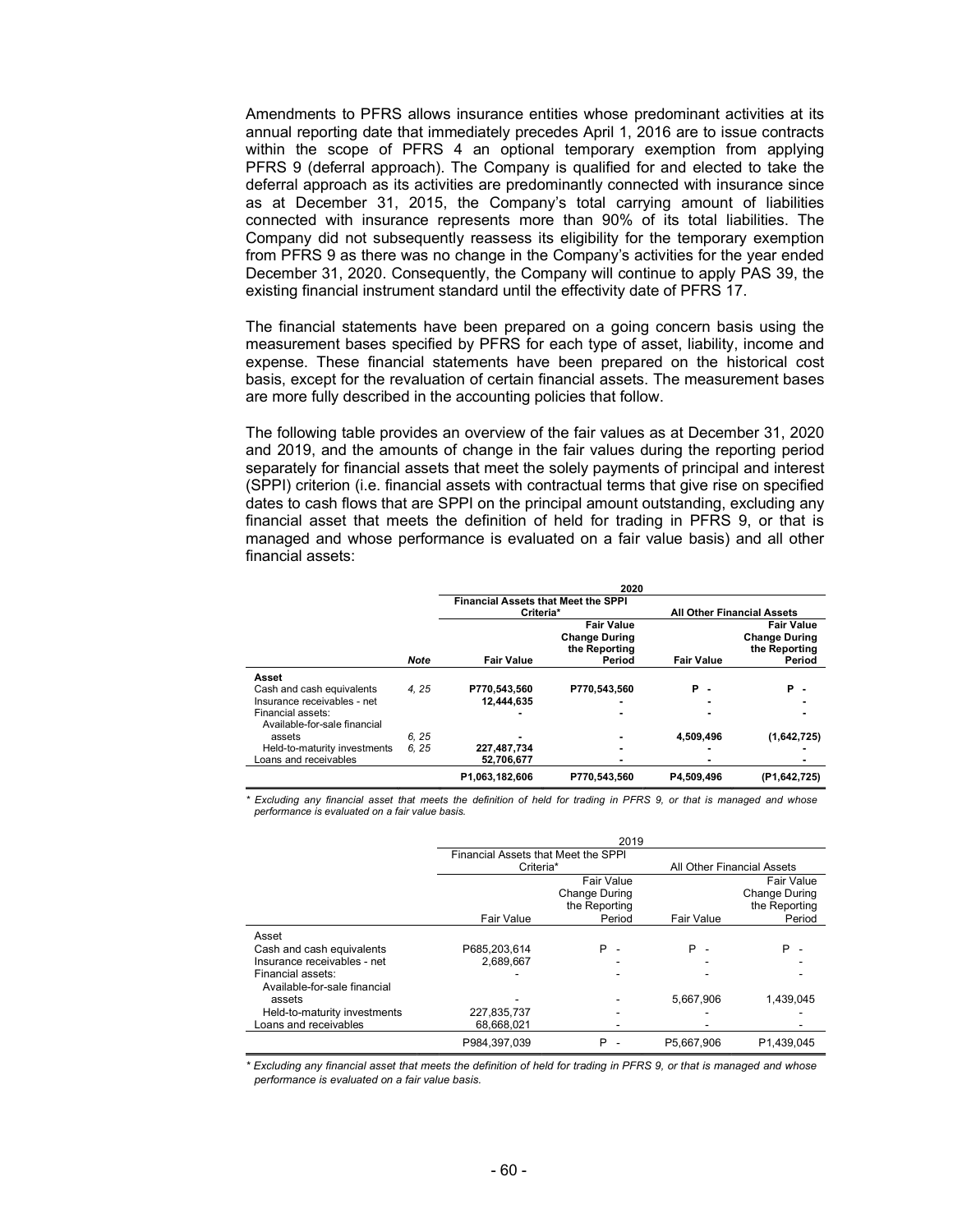The information about the credit risk exposures for financial assets with contractual terms that meet the SPPI criterion at December 31, 2020 and 2019 is consistent with the credit risk disclosure above under PAS 39.

# 29. Fair Value Measurements

The table below sets forth the carrying values and estimated fair values of financial assets and liabilities recognized as at December 31, 2020 and 2019.

|                                                                    |             |                       | 2020              | 2019                  |               |
|--------------------------------------------------------------------|-------------|-----------------------|-------------------|-----------------------|---------------|
|                                                                    | <b>Note</b> | <b>Carrying Value</b> | <b>Fair Value</b> | <b>Carrying Value</b> | Fair Value    |
| <b>Financial Assets</b><br>Cash and cash                           |             |                       |                   |                       |               |
| equivalents<br>Insurance receivables:                              | 4, 25<br>5  | P770,543,560          | P770,543,560      | P685,203,614          | P685,203,614  |
| Premiums receivable<br>Reinsurance<br>recoverable on paid          |             | 10.847.115            | 10.847.115        | 9.805.827             | 9.805.827     |
| losses<br>Due from ceding                                          |             | 1,834,152             | 1,834,152         | 2,689,667             | 2,689,667     |
| companies<br>Funds held by ceding                                  |             | 3.446.471             | 3,446,471         | 1,607,358             | 1,607,358     |
| companies                                                          |             | 7,164,012             | 7,164,012         | 9,261,275             | 9,261,275     |
| AFS financial assets                                               | 6, 25       | 4,509,496             | 4,509,496         | 5,667,906             | 5,667,906     |
| <b>HTM</b> investments<br>Loans and other                          | 6, 25       | 227,487,734           | 227,487,734       | 227,835,737           | 227,835,737   |
| receivables                                                        | 6.25        | 52,706,677            | 52,706,677        | 68.668.021            | 68,668,021    |
| <b>Total Financial Assets</b>                                      |             | 1,078,539,217         | 1,078,539,217     | 1,010,739,405         | 1,010,739,405 |
| <b>Other Financial</b><br><b>Liabilities</b><br>Insurance contract |             |                       |                   |                       |               |
| liabilities                                                        | 11, 25      | 30,888,278            | 30,888,278        | 25,962,486            | 25,962,486    |
| Insurance payables                                                 | 11, 25      | 9.901.887             | 9.901.887         | 6.957.757             | 6.957.757     |
| Commission payable                                                 | 25          | 1,510,747             | 1,510,747         | 1.090.074             | 1.090.074     |
| Other payables                                                     | 13, 25      | 6,416,440             | 6,416,440         | 1,345,807             | 1,345,807     |
| <b>Total Other Financial</b><br>Liabilities                        |             | P48,717,352           | P48.717.352       | P35.356.124           | P35.356.124   |

The carrying amount of financial assets and liabilities of the Company for the years 2020 and 2019 approximate the fair value.

Due to the short-term nature of cash, insurance receivables, loans and other receivables, insurance payables, commission payables and other payables, their carrying values reasonably approximate their fair values at reporting date.

The fair values of financial instruments under AFS and HTM that are actively traded in organized financial markets are determined by reference to quoted market prices at the close of business on the reporting date. For unquoted equity instruments that are not carried at fair value because fair value cannot be reliably determined, these are carried at cost.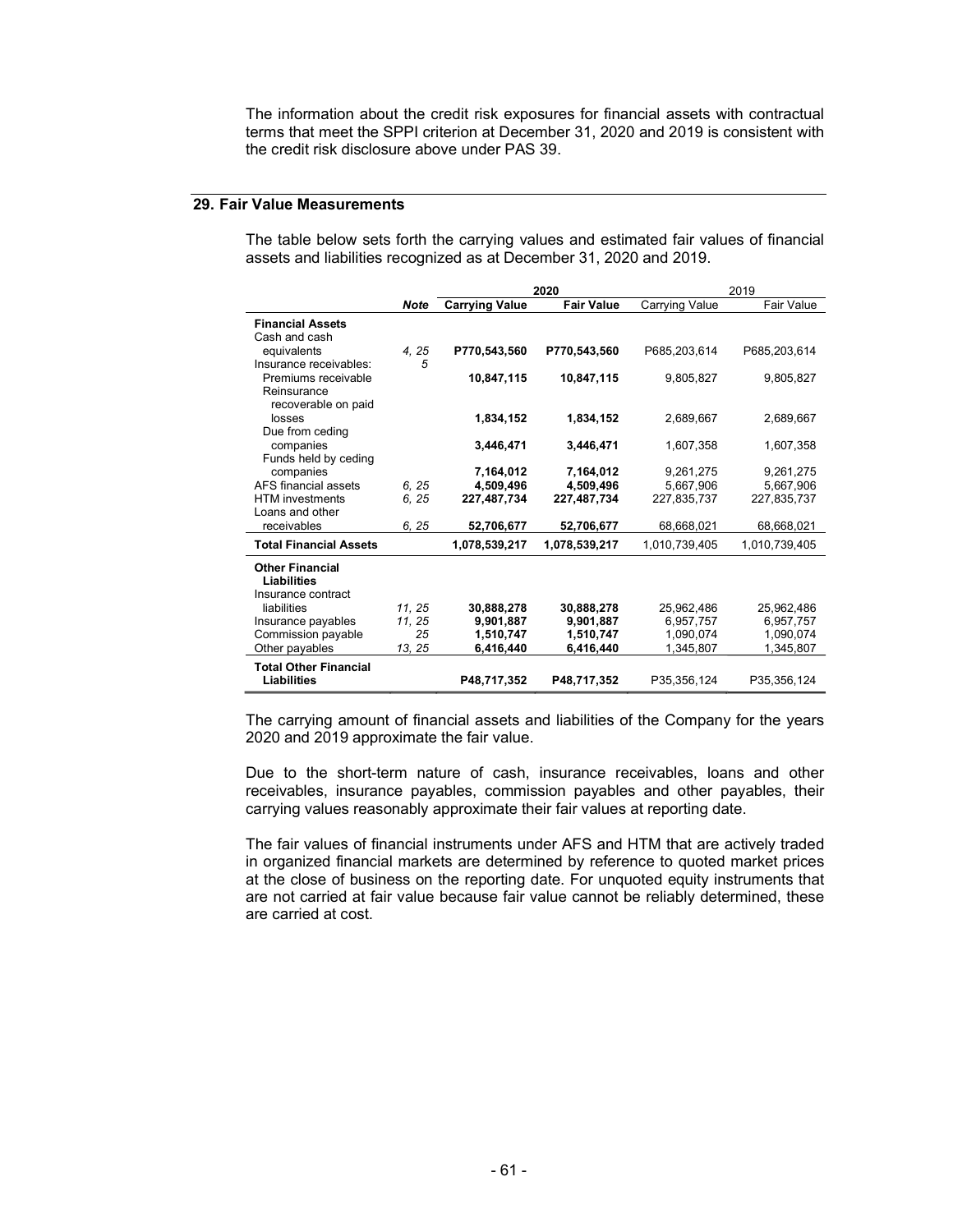#### Fair Value Hierarchy

The following table provides the fair value hierarchy of the Company's assets as at December 31, 2020 and 2019:

|                                                        |          | 2020               |         |              |
|--------------------------------------------------------|----------|--------------------|---------|--------------|
|                                                        | Level 1  | Level <sub>2</sub> | Level 3 | Total        |
| Assets measured at fair value<br>AFS financial assets: |          |                    |         |              |
| Common shares                                          | P184,140 | P                  | P       | P184,140     |
| Golf and club shares                                   |          | 4,200,000          |         | 4,200,000    |
|                                                        | 184,140  | 4,200,000          |         | 4,384,140    |
| Assets for which fair values<br>are disclosed:         |          |                    |         |              |
| <b>HTM</b> investments                                 |          | 227,487,734        |         | 227,487,734  |
|                                                        | P184,140 | P231,687,734       | Р.      | P231,871,874 |
|                                                        |          | 2019               |         |              |
|                                                        | Level 1  | Level <sub>2</sub> | Level 3 | Total        |
| Assets measured at fair value<br>AFS financial assets: |          |                    |         |              |
| Common shares                                          | P242,550 | P                  | P       | P242,550     |
| Golf and club shares                                   |          | 5,300,000          |         | 5,300,000    |
|                                                        | 242,550  | 5,300,000          |         | 5,542,550    |
| Assets for which fair values<br>are disclosed:         |          |                    |         |              |
| <b>HTM</b> investments                                 |          | 227,835,737        |         | 227,835,737  |
|                                                        | P242,550 | P233,135,737       | P       | P233,378,287 |

### Nonfinancial Assets

As at December 31, 2020 and 2019, the fair value of the Company's property and equipment P81.48 million and P86.68 million, respectively, using level 3 inputs. The recurring fair value of nonfinancial assets under level 2 are determined using market data approach (see Note 9).

In 2020 and 2019, there were no transfers between level 1 and level 2 fair value movements, and no transfers into and out of level 3 fair value measurement of the Company's financial and nonfinancial assets.

### 30. Restatements

Adjustments were made to restate the comparative 2019 financial statements due to correction of errors, as follows:

a. Unsupported Reinsurance Recoverable on Unpaid Losses, Funds Held by Ceding Companies, and CWT

Prior to 2018, the Company recognized recoverable from reinsurers amounting to P2.39 million, receivable from ceding companies of P4.49 million and tax credits of P2.39 million. However, there were no documents and tax forms supporting the validity of these insurance transactions and tax claim, respectively. As a consequence, the reinsurance recoverable on unpaid losses under "Reinsurance assets", funds held by ceding companies presented as part of "Insurance receivables" and CWT under "Other assets" were overstated by P2.39 million, P5.06 million, and P4.49 million, respectively, while retained earnings was overstated by the collective impact of P11.94 million as at December 31, 2019 and January 1, 2019.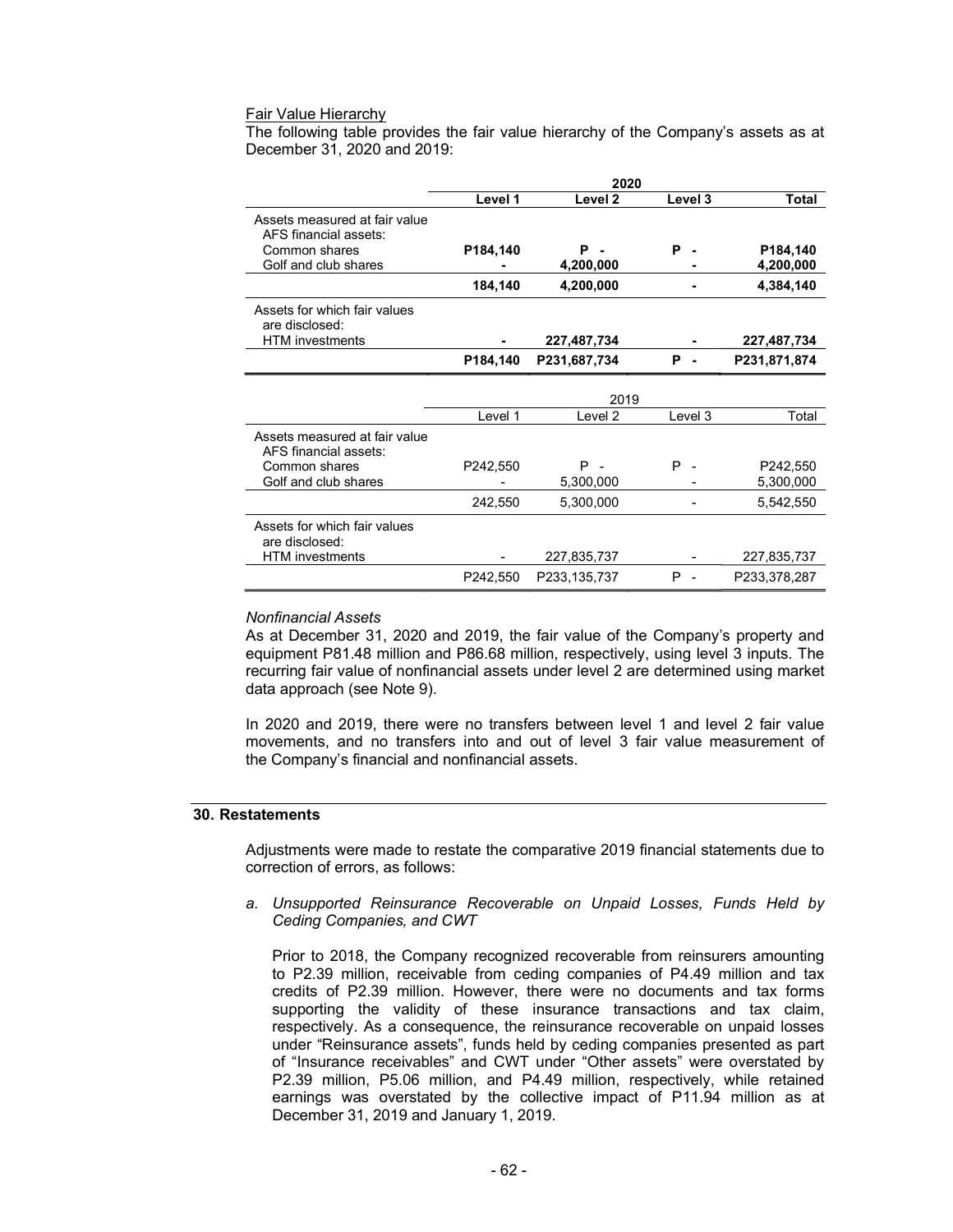### b. Incorrect Gross Earned Premiums on Insurance Contracts

In 2020, the Company recognized gross earned premium of P3.56 million pertaining to policies with effective date of 2019. As a result, the gross earned premium, premiums receivable under "Insurance receivables" and retained earnings as at December 31, 2019 were understated by such amount.

### c. Revaluation of Property and Equipment at Fair Value

The Company did not recognize the fair value of its properties carried at appraised value as at December 31, 2019. The fair value of the properties increased by P37.44 million from 2016, the last revaluation. Thus, property and equipment, revaluation reserve on property and equipment and deferred tax liability were understated by P37.44 million, P26.21 million and P11.23 million, respectively, as at December 31, 2019.

### Summary of Quantitative Impact

The table below shows the summary of the impact of the restatements in the statement of financial position as at January 1, 2019.

|                                        | As Previously |               |              |                 |
|----------------------------------------|---------------|---------------|--------------|-----------------|
|                                        | Note          | Reported      | Adiustments  | As Restated     |
| <b>Statement of Financial Position</b> |               |               |              |                 |
| Insurance receivables - net            | 30a           | P13.759.894   | (P5.059.218) | P8.700.676      |
| Reinsurance assets                     | 30a           | 5.282.073     | (2,392,127)  | 2.889.946       |
| Other assets                           | 30a           | 23.139.778    | (4,485,352)  | 18.654.426      |
| Deficit                                | 30a           | (115,731,648) | (11,936,697) | (127, 668, 345) |

The impact of the correction of prior period errors on the statements of financial position, profit or loss and other comprehensive income, and cash flows for the year ended December 31, 2019 is as follows:

|                                                                                                                             | Note                                       | As Previously<br>Reported                                 | Adjustments                                           | As Restated                                               |
|-----------------------------------------------------------------------------------------------------------------------------|--------------------------------------------|-----------------------------------------------------------|-------------------------------------------------------|-----------------------------------------------------------|
| <b>Statement of Financial</b><br><b>Position</b>                                                                            |                                            |                                                           |                                                       |                                                           |
| Insurance receivables - net<br>Other assets<br>Reinsurance assets,                                                          | 5, 25, 30a<br>10, 25, 30a<br>7, 25, 30a    | P17.045.993<br>22,344,196<br>9,878,489                    | (P1, 496, 407)<br>(4,485,352)<br>(2,392,127)          | P <sub>15.549.586</sub><br>17,858,844<br>7,486,362        |
| Property and equipment - net<br>Revaluation reserve on<br>property and equipment<br>Deferred tax liability - net<br>Deficit | 9. 25. 30c<br>9.30c<br>30c<br>22. 30a. 30b | 49,518,187<br>29,749,359<br>13.487.975<br>(144, 232, 653) | 37.444.484<br>26,211,139<br>11,233,345<br>(8,373,886) | 86,962,671<br>55,960,498<br>24,721,320<br>(152, 606, 539) |
| <b>Statement of Profit or Loss</b><br>and Other Comprehensive<br>Loss<br>Gross earned premiums on<br>insurance contracts    | 15.30b                                     | P11,385,339                                               | P3,562,812                                            | P14,948,151                                               |
| <b>Overall Impact on Total</b><br><b>Comprehensive Income</b>                                                               |                                            | P11,385,339                                               | P3,562,812                                            | P14,948,151                                               |
| <b>Statement of Cash Flows</b>                                                                                              |                                            |                                                           |                                                       |                                                           |
| Loss before income tax<br>expense<br>Insurance receivables - net<br>Other assets                                            |                                            | (P27,109,034)<br>(3,286,099)<br>(584,826)                 | P810.896<br>(3,562,811)<br>2,751,915                  | (P26,298,138)<br>(6,848,910)<br>2,167,089                 |
| <b>Overall Impact on Net Cash</b><br><b>Provided by Operating</b><br><b>Activities</b>                                      |                                            | (P30,979,959)                                             | P                                                     | (P30,979,959)                                             |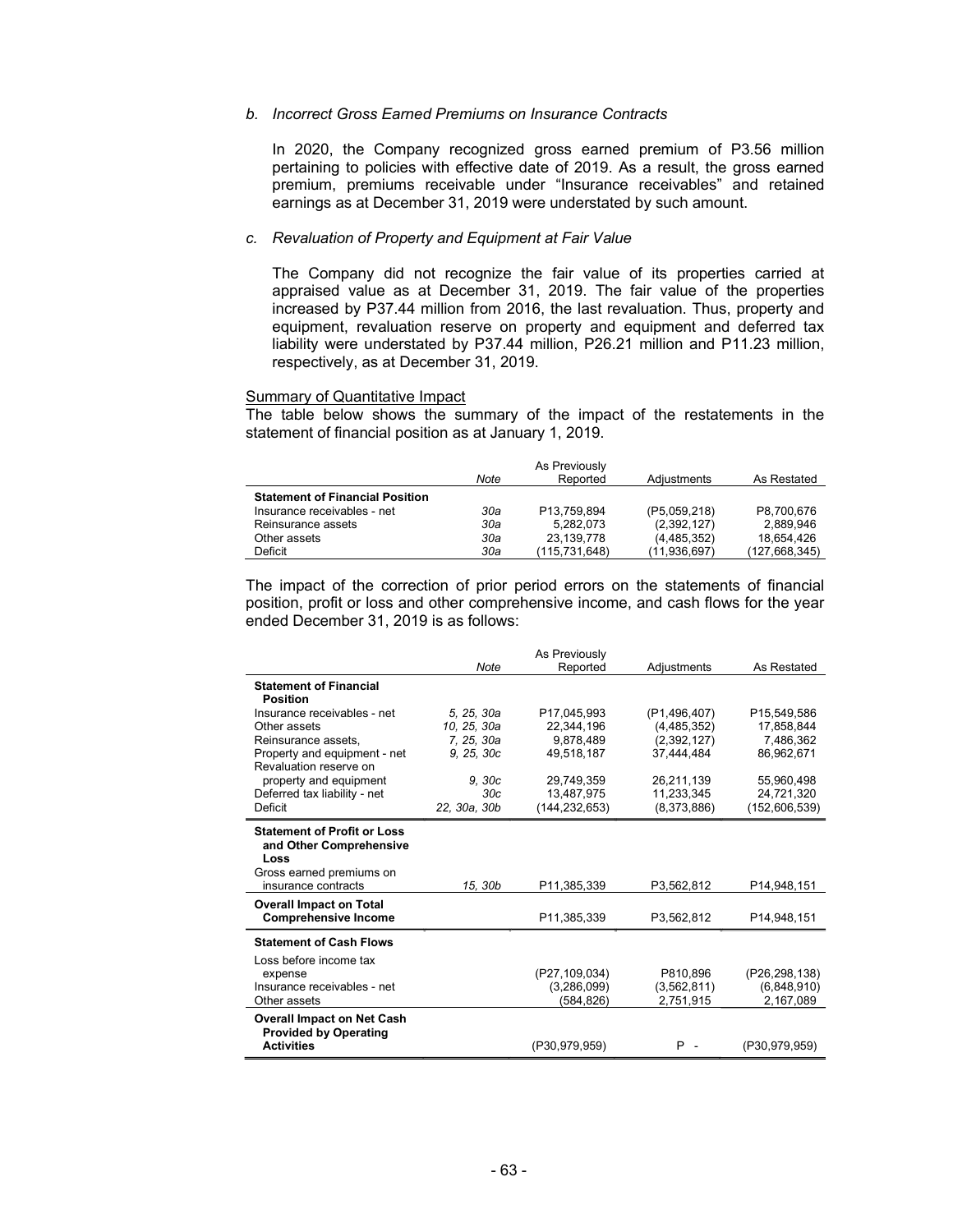## 31. Supplementary Information Required Under Revenue Regulation No. 15-2010 of the Bureau of Internal Revenue (BIR)

In addition to the disclosure mandated under PFRSs, and such other standards and/or conventions as may be adopted, companies are required by the BIR to provide in the notes to the separate financial statements, certain supplementary information for the taxable year. The amounts relating to such supplementary information may not necessarily be the same with those amounts disclosed in the separate financial statements which were prepared in accordance with PFRSs. Following are the tax information/disclosures required for the taxable year ended December 31, 2020:

# A. VAT

|                                                                                                                                                                                                                                                                                                                                                                                                                                                                                                                 | Amount                                                       |
|-----------------------------------------------------------------------------------------------------------------------------------------------------------------------------------------------------------------------------------------------------------------------------------------------------------------------------------------------------------------------------------------------------------------------------------------------------------------------------------------------------------------|--------------------------------------------------------------|
| 1. Output VAT<br>Basis of the Output VAT:<br>Vatable receipts<br><b>Exempt receipts</b>                                                                                                                                                                                                                                                                                                                                                                                                                         | P <sub>19</sub> ,671,805<br>1,017,706                        |
| Zero rated receipts                                                                                                                                                                                                                                                                                                                                                                                                                                                                                             |                                                              |
| Total vatable receipts                                                                                                                                                                                                                                                                                                                                                                                                                                                                                          | P19,671,805                                                  |
| 2.<br>Input VAT<br>Beginning of the year<br>Current year's domestic purchases:<br>a. Goods for resale/manufacture or further processing<br>b. Goods other than for resale or manufacture<br>Services lodged under other accounts<br>C.<br>Importation of goods other than capital goods<br>d.<br>Input tax deferred on capital goods exceeding P1 million<br>Claims for tax credit/refund and other adjustments<br>Input VAT on services lodged under other accounts<br>Total Input VAT claimed during the year | P <sub>1</sub> ,065,448<br>196,510<br>1,964,320<br>(524,151) |
| Balance at the end of the year                                                                                                                                                                                                                                                                                                                                                                                                                                                                                  | P2,702,127                                                   |

### B. Withholding Taxes

|                            | Amount   |
|----------------------------|----------|
| Expanded withholding taxes | P354,783 |
| Final withholding taxes    | 2.000    |
|                            | P356,783 |

## C. All Other Taxes (Local and National)

|                                                | Amount     |
|------------------------------------------------|------------|
| Other taxes paid during the year recognized as |            |
| "Taxes and licenses" account under Expenses    |            |
| Business tax                                   | P128,451   |
| <b>BIR</b> annual registration                 | 2,000      |
| <b>Others</b>                                  | 3,353,327  |
|                                                | P3,483,778 |